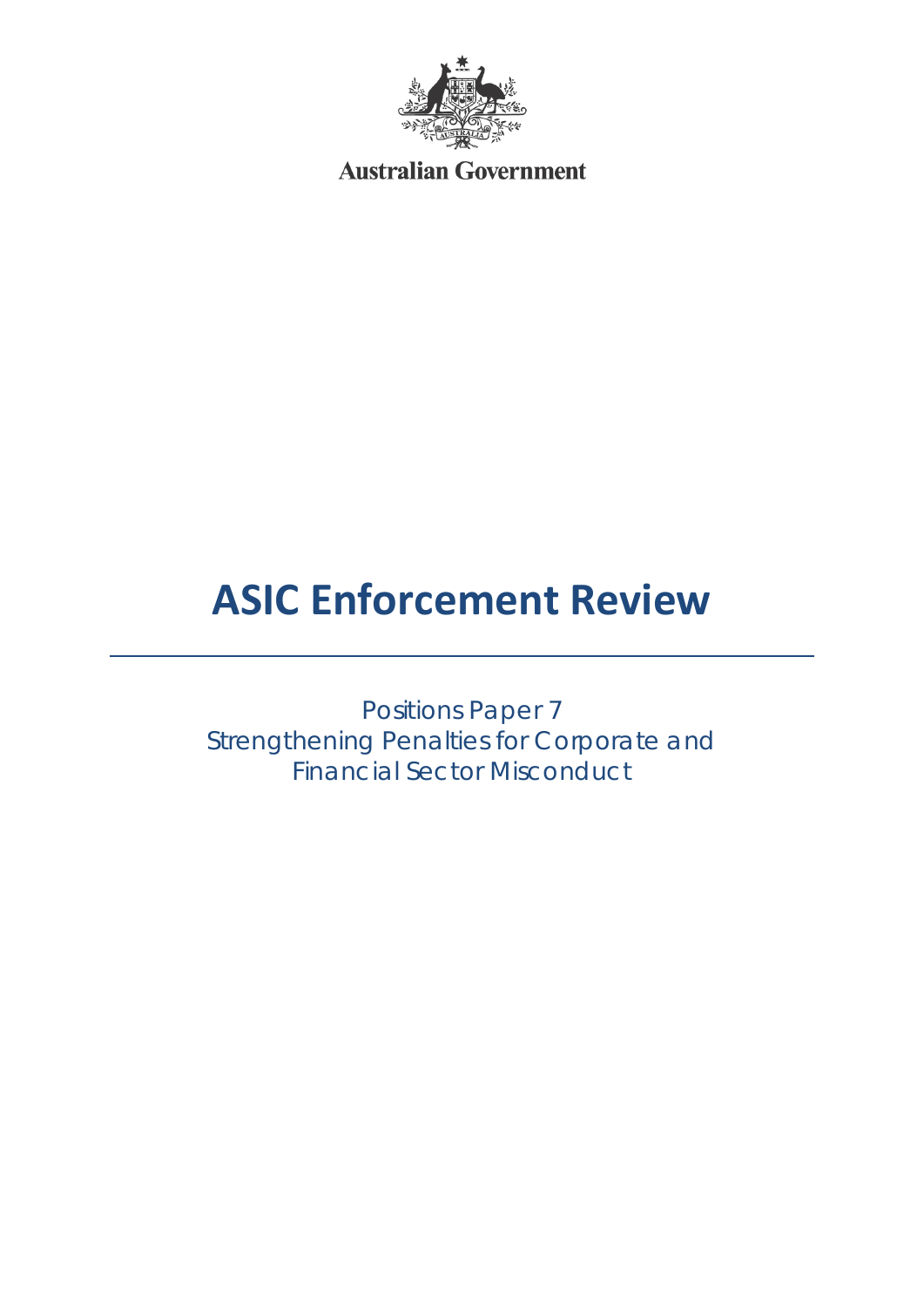#### © Commonwealth of Australia 2017

ISBN 978-1-925504-70-5

This publication is available for your use under a [Creative Commons Attribution 3.0 Australia](http://creativecommons.org/licenses/by/3.0/au/deed.en) licence, with the exception of the Commonwealth Coat of Arms, the Treasury logo, photographs, images, signatures and where otherwise stated. The full licence terms are available from **<http://creativecommons.org/licenses/by/3.0/au/legalcode>**.



Use of Treasury material under a **[Creative Commons Attribution 3.0 Australia](http://creativecommons.org/licenses/by/3.0/au/deed.en)** licence requires you to attribute the work (but not in any way that suggests that the Treasury endorses you or your use of the work).

#### **Treasury material used 'as supplied'**

Provided you have not modified or transformed Treasury material in any way including, for example, by changing the Treasury text; calculating percentage changes; graphing or charting data; or deriving new statistics from published Treasury statistics — then Treasury prefers the following attribution:

*Source: The Australian Government the Treasury*

#### **Derivative material**

If you have modified or transformed Treasury material, or derived new material from those of the Treasury in any way, then Treasury prefers the following attribution:

*Based on The Australian Government the Treasury data*

#### **Use of the Coat of Arms**

The terms under which the Coat of Arms can be used are set out on the It's an Honour website (see **[www.itsanhonour.gov.au](http://www.itsanhonour.gov.au/)**).

#### **Other uses**

Enquiries regarding this licence and any other use of this document are welcome at:

Manager Communications The Treasury Langton Crescent Parkes ACT 2600 Email: **[medialiaison@treasury.gov.au](mailto:medialiaison@treasury.gov.au)**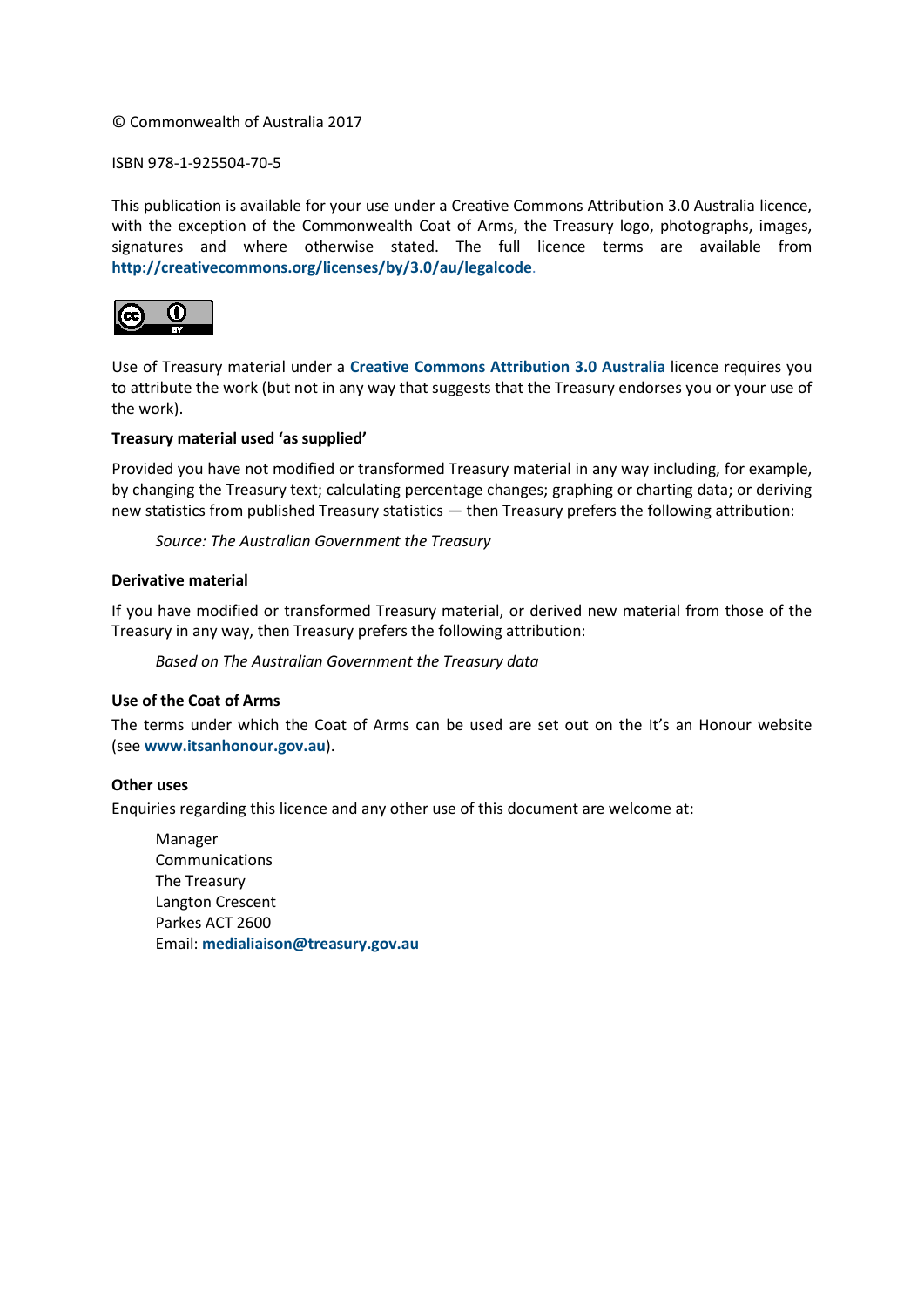## **TABLE OF CONTENTS**

|                                                                     | $1.1\,$ |                                                                                   |  |  |  |
|---------------------------------------------------------------------|---------|-----------------------------------------------------------------------------------|--|--|--|
|                                                                     |         |                                                                                   |  |  |  |
|                                                                     | 2.1     |                                                                                   |  |  |  |
|                                                                     | 2.2     |                                                                                   |  |  |  |
|                                                                     | 2.3     |                                                                                   |  |  |  |
|                                                                     |         |                                                                                   |  |  |  |
|                                                                     |         |                                                                                   |  |  |  |
|                                                                     | 4.1     |                                                                                   |  |  |  |
|                                                                     | 4.2     |                                                                                   |  |  |  |
|                                                                     | 4.3     |                                                                                   |  |  |  |
|                                                                     | 4.4     |                                                                                   |  |  |  |
|                                                                     | 4.5     |                                                                                   |  |  |  |
|                                                                     | 4.6     |                                                                                   |  |  |  |
|                                                                     |         |                                                                                   |  |  |  |
|                                                                     | 5.1     | Prohibited monetary obligations for small amount credit contracts 63              |  |  |  |
|                                                                     | 5.2     |                                                                                   |  |  |  |
|                                                                     | 5.3     | Limit on amount that may be recovered if there is default under a small amount    |  |  |  |
|                                                                     | 5.4     | Credit code - false or misleading representations relating to credit contracts 65 |  |  |  |
|                                                                     |         |                                                                                   |  |  |  |
|                                                                     | 6.1     |                                                                                   |  |  |  |
|                                                                     | 6.2     |                                                                                   |  |  |  |
|                                                                     |         |                                                                                   |  |  |  |
|                                                                     |         |                                                                                   |  |  |  |
|                                                                     |         |                                                                                   |  |  |  |
|                                                                     |         |                                                                                   |  |  |  |
|                                                                     | 9.1     |                                                                                   |  |  |  |
|                                                                     |         |                                                                                   |  |  |  |
|                                                                     |         |                                                                                   |  |  |  |
| ANNEXURE C: PROPOSED NEW ORDINARY OFFENCES BASED ON EXISTING STRICT |         |                                                                                   |  |  |  |
|                                                                     |         |                                                                                   |  |  |  |
|                                                                     |         |                                                                                   |  |  |  |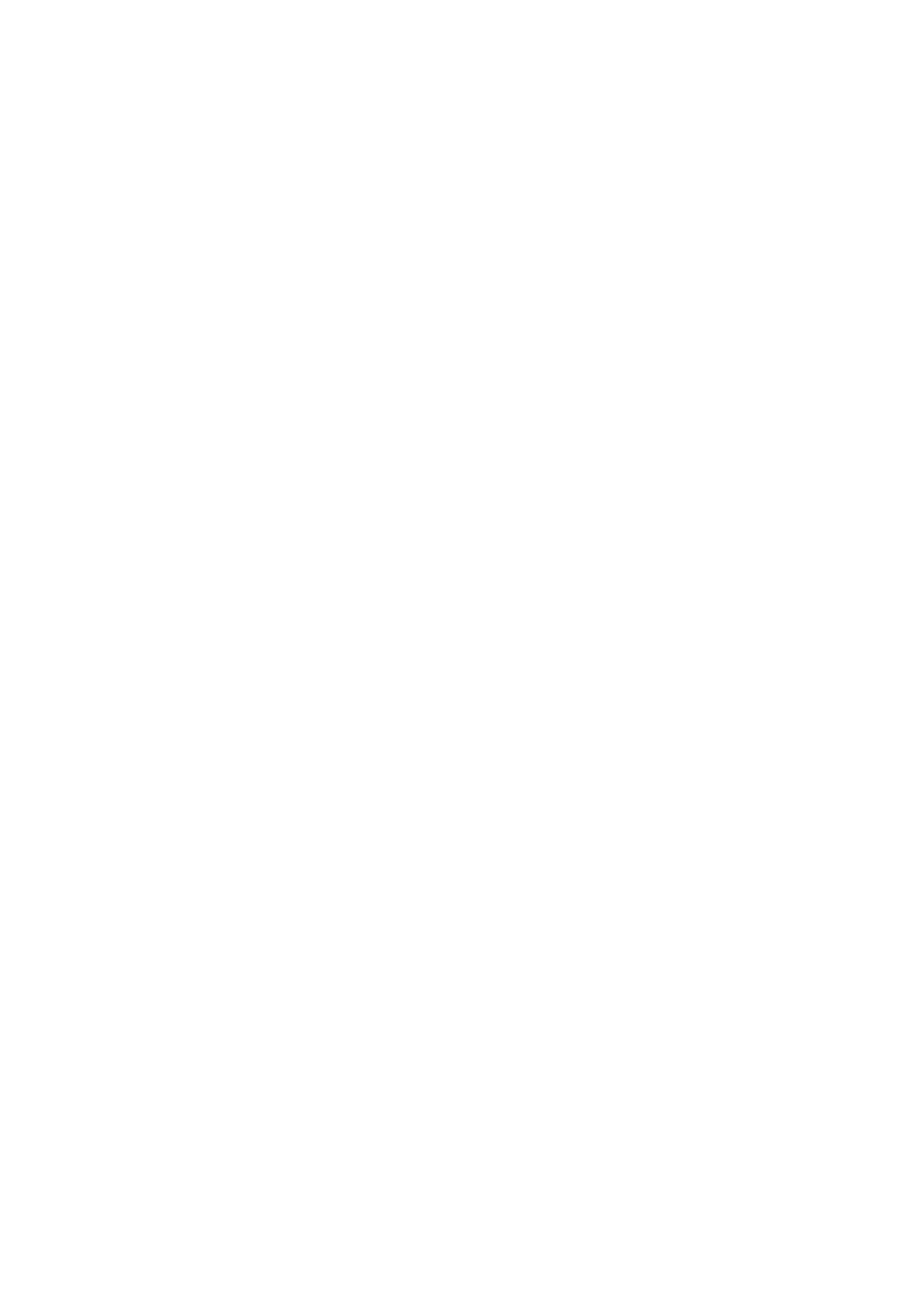## <span id="page-4-0"></span>**EXECUTIVE SUMMARY**

- 1. The Australian Securities and Investments Commission (ASIC) can pursue a range of regulatory and enforcement sanctions and remedies to respond to misconduct that occurs in the corporate, financial market or financial services sectors. Concerns have emerged in a number of forums that the penalties in the legislation administered by ASIC may not be effective in that they do not reflect community perceptions as to the seriousness of engaging in certain forms of misconduct.
- 2. In its final report, the Financial System Inquiry (FSI) recommended providing ASIC with "stronger regulatory tools" $1$  to allow ASIC to deal with misconduct in the credit and financial services industries. The FSI also concluded that the maximum penalties in financial sector laws were unlikely to deter misconduct by large firms and recommended substantially increasing civil and criminal penalties.<sup>[2](#page-4-2)</sup> The Government accepted the FSI's recommendations and in its response to the FSI's final report said that it would review ASIC's enforcement regime, including penalties. The ASIC Enforcement Review Taskforce was established to conduct a review, guided by terms of reference that include:
	- a. The adequacy of civil and criminal penalties for serious contraventions relating to the financial system (including corporate fraud);
	- b. The need for alternative enforcement mechanisms, including the use of infringement notices in relation to less serious contraventions, and the possibility of utilising peer disciplinary review panels (akin to the existing Markets Disciplinary Panel) in relation to financial services and credit businesses generally; and
	- *c.* The adequacy of existing penalties for serious contraventions, including disgorgement of profits.
- 3. The Taskforce has identified three key problems with the current penalties regime:
	- a. the variety of penalties available, for some kinds of misconduct, is inadequate to address the range and severity of misconduct,
	- b. as identified by the FSI, some penalties are too low to act as a 'credible deterrent', and
	- c. some penalties are inconsistent with the penalties for equivalent Commonwealth and State provisions.
- 4. To assist the review of penalties and development of preliminary positions, the Taskforce has established a set of key principles to take into consideration when addressing the problems identified. In sum the principles are:
	- a. the enforcement regime should be comprehensive and facilitate both responsive regulation and enforcement oriented approaches,

<span id="page-4-1"></span><sup>1</sup> Australian Government, Financial System Inquiry Final Report, November 2014, see recommendation 29.

<span id="page-4-2"></span><sup>2</sup> Ibid at page 250.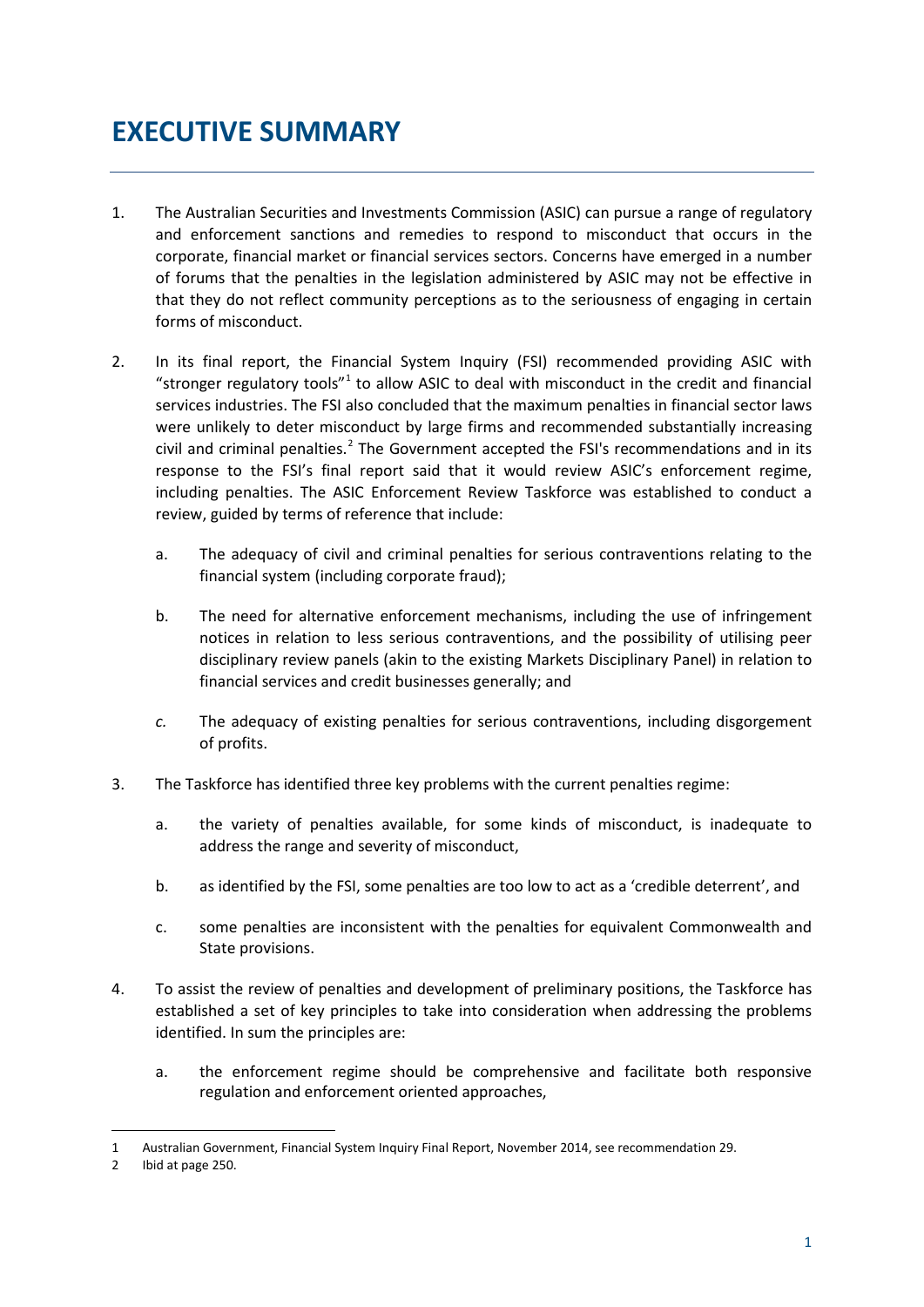- b. penalties should represent a credible deterrent,
- c. penalties should reflect the gravity of conduct, as well as the purpose for which they are imposed, and
- d. the penalties regime should be clear and consistent.
- 5. Previous reforms to penalties in ASIC-administered legislation have not been conducted holistically. The penalties for some offences have not been reviewed since 1993. This has led to inconsistency across the penalties framework for corporate offences. For example, in 2010 the maximum terms of imprisonment for insider trading and market manipulation offences were increased from five years to ten years. Pecuniary penalties for these offences were also substantially increased. This created a disparity between the penalties for certain offences even where they relate to misconduct of equivalent seriousness. Further, most State-based fraud offences have much higher penalties than the equivalent Commonwealth offence. To ensure consistency with Commonwealth and State offences of equivalent seriousness, certain criminal penalties should be increased, where appropriate.
- 6. Similarly, the maximum civil penalties in the *Corporations Act 2001* (Corporations Act) have not increased since enacted in 1993, when the penalty for an individual was set at \$200,000 (and \$1 million for corporations when civil penalties were extended to corporations in 2004). These maximum penalties no longer reflect the seriousness of contraventions and may, in some cases, be substantially lower than the potential profits from misconduct. The maximum civil penalties also differ across ASIC-administered legislations, notwithstanding the misconduct is often comparable. To resolve these issues, the Taskforce is proposing to increase the maximum civil penalties in the Corporations Act, the *Australian Securities and Investments Commission Act 2001* (ASIC Act), the *National Consumer Credit Protection Act 2009* (Credit Act) and the National Credit Code (Credit Code).
- **7.** The FSI concluded that ASIC should "be able to seek disgorgement of profits earned as a result of contravening conduct".<sup>[3](#page-5-0)</sup> The Taskforce adopts as a preliminary position that disgorgement remedies be available in civil proceedings brought by ASIC under the Corporations, Credit and ASIC Acts. This allows ASIC to seek to recover the profit gained or loss avoided as a result of the contravention to ensure individuals do not profit from their misconduct.
- 8. The creation of a standardised method for calculating maximum criminal pecuniary penalties (by reference to the maximum imprisonment penalty) ensures greater coherence, and avoids unnecessary complexity, when setting appropriate pecuniary penalties for criminal conduct. A standardised method of calculation would also create greater consistency and transparency across the Corporations Act penalty regime.
- 9. The method of calculation also sets a higher multiple than the standard multiple in the Criminal Code. This higher multiple reflects the serious consequences and potential profits, arising from corporate misconduct and white-collar crime. It also has the ancillary result of bringing maximum criminal fines for corporations into better alignment with civil penalty maximums for similar conduct – a matter of concern to the Taskforce.

<span id="page-5-0"></span><sup>3</sup> Ibid.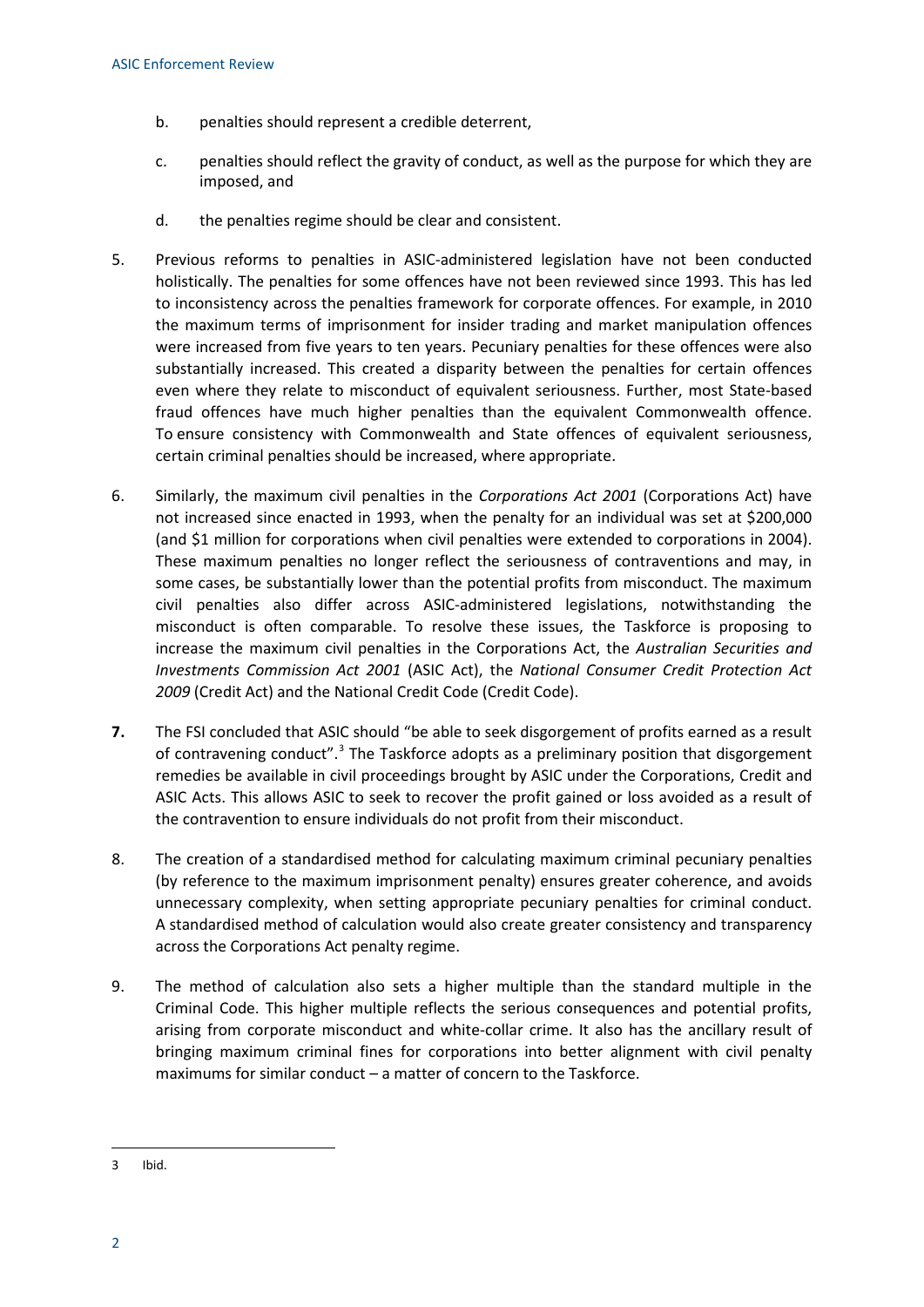- 10. Currently, some strict liability offences in the Corporations Act carry imprisonment penalties, contrary to standard Government guidelines on penalty setting. The Taskforce proposes to remove imprisonment for strict liability offences and to give ASIC discretion to deal with such contraventions through the penalty notice regime in section 1313 of the Corporations Act. This emphasises the importance of the proportionality of enforcement action taken by ASIC and gives greater scope for minor contraventions to be dealt with efficiently.
- 11. The combined effect of some of the Taskforce's positions will make multiple kinds of penalty available for the same conduct, for example the expansion of the penalty notice and infringement notice regimes and the specification of additional civil penalty provisions. New civil penalties will also be created in relation to key obligations on licensees in the Corporations and Credit Acts that are central to the effectiveness of the licence regimes. These measures would provide a greater variety of regulatory responses and empower ASIC to determine an approach that is appropriate given the circumstances and severity of the contravention. Regulatory responses will be tailored to the contravening conduct and, therefore, more proportionate and effective.<sup>[4](#page-6-0)</sup>
- 12. The positions the Taskforce seeks comment on are as follows.
	- **Position 1**: The maximum imprisonment penalties for criminal offences in ASIC-administered legislation should be increased as outlined in Annexure B
	- **Position 2:** The maximum pecuniary penalties for all criminal offences (other than the most serious class of offences – see Annexure B) in ASIC-administered legislation should be calculated by reference to the following formula:

Maximum term of imprisonment in months multiplied by  $10 =$ penalty units for individuals, multiplied by a further 10 for corporations.

- **Position 3:** The maximum penalty for a breach of section 184 should be increased to reflect the seriousness of the offence.
- **Position 4**: The Peters test should apply to all dishonesty offences under the Corporations Act
- **Position 5:** Remove imprisonment as a possible sanction for strict and absolute liability offences
- **Position 6:** Introduce an ordinary offence to complement a number of strict and absolute liability offences as outlined in Annexure C
- **Position 7:** Maximum pecuniary penalties for strict and absolute liability offences should be a minimum of 20 penalty units for individuals and 200 penalty units for corporations
- **Position 8**: All strict and absolute liability offences should be subject to the penalty notice regime

<span id="page-6-0"></span><sup>4</sup> Australian Law Reform Commission Report No 95, *Principled Regulation: Federal Civil and Administrative Penalties in Australia*, at [11.4]-[11.10] (ALRC Principled Regulation report).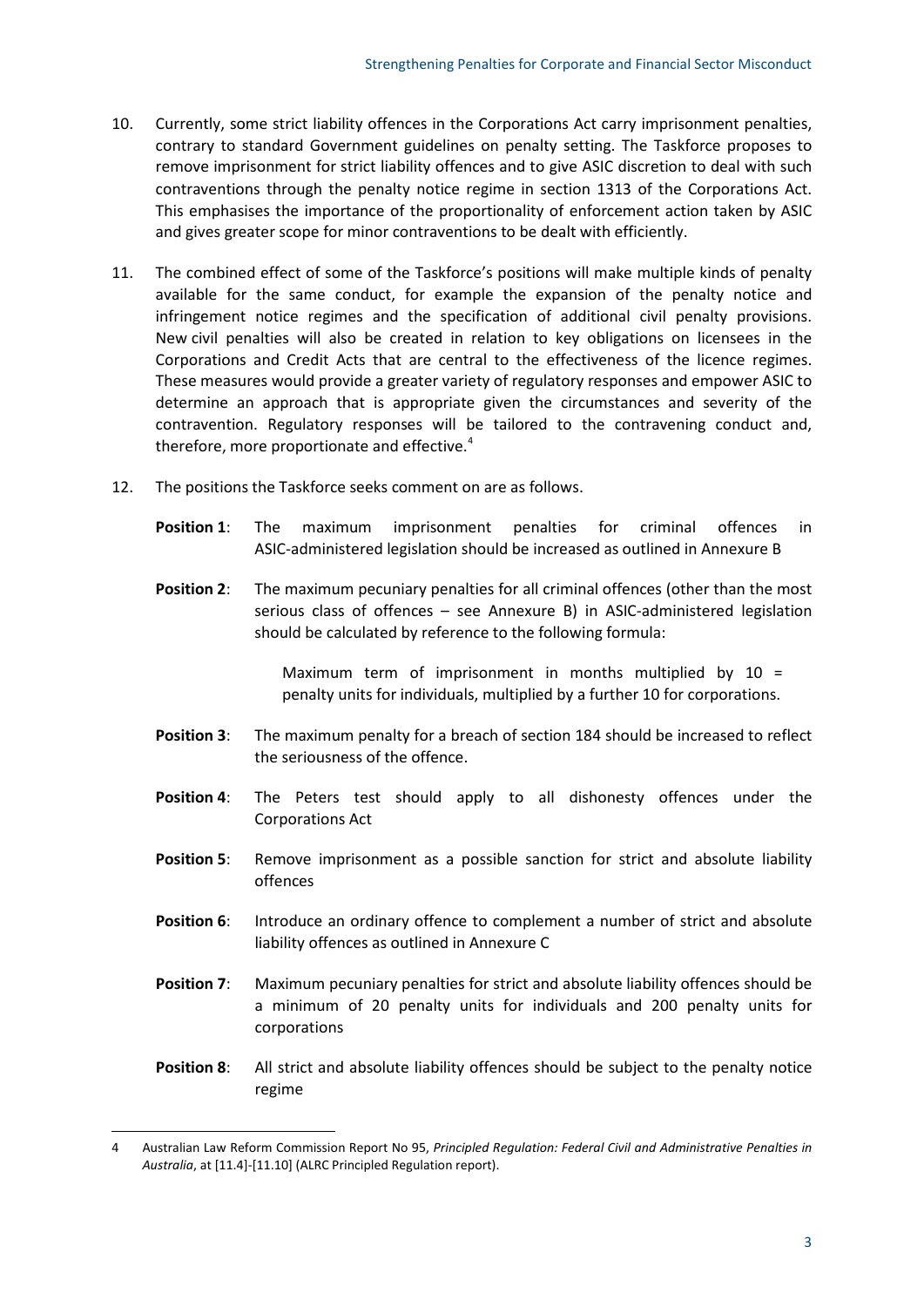| <b>Position 9:</b> |                        |  |  | Maximum civil penalty amounts in ASIC-administered legislation should be |  |  |
|--------------------|------------------------|--|--|--------------------------------------------------------------------------|--|--|
|                    | increased, as follows: |  |  |                                                                          |  |  |

| Act                                 | <b>Provisions</b>                                                                             | <b>Individual</b>                            | <b>Corporation</b>                                                                                                                  |
|-------------------------------------|-----------------------------------------------------------------------------------------------|----------------------------------------------|-------------------------------------------------------------------------------------------------------------------------------------|
| ASIC Act                            | Consumer protection<br>provisions consistent with                                             | 2,500 penalty units<br>(currently \$525,000) | Greater of 50,000 penalty<br>units (currently \$10.5m),                                                                             |
|                                     | the Australian Consumer<br>Law (apart from offences<br>relating to substantiation<br>notices) |                                              | 3 times the value of benefits<br>obtained or 10% of annual<br>turnover.                                                             |
| Corporations Act,<br>and Credit Act | All other civil penalty<br>provisions                                                         | 2,500 penalty units<br>(currently \$525,000) | Greater of 12,500 penalty<br>units (currently \$2.625m),<br>3 times the value of benefits<br>obtained or 10% of annual<br>turnover. |

- **Position 10**: Disgorgement remedies should be available in civil penalty proceedings brought by ASIC under the Corporations, Credit and ASIC Acts
- **Position 11:** The Corporations Act should require courts to give priority to compensation
- **Position 12**: Civil penalty consequences should be extended to a range of conduct prohibited in ASIC-administered legislation
- **Position 13**: Key provisions imposing obligations on licensees should be civil penalty provisions
- **Position 14**: Civil penalty consequences should be extended to insurers that contravene certain obligations under the Insurance Contracts Act 1984
- **Position 15**: Infringement notices be extended to an appropriate range of civil penalty offences
- **Position 16**: Infringement notices should be set at 12 penalty units for individuals and 60 penalty units for corporations for any new infringement notice provisions
- 13. The Taskforce also seeks comment on the following additional matters:
	- a. whether civil penalty consequences should be available as an alternative to criminal prosecution for a range of additional provisions to those proposed by the Taskforce, including provisions identified in Table 7 and specified provisions of the Credit Code;
	- b. whether breach of section 180 of the Corporations Act (directors' and officers' duty of care and diligence) should remain a civil penalty provision;
	- c. a number of issues relating to the role of peer review panels in the financial services and credit sectors including the decisions to be made by such panels and their establishment, structure and processes.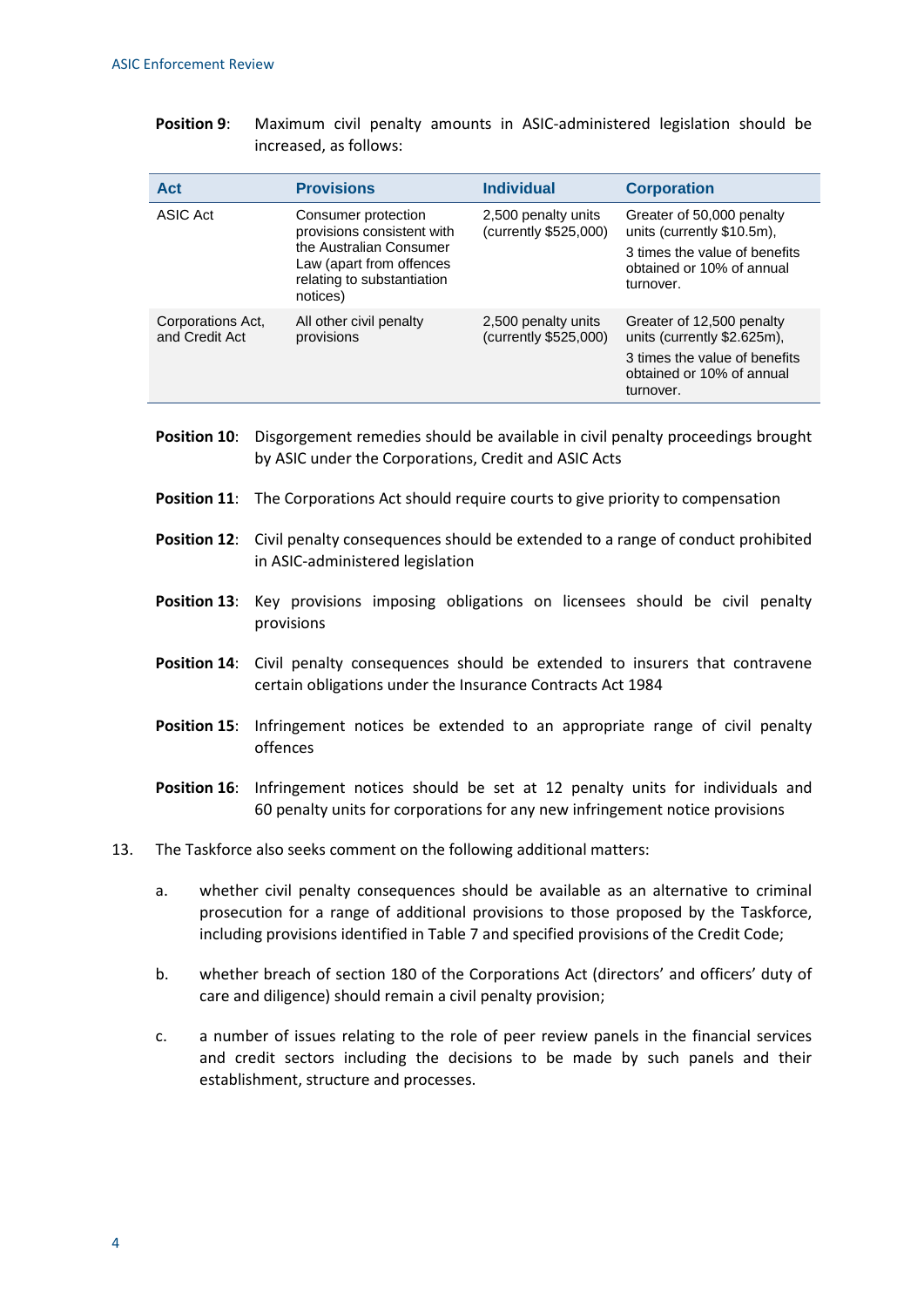## <span id="page-8-0"></span>**1. BACKGROUND**

**.** 

- 1. The Australian Securities and Investments Commission (ASIC) investigates and takes action in response to misconduct that occurs in the corporate, financial market or financial services sectors. The primary legislation under which ASIC undertakes enforcement action, are the:
	- a. *Corporations Act 2001* (Corporations Act);
	- b. *Australian Securities and Investments Commission Act 2001* (ASIC Act); and
	- c. *National Consumer Credit Protection Act 2009* (Credit Act).
- 2. Under these Acts, ASIC can pursue a range of regulatory and enforcement sanctions and remedies to respond to contraventions, including punitive, protective, preservative, corrective or compensatory actions, or through issuing infringement notices. More detail is set out in Annexure A.
- 3. Central to an effective enforcement regime is the need to have an appropriate range of penalties available for particular breaches of the law. This will allow the courts scope to impose penalties of greater or lesser severity, or for ASIC to take its own enforcement action, commensurate with the misconduct. Appropriate penalties send a signal to the community that breaches of the law are taken seriously so as to promote confidence in the system, as well as providing a deterrent to would be offenders.
- 4. Concerns have emerged in a number of forums that the penalties in the legislation administered by ASIC may not be effective in that they do not reflect community perceptions as to the seriousness of engaging in certain forms of misconduct. For example, in 2014 the Senate inquiry into the performance of ASIC (Performance of ASIC report) considered that a compelling case had been made for a review of the penalties set in legislation administered by ASIC, stating:

*It is important that the penalties contained in legislation provide both an effective deterrent to misconduct as well as an adequate punishment, particularly if the misconduct can result in widespread harm. Insufficient penalties undermine the regulator's ability to do its job: inadequately low [sic] penalties do not encourage compliance and they do not make regulated entities take threats of enforcement action seriously. The committee considers that a compelling case has been made for the penalties currently available for contraventions of the legislation ASIC administers to be reviewed to ensure they are set at appropriate levels. In addition, consideration should be given to designing more responsive monetary penalties, such as multiple of gain penalties or penalties combined with disgorgement.[5](#page-8-1)*

<span id="page-8-1"></span><sup>5</sup> Senate Economics References Committee, 'Final Report: Performance of the Australian Securities and Investments Commission', 26 June 2014, pp. 367 – 368. **[http://www.aph.gov.au/Parliamentary\\_Business/Committees/](http://www.aph.gov.au/Parliamentary_Business/Committees/Senate/Economics/ASIC/Final_Report/index) [Senate/Economics/ASIC/Final\\_Report/index](http://www.aph.gov.au/Parliamentary_Business/Committees/Senate/Economics/ASIC/Final_Report/index)**.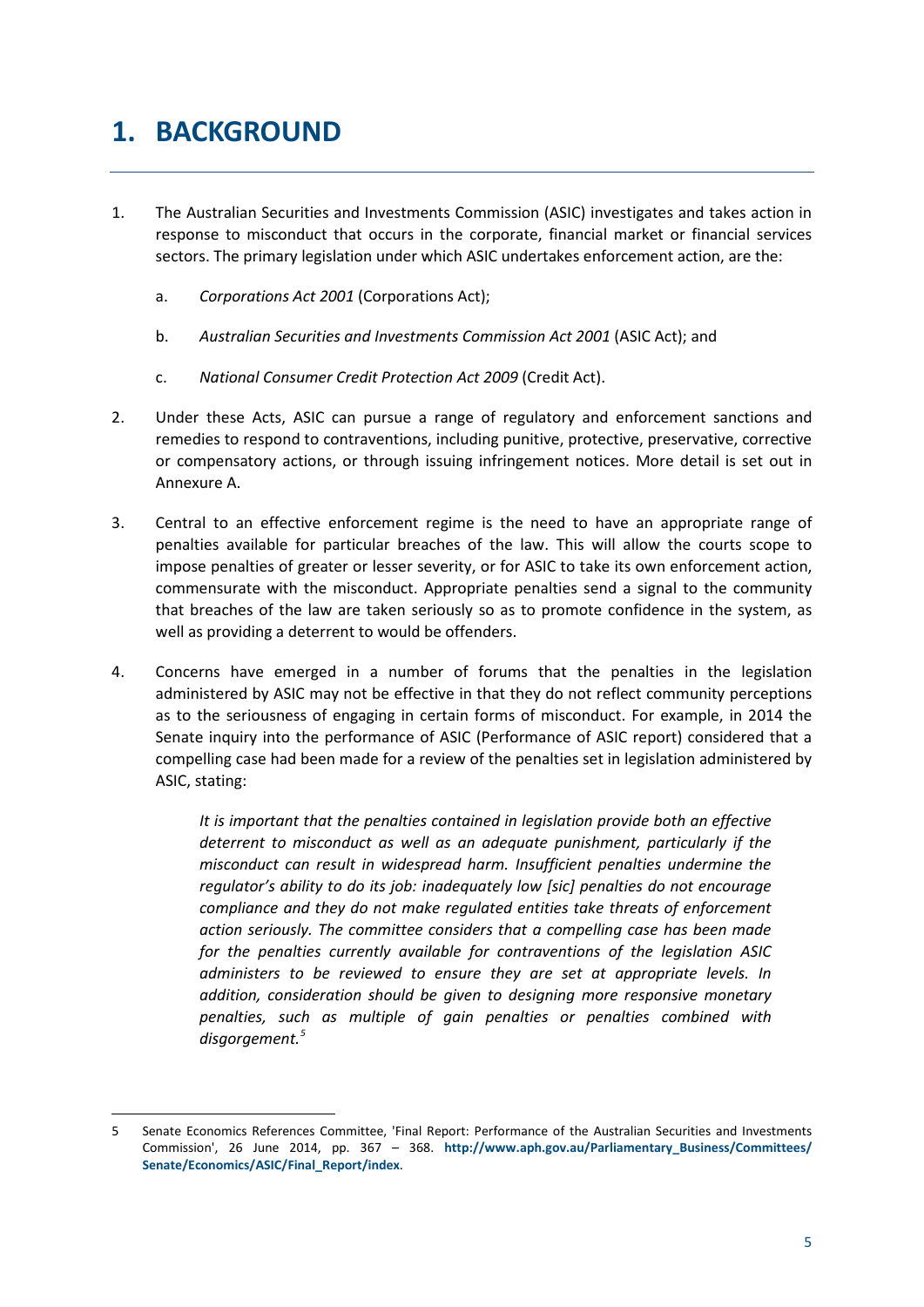- 5. The Financial System Inquiry (FSI) released in November 2014 concluded that the current penalties in ASIC's legislation are unlikely to act as a credible deterrent against misconduct by large firms.<sup>[6](#page-9-1)</sup> It recommended that the maximum civil and criminal penalties for contravening ASIC legislation should be substantially increased and that ASIC should be able to seek disgorgement of profits earned as a result of contravening conduct. The Government accepted the FSI's recommendations and in its response to the FSI's final report said that it would review ASIC's enforcement regime, including penalties (this was the genesis of the ASIC enforcement review taskforce).
- 6. The final report of the Senate Economics References Committee inquiry into the inconsistencies and inadequacies of current criminal, civil and administrative penalties for corporate and financial misconduct, or white collar crime made similar recommendations in March 2017. It also suggested that regard should be had to the level of non-criminal penalties in other jurisdictions for comparable offences. $<sup>7</sup>$  $<sup>7</sup>$  $<sup>7</sup>$ </sup>
- 7. It is against this background that the present Taskforce was established to conduct a review, guided by terms of reference that include:

*"The adequacy of civil and criminal penalties for serious contraventions relating to the financial system (including corporate fraud);*

*The need for alternative enforcement mechanisms, including the use of infringement notices in relation to less serious contraventions, and the possibility of utilising peer disciplinary review panels (akin to the existing Markets Disciplinary Panel) in relation to financial services and credit businesses generally; and*

<span id="page-9-0"></span>*The adequacy of existing penalties for serious contraventions, including disgorgement of profits."*

<span id="page-9-1"></span><sup>6</sup> Australian Government, Financial System Inquiry Final Report, November 2014, p. 252.

<span id="page-9-2"></span><sup>7</sup> The Senate Economics References Committee '*Lifting the fear and suppressing the greed': Penalties for white-collar crime and corporate and financial misconduct in Australia*, March 2017 (White Collar Crime Report) at  $[6.52] - [6.57]$ .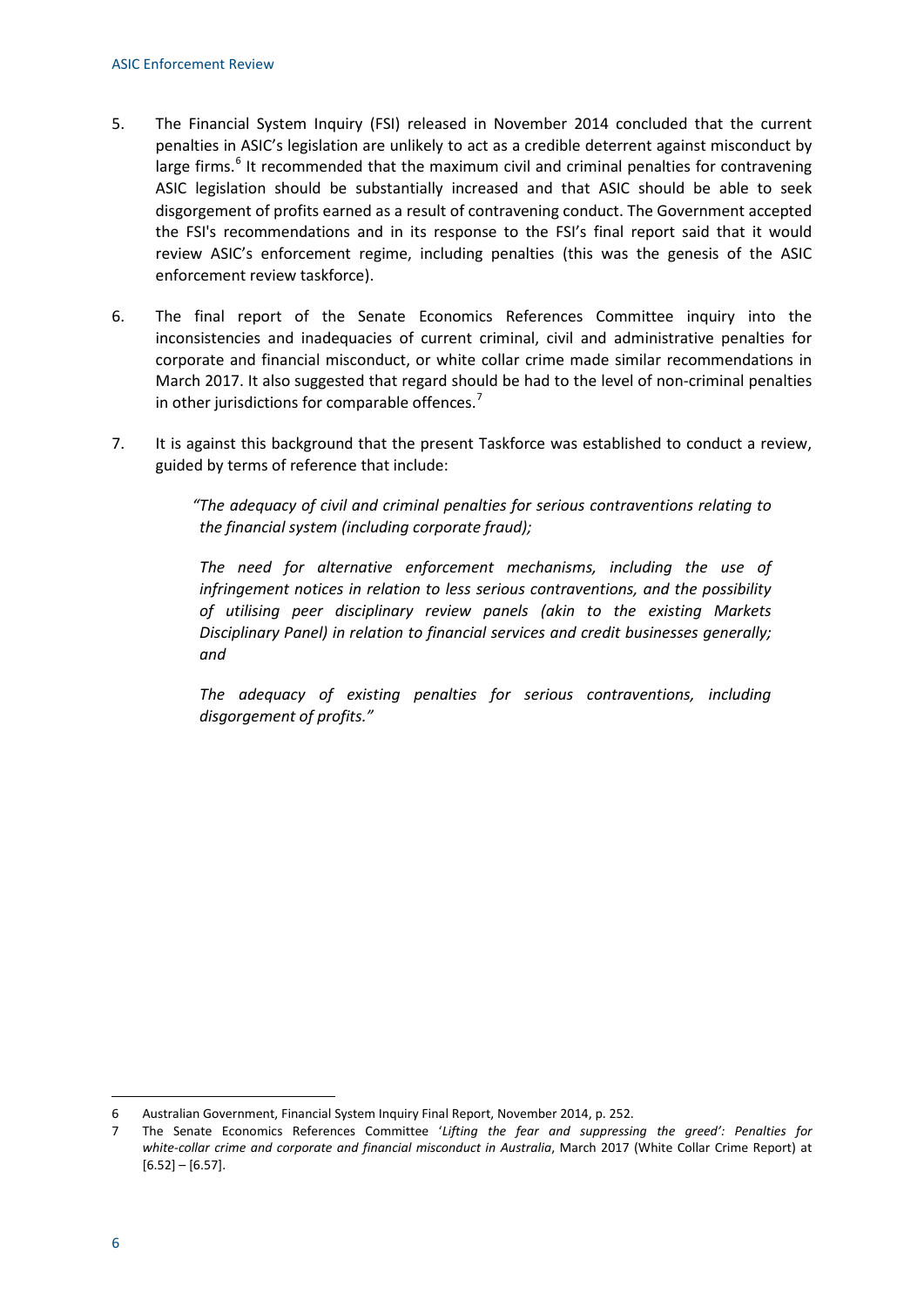## **1.1 Key Principles**

## **The enforcement regime should be comprehensive and facilitate both responsive regulation and enforcement oriented approaches**

8. Much of the literature on regulatory sanctions in recent decades focusses on theories around responsive regulation and concepts such as the 'regulatory pyramid', developed by Professors Ian Ayres and John Braithwaite. Braithwaite summarised the approach this way:

> *"My contention is that compliance is most likely when the regulatory agency displays an explicit enforcement pyramid. … Most regulatory action occurs at the base of the pyramid where initially attempts are made to coax compliance by persuasion. The next phase of enforcement escalation is a warning letter; if this fails to secure compliance civil monetary penalties are imposed; if this fails, criminal prosecution ensues; if this fails the plant is shut down or a licence to operative is suspended; if this fails, the licence to do business is revoked. The form of the enforcement pyramid is the subject of the theory, not the content of the particular pyramid."[8](#page-10-0)*

9. The Australian Law Reform Commission (ALRC) cited this passage in *Principled Regulation: Federal civil and administrative penalties in Australia* (Report 95, December 2002) (ALRC Principled Regulation report) and described its effect as follows:

> *"On this model, the ideal approach of the regulator is described as 'the benign big gun'; that is, the regulator should have access to severe punishments but should rarely use them in practice. Using John Scholz's application of game theory to the arena of regulation, Ayres and Braithwaite's model requires the regulator to behave as though the organisations being regulated wish to cooperate, and ensure that it is economically rational for them to cooperate. Where breaches occur, the initial response should be to persuade and educate them as to the appropriate behaviour. Such an approach promotes self-regulation and the wish to preserve reputation that allows more effective enforcement of the regulatory regime; do not impose undue regulatory burden on business."[9](#page-10-1)*

10. Whether 'responsive regulation' is a viable approach to enforcement in the financial sector regulation has been questioned.<sup>[10](#page-10-2)</sup> Nevertheless, the Performance of ASIC report endorsed the 'enforcement pyramid' as a foundation for addressing corporate misconduct:

> *"The enforcement pyramid model of sanctions of escalating severity is a sound foundation for enabling a regulator to address corporate misconduct. The application of this model to Australia's corporate laws has generally proven effective.[11](#page-10-3)*

<span id="page-10-0"></span><sup>8</sup> Quoted in F Haines, Corporate Regulation; Beyond Punish or Persuade (1997) Clarendon Press, Oxford, 218.

<span id="page-10-1"></span><sup>9</sup> Page 112.

<span id="page-10-2"></span><sup>10</sup> See, for example, D Kingsford Smith 'A Harder Nut to Crack? Responsive Regulation in the Financial Services Sector' (2011) *University of British Columbia Law Review* 717.

<span id="page-10-3"></span><sup>11</sup> Page 279.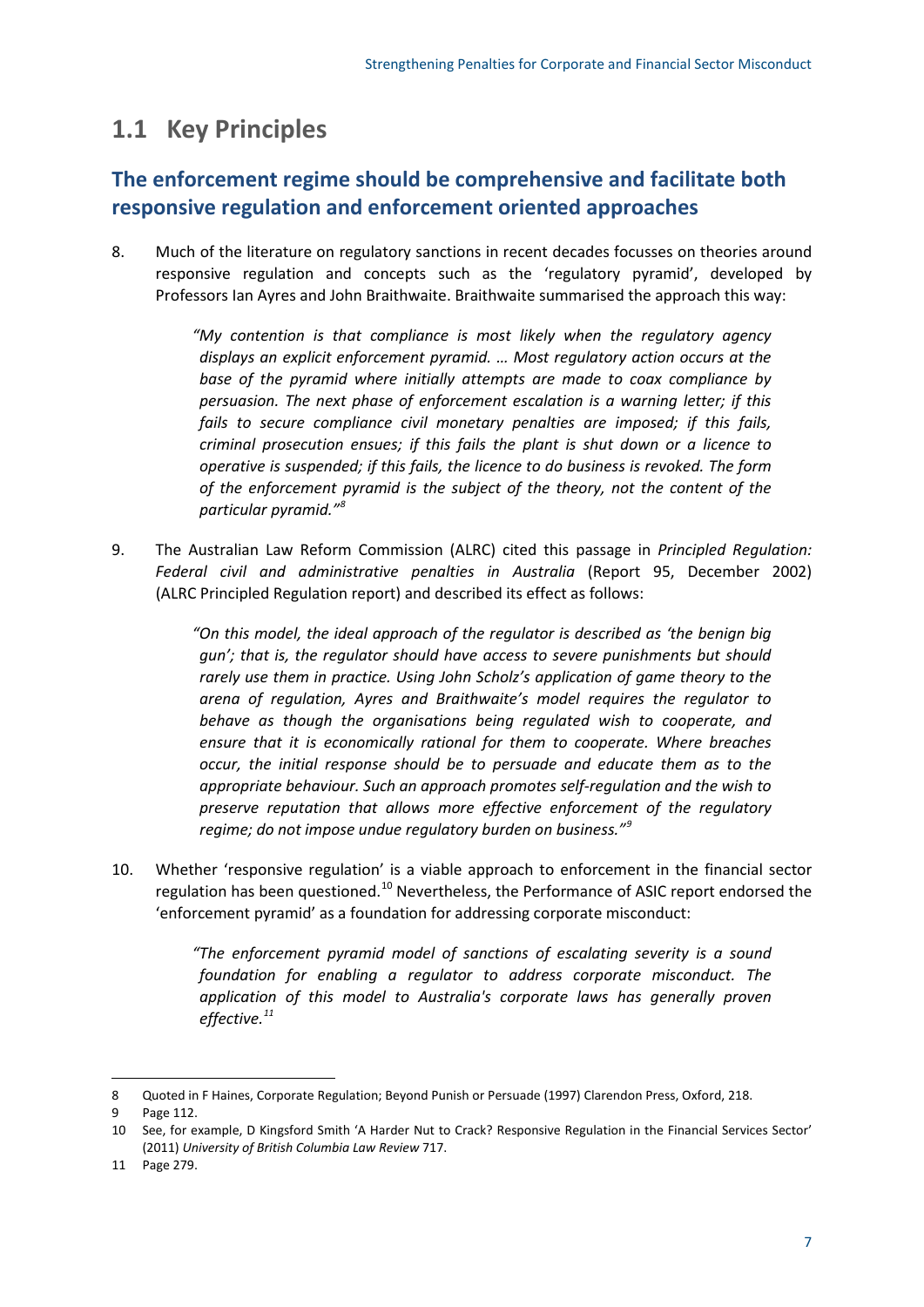- 11. The Performance of ASIC report did, however, express concern about the availability of appropriate penalties and, as outlined above, recommended that penalties be reviewed.
- 12. The present Taskforce has been established to review the adequacy of penalties and not to conduct a grass roots assessment of the theoretical underpinnings of the regulatory regime for enforcing corporations legislation in Australia. Nevertheless, the Taskforce accepts that it is important that ASIC have a range of options for enforcement to enable it to respond adequately in circumstances of individual cases, including to respond at lower ends of the scale, as by penalty or infringement notices, as well as at the higher end, such as by resort to civil penalty or criminal proceedings.
- 13. A broad range of powers, underpinned by penalties that have the capacity to deter misconduct, should enhance ASIC's ability to respond appropriately whether that response be weighted, from a theoretical perspective, toward the 'responsive' end of the regulatory spectrum or conversely, toward the 'enforcement' end.

#### **Penalties should represent a credible deterrent**

14. An important principle in any penalty regime is that penalties should have the capacity to deter prospective offenders from the objectionable conduct. This is especially so in respect of civil penalties, the purpose of which is to set a price for offending behaviour sufficient to promote compliance (see below). The ALRC Principled Regulation report implicitly recognised this principle in making its recommendation that:

> *"In setting civil penalties, legislators should have regard to whether the level set will achieve the aim of deterrence, which is the principal purpose of civil penalties."[12](#page-11-0)*

- 15. As outlined above, there is mounting support for the proposition that penalties for offences under ASIC related legislation are too low to act as a credible deterrent. This is especially so in relation to civil penalties in the Corporations Act, which would need to be substantially increased simply to keep pace with inflation since their inception in 1993 (see below).
- 16. The High Court recently emphasised in the Fair Work Decision that the primary purpose of civil penalties is 'primarily if not wholly protective in promoting the public interest in compliance'.[13](#page-11-1) The Taskforce considers it important that courts have the flexibility to meet this objective when imposing penalties. There should be power to properly 'price' the offending behaviour for the purposes of deterrence, especially where large gains are made as a result of a contravention or where the offender's capacity to pay is very substantial:

*"The emphasis in deterrence theory is both on pricing the illegal behaviour and having a penalty large enough to deter a well-resourced corporate offender. If large gains can be made then the maximum ought to reflect this. This is the purpose of a high maximum such as the \$10 million penalty for a breach of Part IV of the TPA."[14](#page-11-2)*

<span id="page-11-0"></span><sup>12</sup> Recommendation 26-1.

<span id="page-11-1"></span><sup>13</sup> *Commonwealth v Director, Fair Work Building Industry Inspectorate* [2015] HCA 46; (2015) 326 ALR 476 at 490 [55] referring to French J in *Trade Practices Commission v CSR Ltd* [1990] FCA 521; (1991) ATPR 41-076.

<span id="page-11-2"></span><sup>14</sup> Performance of ASIC report, page 798.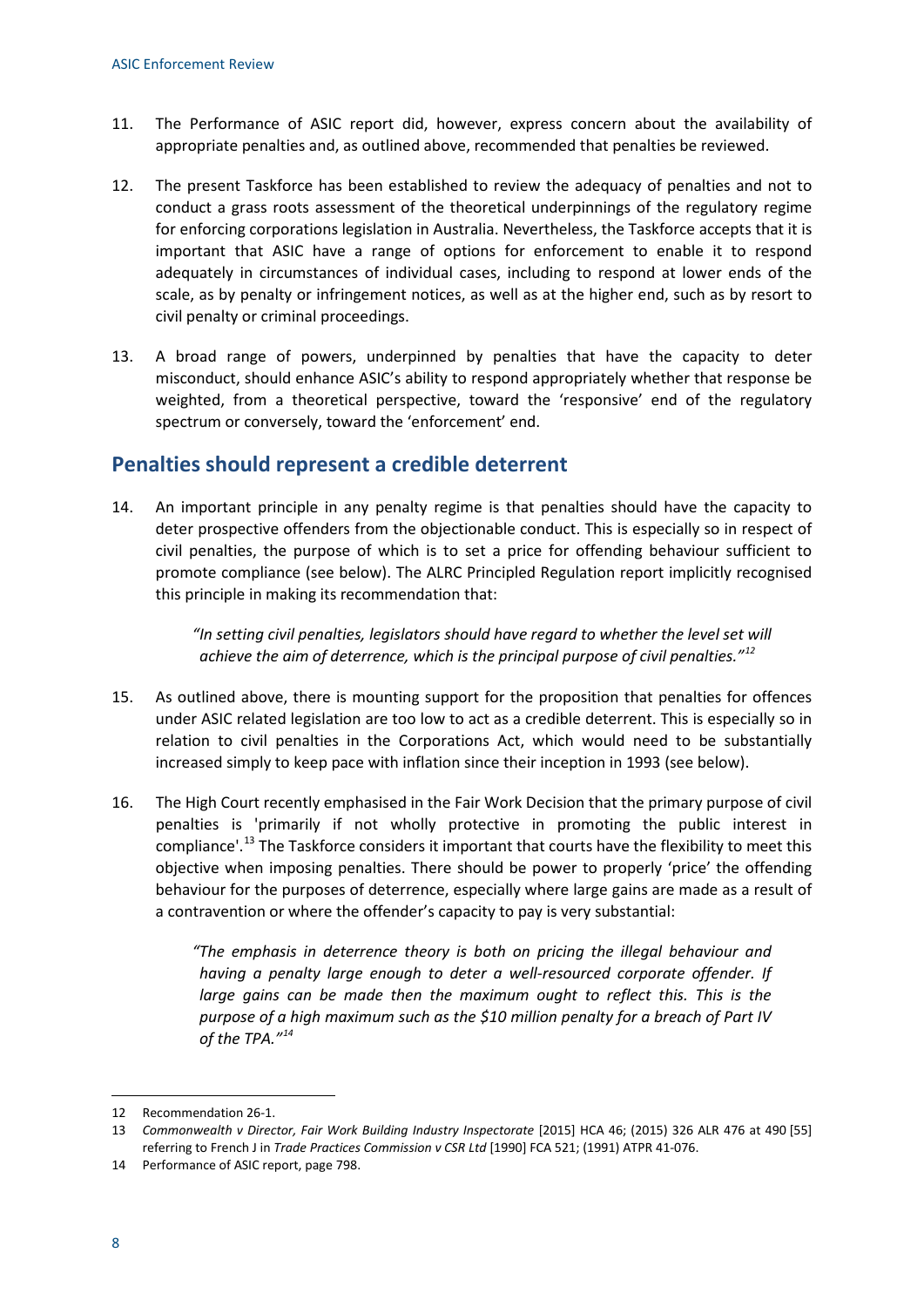- 17. The question can reasonably be asked as to whether there should be any upper limits on penalties at all. In the United Kingdom there are no maximum limits on amounts that can be imposed in respect of comparable contraventions to those under ASIC-administered legislation. This approach is considered in greater detail below. The Taskforce has, however, stopped short of adopting such a position. Although the Australian courts are well versed in imposing sentences from first principles (see for example *Australian Competition and Consumer Commission v Reckitt Benckiser (Australia) Pty Ltd* [2016] FCAFC 181, where the Full Court of the Federal Court calculated a penalty largely by reference to profit made, after concluding that "in a practical sense, the overall maximum penalty was so great that there was no maximum penalty"), the Taskforce's view is that a nominal maximum provides valuable guidance to courts faced with the task of imposing a penalty appropriate to the case before them.
- 18. The Taskforce believes, however, that nominal penalty maximums (by which is meant maximums expressed in penalty units) should be supplemented, at least in respect of corporations, with amounts limited only by reference to benefit gained or loss avoided as a result of particular contraventions, and by reference to a portion of annual turnover. This would ensure that there is flexibility in the regime sufficient to prevent circumstances arising where a fixed maximum expressed in penalty units would not be large enough to deter the offender due to the size of the benefit, for example.

## **Penalties should reflect gravity of conduct, as well as the purpose for which they are imposed (relationship of criminal and civil penalties)**

- 19. Penalties available for criminal offences should reflect the fact that this kind of conduct is of a more serious nature than for civil contraventions, however, this principle should be applied subject to the considerations that:
	- a. For individuals, the effect of imprisonment and conviction must be taken into account, as must the fact that liability is, potentially, to imprisonment *and* the maximum fine.
	- b. Criminal fines, unlike civil penalties, may be converted to imprisonment in some cases.
	- c. The legislation allows for both civil *and* criminal penalties to be imposed in respect of the *same* conduct (this is rarely occurs in practice but nevertheless must be taken into account in assessing the comparative liability that results from engaging in particular conduct).
- 20. These are the kind of factors that likely led the ALRC Principled Regulation report, as well as the Attorney-General's Department *A Guide to Framing Commonwealth Offences, Infringement Notices and Enforcement Powers* (AGD guide), to recognise that financial penalty maximums for civil contraventions may, in some cases, exceed those for criminal offences involving similar conduct, especially in respect of offending by individuals. However, the Taskforce notes that the ALRC expressed considerable doubt about the justification for this principle in respect of offending by corporations, who are not subject to imprisonment and to whom the consequences of conviction more broadly are less severe.<sup>[15](#page-12-0)</sup>

<span id="page-12-0"></span><sup>15</sup> See conclusion at paragraph 26.64 of the report.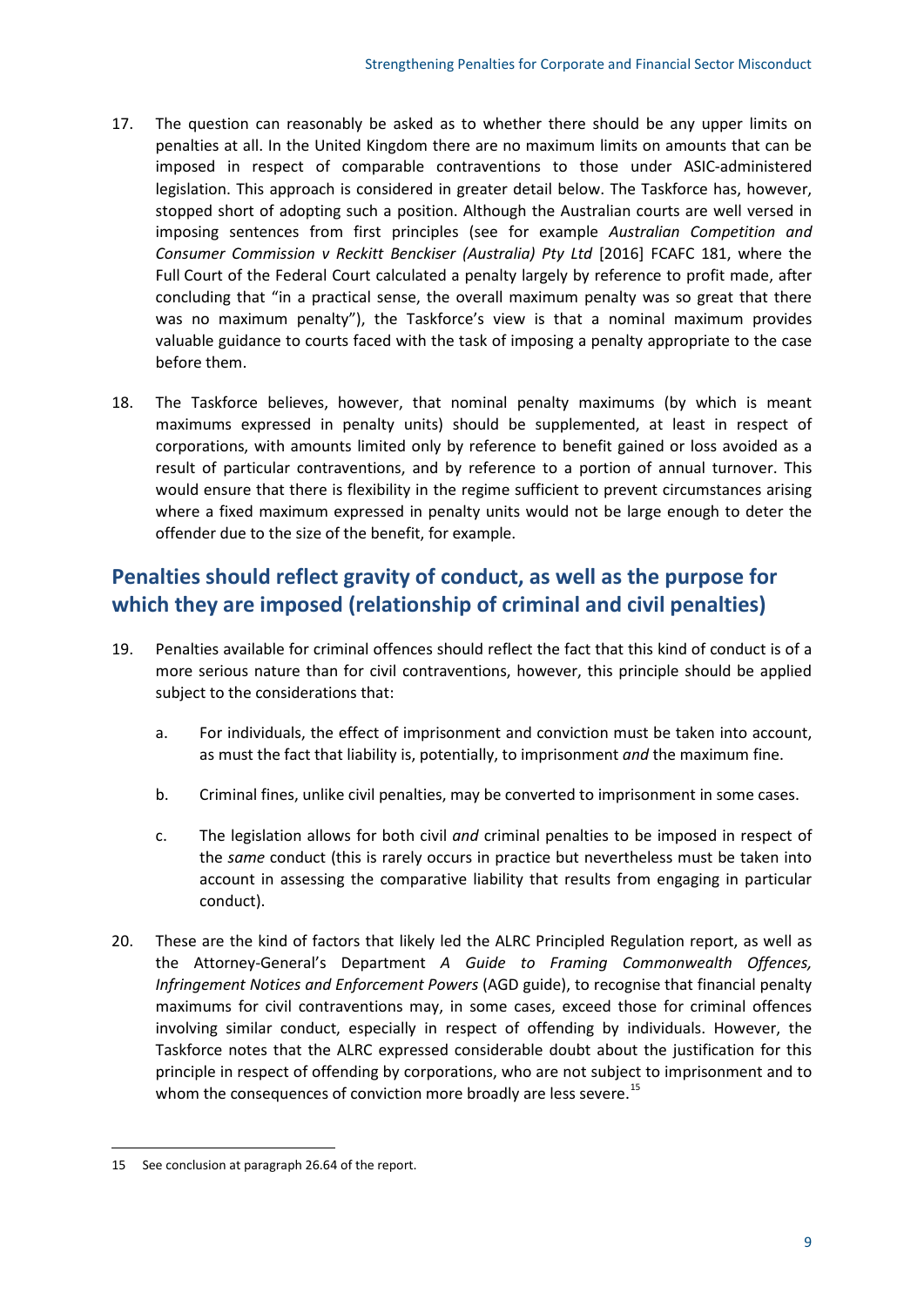- 21. There are many instances in Commonwealth legislation where civil penalty maximums are greater than criminal penalty maximums in respect of comparable conduct for both individuals and corporations. In addition to the principles outlined above, this may reflect the view, now expressly endorsed by the High Court in the Fair Work case (see above), that the purpose of civil penalties is primarily if not wholly about deterrence (as opposed to criminal penalties which, as well as deterrence, involve considerations of punishment and retribution). The high maximums allowed for civil penalties may, on that view, be directed at ensuring the courts have discretion to impose a penalty that meets "the price of deterrence" in any given circumstance.
- 22. Nevertheless, the Taskforce shares some of the misgivings expressed by the ALRC regarding the justification for the difference between civil and criminal penalty maximums in respect of corporations. In light of the matters outlined above, the Taskforce does not go so far as to suggest parity in all cases between maximum civil and criminal penalties for corporations. On the other hand, the concern could be addressed somewhat by the Taskforce's adoption of the view that criminal penalty maximums for corporations should generally represent a higher multiple of the maximum for individuals than is currently the case. The details of this are set out in the text below. The suggestion is that generally the multiple for corporations should be 10 times that for individuals.

#### **The penalties regime should be clear and consistent**

- 23. The penalties framework for corporate, financial services and market misconduct should be transparent and consistent, and avoid, as far as possible, unnecessary complexity. Public confidence is more likely in a system that is clear and easy to understand.
- 24. Challenges arise when considering the regimes administered by ASIC as they span across different legislation, covering hundreds of offences and types of misconduct some of which overlap. The drafting styles adopted differ among provisions in the legislation due to the fact that they have been implemented and amended at different points in time. This applies even within the Corporations Act. An example can be found in the directors' duties provisions in sections 181 to 184. Sections 181 to 183 are drafted as simple civil penalty provisions. Section 184 operates to convert sections 181 to 183 to criminal offences where dishonesty or recklessness are present. This approach is not taken uniformly throughout the Act. In relation to insider trading, for example, a contravention of the one provision can give rise to a criminal offence and a civil penalty consequence. The latter approach leaves the choice of penalty to the regulator with the consequence that there is less clarity for the regulated as to the consequences of engaging in different forms of misconduct. The Taskforce would prefer that the consequences for engaging in different forms of misconduct was always clear from reading the legislation itself, however, this would require revision to a range of provisions to address this kind of issue and others to ensure consistent application of the fault elements in the *Criminal Code Act 1995* (Cth) (Criminal Code). Such an exercise is beyond the scope of this review, although the Taskforce considers there would be merit in it.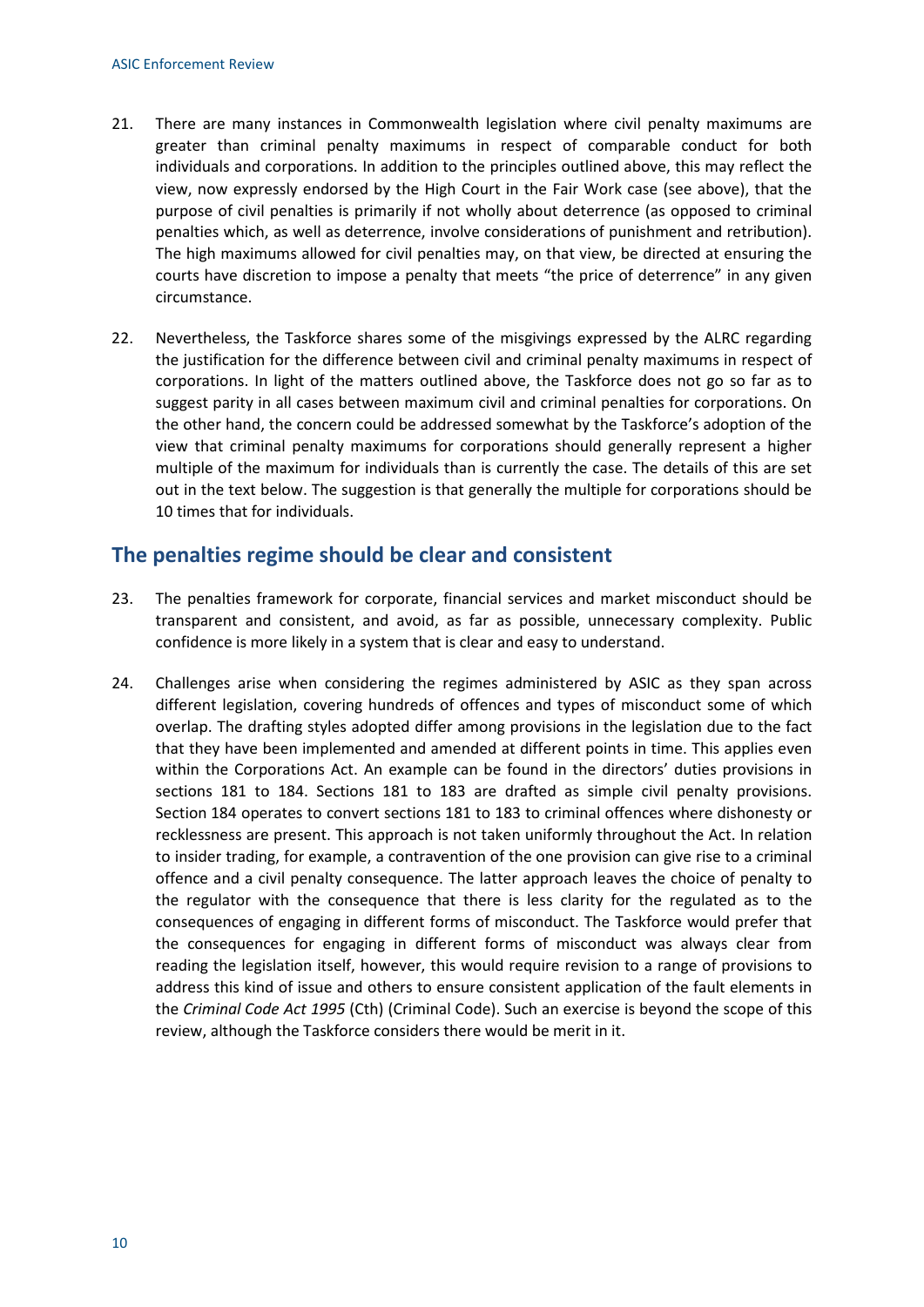- 25. Despite the inconsistency in the legislation, the Taskforce has sought, wherever possible and appropriate, to develop positions that adopt a simple, standardised approach to penalties and apply a consistent rationale. One result of this approach is that the Taskforce has adopted as a preliminary position that criminal fines for Corporations Act offences should be determined by reference to a standard formula calculated on the basis of the number of months of a maximum term of imprisonment times 10 for individuals and multiplied by a further 10 for corporations. The formula approach would represent an increase in maximum criminal fines for most offences and provides for consistency as offences with the same maximum term of imprisonment will have the same applicable fines, which is not currently the case. This would replace a diffuse regime that sets maximum fines on an inconsistent basis across the legislation.
- 26. The Taskforce also considers that as far as possible similar conduct should give rise to similar consequences. Accordingly, it has adopted the preliminary position that criminal penalties for the most serious criminal offences in the Corporations Act should be increased to the highest terms of imprisonment and fines available under that Act, which are currently applicable to market misconduct and insider trading. Offences of comparable seriousness given the nature of the offending and/or the consequences for the market or financial consumers should give rise to the same penalties. This forms the basis for a number of positions in this paper.
- 27. The Taskforce noted the increases to financial penalties proposed for the Australian Consumer Law following a review of that law<sup>[16](#page-14-0)</sup> and considers that similar increases should apply to a equivalent contraventions in the consumer protection provisions in the ASIC Act. However, the Taskforce considers that financial penalties in ASIC-administered legislation should be expressed in penalty units and has proposed increases in the ASIC Act that would be equivalent to the monetary maximum amounts proposed in the Australian Consumer Law. In addition, absent the Australian Consumer Law proposals, the Taskforce may not have proposed increases of the same magnitude for corporations in the ASIC Act.
- 28. As a result, the Taskforce suggests broad alignment with the ACL penalty regime for civil penalty maximums in the ASIC Act and for individuals in the Corporations Act and Credit Act. The Taskforce proposes a different increase to the maximum civil penalty amount for corporations in the Corporations Act and Credit Act while also adopting the 3 times gain and 10% turnover maximums, similar to those in the Australian Consumer Law, which will give courts a discretion to impose substantial civil penalties on corporations in appropriate cases.

<span id="page-14-0"></span><sup>16</sup> Australian Consumer Law Review Final Report, March 2017, http://consumerlaw.gov.au/review-of-the-australianconsumer-law/final-report/.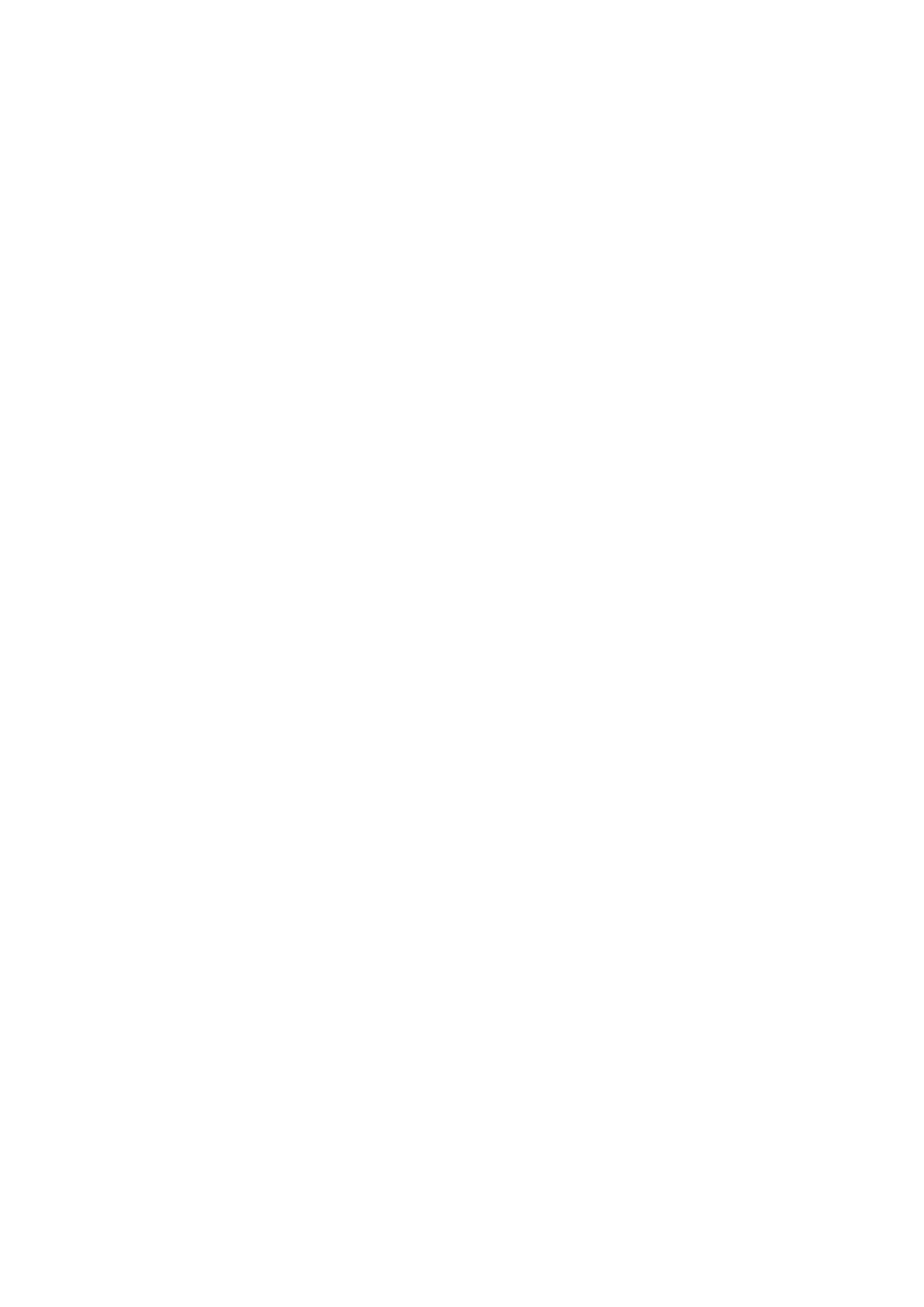## <span id="page-16-0"></span>**2. CRIMINAL PENALTIES**

## <span id="page-16-1"></span>**2.1 Maximum penalty settings: imprisonment and fines**

- 1. The Corporations Act, ASIC Act and Credit Act and Code provide for criminal penalty provisions that ASIC has responsibility for investigating and enforcing. These Acts and various parts of them have emerged disparately over time and this is reflected in some inconsistencies in the penalty regimes in each.
- 2. For example, in 2010, Parliament increased penalties for insider trading, market manipulation offences<sup>[17](#page-16-2)</sup> and dishonest conduct in the provision of financial products and services<sup>[18](#page-16-3)</sup> in the Corporations Act. The maximum term of imprisonment was doubled from five to 10 years and maximum financial penalties were increased as follows:
	- a. for individuals: the greater of 4,500 penalty units, which is currently \$945,000, or three times the value of the benefits obtained;
	- b. for corporations: the greater of 45,000 penalty units, which is currently \$9.45 million, three times the value of the benefits obtained (or loss avoided), or if the Court cannot determine that value, 10% of annual turnover in the preceding 12 months.<sup>[19](#page-16-4)</sup>
- 3. These now represent the highest maximum penalties applicable for contraventions of the Corporations Act.
- 4. In contrast, despite their comparable seriousness, the maximum penalties for a number of other offences under the Corporations Act that involve dishonesty in relation to conduct as a director, officer or employee of a corporation, remain at a maximum of five years' imprisonment and/or 2,000 penalty units<sup>[20](#page-16-5)</sup> (currently \$420,000).
- 5. For any given offence, the maximum penalty '…*reflects a legislative view of the seriousness of the criminal conduct*  $\ldots$ <sup>[21](#page-16-6)</sup>. The statutory maximum penalty restricts the court's sentencing discretion because it marks the *absolute limit* of any sentence that may be imposed and is reserved for instances of the offence that are so grave that they warrant the imposition of the maximum prescribed penalty for that offence. Where the offence is not so grave a sentencing judge must consider '*where the facts of the particular offence and offender lie on the "spectrum" that extends from the least serious instance to the worst category*'. [22](#page-16-7)

<span id="page-16-2"></span><sup>17</sup> Specifically, ss1041A, 1041B(1), 1041C(1), 1041D, 1041E(1), 1041F(1), 1041G(1), 1043A(1) and 1043A(2) of the Corporations Act.

<span id="page-16-3"></span><sup>18</sup> Corporations Act sections 1041G and 1041F.

<span id="page-16-4"></span><sup>19</sup> Item 310 of Schedule 3 to the Corporations Act. See also the definition of turnover at 761A of the Corporations Act.

<span id="page-16-5"></span><sup>20</sup> For example Corporations Act ss184, 601FD, 601FE, 601UAA and 601UAB.

<span id="page-16-6"></span><sup>21</sup> *R v Oliver* (1980) 7 A Crim R 174 at 177 per Street CJ.

<span id="page-16-7"></span><sup>22</sup> *R v v Kilic* [2016] HCA 48 at [18]–[19]; see also *Ibbs v R* [1987] HCA 46; (1987) 163 CLR 447 at 451-2.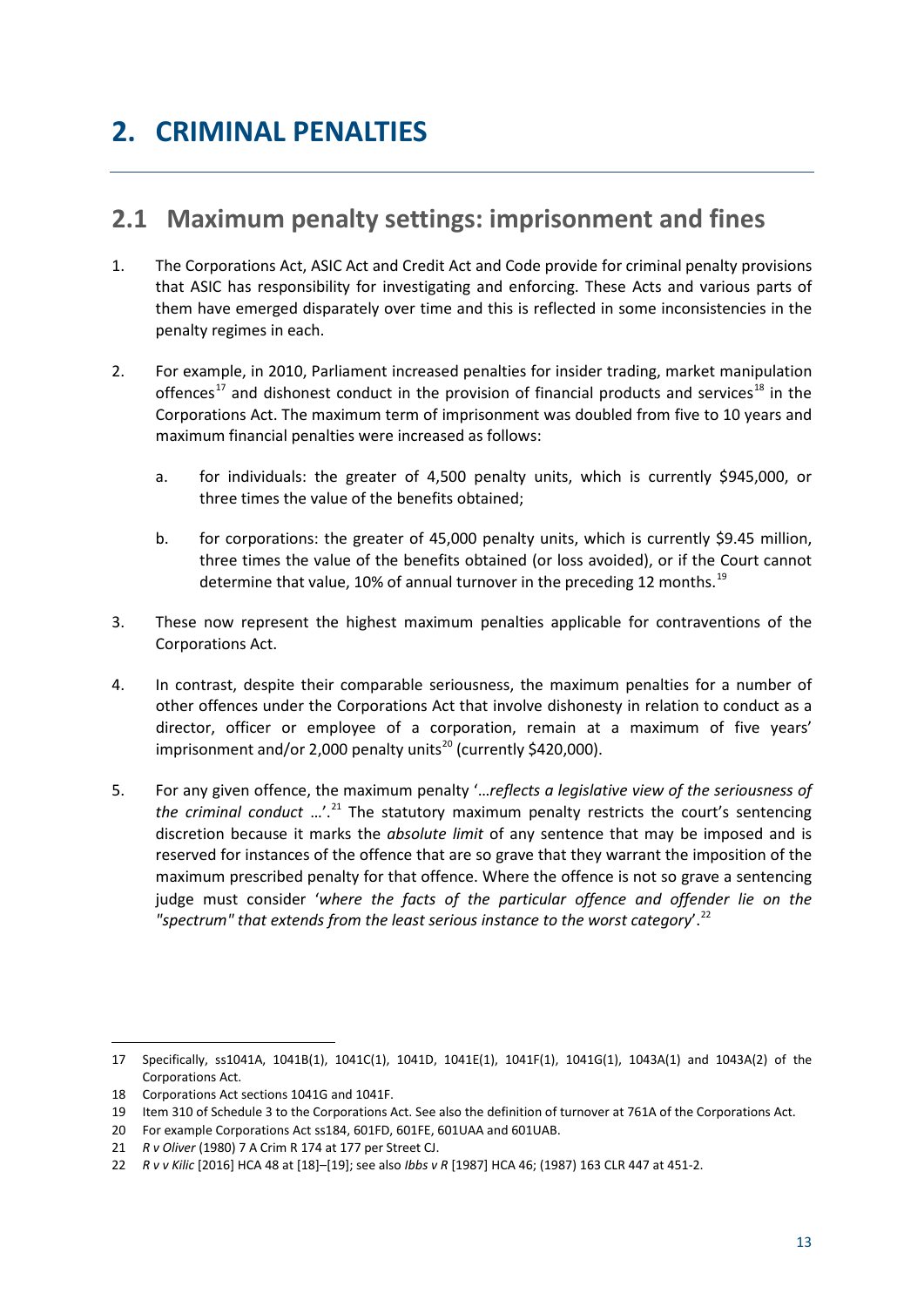6. The recent Victorian case of *Nicholls v R*,<sup>[23](#page-17-0)</sup> provides an example of a case in which the original sentencing Judge and the Court of Appeal were both constrained by the five-year statutory maximum penalty for a breach of s184. In *Nicholls*, the Victorian Supreme Court of Appeal accepted that the offences were 'doubtless serious' and noted that the offending 'lasted nearly two years'.<sup>[24](#page-17-1)</sup> Nonetheless, the Court of Appeal reduced the original sentence of four years and six months' imprisonment to three years and six months. The Court concluded with the following remarks in relation to the maximum penalty for s184 offences:

> *"We wish to make this additional observation. The assessment of the objective gravity of offending for this offence is necessarily informed and circumscribed in a significant way by the maximum penalty … It is a matter for the legislature to consider whether sentencing courts should have greater flexibility to impose more substantial sentences for serious breaches of duty involving dishonesty by company directors." [25](#page-17-2)*

7. The original judge in *Nicholls* also noted the constraints of the five-year maximum term of imprisonment, when compared to the ten-year maximum term for dishonesty offences of obtaining property by deception under Victorian legislation.<sup>[26](#page-17-3)</sup>

### **2.1.1 Comparison with overseas jurisdictions**

- 8. The highest maximum prison terms in Australia are generally comparable with those in other jurisdictions, with the exception of the maximum term of imprisonment in the United States, which is 20 years. The Senate Economic References Committee, in its White Collar Crime report, noted some stakeholders advocated for an increase to the maximums terms of imprisonment for white-collar crime. Nonetheless, 'broadly speaking' the Committee considered the current maximum terms of imprisonment to be appropriate. $^{27}$  $^{27}$  $^{27}$
- 9. There are some types of corporate offences in Australia that differ substantially from comparable offences in other jurisdictions and this makes comparison difficult. For example, in addressing breaches of directors' and officers' duties, Australia is unique in having specific statutory duties. In contrast, other jurisdictions rely on common law and equitable principles for penalising breaches of directors' and officers' duties.

<span id="page-17-0"></span><sup>23</sup> [2016] VSCA 300 (Redlich and McLeish JJA and Beale AJA).

<span id="page-17-1"></span><sup>24</sup> Ibid at [46].

<span id="page-17-2"></span><sup>25</sup> Ibid at [49].

<span id="page-17-3"></span><sup>26</sup> *DPP (Cth) v Nicholls*, Unreported, County Court of Victoria, Judge Patrick, 6 November 2015

<span id="page-17-4"></span><sup>27</sup> White Collar Crime report, p. 62.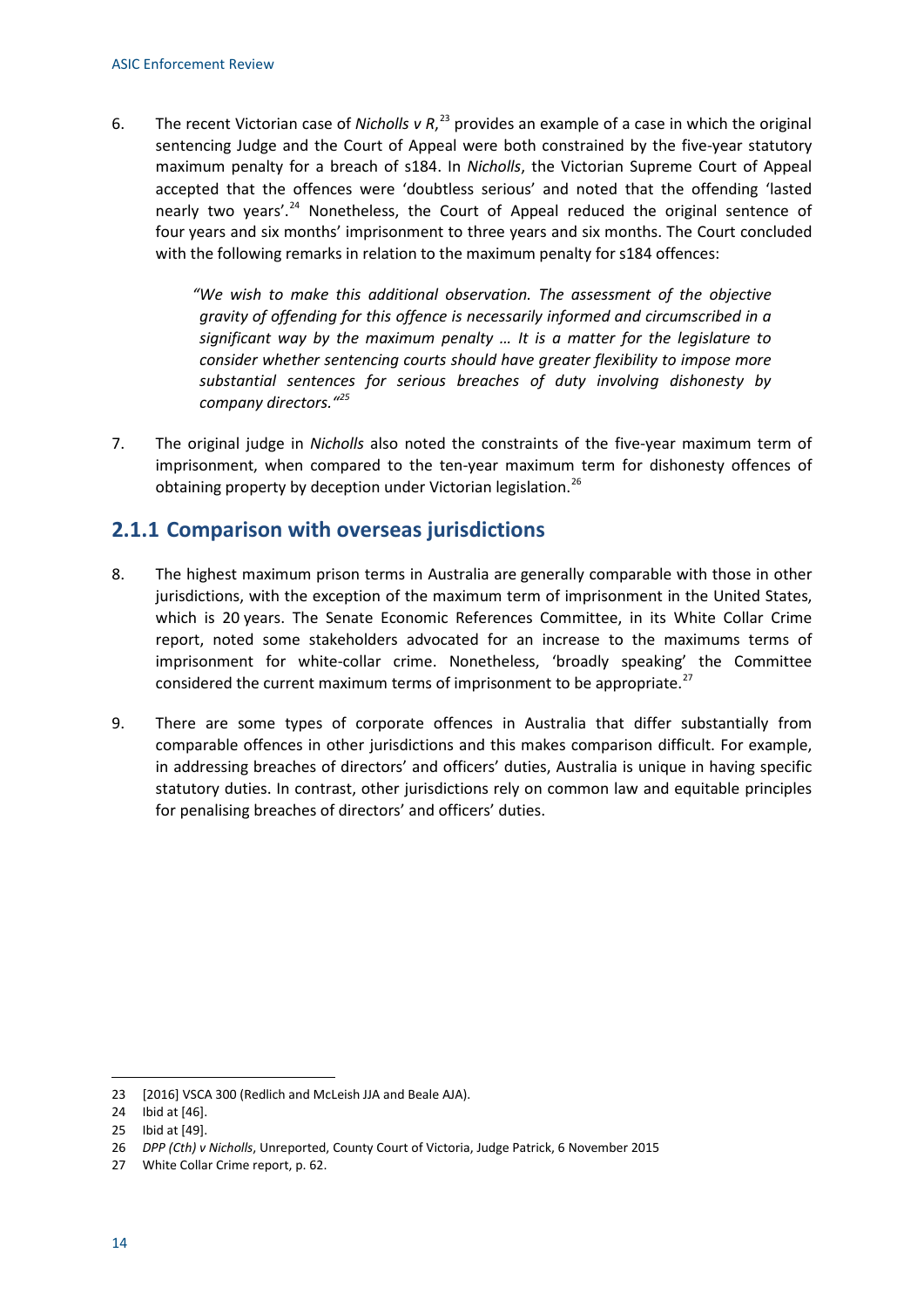| <b>Country</b>       | <b>Insider</b><br>trading | <b>Market</b><br>manipulation | <b>Disclosure</b> | <b>False</b><br><b>statements</b> | <b>Unlicensed</b><br>conduct | <b>Dishonest</b><br>conduct |
|----------------------|---------------------------|-------------------------------|-------------------|-----------------------------------|------------------------------|-----------------------------|
| Australia            | 10                        | 10                            | 5                 | 10                                | 2                            | 10                          |
| Canada<br>(Ontario)  | 10                        | 10                            | 5                 | 5                                 | 5                            | 14                          |
| Hong Kong            | 10                        | 10                            |                   | 10                                | 7                            | 10                          |
| United<br>Kingdom    | $\overline{7}$            | 7                             |                   | $\overline{7}$                    | 2                            | 10                          |
| <b>United States</b> | 20                        | 20                            | 20                | 20                                | 20                           | $20^{28}$                   |

#### **TABLE 1: COMPARISON OF PRISON TERMS (YEARS)**

10. Similarly, maximum fines in Australia are generally comparable to most other jurisdictions. However, fines for breaches of the continuous disclosure obligations and unlicensed conduct are much lower in Australia than those in other jurisdictions.

|                      |                                                                   |                                                              |                   | . .                                                             |                              |                                                                               |
|----------------------|-------------------------------------------------------------------|--------------------------------------------------------------|-------------------|-----------------------------------------------------------------|------------------------------|-------------------------------------------------------------------------------|
| <b>Country</b>       | <b>Insider</b><br>trading                                         | <b>Market</b><br>manipulation                                | <b>Disclosure</b> | <b>False</b><br><b>statements</b>                               | <b>Unlicensed</b><br>conduct | <b>Dishonest</b><br>conduct                                                   |
| Australia            | Greater of<br>\$945,000, or<br>3 times the<br>benefit gained      | Greater of<br>\$945,000, or<br>3 times the<br>benefit gained | \$42,000          | Greater of<br>\$945,000, or<br>3 times the<br>benefit<br>qained | \$42,000                     | Greater of<br>\$945,000,<br>or 3 times<br>the benefit<br>gained <sup>29</sup> |
| Canada<br>(Ontario)  | Greater of<br>\$5.08 million,<br>or 3 times the<br>benefit gained | \$5.08 million                                               | \$5.08 million    | \$5.08 million                                                  | \$5.08 million               |                                                                               |
| Hong Kong            | \$1.63 million                                                    | \$1.63 million                                               |                   | \$1.63 million                                                  | \$800,000                    |                                                                               |
| United<br>Kingdom    | (unlimited)                                                       | (unlimited)                                                  |                   | (unlimited)                                                     | (unlimited)                  | (unlimited)                                                                   |
| <b>United States</b> | \$6.4 million                                                     | \$6.4 million                                                | \$6.4 million     | \$6.4 million                                                   | \$6.4 million                | \$6.4 million                                                                 |

#### **TABLE 2: COMPARISON OF CRIMINAL FINES FOR INDIVIDUALS (A\$)**

- 11. Particular categories of offences where the Taskforce has identified the potential to increase penalties are defective disclosure/false or misleading statements to consumers; failure to comply with corporate obligation; unlicensed conduct; failure to comply with financial services licensee obligations; client money obligations; credit code obligations; failure to comply with ASIC requirement; and making false or misleading statements to ASIC.
- 12. The next part of this paper will discuss some of the Taskforce's proposed increases to criminal penalties. However, the discussion will not address each and every increase contemplated. A complete list of increases in imprisonment penalties is provided at Annexure B.

<span id="page-18-0"></span><sup>28</sup> Fraud offences that amount to 'securities and commodities fraud' attract a maximum prison term of 25 years under the *Sarbanes-Oxley Act 2002*: see 18 U.S.C. § 1348.

<span id="page-18-1"></span><sup>29</sup> This is the maximum fine for dishonest conduct under s1041G of the Corporations Act. While this section is not specifically directed towards fraud, conduct that constitutes fraud also frequently raises issues of dishonest conduct.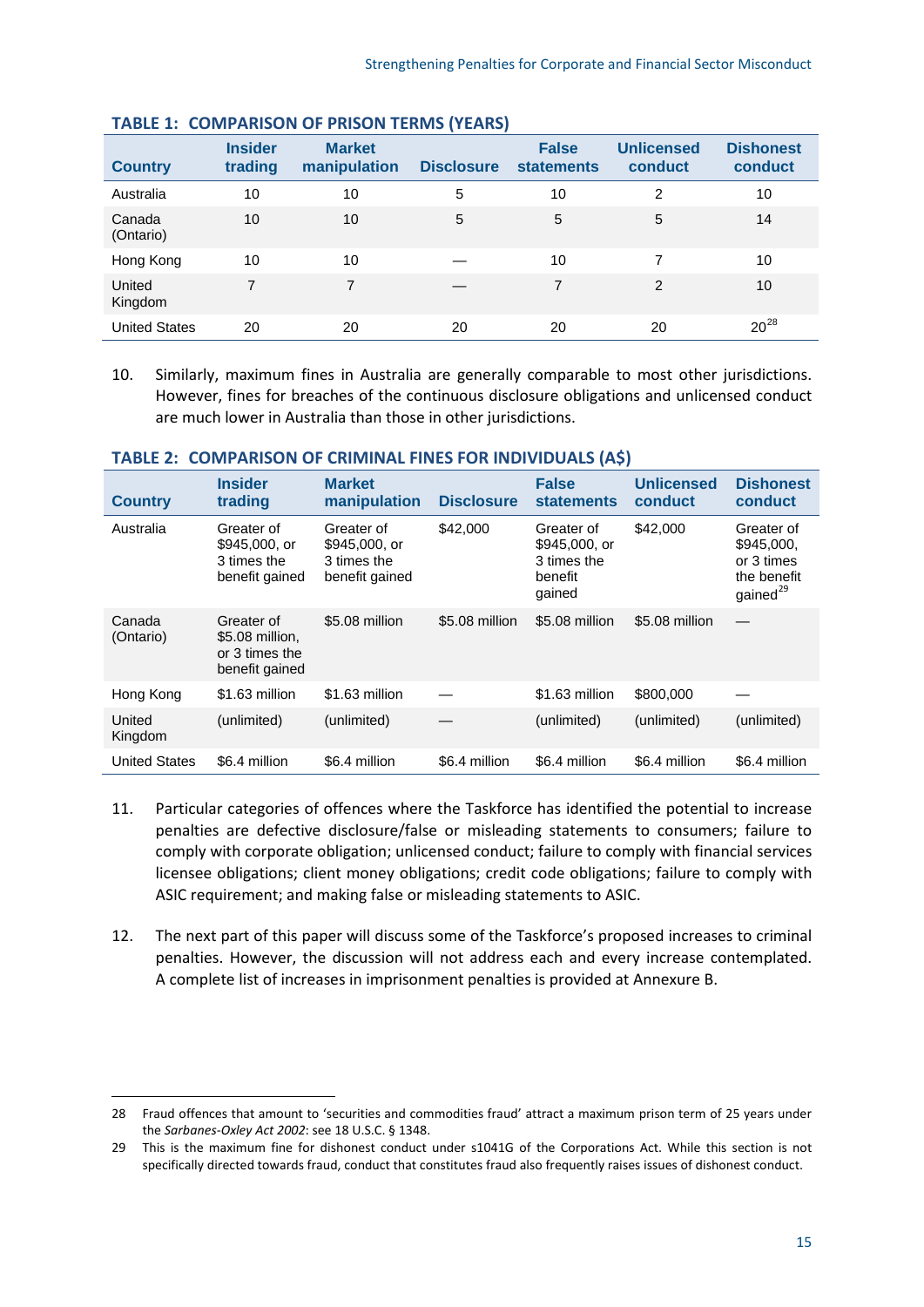## **2.1.2 Defective disclosure/false or misleading statements to consumers**

**Obligation to provide information to consumers**

- 13. Chapter 7 of the Corporations Act sets out a number of disclosure requirements for licensees and financial services providers, including requirements to give consumers specific documents and offences relating to the provision of defective disclosure documents. Disclosure documents are generally defective if they contain misleading or deceptive statements or omit material information including information required by the Act to be included in the document.<sup>[30](#page-19-0)</sup> The relevant provisions include the following:
	- a. Sections 1012A, 1012B and 1012C impose obligations to give a Product Disclosure Statement (PDS) in various circumstances. Under section 1021C failure to provide a PDS when required to do so is an offence of strict liability<sup>[31](#page-19-1)</sup> and an ordinary offence;
	- b. Section 1021D creates offences of knowingly giving a defective PDS;
	- c. Sections 941A and 941B impose obligations to give a Financial Services Guide (FSG) to a client and s946A imposes the obligation to give a Statement of Advice (SoA). Under s952C failure to give these documents when required to do so is a strict liability and an ordinary offence carrying maximum penalties of a fine of 50 penalty units for the strict liability offence and 100 penalty units (500 penalty units for a body corporate) and/or two years' imprisonment;
	- d. Sections 952D and 952F create offences of knowingly giving a defective FSG or SoA with maximum penalties of 200 penalty units (1,000 penalty units for a body corporate) and/or five years' imprisonment. Subsection 952L(1) provides for a similar offence, with the same maximum penalty, where someone becomes aware of a defective disclosure and does not remedy the issue as soon as practicable.
- 14. The offences of failing to provide disclosure documents when required (ss1021C and 952C) have maximum penalties of a fine of 50 penalty units for the strict liability offence (where a fault element such as intention is not required to be established) and 100 penalty units (500 penalty units for a body corporate) and/or two years' imprisonment for the ordinary offence. Knowingly providing defective disclosure (ss1021D, 952D and 952F) carries a maximum penalty of 200 penalty units (1,000 penalty units for a body corporate) and/or five years' imprisonment.
- 15. These disclosure requirements are fundamental obligations designed to protect consumers. Knowingly providing defective documents to consumers is comparable with the obligations under section 1041E. It seems reasonable therefore, that breaches of sections 952D, 952F, 952L and 1021D should carry the same penalty as s1041E, as outlined in the table below.

<span id="page-19-0"></span><sup>30</sup> See sections 952B(1), which defines 'defective' with respect to Financial Services Guides and statement of advice and section 1021B(1) with respect to Product Disclosure Statements.

<span id="page-19-1"></span><sup>31</sup> As discussed further below the strict liability offence does not require the regulator to establish a fault element (such as intent) but the defence of honest and reasonable mistake is available to the accused person.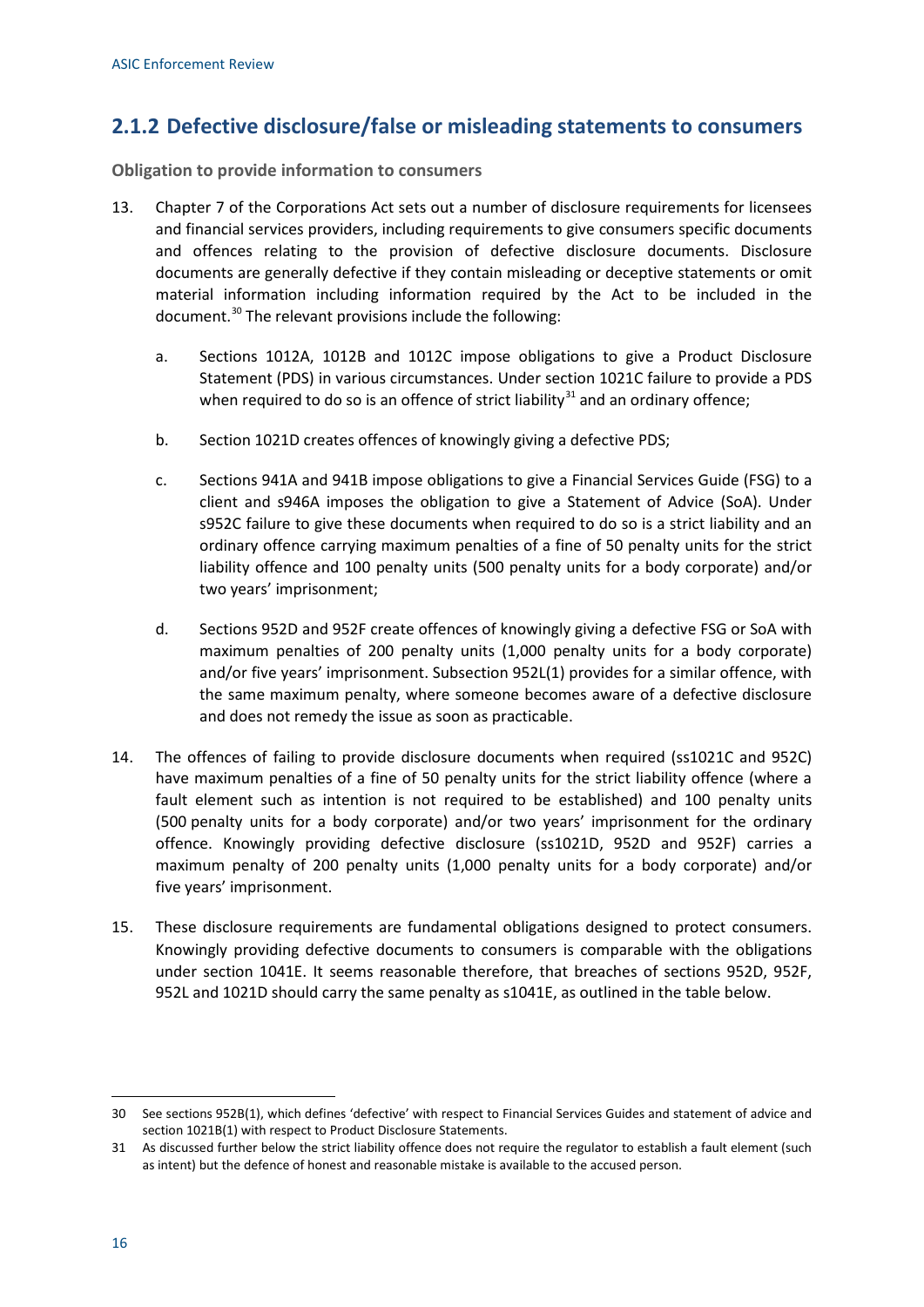- 16. In proposing alignment with the model for the market misconduct and insider trading offences, the Taskforce proposes to make one adjustment in that courts should have discretion to derive a maximum pecuniary penalty based on 10% annual turnover even where the Court can readily determine the value of the benefits obtained (or loss avoided). The Taskforce proposes to apply this approach to all criminal provisions in ASIC-administered legislation where a 'multiple of benefit and turnover' maximum penalty is contemplated (for example, existing market misconduct and insider trading offences would be amended in line with this new approach).
- 17. It is also proposed that the prison terms for offences of failing to give a required disclosure document (sections 1021C and 952C) be increased to five years. Further, under subsection 952L(2) an authorised representative must comply with a licensee direction under subsection 952L(1). Contravention of this obligation currently carries a maximum penalty of 100 penalty units and/or two years' imprisonment. This maximum penalty should be increased to five years' imprisonment and 600 penalty units for individuals, to correspond with the proposed increase to subsection 952L(1).

| <b>Relevant provision</b>                                                                           | <b>Current maximum penalty</b>                                                                        | <b>Proposed maximum penalty</b>                                                                                        |
|-----------------------------------------------------------------------------------------------------|-------------------------------------------------------------------------------------------------------|------------------------------------------------------------------------------------------------------------------------|
| Subsections 952D(1);<br>952D(2); 952F(2); 952F(3);<br>$952F(4)$ ; $952L(1)$ ;<br>1021D(1); 1021D(2) | 5 years' imprisonment and/or<br>200 penalty units (individuals)<br>1,000 penalty units (corporations) | General formula does not apply<br>10 years' imprisonment and/or<br>4,500 penalty units or x3 benefits<br>(individuals) |
|                                                                                                     |                                                                                                       | 45,000 penalty units or x3 benefits or<br>10% annual turnover (corporations)                                           |
| Subsection 952C(3);<br>952L(2) and 1021C(3)                                                         | 2 years' imprisonment and/or<br>100 penalty units (individuals)<br>500 penalty units (corporations)   | 5 years' imprisonment and/or<br>600 penalty units (individuals)<br>6,000 penalty units (corporations)                  |

#### **Disclosures to investors**

- 18. Chapter 6D provides that a person should only make an offer of securities or distribute an application form for an offer of securities after a disclosure document for the offer has been lodged with ASIC, except in certain circumstances, such as where the offer is only made to sophisticated investors or is part of a small scale offering.
- 19. The most serious offences under the corporate fundraising disclosure regime are those created by sections 727 and 728. Subsection 727(1) prohibits making an offer of securities that needs disclosure unless a disclosure document has been lodged with ASIC. Subsection 728(3) creates an offence for misleading or deceptive disclosure documents that have a materially adverse impact on investors. Defences under sections 731-733 (such as due diligence, lack of knowledge and reasonable reliance) are available for subsection 728(3).
- 20. The sale of securities without a prospectus or other disclosure document can have the result that substantial funds are raised illegally from investors to their detriment and for the benefit of those involved in the fundraising. Investors can also be adversely affected by misstatements and omissions in disclosure documents.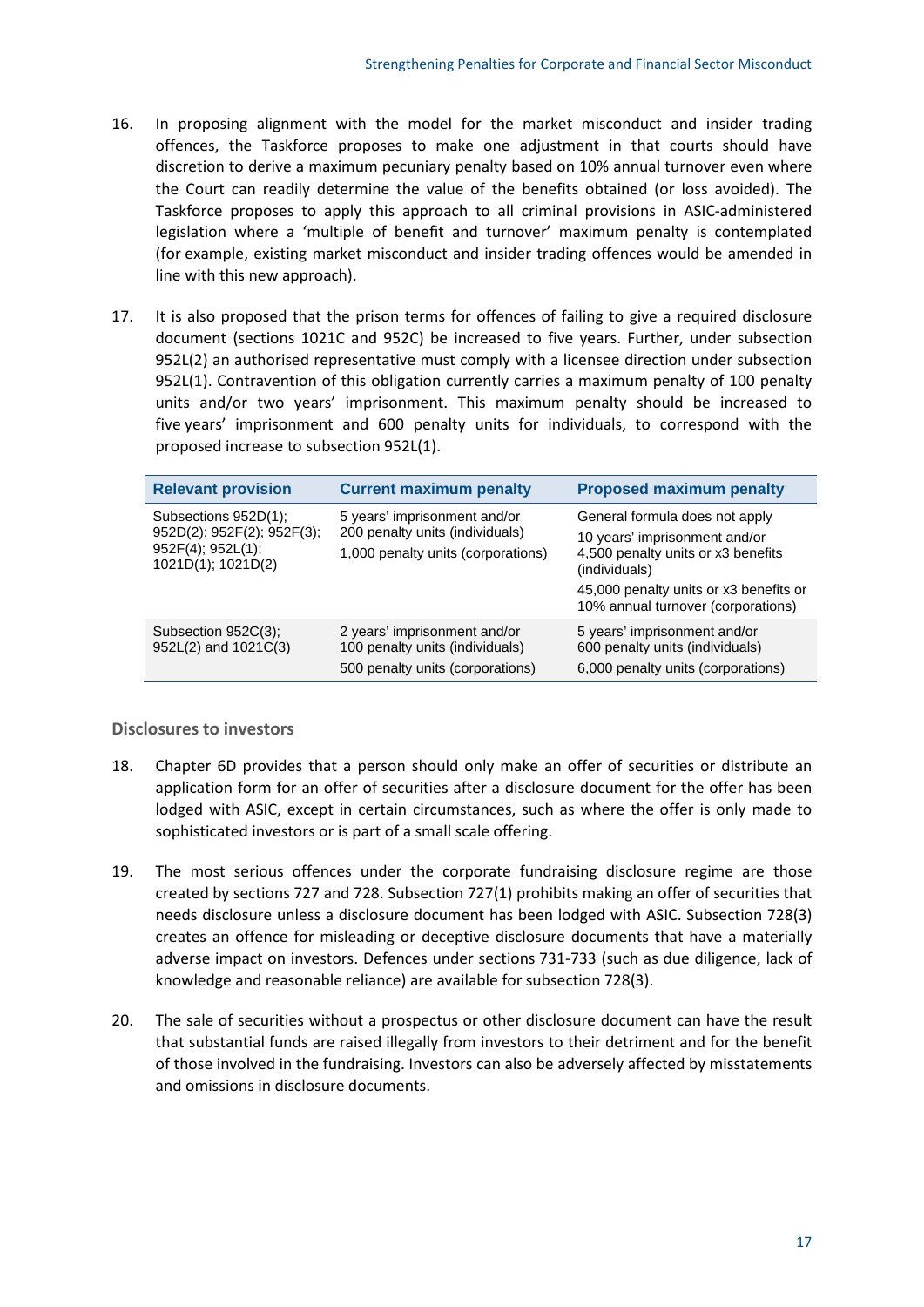21. On the basis of the seriousness of these offences, the Taskforce proposes to increase the maximum criminal penalty as outlined below. The proposed penalty increase is intended to act as a substantial deterrent to those who intentionally seek to avoid their disclosure obligations and those who cause harm to investors through incorrect disclosure documents.

| <b>Relevant provision</b> | <b>Current maximum penalty</b>                                                                        | <b>Proposed maximum penalty</b>                                                                                                                                                                        |
|---------------------------|-------------------------------------------------------------------------------------------------------|--------------------------------------------------------------------------------------------------------------------------------------------------------------------------------------------------------|
| Subsection 727(1); 728(3) | 5 years' imprisonment and/or<br>200 penalty units (individuals)<br>1,000 penalty units (corporations) | General formula does not apply<br>10 years' imprisonment and/or<br>4,500 penalty units or x3 benefits<br>(individuals)<br>45,000 penalty units or x3 benefits or<br>10% annual turnover (corporations) |

### **2.1.3 Failure to comply with corporate obligation**

**Officers' duties and dishonest conduct**

- 22. As discussed earlier in this paper, a number of offences (including section 184) under the Corporations Act involve dishonesty in relation to conduct as a director, officer or employee of a corporation. Specifically, these are offences under sections 601FD, 601FE, 601UAA and 601UAB, which relate to officers and employees of responsible entities of registered schemes and of licensed trustee companies. Similarly, section 596AB of the Corporations Act, in relation to external administrations, relates to dishonest conduct with the intention to avoid employee entitlements.
- 23. Given these offences also relate to employees and officers using their position to improperly gain a benefit, or to cause detriment to others, the Taskforce considers it appropriate to increase the criminal penalty for these offences to match the proposed increase to section 184, as outlined below.

| <b>Relevant provision</b>           | <b>Current maximum penalty</b>                                                                           | <b>Proposed maximum penalty</b>                                                                                                                                                                        |
|-------------------------------------|----------------------------------------------------------------------------------------------------------|--------------------------------------------------------------------------------------------------------------------------------------------------------------------------------------------------------|
| Section 596AB                       | 10 years' imprisonment and/or<br>1,000 penalty units (individuals)<br>5,000 penalty units (corporations) | General formula does not apply<br>10 years' imprisonment and/or<br>4,500 penalty units or x3 benefits<br>(individuals)<br>45,000 penalty units or x3 benefits or<br>10% annual turnover (corporations) |
| Subsections 601FD(4);<br>601FE(4)   | 5 years' imprisonment and/or<br>2,000 penalty units (individuals)<br>10,000 penalty units (corporations) | As above                                                                                                                                                                                               |
| Subsections 601UAA(1);<br>601UAB(1) | 5 years' imprisonment and/or<br>300 penalty units (individuals)<br>1,500 penalty units (corporations)    | As above                                                                                                                                                                                               |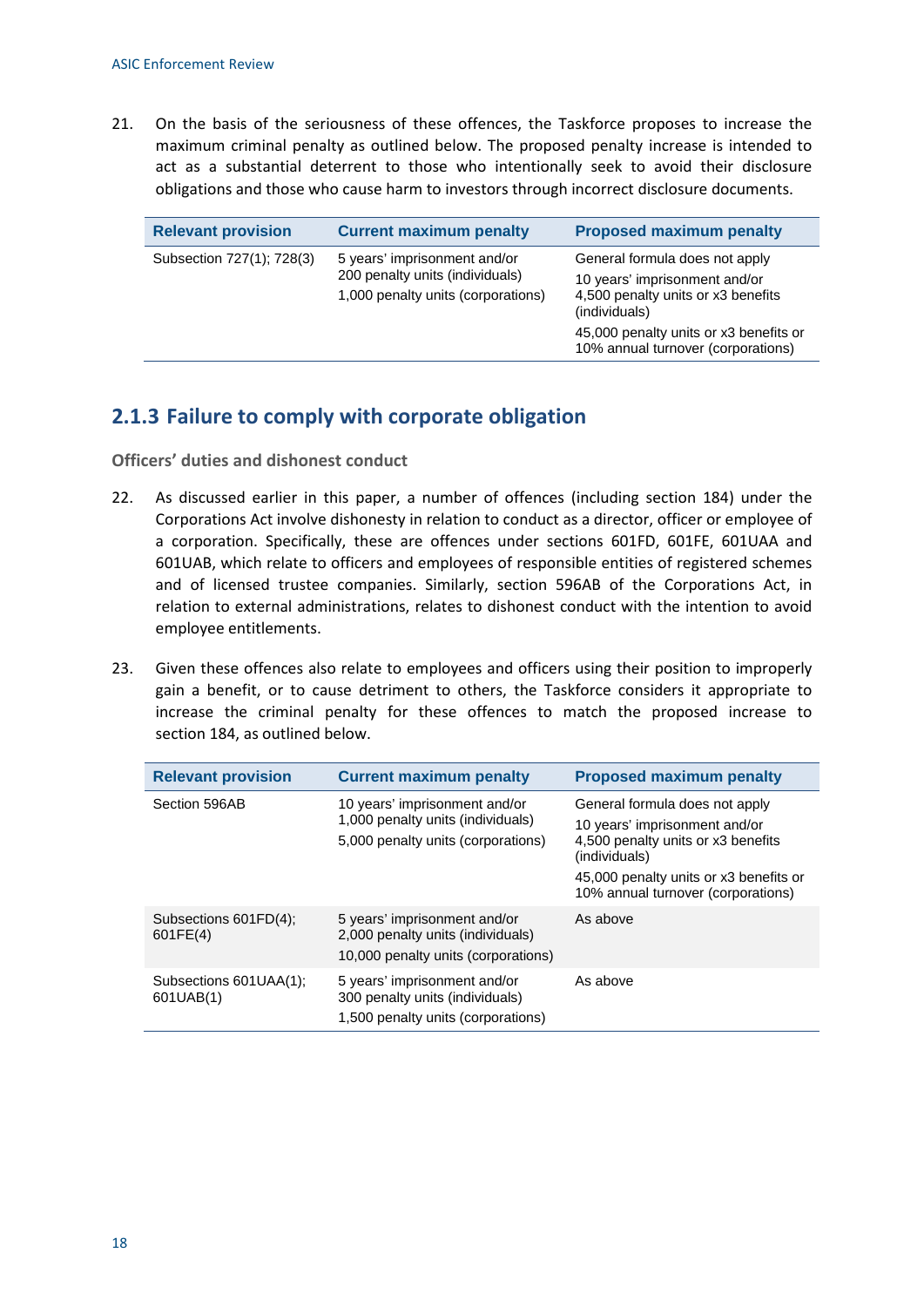**Financial reporting**

- 24. The actions of even a small number of directors and officers can profoundly affect many shareholders and creditors, highlighting the far-reaching effects of misconduct in this category. For example, section 344 of the Corporations Act creates an obligation for directors to keep financial records and prepare financial reports. This obligation is critical for keeping investors informed and for creating confidence in the integrity of financial markets.
- 25. Failure to comply with the obligation under section 344 attracts a civil penalty but contraventions that are dishonest are treated as a criminal offence<sup>[32](#page-22-0)</sup> attracting a criminal penalty of 2,000 penalty units or 5 years' imprisonment or both. Given the potentially far-reaching effects of a dishonest contravention of this offence, the Taskforce considers it appropriate to increase the criminal penalty for this offence as outlined below.

| <b>Relevant provision</b> | <b>Current maximum penalty</b>                                                                           | <b>Proposed maximum penalty</b>                                                                                                                                                                        |
|---------------------------|----------------------------------------------------------------------------------------------------------|--------------------------------------------------------------------------------------------------------------------------------------------------------------------------------------------------------|
| Subsection 344(2)         | 5 years' imprisonment and/or<br>2,000 penalty units (individuals)<br>10,000 penalty units (corporations) | General formula does not apply<br>10 years' imprisonment and/or<br>4,500 penalty units or x3 benefits<br>(individuals)<br>45,000 penalty units or x3 benefits or<br>10% annual turnover (corporations) |

#### **Continuous disclosure**

- 26. The Corporations Act imposes strict continuous reporting obligations on disclosing entities. Entities' reporting obligations arise when certain material events occur in relation to the company's operation or financial position. The information that must be disclosed is that which is likely to affect the price or value of the entity's securities (section 674).
- 27. An entity that fails to comply with subsections 674(2) or 675(2) can be held criminally liable with the current penalties being 200 penalty units and five years' imprisonment or both for individuals. The Taskforce is not proposing to increase the maximum imprisonment penalty for this offence but considers it appropriate to adjust the criminal pecuniary penalty by applying the general formula, as outlined below.

| <b>Relevant provision</b>  | <b>Current maximum penalty</b>                                  | <b>Proposed maximum penalty</b>                                 |
|----------------------------|-----------------------------------------------------------------|-----------------------------------------------------------------|
| Subsections 674(2); 675(2) | 5 years' imprisonment and/or<br>200 penalty units (individuals) | 5 years' imprisonment and/or<br>600 penalty units (individuals) |
|                            | 1,000 penalty units (corporations)                              | 6,000 penalty units (corporations)                              |

#### **Disqualified persons**

**.** 

28. Section 206A(1) prevents any person who is disqualified from managing corporations from participating in management responsibilities. Disqualification from managing corporations is an important protection against individuals who have demonstrated themselves unfit to perform a management role.

<span id="page-22-0"></span><sup>32</sup> See subsection 344(2) of the Corporations Act.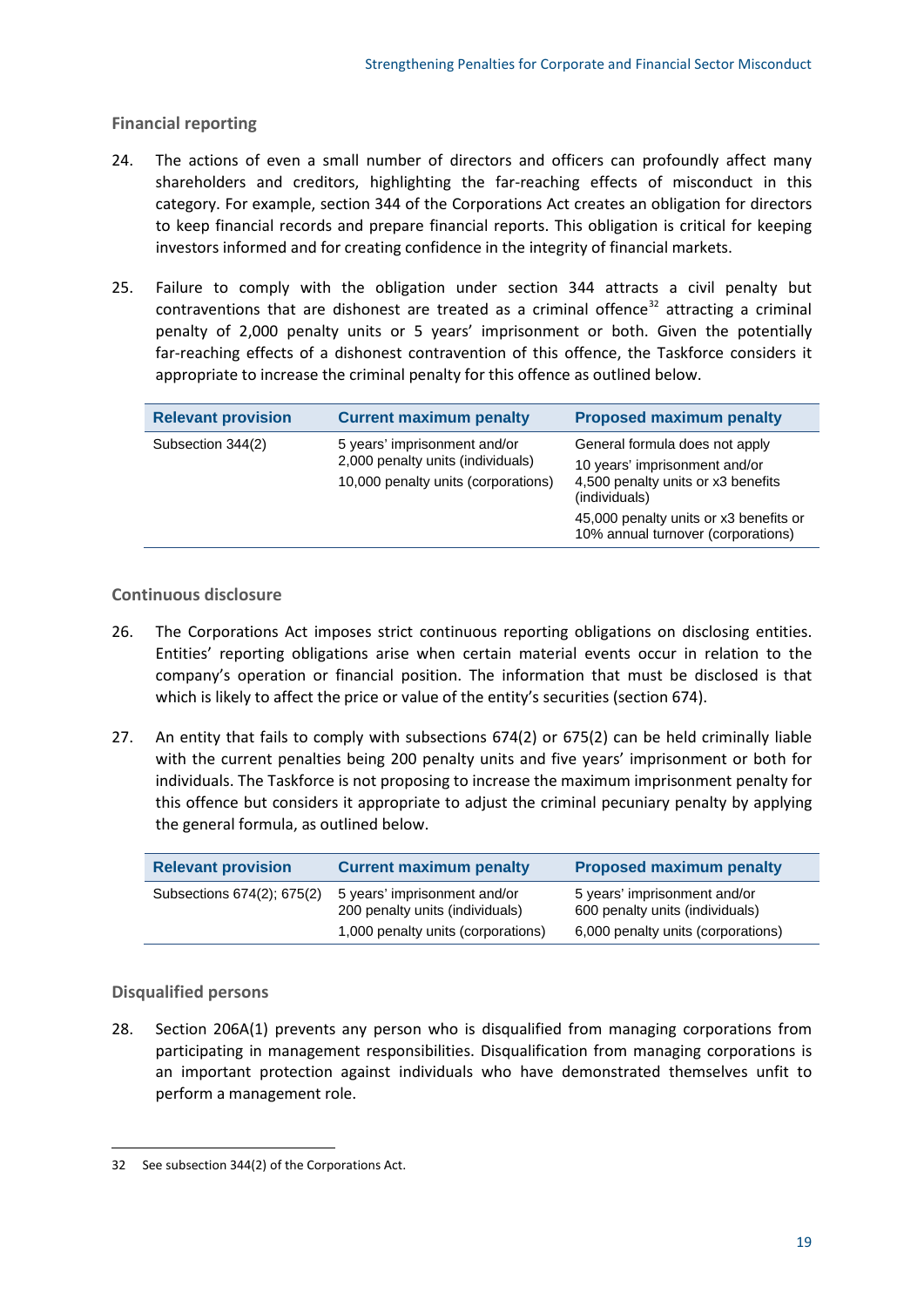29. The current penalty is not sufficient to meet community expectations with misconduct of this kind, which has the capacity to undermine the protective purpose served by disqualification. The proposed increase to the maximum imprisonment penalty is intended to ensure consistency with offences of equivalent seriousness.

| <b>Relevant provision</b> | <b>Current maximum penalty</b>                                                                   | <b>Proposed maximum penalty</b>                                                                       |
|---------------------------|--------------------------------------------------------------------------------------------------|-------------------------------------------------------------------------------------------------------|
| Subsection 206A(1)        | 1 year imprisonment and/or<br>50 penalty units (individuals)<br>250 penalty units (corporations) | 5 years' imprisonment and/or<br>600 penalty units (individuals)<br>6,000 penalty units (corporations) |

### **2.1.4 Unlicensed conduct**

- 30. In Australia, financial services and credit providers must be licensed by ASIC. Carrying on a financial services business without a licence is an offence pursuant to section 911A. Section 920C establishes an offence where a person who has been banned from providing financial services engages in conduct in breach of a banning order.
- 31. A ban from providing financial services is an important protection against individuals who have demonstrated themselves unfit to provide these services. The conduct is comparable to carrying on a financial services business without a licence, with the aggravating factor that the person has already been banned from providing financial services.
- 32. Similar to the proposal to increase the penalty for section 206A above, the offending conduct can undermine the protective purpose served by banning. The proposed increase to the maximum imprisonment penalty for these offences is intended to ensure consistency with offences of equivalent seriousness.

| <b>Relevant provision</b> | <b>Current maximum penalty</b>                                                                        | <b>Proposed maximum penalty</b>                                                                       |
|---------------------------|-------------------------------------------------------------------------------------------------------|-------------------------------------------------------------------------------------------------------|
| Subsection 911A(1)        | 2 years' imprisonment and/or<br>200 penalty units (individuals)<br>1,000 penalty units (corporations) | 5 years' imprisonment and/or<br>600 penalty units (individuals)<br>6,000 penalty units (corporations) |
| Subsection 920C(2)        | 6 months' imprisonment and/or<br>25 penalty units (individuals)<br>125 penalty units (corporations)   | 5 years' imprisonment and/or<br>600 penalty units (individuals)<br>6,000 penalty units (corporations) |

#### **2.1.5 Failure to comply with financial services licensee obligations**

**Financial services and markets misconduct (Chapter 7)**

33. Breaches of financial services laws can result in significant consumer detriment. As noted by Gilligan and Bird '*[t]he financial and insurance sector is of national strategic importance in Australia*'. [33](#page-23-0) Therefore, '*protecting the integrity of Australia's financial and insurance sector is of crucial importance to the well-being of Australia's economy and its population'*. [34](#page-23-1)

<span id="page-23-0"></span><sup>33</sup> George Gilligan and Helen Bird, *'Financial Services Misconduct and the Corporations Act 2001*', Working Paper No 2, Centre for Corporate Law & Securities Regulation, The University of Melbourne, 31 July 2015, p. 2.

<span id="page-23-1"></span><sup>34</sup> Ibid p.2.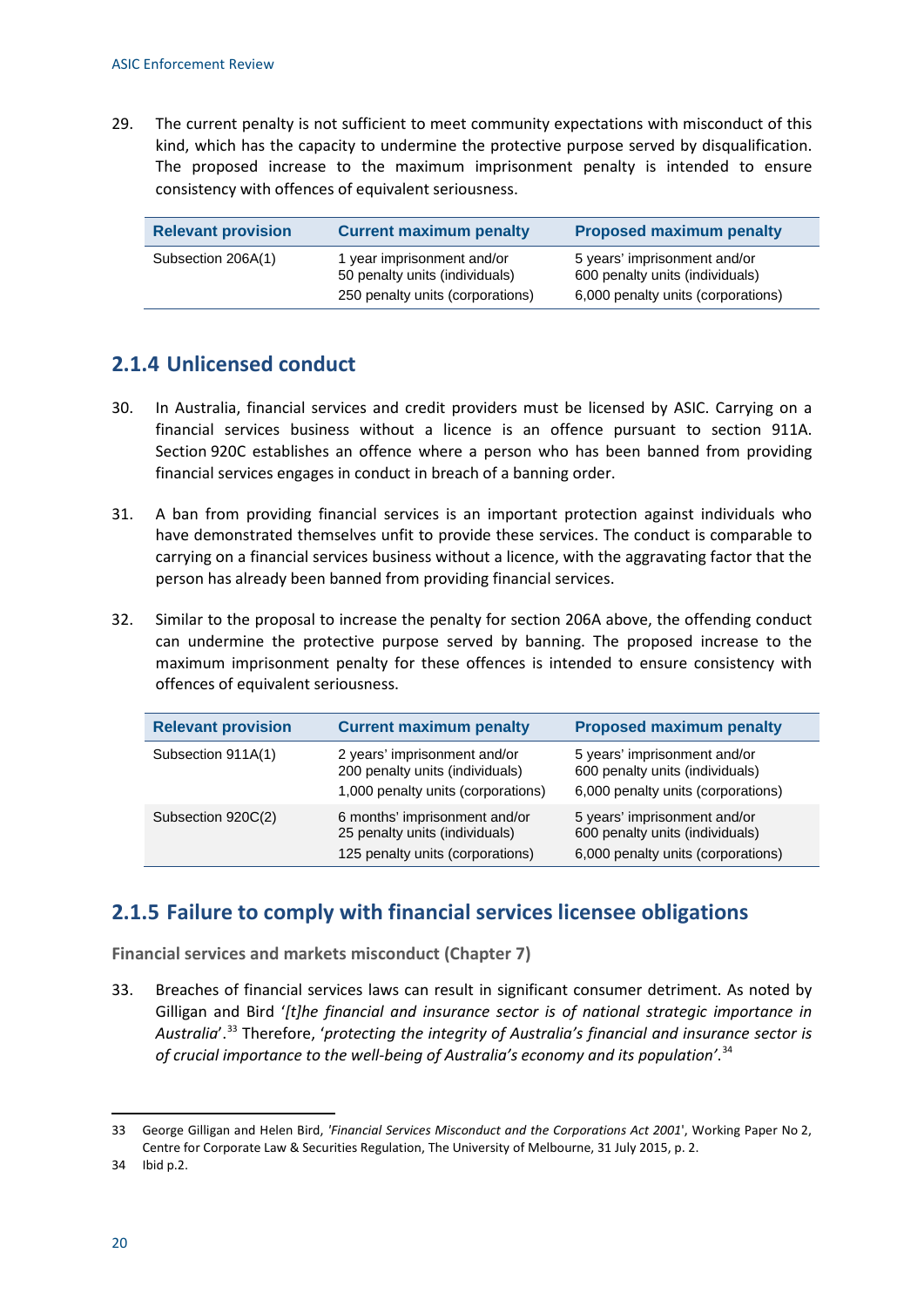- 34. Their research found that there was 'no evidence that the Courts had ever imposed the maximum imprisonment sentence or awarded the maximum pecuniary penalty for a single contravention of the financial services provisions of the Corporations Act<sup>'[35](#page-24-0)</sup> and that 'imprisonment terms applied by the Courts are cautiously and conservatively applied'. $36$ Further, where lengthy prison terms or large pecuniary penalties were imposed this involved multiple contraventions of the law.<sup>[37](#page-24-2)</sup>
- 35. For example, subsection 991E(1) relates to a licensee's obligation to disclose when they are acting on their own behalf in dealing in financial products. The maximum penalty for breaching this obligation is 6 months' imprisonment and/or 25 penalty units (for an individual). Breach of this obligation has the potential to do significant harm to an individual and undermines the integrity of the broader financial services profession. The maximum penalty should be raised to meet with community expectations for such misconduct.

| <b>Relevant provision</b>        | <b>Current maximum penalty</b>                                                                      | <b>Proposed maximum penalty</b>                                                                     |
|----------------------------------|-----------------------------------------------------------------------------------------------------|-----------------------------------------------------------------------------------------------------|
| Subsections 991E(1)<br>and $(3)$ | 6 months' imprisonment and/or<br>25 penalty units (individuals)<br>125 penalty units (corporations) | 1 year imprisonment and/or<br>120 penalty units (individuals)<br>1,200 penalty units (corporations) |

**Non-compliance with ASIC requirement**

- 36. Licensees also have certain obligations to assist ASIC or authorised persons in the performance of the corporate regulator's functions. Compliance with such obligations is fundamental to the licensing regime and failure to comply should carry a significant penalty – arguably higher than those currently allowed.
- 37. In particular, a licensee's obligation to comply with a direction from the regulator to provide a statement containing specified information (s912C) is fundamental to the licensing regime, and contravention should attract a substantial pecuniary penalty to ensure fines are not paid simply as a course of business.

| <b>Relevant provision</b> | <b>Current maximum penalty</b>                                  | <b>Proposed maximum penalty</b>                                |
|---------------------------|-----------------------------------------------------------------|----------------------------------------------------------------|
| Subsection 912C(3)        | 6 months' imprisonment and/or<br>25 penalty units (individuals) | 2 years imprisonment and/or<br>240 penalty units (individuals) |
|                           | 125 penalty units (corporations)                                | 2,400 penalty units (corporations)                             |

<span id="page-24-0"></span><sup>35</sup> Ibid p. 36.

<span id="page-24-1"></span><sup>36</sup> Ibid p. 39.

<span id="page-24-2"></span><sup>37</sup> Ibid p. 36.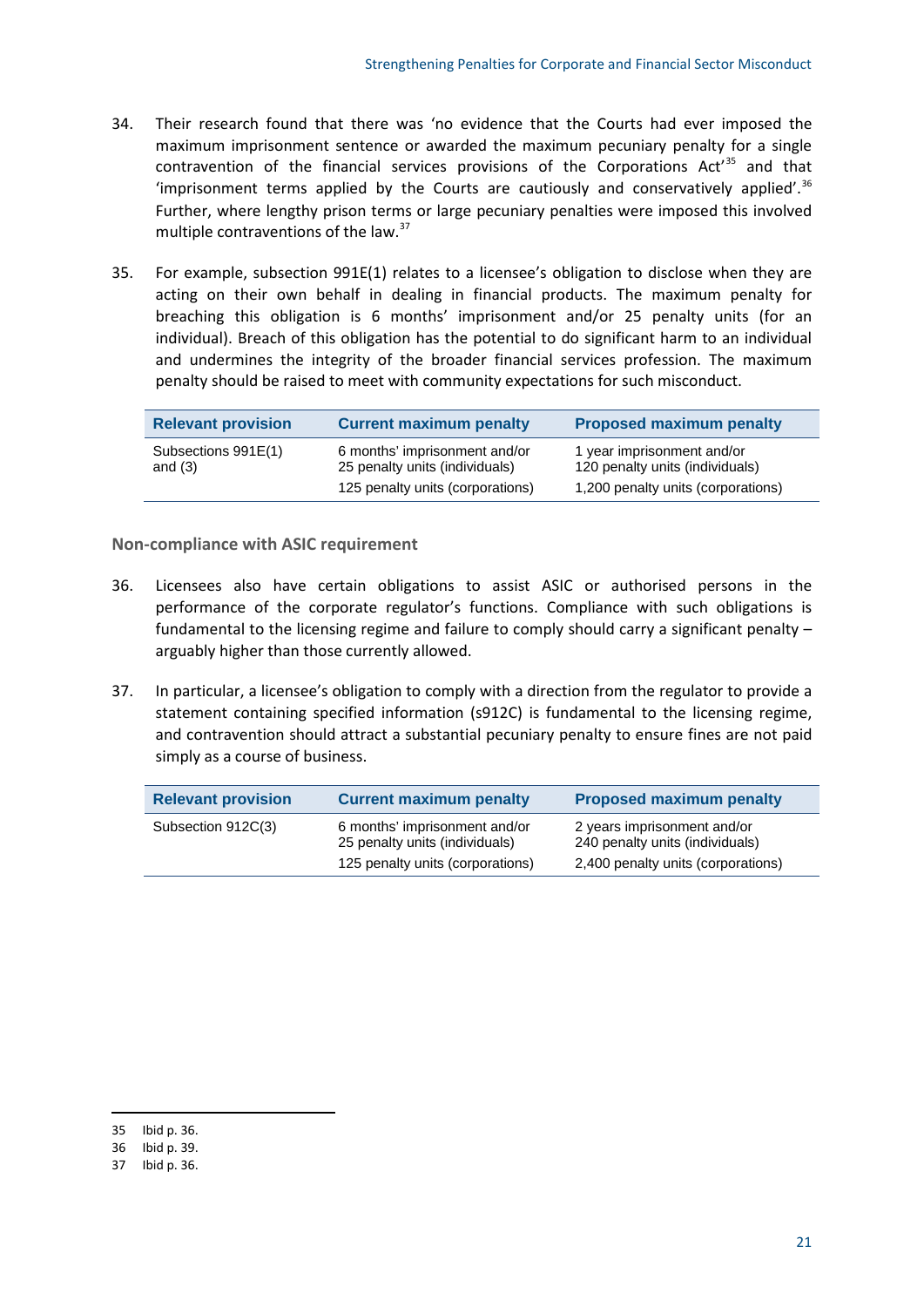#### **Obligation to provide information to ASIC**

38. Licensees have various obligations to notify ASIC about breaches of their obligations and about participants in the market/facility. The licensee's obligation to report breaches is fundamental to the licensing regime. For example, the obligation to notify ASIC of any breach of conditions on approval under subsection 851D(8) carries a penalty of 100 penalty units for individuals. While the current maximum imprisonment penalty of two years is appropriate, the criminal pecuniary penalty should be increased to reflect the seriousness of such misconduct. Position 2, outlined below, would lift the pecuniary penalty for individuals from 100 penalty units to 240 penalty units.

#### **Record keeping**

- 39. A financial services licensee is obliged to keep financial records which correctly record and explain the transactions and the financial position of the licensee's financial services business under subsection 988A(1). Failure to comply with these requirements is an offence punishable, for an individual by a fine of 200 penalty units or imprisonment for five years, or both.
- 40. The obligation to keep proper financial records is fundamental to the financial reporting requirements in Chapter 2M. The current imprisonment penalty is sufficient; however, the pecuniary penalty is too low and may be treated as a cost of business. Position 2, outlined below, would lift the pecuniary penalty for individuals from 200 penalty units to 600 penalty units.

#### **2.1.6 Client money obligations**

- 41. There are a number of obligations under Chapter 7 governing how a licensee deals with client monies, including disclosure and how monies received should be managed. For example, the obligation to pay client money into an account as required by section 981B (taken to be held in trust) is an important obligation and its abuse could be motivated by personal gain and/or cause significant detriment to clients.
- 42. A strict liability offence is appropriate for subsection 993B(1), as this relates to less serious or technical breaches. However, a substantial penalty, as outlined in the table below, is required for the ordinary offence in subsection 993B(3) as this captures intentional and/or dishonest breaches.

| <b>Relevant provision</b> | <b>Current maximum penalty</b>                                                                        | <b>Proposed maximum penalty</b>                                                                                                                                                                        |
|---------------------------|-------------------------------------------------------------------------------------------------------|--------------------------------------------------------------------------------------------------------------------------------------------------------------------------------------------------------|
| Subsection 993B(3)        | 5 years' imprisonment and/or<br>200 penalty units (individuals)<br>1,000 penalty units (corporations) | General formula does not apply<br>10 years' imprisonment and/or<br>4,500 penalty units or x3 benefits<br>(individuals)<br>45,000 penalty units or x3 benefits or<br>10% annual turnover (corporations) |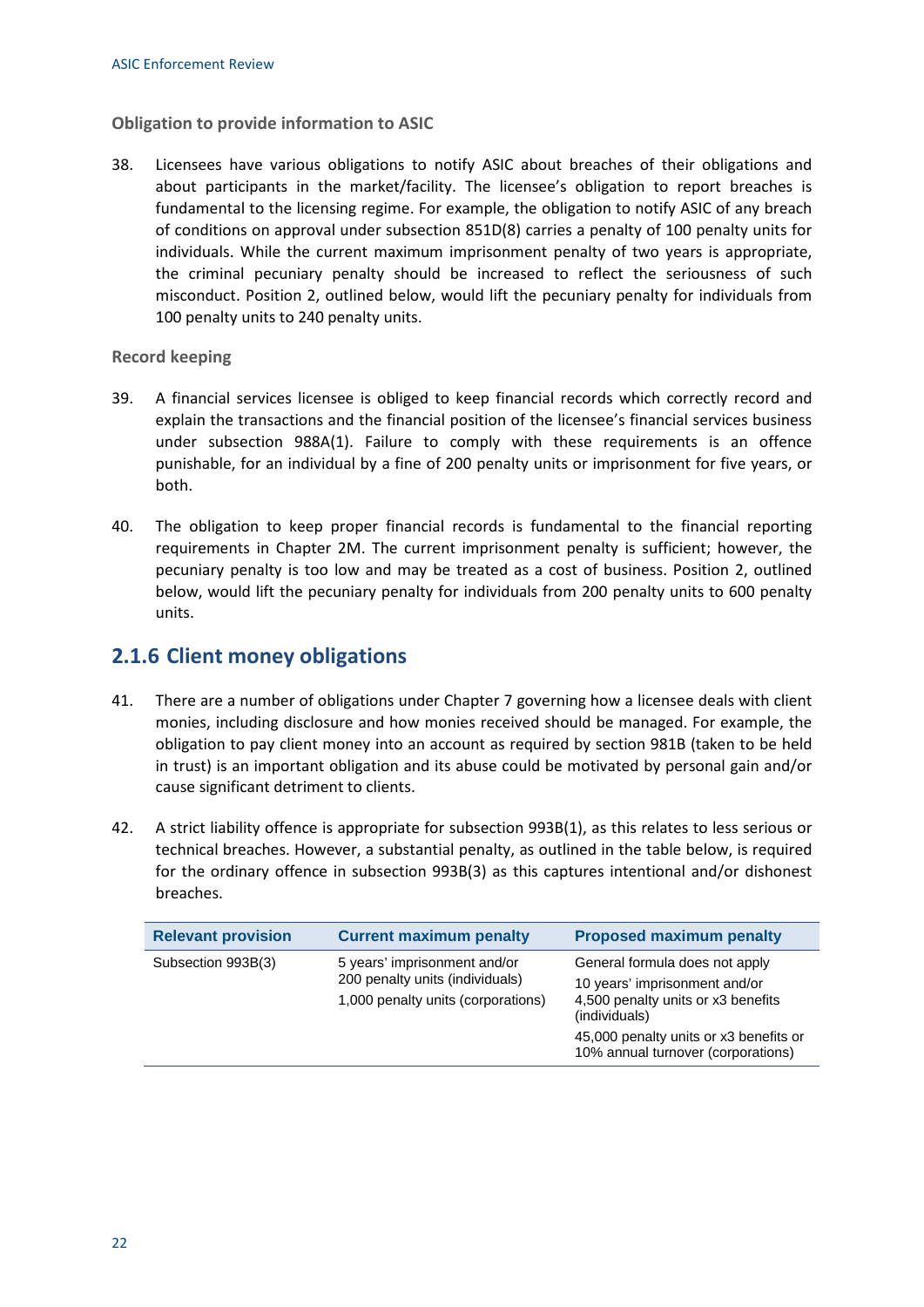43. Other provisions impose obligations on product providers, such as obligations under section 1017E. The obligation to pay client money into an account as required by section 981B (taken to be held in trust) is an important obligation and its abuse could be motivated by personal gain and/or cause significant detriment to clients. To that extent the obligation is comparable to the client money provisions and breach of the obligation should carry an appropriately significant penalty. For details on the proposed increases in maximum terms of imprisonment see Annexure B.

## **2.1.7 Defective disclosure to ASIC**

- 44. ASIC investigates a wide variety of serious corporate, markets and financial services related offences. Some of these offences may be notoriously difficult to investigate and prosecute. Investigations can be very complex, as many corporate offences are committed in-house, within corporate/business structures, under a veil of secrecy and complexity and/or hidden within a vast body of legitimate trading or commercial activity (that is, market manipulation, insider trading and false accounting). It is often difficult to obtain information and evidence from relevant parties, particularly where they may themselves be implicated, have close ties to a suspect and/or to a corporate entity or person(s) with commercial interests and reputations to protect.
- 45. As with many of Australia's various crime commissions, ASIC often relies on its compulsory examination powers to personally examine individual persons, many of whom are not otherwise co-operative, to obtain prompt, direct, truthful and unfiltered information and evidence. The provision of false or misleading information to ASIC, in the course of a compulsory examination or investigation, can derail or significantly delay the course of justice.
- 46. A broad search across Australian legislation databases has identified over 50 Commonwealth, State and Territory provisions that prescribe criminal penalties for providing false or misleading information or statements in an 'examination' or 'hearing' setting. The range of maximum penalties applicable to this type of offending is varied. However, the penalties for providing false or misleading information to entities comparable to ASIC (such as the Australian Criminal Intelligence Commission (ACIC) and Royal Commissions) are significantly higher than similar offences against ASIC. The maximum penalty for ACIC and Royal Commissions is five years' imprisonment and/or a fine between \$20,000 and 200 penalty units (which currently converts to \$42,000).<sup>[38](#page-26-0)</sup>
- 47. By contrast, the maximum penalty that currently applies to the provision of false or misleading information to ASIC under subsection 64(1) of the ASIC Act and subsection 291(1) of the Credit Act is two years' imprisonment and/or a fine of 100 penalty units (which currently converts to \$21,000). Raising the penalty may be necessary to ensure consistency with equivalent offences in other legislation. The Taskforce proposes to increase the penalties for these provisions, as outlined in the table below.

| <b>Relevant provision</b>                           | <b>Current maximum penalty</b>                                  | <b>Proposed maximum penalty</b>                                 |
|-----------------------------------------------------|-----------------------------------------------------------------|-----------------------------------------------------------------|
| Subsections 64(1) ASIC<br>Act and 291(1) Credit Act | 2 years' imprisonment and/or<br>100 penalty units (individuals) | 5 years' imprisonment and/or<br>600 penalty units (individuals) |
|                                                     | 500 penalty units (corporations)                                | 6,000 penalty units (corporations)                              |

<span id="page-26-0"></span><sup>38</sup> Section 6H of the *Royal Commissions Act 1902* and s33 of the *Australian Crime Commission Act 2002*, respectively.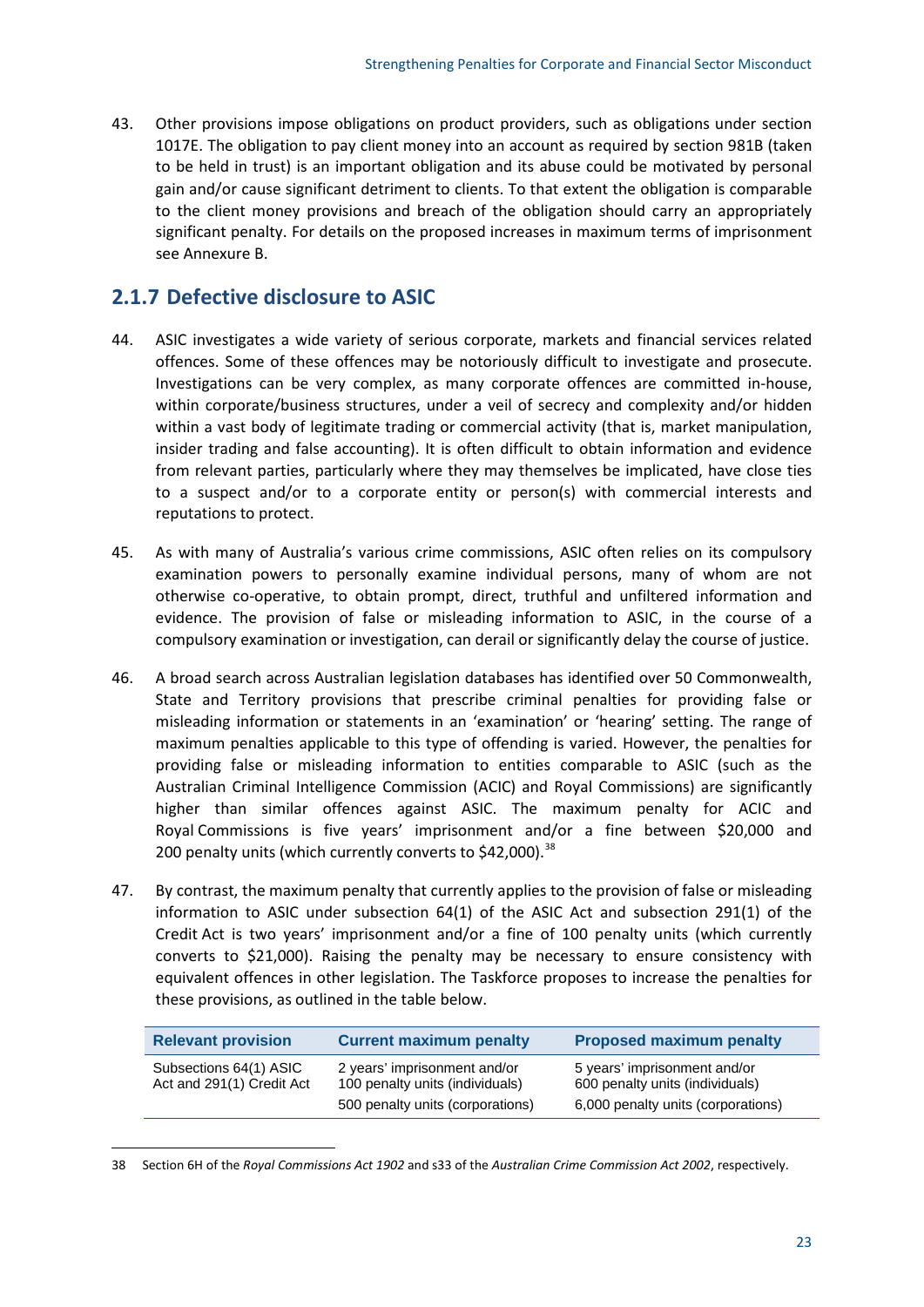48. False information can significantly delay and undermine the prosecution of offences. For example, in the Victorian case of *R v Chan,* [39](#page-27-1) Mr Chan, a securities trader, together with a tight knit group of clients and associates, fabricated a story to conceal their breaches of section 1041A of the Corporations Act (market manipulation offences). Mr Chan attended a compulsory ASIC examination and gave false and misleading information in accordance with the fabricated story in breach of section 64 of the ASIC Act. In addition to eight charges of market manipulation, Mr Chan was charged with providing false or misleading information to ASIC. Mr Chan was sentenced to five months' imprisonment on the section 64 offence, as part of an aggregate sentence of 20 months' imprisonment, to be released after serving four months. An additional five month sentence, while appropriate in the context of a two-year maximum, does not reflect the serious consequential effect of the offence on ASIC's investigations and may not be an adequate deterrence.

## <span id="page-27-0"></span>**2.2 Increases to maximum penalties**

- 49. The Taskforce considers that penalties (both terms of imprisonment and maximum fine amounts) should be increased for some of the offences in the categories discussed above.
- 50. In respect of imprisonment, proposed new maximum terms for offences identified have been set out in Annexure B.
- 51. In respect of fines, the Taskforce considers that, in addition to increasing maximum amounts, the regime should be simplified and made more consistent by determining maximums by reference to a formula based on the maximum term of imprisonment for the relevant offence. This approach is already adopted as standard in the *Crimes Act 1914*, [40](#page-27-2) but only applies where no other intention appears. The practice of prescribing particular amounts for particular offences thus overrides the Crimes Act in many instances.
- 52. The Crimes Act provides for the maximum fine for individuals to be calculated by (months of imprisonment) X five = maximum penalty units. For corporations, a further multiple of five is applied to the formula for individuals. This is consistent with the AGD guide which contemplates a pecuniary penalty for individuals that is five times the number of months of imprisonment.
- 53. The AGD guide also notes, however, that much higher multiples may be appropriate for white collar and corporate offences. The Taskforce considers that the standard AGD guide multiple is not sufficient given the high potential profits from corporate misconduct.
- 54. The Taskforce proposes that pecuniary penalties for individuals should be calculated by taking the number of months of imprisonment and multiplying by ten. The Taskforce proposes that pecuniary penalties for corporations should be ten times the pecuniary penalty for individuals. The proposal necessitates a maximum term of imprisonment penalty in order to calculate the relevant pecuniary penalty.

<span id="page-27-1"></span><sup>39</sup> [2010] VSC 312; (2010) 79 ACSR 183.

<span id="page-27-2"></span><sup>40</sup> Section 4B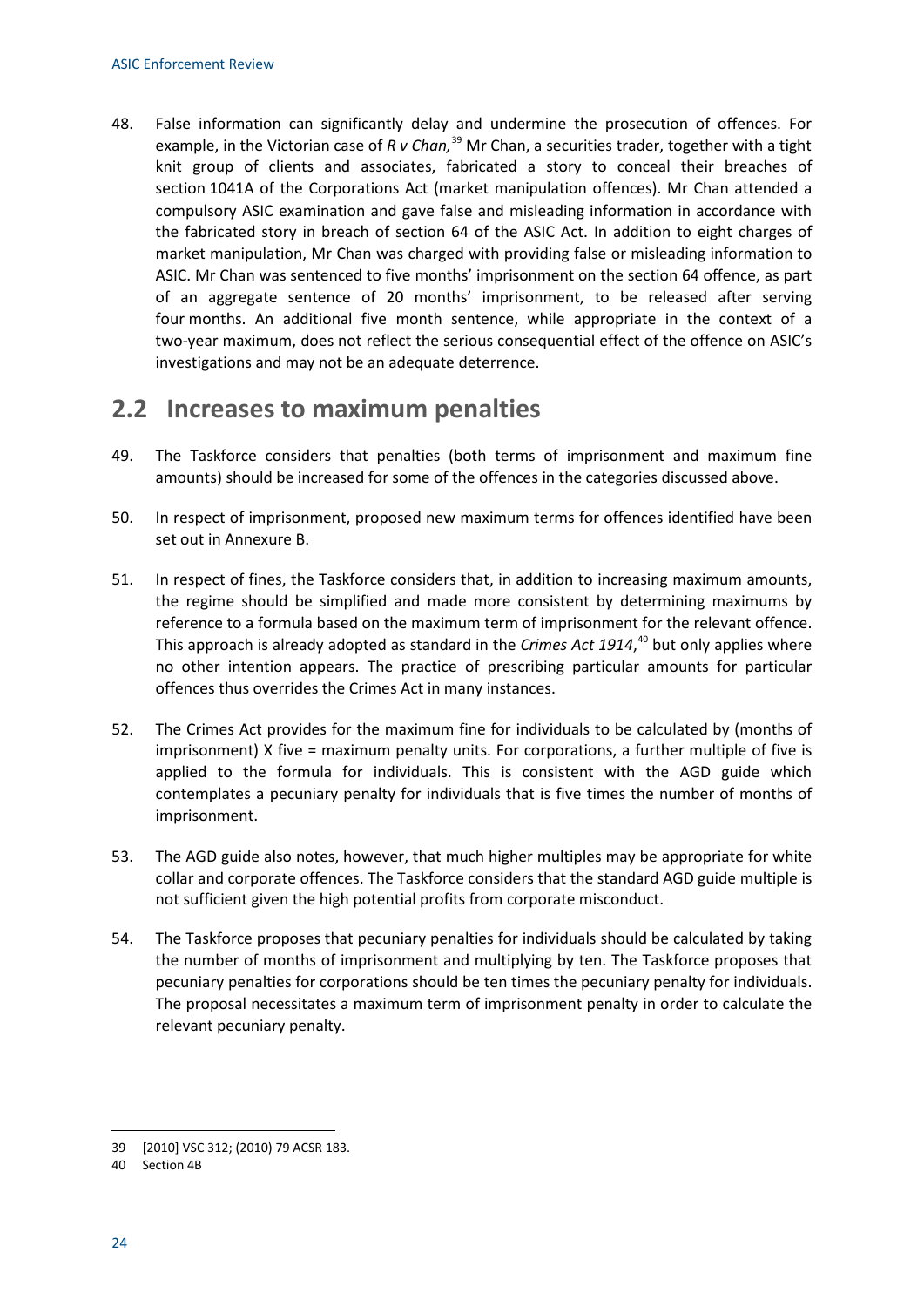- 55. The Taskforce considers that there should be an exception to the application of the formula for the most serious offences in the legislation – generally those offences that carry a maximum term of imprisonment of 10 years, such as corporate fraud (currently 5 years but to increase to 10 on the Taskforce's position outlined below). Further examples of this class of offence appear in the discussion of different offence categories above.
- 56. The Taskforce notes that some offences include a pecuniary penalty with no imprisonment option. The Taskforce also notes that for some offences the pecuniary penalty is calculated based on the number of days in respect of which the offence is committed. For example, subsection 904G(5) of the Corporations Act provides for a pecuniary penalty of '100 penalty units for each day, or part of a day, in respect of which the offence is committed' and does not include an imprisonment. Pecuniary penalties cast this way will not be affected by the proposed formula. However, some of these penalties may nonetheless be increased through other positions adopted by the Taskforce, such as the proposal to raise criminal pecuniary penalties to a minimum of 20 penalty units.

## **Position 1: The maximum imprisonment penalties for criminal offences in ASIC-administered legislation should be increased as outlined in Annexure B.**

## **Position 2: The maximum pecuniary penalties for all criminal offences (other than the most serious class of offences – see Annexure B) in ASIC-administered legislation should be calculated by reference to the following formula:**

Maximum term of imprisonment in months multiplied by 10 = penalty units for individuals, multiplied by a further 10 for corporations.

#### **QUESTIONS**

- 1. Is it appropriate that maximum terms of imprisonment for offences in ASIC-administered Acts be increased as proposed?
- 2. Should maximum fine amounts be set by reference to a standard formula? If so, is the proposed formula appropriate?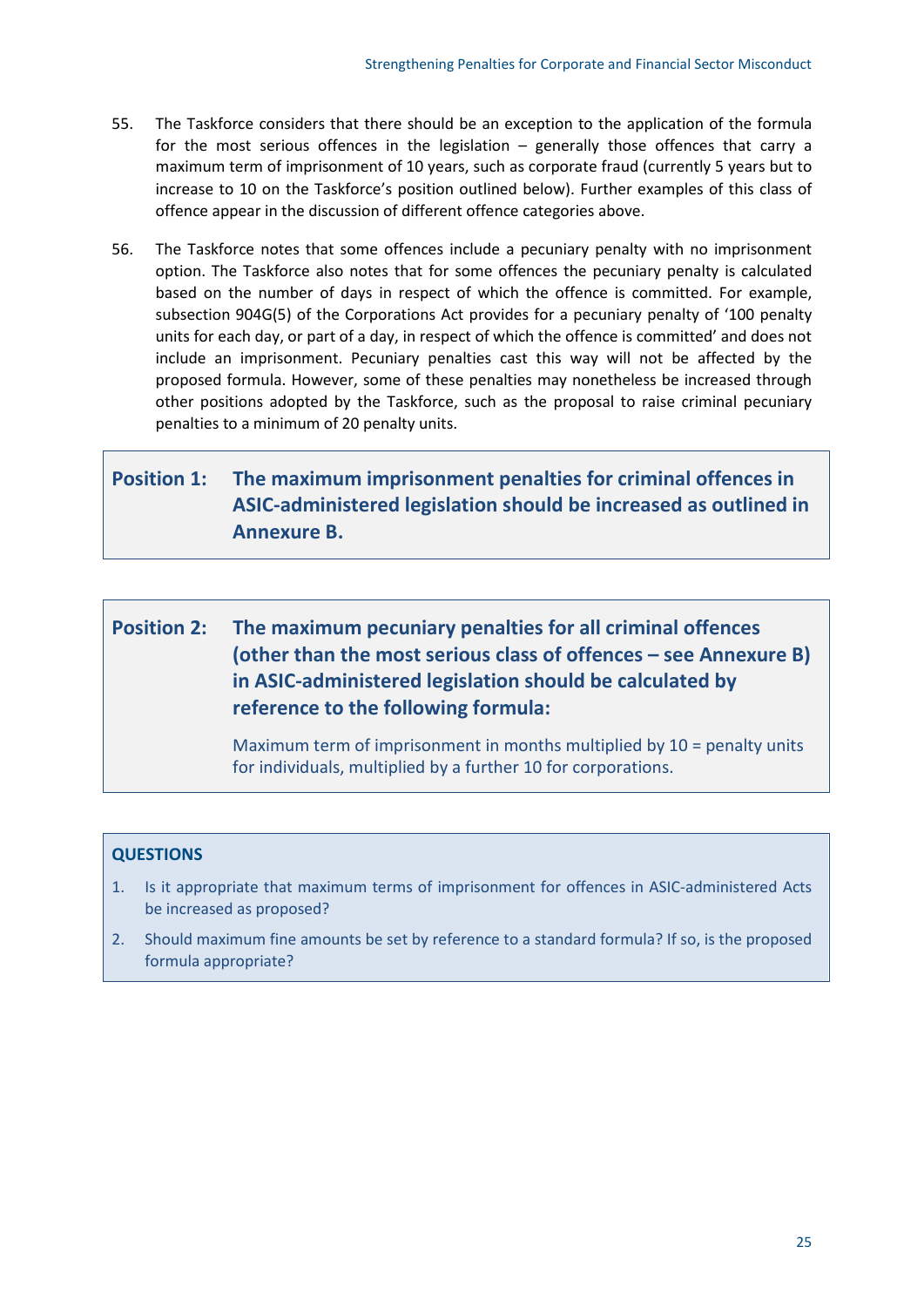#### **TABLE 3: EXAMPLES OF CHANGES TO CRIMINAL PENALTIES BASED ON NEW GENERAL FORMULA**

| <b>Current maximum penalty</b>                                                                                                      | Proposed maximum penalty <sup>41</sup>                                                                                                                                                                                  |
|-------------------------------------------------------------------------------------------------------------------------------------|-------------------------------------------------------------------------------------------------------------------------------------------------------------------------------------------------------------------------|
| 3 months' imprisonment and/or 10 penalty units<br>(individuals)                                                                     | 3 months' imprisonment and/or 30 penalty units<br>(individuals)                                                                                                                                                         |
| 50 penalty units (corporations)                                                                                                     | 300 penalty units (corporations)                                                                                                                                                                                        |
| 6 months' imprisonment and/or between 25 and<br>180 penalty units (individuals)<br>Between 125 and 900 penalty units (corporations) | 6 months' imprisonment and/or 60 penalty units<br>(individuals)<br>600 penalty units (corporations)                                                                                                                     |
| 1 year imprisonment and/or between 50 and 60 penalty                                                                                | 1 year imprisonment and/or 120 penalty units                                                                                                                                                                            |
| units (individuals)                                                                                                                 | (individuals)                                                                                                                                                                                                           |
| Between 250 and 300 penalty units (corporations)                                                                                    | 1,200 penalty units (corporations)                                                                                                                                                                                      |
| 2 years' imprisonment and/or between 100 and<br>200 penalty units (individuals)                                                     | 2 years' imprisonment and/or 240 penalty units<br>(individuals)                                                                                                                                                         |
| Between 500 and 1,000 penalty units (corporations)                                                                                  | 2,400 penalty units (corporations)                                                                                                                                                                                      |
| 5 years' imprisonment and/or between<br>200-2,000 penalty units (individuals)                                                       | 5 years' imprisonment and/or 600 penalty units<br>(individuals)                                                                                                                                                         |
| Between 1000-10,000 penalty units (corporations)                                                                                    | 6,000 penalty units (corporations)                                                                                                                                                                                      |
| 10 years' imprisonment and/or 1,000 penalty units<br>(individuals)<br>5,000 penalty units (corporations)                            | General formula does not apply, as discussed above<br>10 years' imprisonment and/or 4,500 penalty units or<br>x3 benefits (individuals)<br>45,000 penalty units or x3 benefits or 10% annual<br>turnover (corporations) |

## <span id="page-29-0"></span>**2.3 Corporate fraud offences**

57. Corporate fraud, in ASIC's context, refers to serious misconduct engaged in by directors, other company officers and in some cases employees that gives rise to criminal liability. Perpetrators exploit their position in order to derive a benefit for themselves or someone else.

<span id="page-29-1"></span><sup>41</sup> There will be exceptions to this general rule for setting criminal pecuniary penalties. For example, in other parts of this paper specific pecuniary penalties are contemplates that will align with Australian Consumer Law. The proposed formula for criminal penalties would not apply in such cases.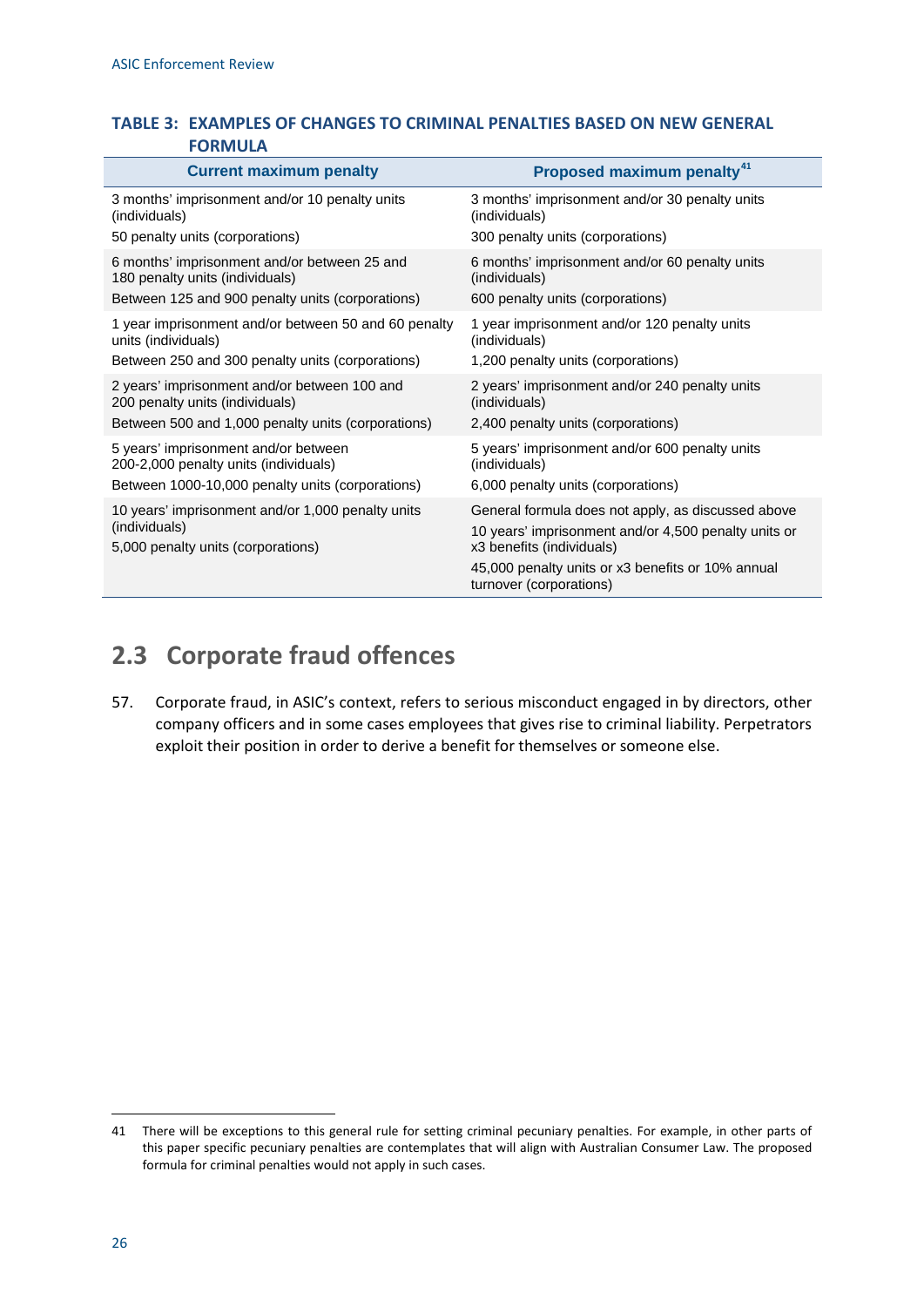58. The Corporations Act contains a number of provisions relating to fraudulent conduct. The offence under section 184 has the most general application.<sup>[42](#page-30-0)</sup> Subsection 184(1) imposes criminal liability where a director or officer of a corporation acts recklessly or with intentional dishonesty and fails to fulfil his or her duties to the corporation.<sup>[43](#page-30-1)</sup> It provides:

*"A director or other officer of a corporation commits an offence if they:*

- *(a) are reckless; or*
- *(b) are intentionally dishonest;*

*and fail to exercise their powers and discharge their duties:*

- *(c) in good faith in the best interests of the corporation; or*
- *(d) for a proper purpose."*
- 59. Subsections 184(2) and (3) apply where a director, officer or employee uses their position or information dishonestly (or recklessly) with the intention to gain an advantage for themselves or someone else or to cause a detriment to the corporation.<sup>[44](#page-30-2)</sup>
- 60. ASIC is responsible for conducting investigations into suspected contraventions of the Corporations Act. ASIC also has the power to investigate breaches of corporate offences under the crimes legislation of the States and Territories (State-based offences).<sup>[45](#page-30-3)</sup> There are a range of terms and legal effects for misconduct under these State-based offences. For example:
	- a. "fraud" (for example, s408C Criminal Code 1899 (Qld), s409 Criminal Code Act 1913 (WA), s192E Crimes Act 1900 (NSW));
	- b. "theft" (for example, s74 Crimes Act 1958 (Vic), s134 Criminal Law Consolidation Act 1935 (SA));
	- c. "deception" (for example, s139 Criminal Law Consolidation Act 1935 (SA)); and
	- d. "obtaining property by deception" (for example, s81 Crimes Act 1958 (Vic)).

<span id="page-30-0"></span>**<sup>.</sup>** 42 Sections 590, 592 and 596 deal with conduct that may properly be described as "fraudulent" and "frauds". However, these offences apply in specific and limited circumstances. The offences under ss590 and 592 are limited to fraudulent activity by directors, officers and/or employees of insolvent companies or under some form of administration. The offence under s596 only relates to fraud that induces provision of credit, fraudulent gifts or transfers of interest, concealment or removal of property to defeat a judgment or order for payment of money. Similarly, s1041G only deals with dishonest conduct only in relation to "a financial product or financial service" and only "in the course of carrying on a financial services business".

<span id="page-30-1"></span><sup>43</sup> A breach of similar obligations that is not reckless or intentionally dishonest may give rise to civil penalty action, s181 of the Corporations Act.

<span id="page-30-2"></span><sup>44</sup> A breach of similar obligations that is not dishonest may give rise to civil penalty action, ss182 and 183 of the Corporations Act.

<span id="page-30-3"></span><sup>45</sup> Section 13 of the ASIC Act.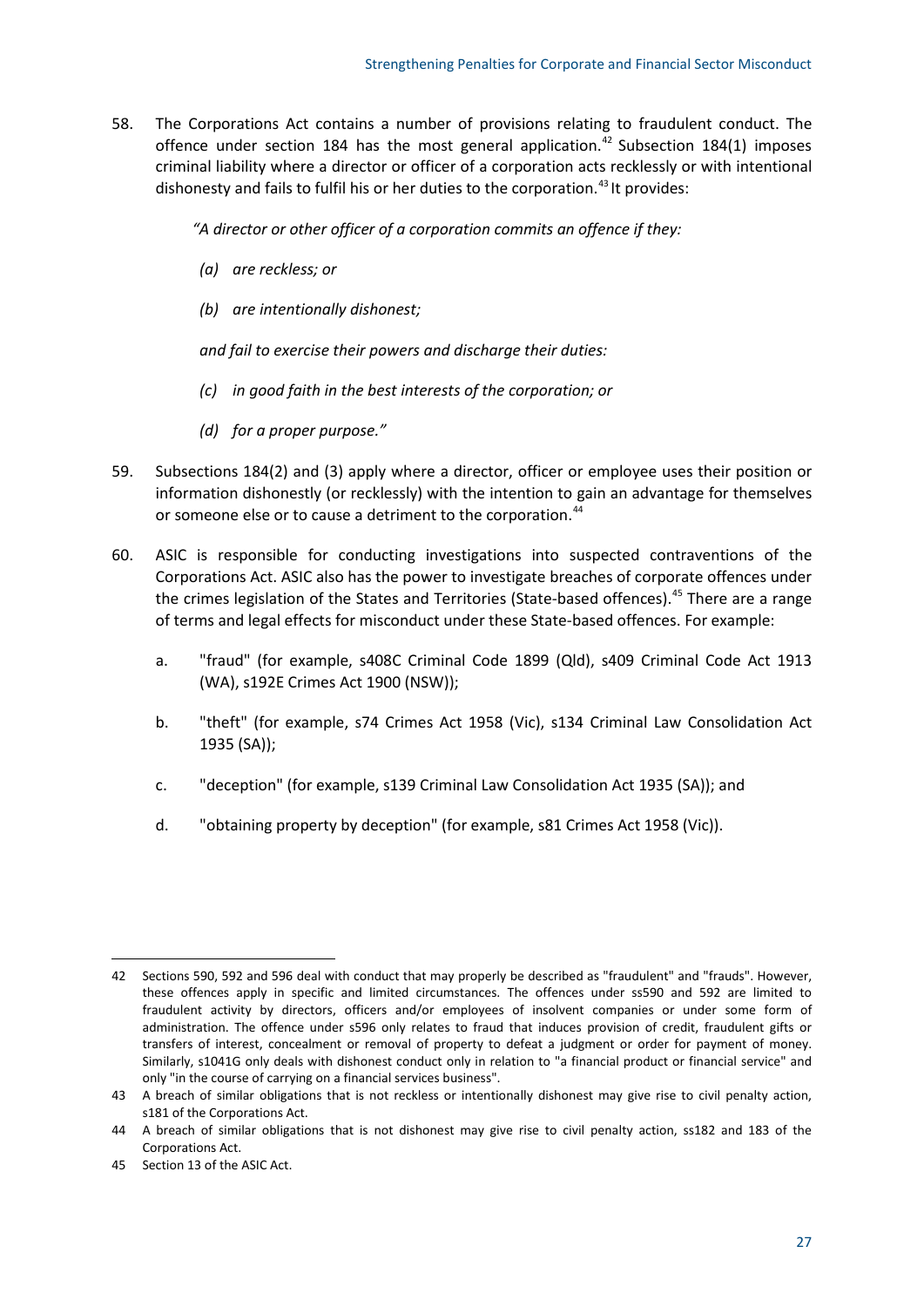- 61. The most common maximum penalty for these State-based offences is up to ten years' imprisonment.<sup>[46](#page-31-0)</sup> However, the penalty for contravening section 184 is only up to five years' imprisonment and/or a fine of up to 2,000 penalty units (currently \$420,000).<sup>[47](#page-31-1)</sup>
- 62. Corporate fraud generally involves conduct that can encompass a State-based offence (such as obtaining property by deception or theft) as well as conduct that is properly captured by a separate Corporations Act offence. In determining which offences to prosecute, ASIC considers the likely penalty arising out of the prosecution. As a result, ASIC regularly investigates whether misconduct amounts to a contravention of a State-based offence as well as, or instead of, offences under the Corporations Act.
- 63. Prosecuting a combination of Commonwealth and State-based offences raises difficulties due to legal differences between the jurisdictions (including provable elements and definitions) and, on conviction, differences in statutory penalties and sentencing practices. In some instances the prosecution may not be permitted to run a single trial involving both Commonwealth and State charges despite the commonality of the evidence supporting the offences. Conducting multiple trials has a significant impact on the alleged offender and is costly for the alleged offender, the Court, the Commonwealth Department of Public Prosecutions (CDPP) and ASIC.
- 64. Prosecuting a State-based offence alone would constrain ASIC's investigative powers. For example, ASIC's power to compel persons to give "all reasonable assistance" in a prosecution can only be used when prosecuting a Commonwealth offence.<sup>[48](#page-31-2)</sup> Similar issues arise in obtaining a search warrant under the Commonwealth Crimes Act. This has been considered separately by the Taskforce in an earlier positions paper.

### **Position 3: The maximum penalty for a breach of section 184 should be increased to reflect the seriousness of the offence.**

65. To address these issues the Taskforce adopts as a preliminary position an increase to the maximum penalty for a breach of section 184 to 10 years' imprisonment and/or a fine: for individuals the greater of 4,500 penalty units or three times the benefit gained (or loss avoided); and for corporations the greater of 45,000 penalty units, or three times the benefit gained (or loss avoided) or 10% annual turnover.

<span id="page-31-0"></span> $\overline{a}$ 46 For example, s192E of the *Crimes Act 1900* (NSW), s139 of the *Criminal Law Consolidation Act 1935* (SA) and s326 of the *Criminal Code* (ACT). However, in Western Australia, the ten year maximum is only applied to fraud contrary to s409 of the *Criminal Code* (WA) in cases in which the person deceived is not less than 60 years old – otherwise the maximum is seven years. South Australia also has an "aggravated offence" provision in relation to victims known by the offender to be over 60 years of age that elevates the maximum penalty for deception to 15 years imprisonment. In Queensland, fraud contrary to section 408C is subject to a standard maximum penalty of five years' imprisonment; however this is elevated to 14 years in specified circumstances – including where the offender is a director or officer of the victim corporation – and to 20 years if the "yield" to the offender or detriment caused is more than \$100,000.

<span id="page-31-1"></span><sup>47</sup> From 1 July 2017, the *Crimes Amendment (Penalty Unit) Act 2017* increased the value of the penalty unit for Commonwealth offences from is \$210 (from \$180) with indexation to occur every three years following this date.

<span id="page-31-2"></span><sup>48</sup> Section 49 of the ASIC Act.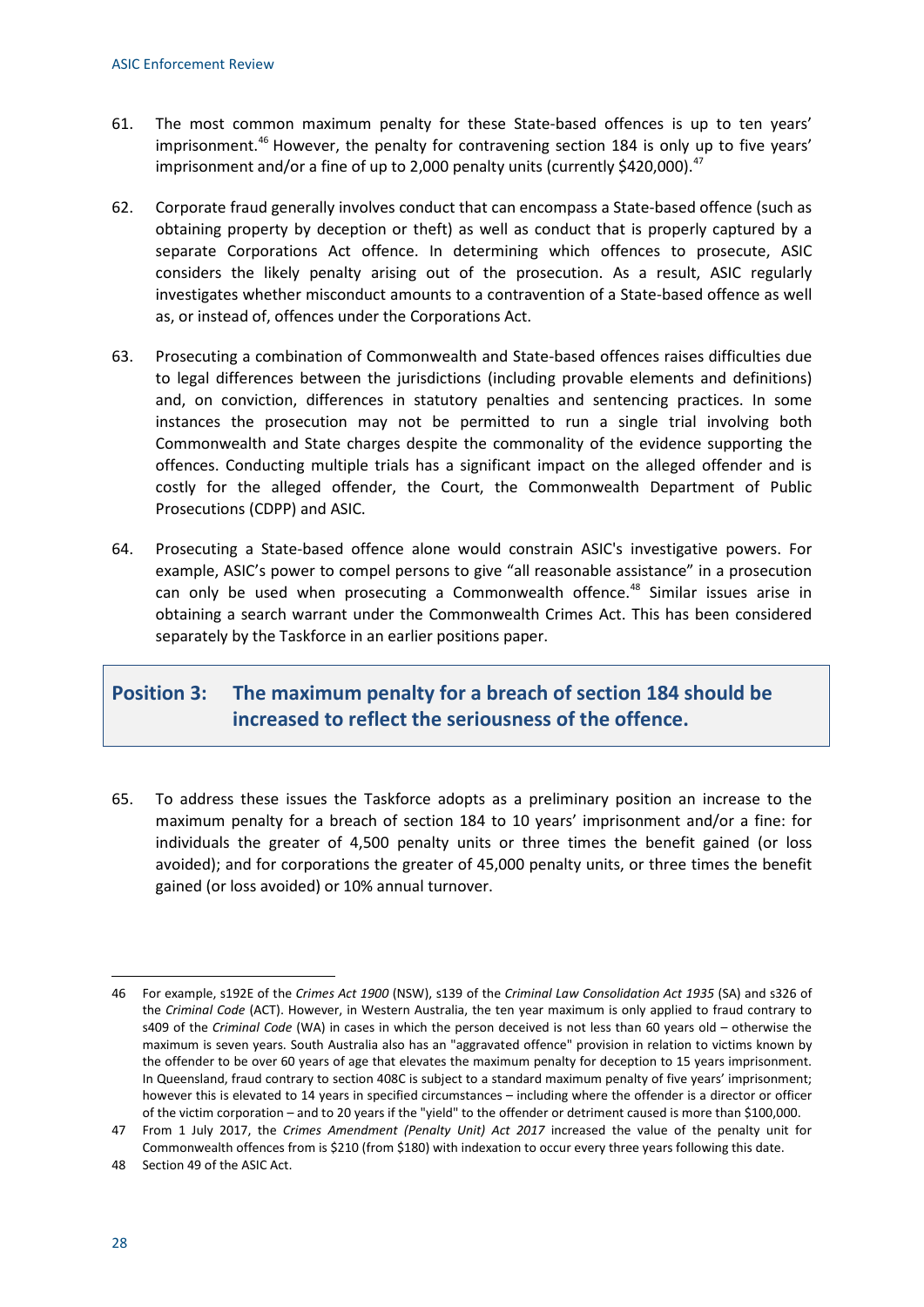- 66. Increasing the penalty under section 184 would align the penalty with comparable State-based offences. Further, it would realign the penalty with the maximum penalties for dishonest conduct in the financial services context (s1041G) and "cheating" in a markets context (for example, section 1041A market manipulation and section 1043A insider trading). These penalties are of comparable seriousness and were increased in 2010, while the penalty for section 184 has remained unchanged since 2001.
- 67. This proposal would also increase ASIC's ability to prosecute corporate offences under the Commonwealth laws and, therefore, ensure ASIC can consistently access investigative powers in the prosecution of corporate fraud offences.
- 68. Additionally, ASIC has raised concerns that the wording in subsections 184(2) and (3) raises ambiguity around whether misconduct that *benefits the corporation* would amount to an offence. Minor amendments may be necessary to clarify that a person commits an offence if they use their position dishonestly to gain an advantage even where it is to the benefit of the corporation.

#### **QUESTION**

3. Is it appropriate that the penalty for offences under section 184 of the Corporations Act be increased as proposed?

#### **2.3.1 Dishonesty test**

- 69. Currently, there is no consistent definition of dishonesty in Commonwealth law. The Criminal Code contains definitions of dishonest that reflect the Ghosh<sup>[49](#page-32-0)</sup> definition. The Ghosh definition is a two-tiered test that includes both an objective and subjective element. It requires proof that the defendant's conduct was dishonest according to the standards of ordinary people and also that the defendant knew the conduct was dishonest. A similar definition applies in s1041G of the Corporations Act.
- 70. The High Court has confirmed the *Peters v R*<sup>[50](#page-32-1)</sup> objective definition as the preferred common law standard for 'dishonesty' across Australia. The Peters test applies an objective definition of "dishonest according to the standards of ordinary, decent people". This definition has been held to apply to some provisions of the Corporations Act, for example s588G and s184.
- 71. In addition to amending the section 184 penalty, the Taskforce considers that the Corporations Act should include a single definition of 'dishonesty' that reflects current common law. This would ensure consistency and certainty when prosecuting offences relating to dishonesty.

### **Position 4: The Peters test should apply to all dishonesty offences under the Corporations Act.**

<span id="page-32-0"></span><sup>49</sup> *R v Ghosh* [\[1982\] 2 All ER 689.](https://www.lexisnexis.com/au/legal/search/enhRunRemoteLink.do?A=0.3640551656509934&service=citation&langcountry=AU&backKey=20_T26344924094&linkInfo=F%23AU%23All+ER%23vol%252%25sel1%251982%25page%25689%25year%251982%25sel2%252%25&ersKey=23_T26344924092)

<span id="page-32-1"></span><sup>50</sup> (1998) 192 CLR 493.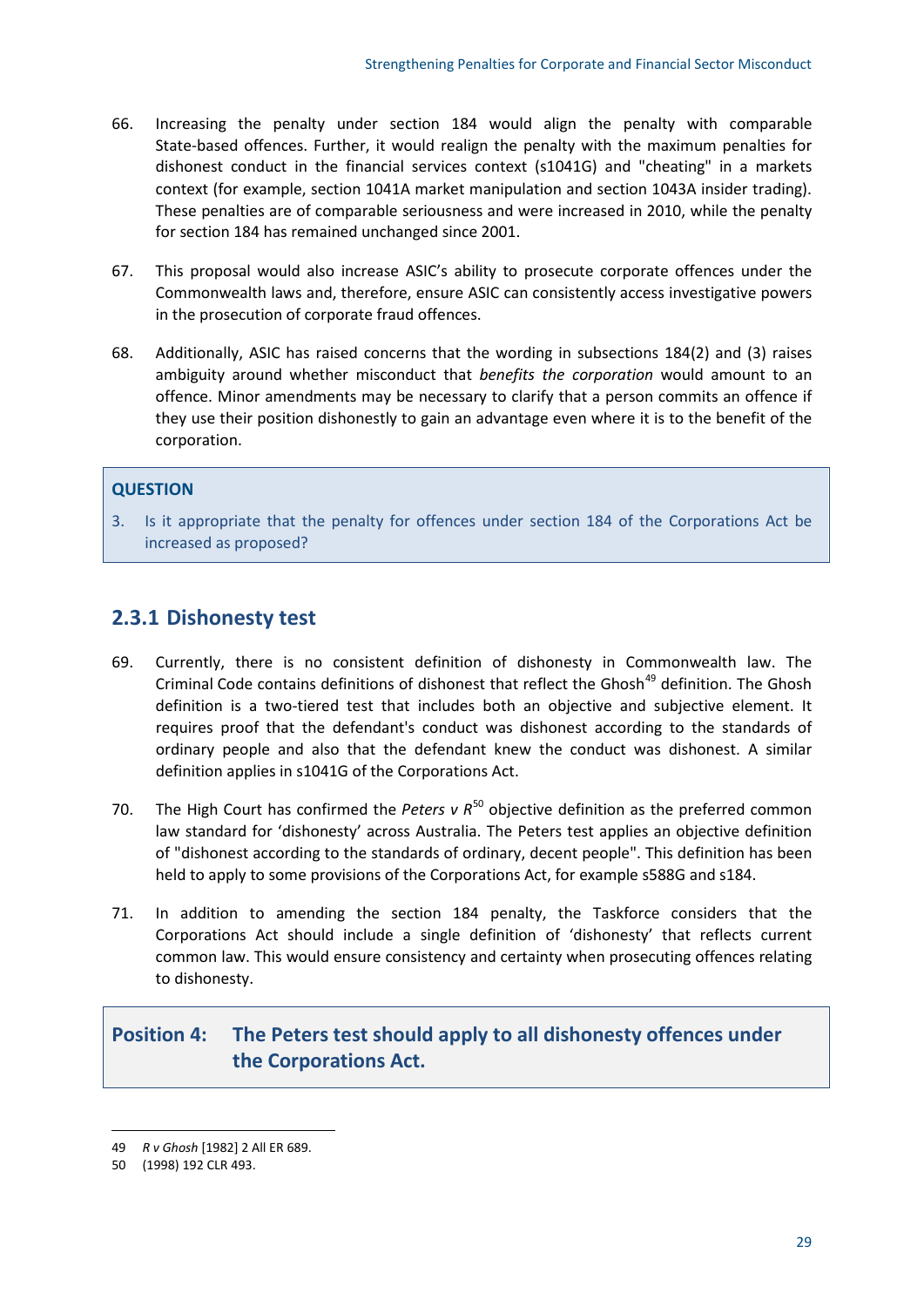72. Given the *Peters* test has been approved by the High Court as the preferred test for dishonesty, the Taskforce considers that this would be the appropriate test to apply across all dishonesty-related offences in the Corporations Act. While this would not resolve the inconsistency between the Criminal Code and Corporations Act, it would provide consistency within the Corporations Act.

#### **QUESTION**

4. Is the Peters Test appropriate to apply to dishonesty offences across the Corporations Act?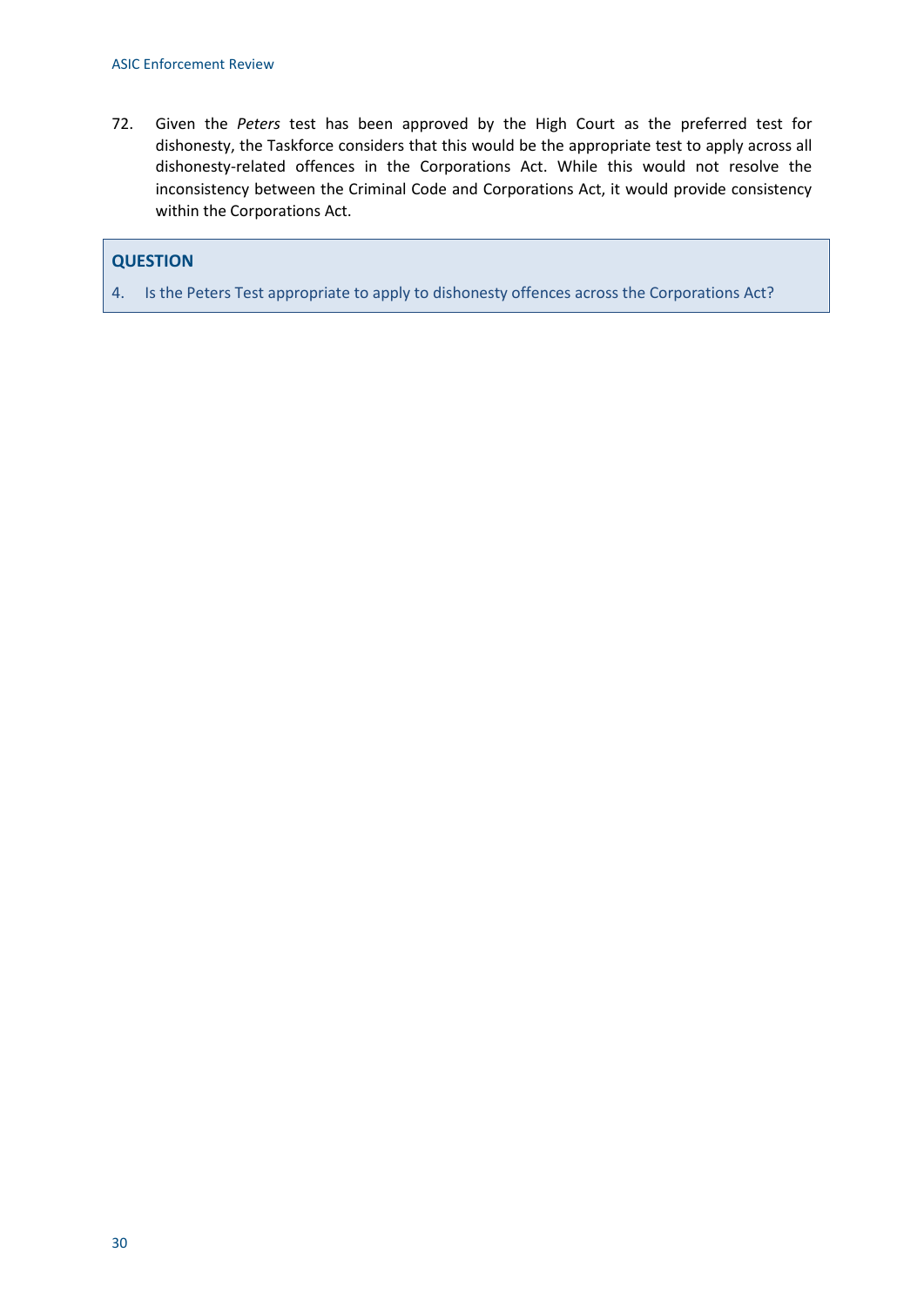## <span id="page-34-0"></span>**3. STRICT AND ABSOLUTE LIABILITY OFFENCES**

- 1. A central protection underpinning criminal penalties is the proof of a fault or mental element of the offence. This is because the law recognises that individuals and corporations should generally not be subject to pecuniary penalties and/or imprisonment for unintended or unforeseen consequences of their conduct. However a number of offences under the corporate law may be prosecuted absent a mental element or *mens rea*. These are commonly referred to as strict liability offences.
- 2. Strict liability offences remove the fault element that would otherwise attach to a physical element of an offence. For such an offence to be made out, the regulator must prove the individual or corporation engaged in the physical elements of the offence. For these offences, the *Proudman v Dayman[51](#page-34-1)* defence of honest and reasonable mistake of fact is available to the accused.<sup>[52](#page-34-2)</sup> There are also a small number of absolute liability offences in the Corporations Act, where not only is proof of fault not required, but the *Proudman* defence is also not available.
- 3. As the ALRC recognised in its report on traditional rights and freedoms, 'strict liability offences are a common feature of regulatory frameworks underpinning corporate and prudential regulation, and may be appropriate to ensure the integrity of a financial or corporate regulatory regime.<sup>'[53](#page-34-3)</sup> These offences are found in the corporate law context to recognise that requiring proof of fault for certain offences would undermine deterrence and reduce the regulator's ability to successfully prosecute alleged contraventions of those offences. In 2012, the Senate Standing Committee for the Scrutiny of Bills published a report on the application of strict and absolute liability and concluded that the imposition of strict liability may be justified to 'ensure the integrity of a regulatory regime (for example, public health, the environment, financial or corporate regulation).<sup>[54](#page-34-4)</sup>
- 4. The AGD guide provides that application of strict and absolute liability to all fault elements of an offence should only be considered appropriate where:
	- a. the offence is not punishable by imprisonment and is punishable by a fine of up to 60 penalty units for an individual (300 penalty units for a body corporate);
	- b. the punishment of offences not involving fault is likely to significantly enhance the effectiveness of the enforcement regime in deterring offences; or
	- c. there are legitimate grounds for penalising persons lacking 'fault', for example, because they will be placed on notice to guard against the possibility of any contravention.<sup>[55](#page-34-5)</sup>

<span id="page-34-1"></span><sup>51</sup> (1947) 67 CLR 536.

<span id="page-34-2"></span><sup>52</sup> Section 9.2 of the Criminal Code. The defence is not available to absolute liability offences.

<span id="page-34-3"></span><sup>53</sup> ALRC Report No. 129 '*Traditional rights and freedoms – Encroachments by Commonwealth Law*' page 293.

<span id="page-34-4"></span><sup>54</sup> Senate Standing Committee for the Scrutiny of Bills, Parliament of Australia, Application of Absolute and Strict Liability Offences in Commonwealth Legislation (2002) 284.

<span id="page-34-5"></span><sup>55</sup> Page 23, A Guide to Framing Commonwealth Offences, Infringement Notices and Enforcement Powers.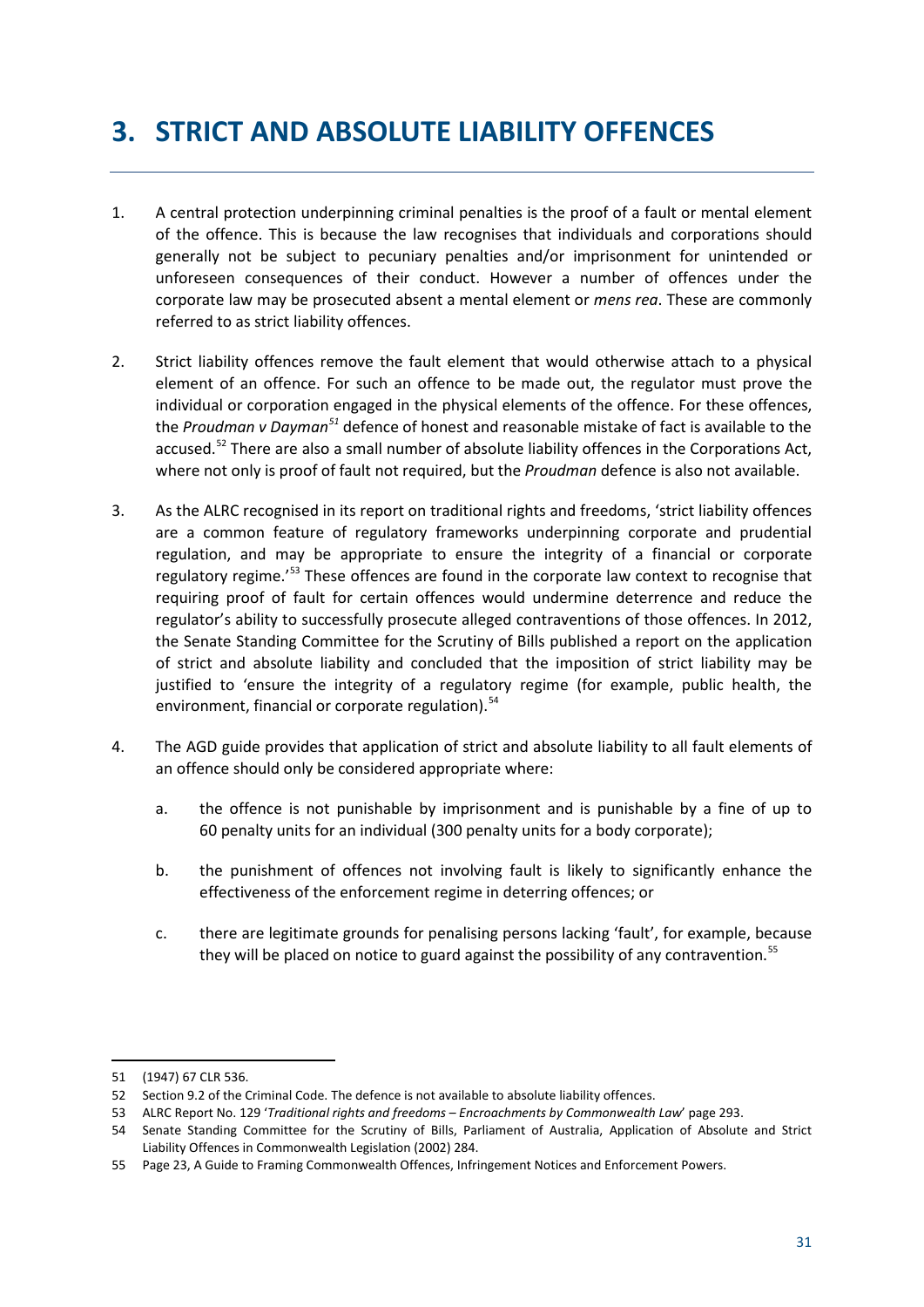- 5. There are approximately 375 strict and absolute liability offences in the Corporations Act. These offences are found in number of areas including: the composition of corporate entities and licensing; the provision of information both to the general public and the regulator; compliance with ASIC and court/tribunal directions; directors' duties and remuneration; corporate governance, including audit requirements; and the holding of monies on behalf of others. The vast majority of strict and absolute liability penalties in the Corporations Act range from 5 to 60 penalty units for individuals (currently \$1,050 to \$12,600) and 25 to 300 penalty units for corporate bodies (currently \$5,250 to \$63,000).
- 6. In enacting strict liability offences, Parliament recognises that the act of contravening these offences is sufficient to warrant a pecuniary penalty. There is value in having strict liability offences in corporate regulation because it allows ASIC to enforce breaches of lower level offences in a more straightforward way, without the need to prove a fault element. In particular, ASIC regulates areas where people go by choice. Instances of this are company directors, superannuation trustees and financial advisers. It is expected that individuals in these roles should not only refrain from consciously doing wrong, but also take active steps to fulfil certain statutory obligations. A sophisticated regulatory regime like the corporate law requires certain positive obligations to be placed upon participants.

### **Position 5: Remove imprisonment as a possible sanction for strict and absolute liability offences.**

- 7. The Taskforce recognises that strict liability offences may have adverse effects upon those in certain circumstances. Currently, a number of Corporations Act strict and absolute liability offences also allow for a maximum term of imprisonment either in conjunction or in substitution of the pecuniary penalty. For example, under section 205G, if a director fails to notify the relevant market operator of shareholdings, they may be subject to a pecuniary penalty of 10 penalty units and/or 3 months imprisonment.
- 8. As a general rule, the Senate Scrutiny of Bills Committee in its Report 6/2002<sup>[56](#page-35-0)</sup> and the AGD guide state that strict and absolute liability offences should not be punishable by imprisonment. This is because individuals should generally not be imprisoned for inadvertent breaches of the law where they lack a fault element. It also has the potential to impose a significant sanction and the loss of liberty on these individuals.
- 9. The Taskforce's preliminary view is, consistent with Report 6/2002 and the AGD guide, imprisonment should be removed as a possible sanction for the contravention of strict and absolute liability offences under the Corporations Act. The Taskforce considers there is no demonstrable evidence that the possibility of imprisonment for these offences increases deterrence and the enforcement of these offences.

## **Position 6: Introduce an ordinary offence to complement a number of strict and absolute liability offences as outlined in Annexure C.**

<span id="page-35-0"></span> $\overline{a}$ 56 Senate Standing Committee for the Scrutiny of Bills, Sixth report of 2002, *Application of Absolute and Strict Liability Offences in Commonwealth Legislation*, 26 June 2002.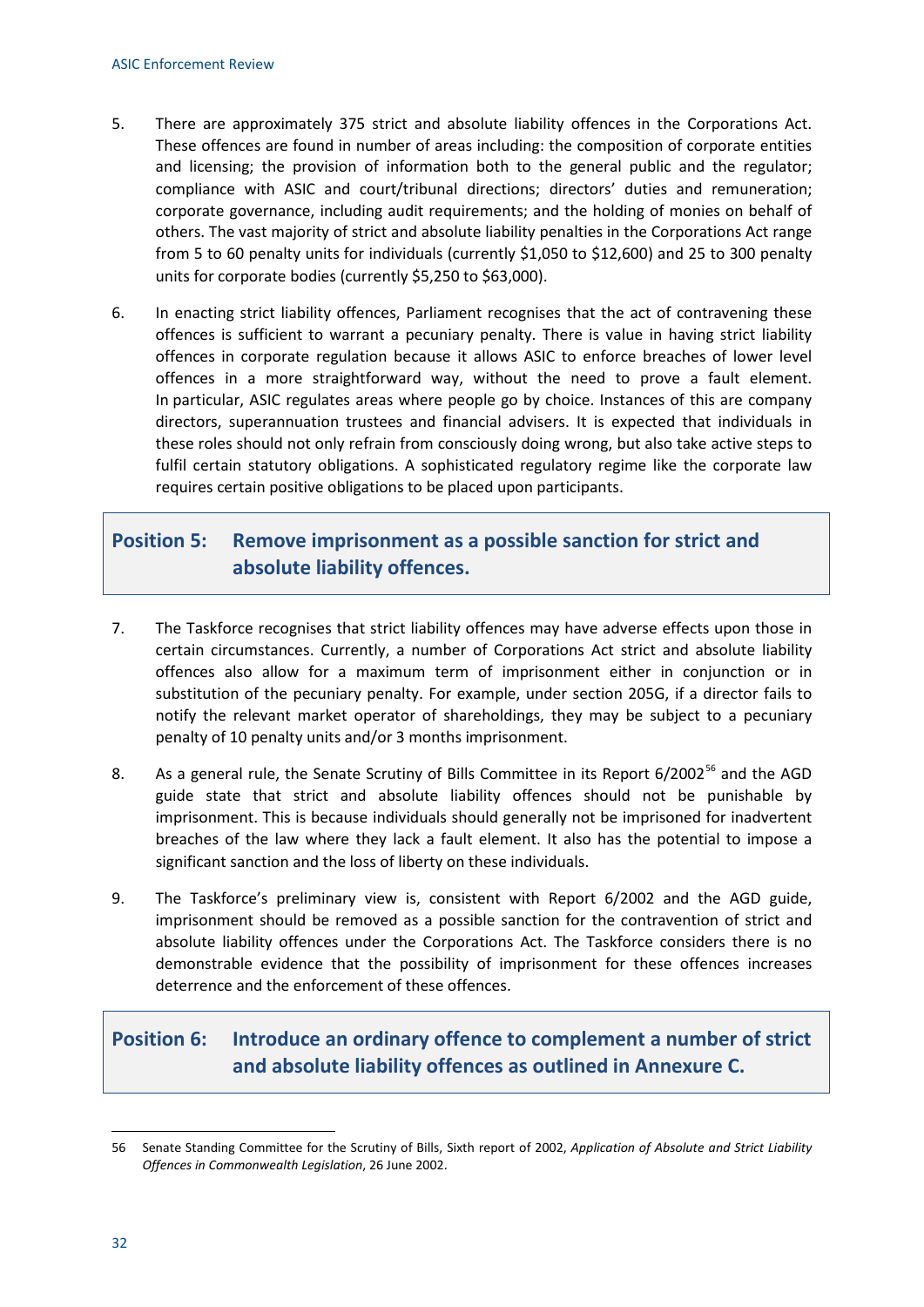- 10. Recognising that imprisonment is not an appropriate sanction for strict and absolute liability offences, the Taskforce proposes to introduce a number of ordinary offences based on current strict and absolute liability offences. These new offences recognise that some current strict liability offences should be treated as a criminal offence if a fault element is present, and should be punishable by a fine and/or imprisonment term.
- 11. Currently some provisions of the Corporations Act create both a strict liability offence and an ordinary offence for the same conduct. An example is section 952C, which applies to an AFS licensee or authorised representative who fails to give a person a financial services guide (FSG) or statement of advice (SoA) in circumstances where they are required to do so. Subsection (1) makes this conduct a strict liability offence, with a current penalty for an individual of 50 penalty units. Subsection (3) makes the same conduct an ordinary offence, with a current penalty for an individual of 100 penalty units or 2 years imprisonment or both.
- 12. Imposition of a strict liability offence for failure to give a FSG or SoA recognises the importance to the integrity of the financial services disclosure regime of strict adherence to this fundamental obligation. As there is no fault element, an AFS licensee or their representative commits the offence regardless of whether their failure to give a FSG is intentional or inadvertent.
- 13. The Taskforce is of the view that creation of a strict or absolute liability offence and an ordinary offence for the same conduct allows a tailored and flexible response to the conduct, depending on the circumstances in which the offence is committed.
- 14. The proposed classes of offences include obligations on listed company directors and secretaries to notify the market operator of certain information (section 205G), certain prohibitions on acquisitions of voting shares (section 606) and certain financial reporting and auditing obligations (sections 286, 307A and 989CA). The sanctions for these offences will be significantly higher than the current penalties, to reflect that the contravention is a deliberate breach of the corporate law and therefore a higher level of culpability.
- 15. In all these cases, it is the Taskforce's view that the current strict liability penalty does not adequately reflect the importance of these obligations in maintaining consumer confidence and the integrity of the financial industry. The new ordinary offence addresses serious cases of wilful or reckless non-compliance with the selected obligations. Absent an ordinary offence, individuals and companies found to be in contravention of these provisions may only be subject to a lower level fine. A list of these proposed provisions and penalties is provided at Annexure C.

### **Position 7: Maximum pecuniary penalties for strict and absolute liability offences should be a minimum of 20 penalty units for individuals and 200 penalty units for corporations.**

16. The Taskforce proposes that all strict and absolute liability offences under the Corporations Act be subject to a threshold of a maximum 20 penalty units for individuals and 200 penalty units for corporations. For all other strict or absolute liability offences under the Corporations Act, the pecuniary penalty for individuals will remain unchanged and for corporations, the current pecuniary penalty will be doubled. This is consistent with the new formula for calculating criminal pecuniary penalties as outlined under position 2.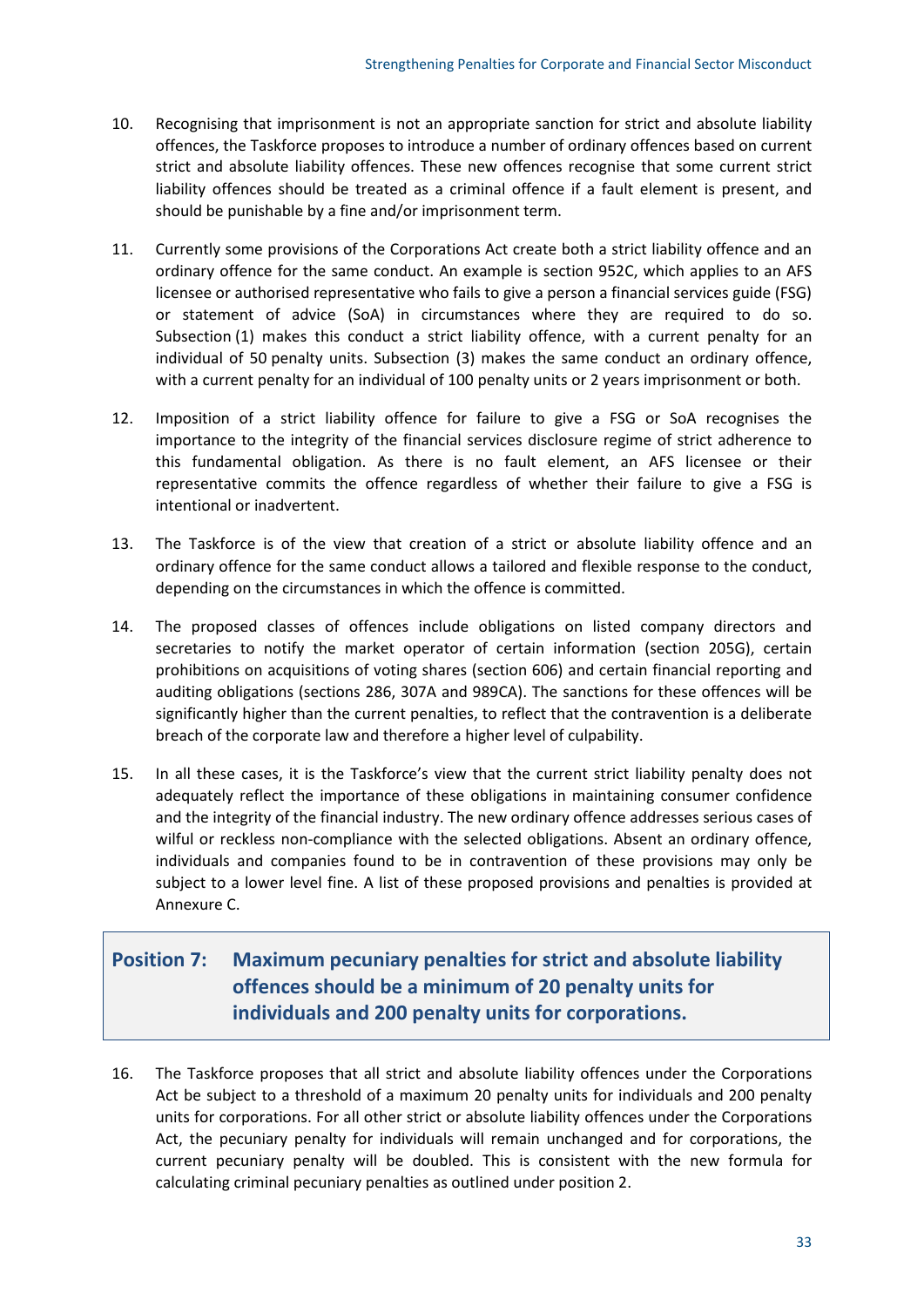- 17. Currently, there are a number of strict and absolute liability offences with pecuniary penalties below this threshold. The Taskforce is of the view that the maximum pecuniary penalty for these offences are too low and do not represent an adequate level of deterrence to would-be offenders. Pecuniary penalties for these contraventions need to be high enough so that they are not paid by the guilty and innocent alike as a cost of doing business. If penalties are always paid by offenders this may also have the unintended consequence of negatively affecting the moral stigma of the underlying offence. The proposed increase to these offences is also offset by the proposed removal of imprisonment as a possible sanction.
- 18. The quantum of pecuniary penalties must be balanced against the fact that the offence can be established without a fault element. Penalties need to be set at a level where there is a deterrence factor for the guilty but is not punitive. In addition, if penalties are too low, the cost for ASIC to prosecute possible contraventions will outweigh the penalty itself.
- 19. A consequential change is also proposed for criminal pecuniary penalties for non-strict liability offences. To reflect the additional seriousness of these offences (above strict liability offences), a threshold of 30 penalty units is proposed for individuals and a threshold of 300 penalty unit for corporations.

### **Position 8: All strict and absolute liability offences should be subject to the penalty notice regime.**

- 20. As part of its enforcement toolkit, ASIC currently has the ability to issue penalty notices. However this does not currently extend to all strict liability offences under the Corporations Act. The Taskforce proposes that a penalty notice regime should be available to ASIC for all strict and absolute liability offences under the Corporations Act.
- 21. Under section 1313 of the Corporations Act, ASIC currently has the ability to serve penalty notices on individuals and corporations for certain lower level breaches (for example, failure to lodge documents within a prescribed time or notification of change to officeholders). A penalty notice must be in a prescribed form and set out details required by the Act including particulars of the relevant offence and the prescribed penalty. If the penalty notice is complied with, including payment of the prescribed penalty, no further action will be taken against the person and the payment is not an admission of liability for any purpose.
- 22. The Taskforce proposes that ASIC be given the power to issue penalty notices for half the maximum pecuniary penalty (subject to the positions above) of the strict liability offence. The Taskforce considers this an appropriate deviation from the AGD guide, which suggests that infringement/penalty notice type penalties should be set at one-fifth of the maximum pecuniary penalty of the underlying offence. Having removed the imprisonment component of the penalty for strict liability offences, an effective enforcement toolkit should allow ASIC to issue penalty notices to deal with these lower level breaches. This position does not change ASIC's ability to pursue contravention of the underlying offence and higher penalties.
- 23. This position will require amendments to penalties specified for strict liability offences in Schedule 3 of the Corporations Act and section 1311(5), which specifies a default penalty of 5 penalty units where no penalty is specified. Offences referred to in subsection 1311(5) are strict liability offences by reason of subsection 1311(6).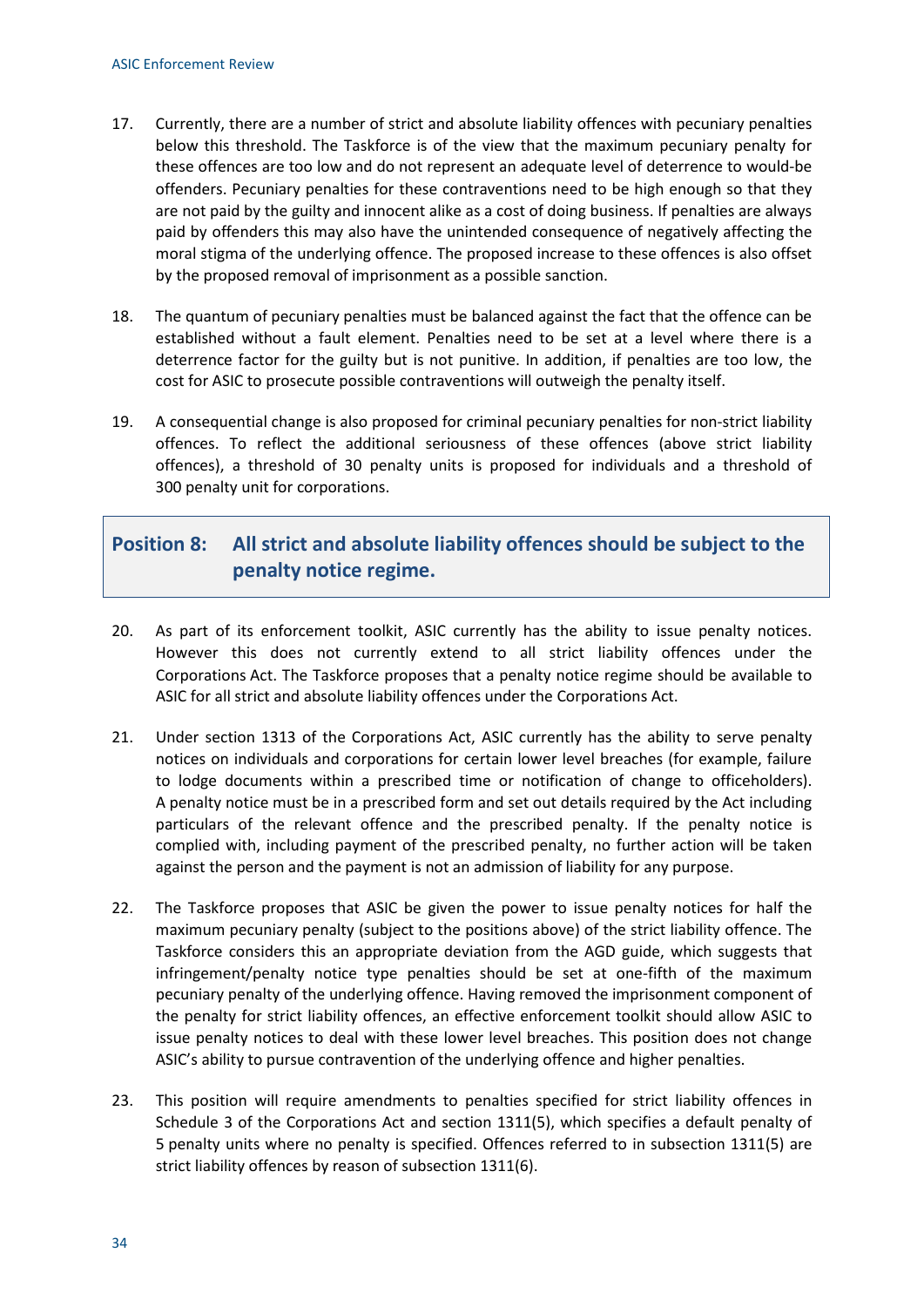#### **QUESTIONS**

- 5. Should imprisonment be removed from all strict and absolute liability offences in the Corporations Act (such as sections 205G and 606)?
- 6. Should all pecuniary penalties for Corporations Act strict and absolute liability offences have a 30 penalty unit minimum for individuals and 300 penalty unit minimum for corporate bodies?
- 7. Is it appropriate to introduce the new 'ordinary' offences as outlined in Annexure C? Are there any other strict/absolute liability offences that should be complemented by an ordinary offence?
- 8. Should all Corporations Act strict and absolute liability offences be subject to the proposed penalty notice regime? Is the proposed penalty appropriate?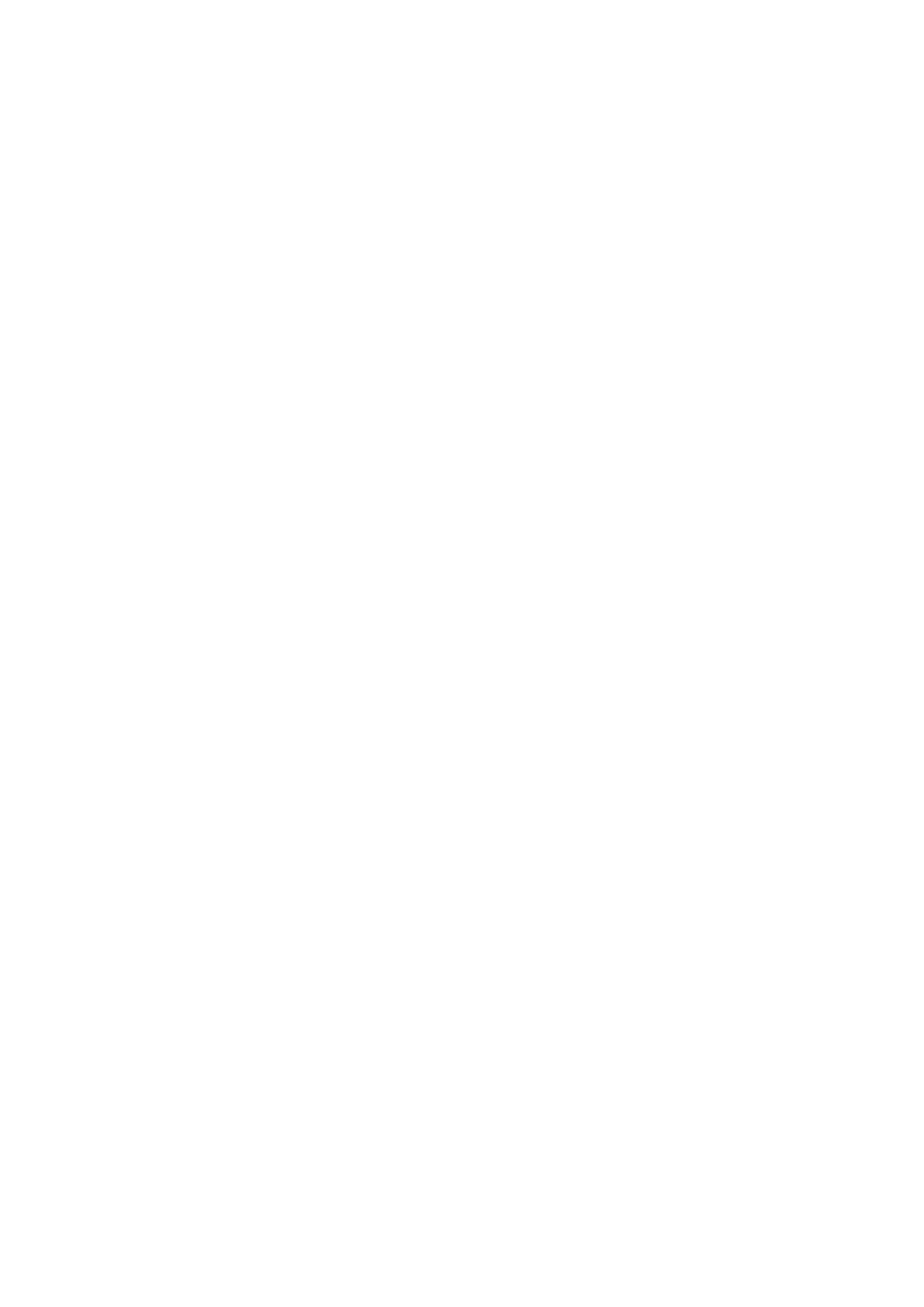# **4. CIVIL PENALTIES**

- 1. A separate category of remedies that ASIC can pursue is to initiate court proceedings to seek orders for the payment of civil financial penalties where the circumstances fall short of criminal conduct but nevertheless warrant a significant sanction to promote compliance. Civil penalties are currently available for contraventions of:
	- a. sections of the Corporations Act that are specified as civil penalty provisions in section 1317E. These provisions are generally divided into corporation/scheme civil penalty provisions (including directors' duties, related party transactions, share capital transactions, insolvent trading and the operation of managed investment schemes) and financial services civil penalty provisions (including continuous disclosure, market integrity and aspects of the provisions of financial services), and also include contraventions of the market integrity rules, derivative transaction rules, derivative trade repository rules and best interests obligations (which are not specified as financial services civil penalty provisions);<sup>[57](#page-40-0)</sup>
	- b. the unconscionable conduct and consumer protection provisions in Part 2 Division 2 Subdivision G of the ASIC Act, with the exception of the general prohibition on misleading or deceptive conduct in section 12DA;<sup>[58](#page-40-1)</sup>
	- c. provisions in the Credit Act that set out a civil penalty at the foot of the provision, or are specified by another provision of the Act as a civil penalty provision. The Credit Act civil penalty regime is contained in Part 4.1;<sup>[59](#page-40-2)</sup>
	- d. key requirements in connection with credit contracts or continuing credit contracts, as set out in a number of specified provisions of the Credit Code.<sup>[60](#page-40-3)</sup>

## **4.1 Purpose of civil penalties**

2. Civil penalties were introduced into the *Corporations Act 1989* (Cth) (now repealed) in 1993, in response to recommendations made by the Senate Standing Committee on Legal and Constitutional Affairs in its report *[Company directors' duties: Report on the social and fiduciary](http://asic.gov.au/about-asic/asic-investigations-and-enforcement/asic-s-approach-to-enforcement/)  [duties and obligations of company directors.](http://asic.gov.au/about-asic/asic-investigations-and-enforcement/asic-s-approach-to-enforcement/)* [61](#page-40-4) That report proposed (among other things) that: a range of penalties should be available to the regulator to best address the individual circumstances of the case; criminal liability should apply only where conduct is genuinely criminal; civil penalties should be provided for breaches by directors where no criminality is involved; and where appropriate, individuals suffering loss should have rights to claim damages.<sup>[62](#page-40-5)</sup>

<span id="page-40-0"></span><sup>57</sup> Section 1317DA.

<span id="page-40-1"></span><sup>58</sup> Sections 12GB and 12GBA.

<span id="page-40-2"></span><sup>59</sup> See the definition of 'civil penalty provision' in s5.

<span id="page-40-3"></span><sup>60</sup> Section 111.

<span id="page-40-4"></span><sup>61</sup> Senate Standing Committee on Legal and Constitutional Affairs, *Company Directors' Duties: Report on the Social and Fiduciary Duties and Obligations of Company Directors*, report, Australian Senate, November 1989.

<span id="page-40-5"></span><sup>62</sup> For a discussion of the origins of civil penalties in Australian legislation see the Australian Law Reform Commission Report No 95, Principled Regulation: Federal Civil and Administrative Penalties in Australia, at [2.53] to [2.62].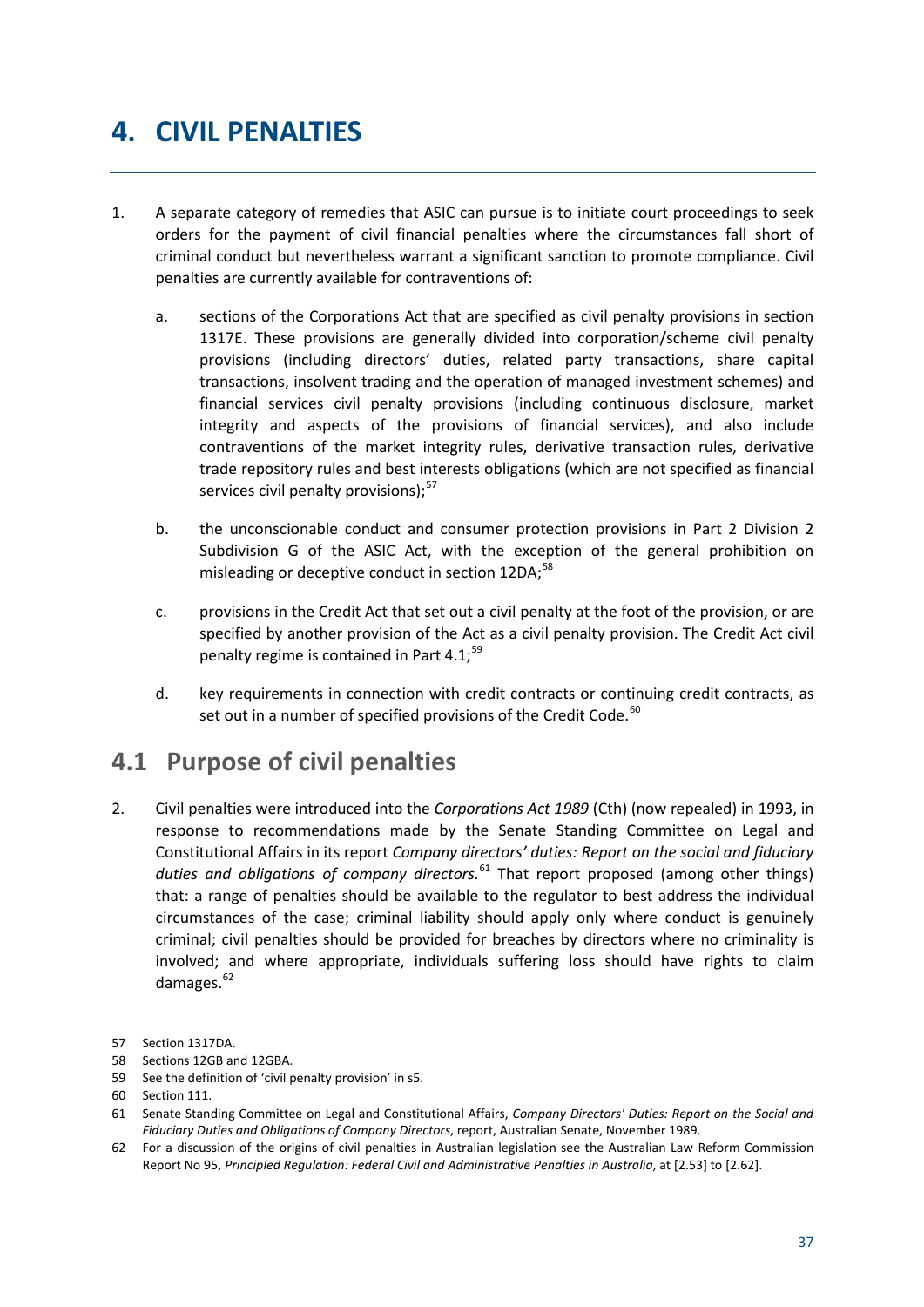3. The introduction of civil penalties in the Corporations, ASIC<sup>[63](#page-41-0)</sup> and Credit<sup>[64](#page-41-1)</sup> Acts focused on the deterrent effect of imposing a civil penalty as well as the flexibility and proportionality of civil penalties as opposed to criminal sanctions.<sup>[65](#page-41-2)</sup> As discussed earlier in this paper, the High Court recently emphasised in the Fair Work Decision that the purpose of civil penalties is 'primarily if not wholly protective in promoting the public interest in compliance<sup>1[66](#page-41-3)</sup> distinct from the purposes of retribution and rehabilitation associated with criminal penalties.

## **4.2 Features of civil penalties**

### **Imposing a financial penalty**

- 4. Under the Corporations and Credit Acts, if a Court is satisfied that a person has contravened a civil penalty provision, the Court must make a declaration of contravention. A declaration of contravention is conclusive evidence of the matters specified in the declaration.<sup>[67](#page-41-4)</sup> Under the ASIC Act, where ASIC applies for a pecuniary penalty order any finding of fact made against a person found to have contravened or been involved in a contravention of a civil penalty provision is prima facie evidence of that fact in any other proceeding for damages or compensatory orders.<sup>[68](#page-41-5)</sup>
- 5. Once a declaration of contravention is made under the Corporations Act or Credit Act and the court is satisfied that a person has contravened an ASIC Act civil penalty provision it may order a person to pay a pecuniary penalty as it determines to be appropriate up to the maximum amount specified in the legislation. $^{69}$  $^{69}$  $^{69}$  Maximum civil penalty amounts are set out in Table 4 below.
- 6. The ASIC Act and the Credit Code set out specific factors that the court must have regard to when considering the imposition of a penalty, including:
	- a. the nature and extent of the person's conduct;
	- b. loss or damage suffered as a result of the conduct;
	- c. the circumstances in which the conduct took place;
	- d. whether the person has previously been found to have engaged in any similar conduct.<sup>[70](#page-41-7)</sup>

<span id="page-41-0"></span><sup>63</sup> Civil pecuniary penalties for contraventions of the consumer protection provisions of the ASIC Act were introduced in 2010 by the *Trade Practices Amendment (Australian Consumer Law) Act (No 1) 2010*.

<span id="page-41-1"></span><sup>64</sup> Civil penalties were incorporated into the enforcement regime in the Credit Act from its commencement.

<span id="page-41-2"></span><sup>65</sup> See Explanatory Memorandum to the National Consumer Credit Protection Bill 2009 at [4.17], [4.21] and [4.26] – [4.28]; Explanatory Memorandum to the Trade Practices Amendment (Australian Consumer Law) Bill 2009 at  $[4.3] - [4.4]$ .

<span id="page-41-3"></span><sup>66</sup> *Commonwealth v Director, Fair Work Building Industry Inspectorate* [2015] HCA 46; (2015) 326 ALR 476 at 490 [55] referring to French J in *Trade Practices Commission v CSR Ltd* [1990] FCA 521; (1991) ATPR 41-076.

<span id="page-41-4"></span><sup>67</sup> Corporations Act subsections 1317E(2) and 1317F; Credit Act ss166 and 169.

<span id="page-41-5"></span><sup>68</sup> ASIC Act s12GG.

<span id="page-41-6"></span><sup>69</sup> Corporations Act s1317G; ASIC Act s12GBA; Credit Act s167; Credit Code s112. Under the ASIC Act and Credit Act a person contravenes a civil penalty provision if they attempted to contravene the provision or were involved in the contravention (ASIC Act ss12GBA(1); Credit Act s169 and s5 for definition of 'involved in a contravention).

<span id="page-41-7"></span><sup>70</sup> ASIC Act s12GBA(2); Credit Code ss112 and 113.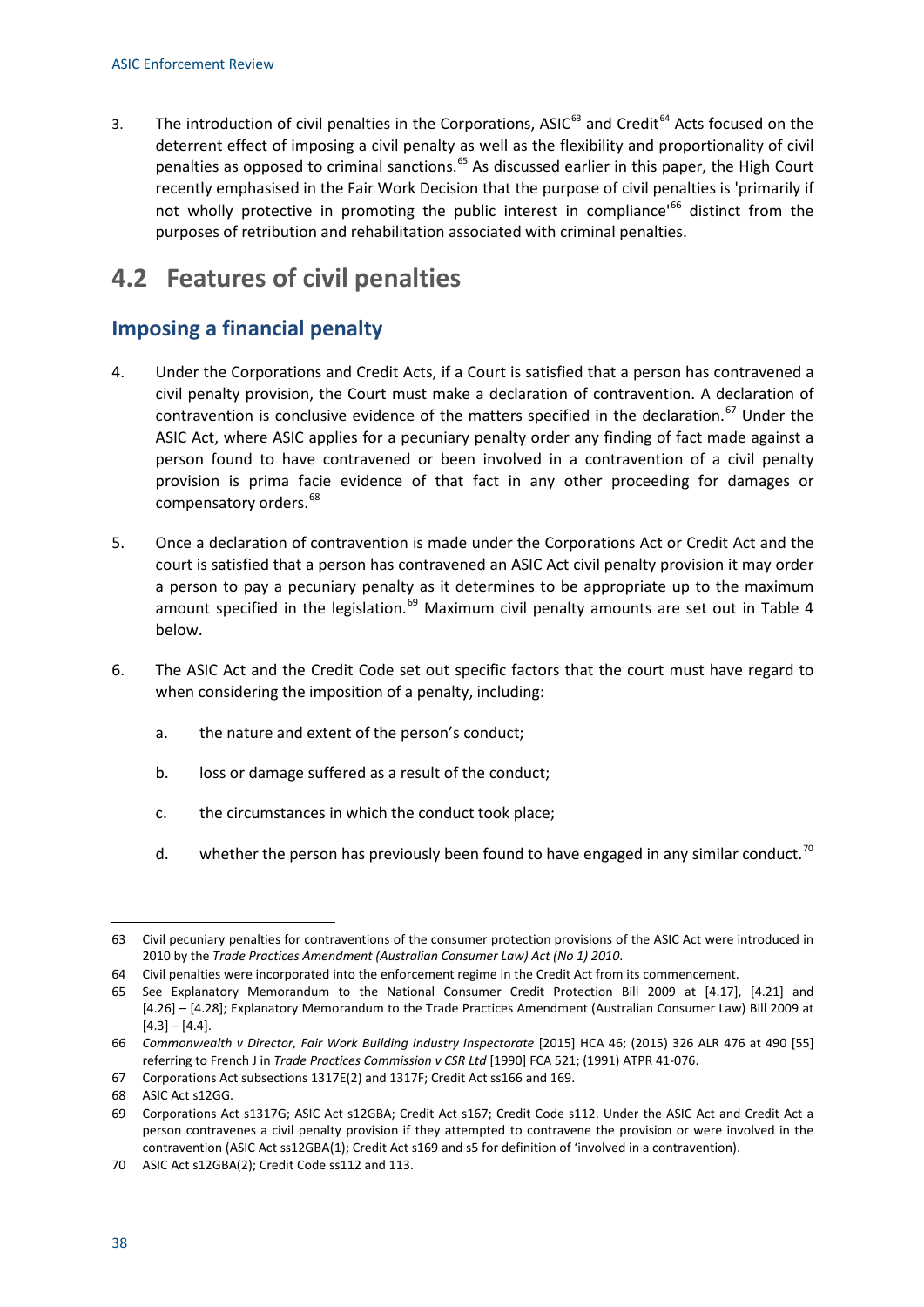7. In addition, Courts have identified a range of principles that guide the exercise of discretion as to whether to impose a pecuniary penalty and the amount of penalty. $71$ 

### **Disqualification orders**

- 8. Under the Corporations Act and ASIC Act a Court can make an order disqualifying a person from managing corporations for a period that the Court considers appropriate if the Court is satisfied that the disqualification is justified.<sup>[72](#page-42-1)</sup>
- 9. If a disqualification order is sought against an individual this will be taken into account when assessing the appropriate pecuniary penalty. The application for a disqualification order will be considered first,<sup>[73](#page-42-2)</sup> and its outcome will impact on the outcome of the pecuniary penalty application, particularly if a disqualification order will have significant consequences for the defendant.[74](#page-42-3)

### **Other orders**

- 10. The Court may make a range of other orders in response to a contravention of a civil penalty provision, including:
	- a. compensatory orders made on the application of ASIC or a person who suffers damage resulting from the contravention.<sup>[75](#page-42-4)</sup> Under the ASIC and Credit Acts, courts must give preference to making an order for compensation if a person has insufficient financial resources to pay a pecuniary penalty (or fine) and compensation;<sup>[76](#page-42-5)</sup>
	- b. under the ASIC Act and Credit Act punitive orders requiring adverse publicity an order requiring the person to disclose information or publish an advertisement as specified in the order;<sup>[77](#page-42-6)</sup> and
	- c. under the ASIC Act non-punitive orders, which include community service orders, probation orders (for example, requiring a person to establish a compliance, education and training program or revise internal operations) or orders requiring the disclosure of information or the publishing of an advertisement.<sup>[78](#page-42-7)</sup>

<span id="page-42-0"></span><sup>71</sup> See *Australian Securities and Investments Commission v Adler* [2002] NSWSC 483; (2002) 42 ACSR 80 at [126] and more recently *Australian Competition and Consumer Commission v Get Qualified Australia Pty Ltd* (in liquidation) (No 3) [2017] FCA 1018 [29] – [30].

<span id="page-42-1"></span><sup>72</sup> Corporations Act s206C; ASIC Act s12GLD.

<span id="page-42-2"></span><sup>73</sup> See *Australian Securities and Investments Commission v Adler* [2002] NSWSC 483; (2002) 42 ACSR 80 at [56] for an outline of the factors relevant to whether to make a disqualification order and the period of disqualification.

<span id="page-42-3"></span><sup>74</sup> See *Australian Securities and Investments Commission v Australia Property Custodian Holdings Ltd (recs and mgrs apptd) (in liq)* [2014] FCA 1308;(2014) 103 ACSR 1 at [79] and [102] per Murphy J.

<span id="page-42-4"></span><sup>75</sup> Corporations Act section 1317GA (refund orders for contravention of s962P, charging client an ongoing fee after termination of a fee arrangement), 1317H(1), 1317HA(1), 1317HB(1) and 1317J; ASIC Act sections 12GF, 12GM, 12GN and 12GNB; Credit Act sections 178 and 179; Credit Code ss118 and 124.

<span id="page-42-5"></span><sup>76</sup> ASIC Act s12GCA; Credit Act s181.

<span id="page-42-6"></span><sup>77</sup> ASIC Act s12GLB; Credit Act s182.

<span id="page-42-7"></span><sup>78</sup> ASIC Act s12GLA.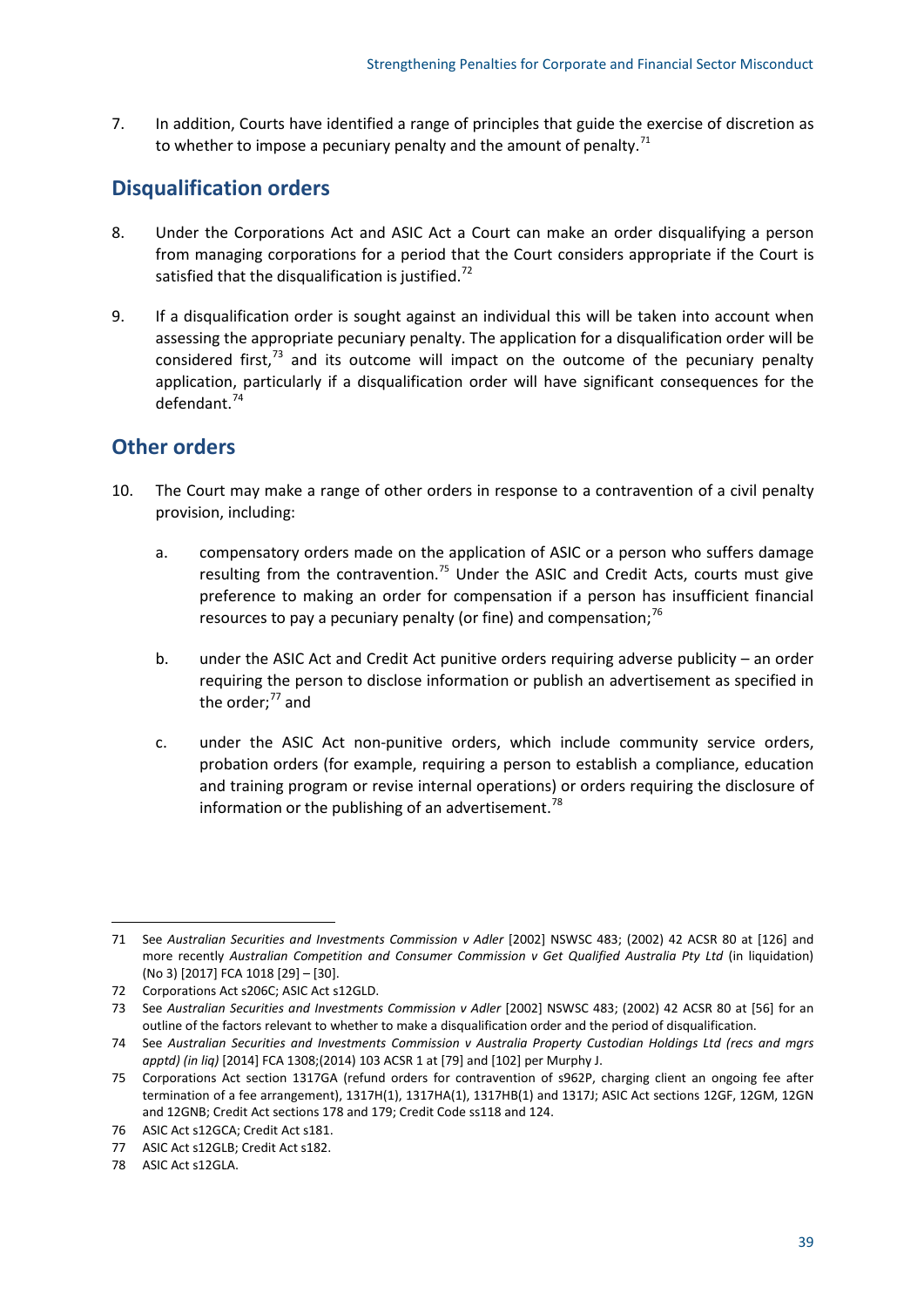11. The Court may relieve a person from liability for contravention of a civil penalty provision if it appears to the Court that the person has acted honestly and having regard to all the circumstances of the case (including those connected with the person's appointment as an officer or employment as an employee of a corporation), the person ought fairly be excused for the contravention.<sup>[79](#page-43-0)</sup>

### **Procedural requirements**

- 12. Where substantially the same conduct as constitutes a contravention of a civil penalty provision also constitutes an offence:
	- a. a Court must not make a declaration of contravention or pecuniary penalty order against the person for a contravention if the person has been convicted of the offence;
	- b. proceedings for a declaration of contravention or pecuniary penalty order are stayed if criminal proceedings for the offence are or have already been started;
	- c. criminal proceedings for the offence may be started regardless of whether a declaration of contravention, pecuniary penalty order, refund order, compensation order or disqualification order has been made; and
	- d. evidence of information given or production of documents by an individual in proceedings for a pecuniary penalty is not admissible in criminal proceedings against the individual.[80](#page-43-1)
- 13. When hearing proceedings relating to the alleged contravention of a civil penalty provision the court must apply the rules of evidence and procedure relating to civil matters. However, the courts have considered that although the principle purpose of civil penalties is 'protective', imposition of a pecuniary penalty has a punitive character. As a result the procedural requirements for conducting civil penalty proceedings may be adjusted in the interests of justice.<sup>[81](#page-43-2)</sup>
- 14. While the usual standard of proof in civil proceedings is 'on the balance of probabilities', the *Briginshaw*[82](#page-43-3) test requires the court in civil cases involving serious allegations or significant adverse consequences for the defendant to reach a higher level of satisfaction commensurate with the seriousness of the allegations. This means that in civil penalty proceedings the distinction between the 'balance of probabilities' and the criminal standard of proof of 'beyond reasonable doubt' is reduced.

<span id="page-43-0"></span><sup>79</sup> Section 1317S; ASIC Act s12GI(5); Credit Act s183.

<span id="page-43-1"></span><sup>80</sup> Corporations Act sections 1317M, 1317N, 1317P and 1317Q (except in a criminal proceeding in respect of the falsity of the evidence given); ASIC Act s12GBB; Credit Act s174.

<span id="page-43-2"></span><sup>81</sup> Australian Law Reform Commission Report No 95, *Principled Regulation: Federal Civil and Administrative Penalties in Australia*, at [2.77] – [2.86] and [3.103].

<span id="page-43-3"></span><sup>82</sup> *Briginshaw v Briginshaw* (1938) 60 CLR 336.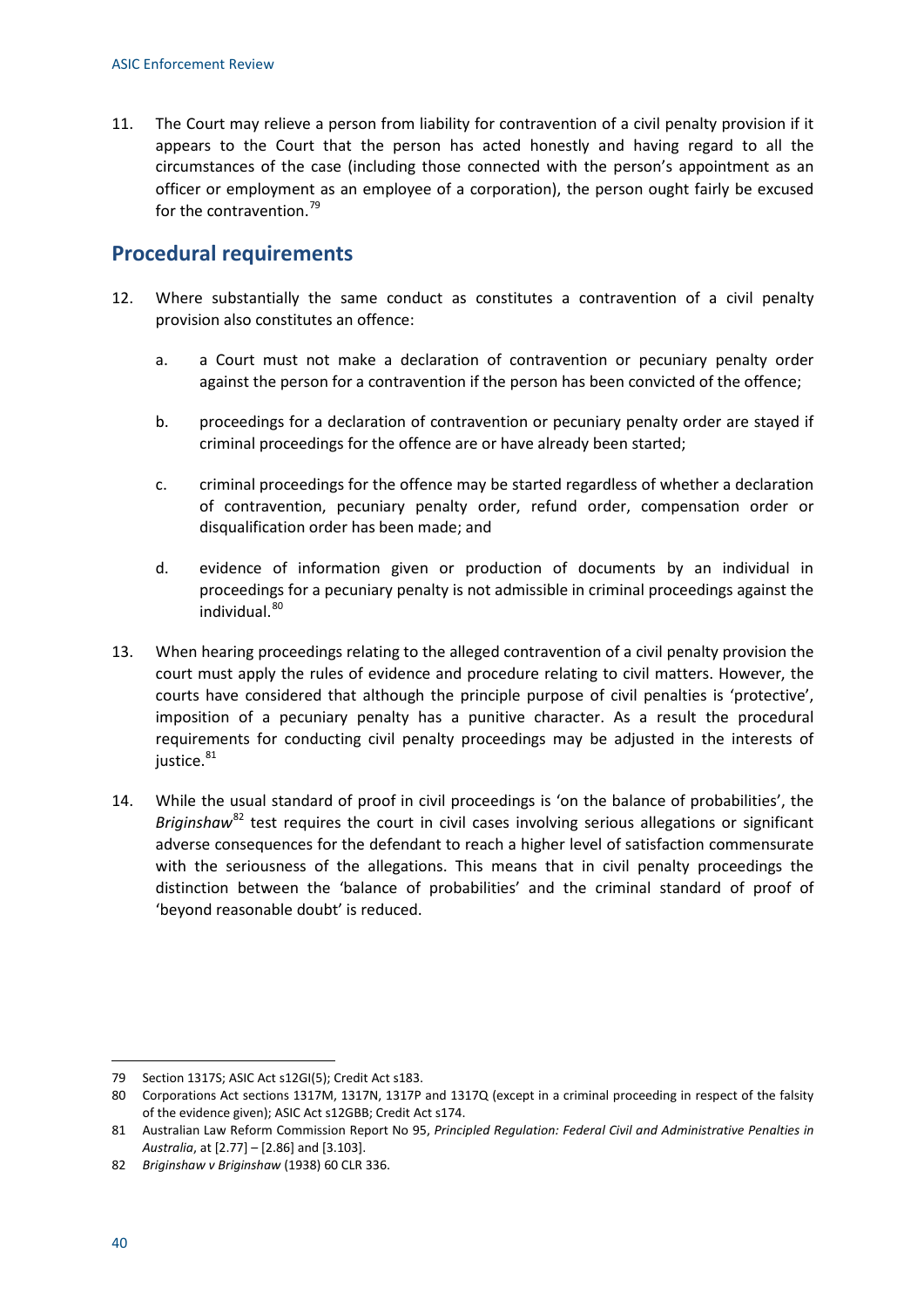- 15. In addition, the common law privilege against exposure to penalties<sup>[83](#page-44-0)</sup> (akin to the privilege against self-incrimination) will operate to ensure that an individual defendant is not required to disclose information that may assist in establishing their liability to a penalty. Defendants entitled to claim the privilege may not be required to comply with the usual rules of court relating to the content of their defence, discovery and interrogatories and disclosure of their evidence prior to the trial. In addition, statements made in an examination under Part 3 of the ASIC Act or Part 5.9 of the Corporations Act cannot be admitted in evidence where claims of privilege are made during the examination.
- 16. By their nature, civil penalty proceedings brought by the regulator are usually commercially and legally complex and resource intensive.<sup>[84](#page-44-1)</sup> Research on directors' duties cases conducted by the Centre for Corporate Law & Securities Regulation of The University of Melbourne concluded that:

*Contrary to a commonly held view that civil enforcement is more efficient than criminal enforcement, the duration of both the civil and criminal enforcement processes was lengthy. From the first detected contravention to the final judgment, the average duration of civil matters was about 6.9 years, while the average duration of criminal matters was about 7.9 years. [85](#page-44-2)*

## **4.3 Civil penalty amounts**

### **Inconsistency and low maximum civil penalties in the Corporations Act**

- 17. Maximum civil penalties in the Corporations Act have not been raised since they were introduced in predecessor legislation in 1993, when the maximum penalty for an individual was set at \$200,000. Merely to keep pace with inflation, that amount should be around \$360,000 in 2017.<sup>[86](#page-44-3)</sup> In 2004, following a CLERP 9 recommendation, the maximum penalty for corporations was increased from \$200 000 to 5 times that amount - \$1 million (about \$1.35 million in 2017 dollars).<sup>[87](#page-44-4)</sup> Apart from the failure to keep pace with inflation, current penalties could in any case be considered too low, given the seriousness of the civil penalty financial services and markets matters.
- 18. In some cases the current maximum civil pecuniary penalties can be lower than the potential benefits of the misconduct. As a result a wrongdoer may profit from their conduct even after paying a substantial penalty. Accepting that the probability of detection of a contravention is less than 100%, a pecuniary penalty that amounts to less than the profit or benefit arising from the contravention will often not be an effective deterrent, especially where the contravener is a corporation.<sup>[88](#page-44-5)</sup>

<span id="page-44-0"></span><sup>83</sup> See *Rich v Australian Securities and Investments Commission* [2004] HCA 42; 220 CLR 129 at [23]–[37].

<span id="page-44-1"></span><sup>84</sup> See for example *Access to Justice Arrangements*, Productivity Commission Inquiry Report, Vol 1, Chapter 11 'Court Processes'.

<span id="page-44-2"></span><sup>85</sup> Jasper Hedges, Helen Bird, George Gilligan, Andrew Godwin and Ian Ramsay, 'An Empirical Analysis of Public Enforcement of Directors' Duties in Australia: Preliminary Findings', Working Paper No. 3, Centre for Corporate Law & Securities Regulation, The University of Melbourne, 31 December 2015, p. 2.

<span id="page-44-3"></span><sup>86</sup> Treasury approximations based on CPI.

<span id="page-44-4"></span><sup>87</sup> ibid.

<span id="page-44-5"></span><sup>88</sup> See the discussion in Australian Law Reform Commission, *Principled Regulation: Federal Civil and Administrative Penalties in Australia*, Report No 95, 2003, at [26.81] – [26.99].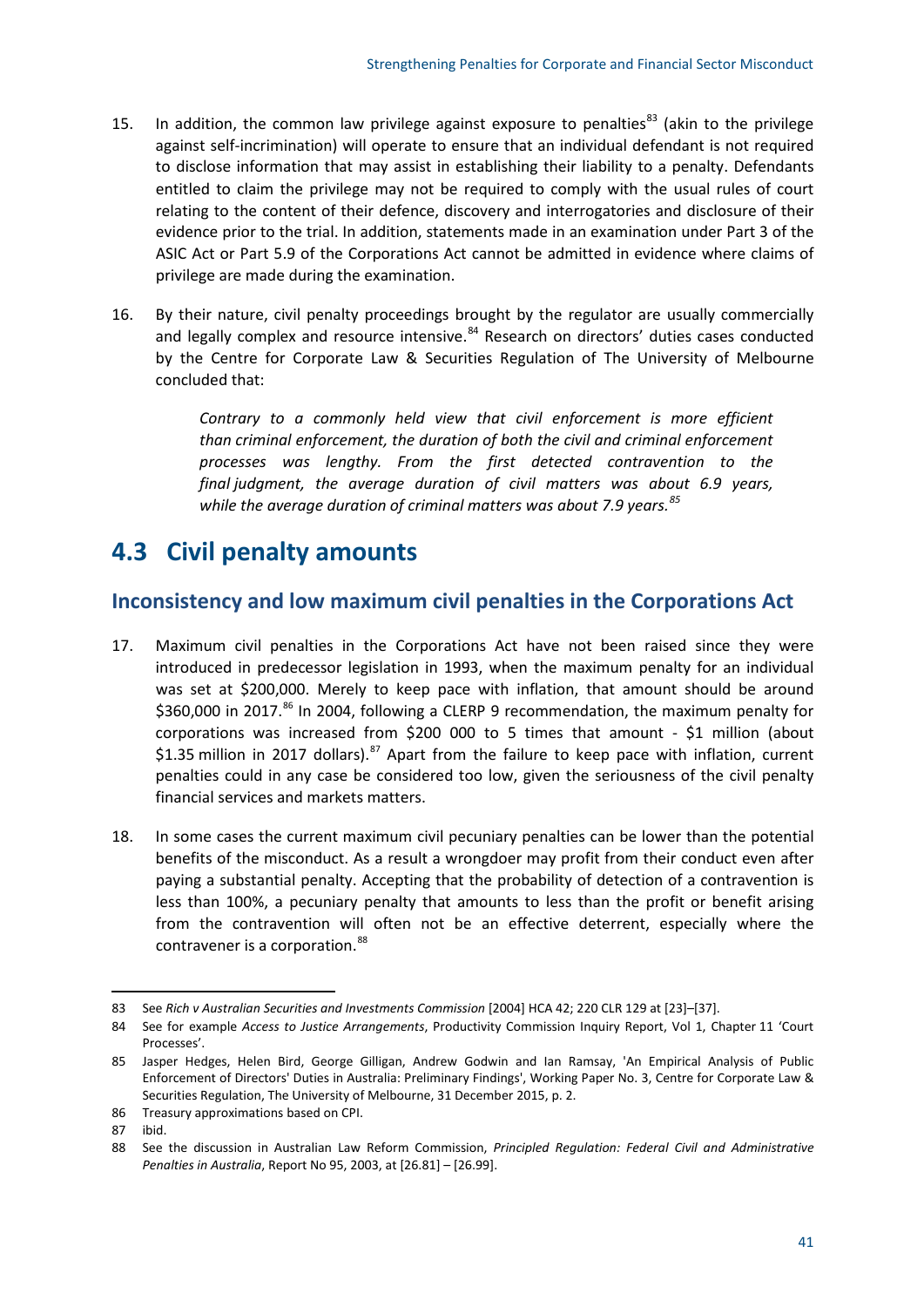- 19. Maximum civil penalties set in legislation for comparable conduct differ across the ASIC Act, the Credit Act and the Competition and Consumer Act 2010 (Competition and Consumer Act) and are higher than those set in the Corporations Act.
- 20. In addition, the Australian Consumer Law Review Final Report<sup>[89](#page-45-0)</sup> recommended (proposal 18) that the maximum financial penalties available under the Australian Consumer Law (the provisions of which are mirrored in Division 2 of Part 2 of the ASIC Act) be increased and aligned with the penalty regime under the competition provisions of the Competition and Consumer Act, which are:
	- a. for companies, the greater of: the maximum penalty of \$10 million; or 3 times the value of the benefit (or loss avoided) the company received from the act or omission, or if the benefit cannot be determined, 10 per cent of annual turnover in the preceding 12 months; and
	- b. for individuals, \$500,000.
- 21. The final report further stated that the 'maximum penalties in the ASIC Act provisions should be similarly increased to ensure they operate as an effective deterrent and deliver outcomes consistent with the ACL'.<sup>[90](#page-45-1)</sup>

| <b>Act</b>                                      | <b>Maximum penalty for an</b><br><i>individual</i> | <b>Maximum penalty for a body</b><br>corporate (\$AUD                                           |
|-------------------------------------------------|----------------------------------------------------|-------------------------------------------------------------------------------------------------|
| Corporations Act                                | \$200,000                                          | \$1 million                                                                                     |
| Credit Act                                      | 2,000 penalty units<br>(currently \$420,000)       | 10 000 penalty units<br>(currently \$2.1 million)                                               |
| Credit Code                                     | \$500,000                                          | \$500,000                                                                                       |
| ASIC Act                                        | 2,000 penalty units<br>(currently \$420,000)       | 10,000 penalty units<br>(currently \$2.1 million)                                               |
| <b>Penalties in comparable Acts</b>             |                                                    |                                                                                                 |
| Australian Consumer Law (current)               | \$220,000                                          | \$1.1 million                                                                                   |
| Australian Consumer Law<br>(planned amendments) | \$500,000                                          | Greater of \$10 million, 3 times the<br>value of benefits obtained or 10% of<br>annual turnover |
| Competition and Consumer Act <sup>91</sup>      | \$500,000                                          | Greater of \$10 million, 3 times the<br>value of benefits obtained or 10% of<br>annual turnover |

#### **TABLE 4: COMPARISON OF MAXIMUM CIVIL PENALTIES**

<span id="page-45-0"></span><sup>89</sup> Australian Consumer Law Review Final Report, March 2017, **http://consumerlaw.gov.au/review-of-the-australianconsumer-law/final-report/**.

<span id="page-45-1"></span><sup>90</sup> Ibid pp88-89.

<span id="page-45-2"></span><sup>91</sup> The highest civil penalties apply to the cartel conduct provisions of the Competition and Consumer Act. There are a number of additional civil penalty provisions with differing maximum penalties.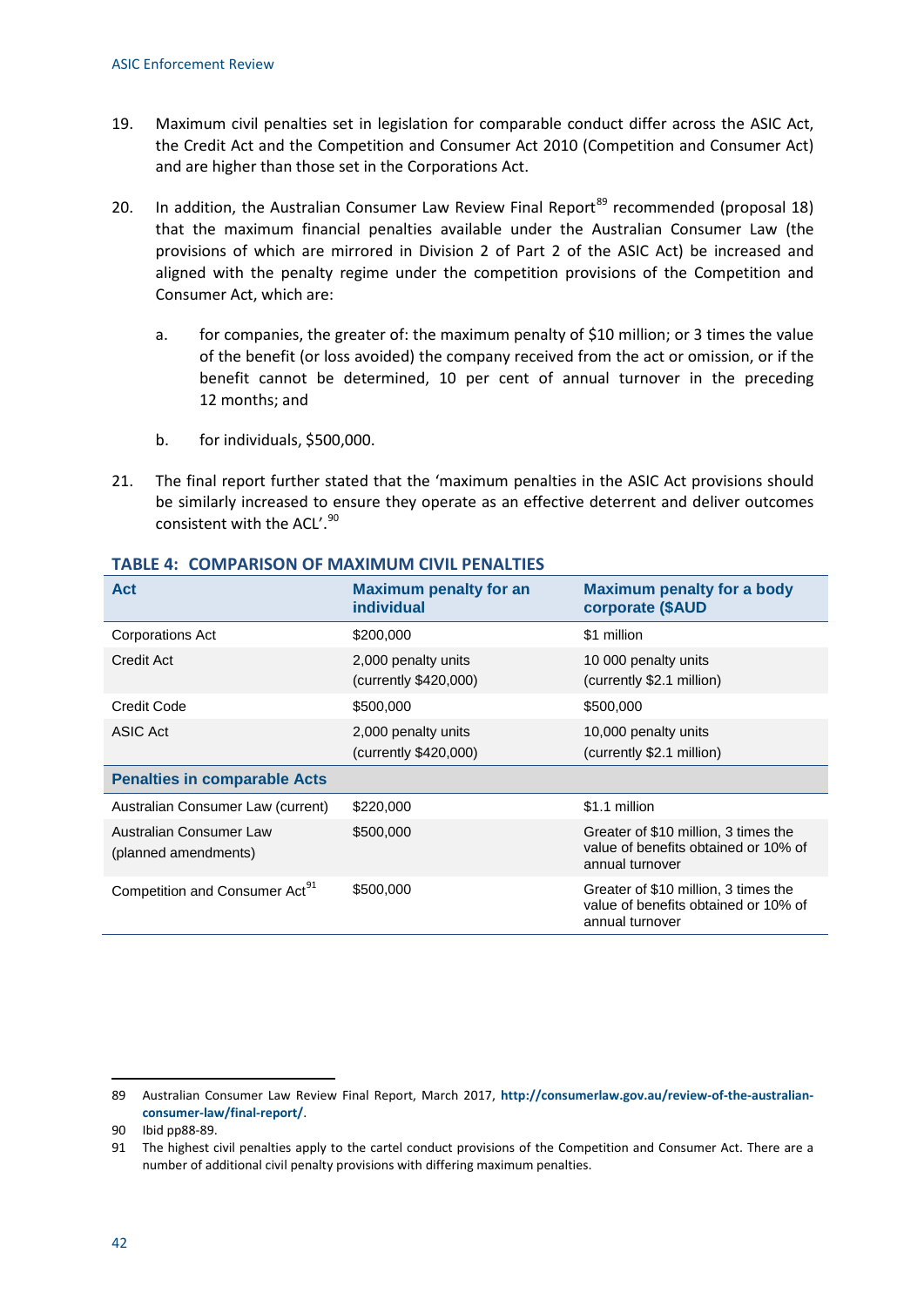### **Non-criminal penalties in overseas jurisdictions**

- 22. In March 2014 ASIC released Report 387 'Penalties for corporate wrongdoing' (ASIC Penalties Report). The ASIC Penalties Report compared penalties available under the legislation administered by ASIC for corporate wrongdoing with penalties available in international jurisdictions with comparable legal systems, including Canada (Ontario), Hong Kong, the United Kingdom and the United States. The comparison focused on the following types of misconduct:
	- a. market misconduct—insider trading, market manipulation, continuous disclosure and false statements to the market; and
	- b. financial services misconduct—inappropriate advice, unlicensed conduct, fraud and false or misleading representations.
- 23. In relation to non-criminal monetary penalties the ASIC Penalties report concluded that in other jurisdictions a broader range of penalties are available, including:
	- *"(i) greater flexibility to impose higher non-criminal penalties and scope to use non-criminal penalties against a wider range of wrongdoing (see Table 5). For example, in some jurisdictions, the quantum of non-criminal penalties may be a multiple such as three times the financial benefit obtained for some contraventions (for example, Hong Kong and the United States). In addition, in the United Kingdom, large administrative penalties can be imposed by the regulator; and*
	- *(ii) the ability to require disgorgement—that is, the removal of financial benefit (for example, profits gained). In the overseas jurisdictions we have surveyed, the power to require disgorgement is either provided in legislation (as in Canada (Ontario), Hong Kong and the United States) or is incorporated as a step in the process of penalty setting by the regulator (as in the United Kingdom)" [92](#page-46-0)*
- 24. Table 5 below, is a modified version of a table in the ASIC Penalties Report that highlights the differences in civil and administrative penalties for individuals in relation to a number of types of misconduct. Table 5 shows that generally maximum non-criminal penalties in Australia are lower than civil penalties for equivalent misconduct in other jurisdictions such as the United Kingdom, where there are no limits on either civil or administrative penalties available for most kinds of serious misconduct.

<span id="page-46-0"></span><sup>92</sup> ASIC Penalties Report at [9].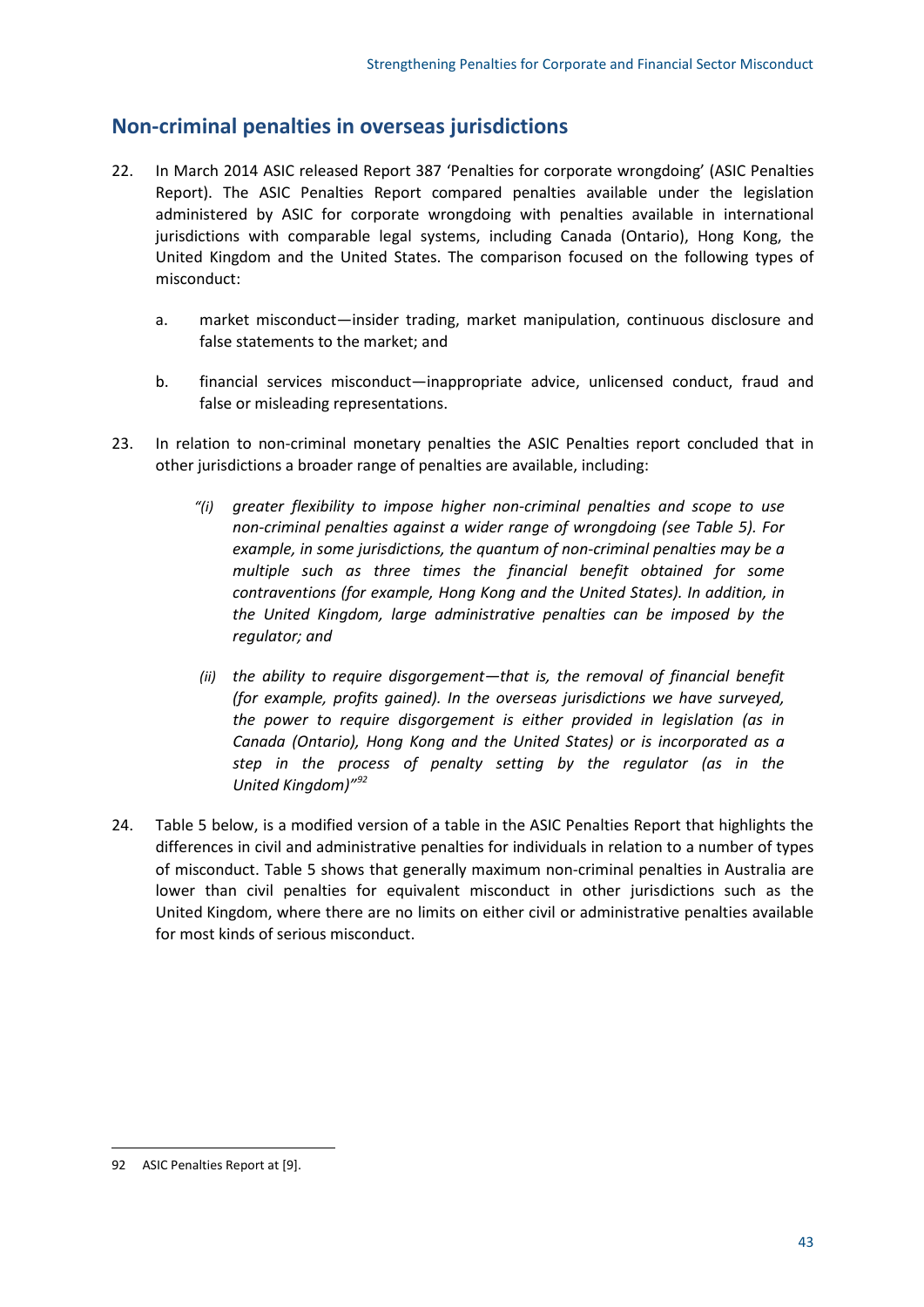| <b>Country</b>          | <b>Insider</b><br>trading                                | <b>Market</b><br>manipulation                               | <b>Disclosure</b>                                           | <b>False</b><br><b>statements</b>                           | <b>Unlicensed</b><br>conduct                                | Inappropriate<br>advice                                            |
|-------------------------|----------------------------------------------------------|-------------------------------------------------------------|-------------------------------------------------------------|-------------------------------------------------------------|-------------------------------------------------------------|--------------------------------------------------------------------|
| Australia               | Civil:<br>\$200,000                                      | Civil:<br>\$200,000                                         | Civil:<br>\$200,000                                         |                                                             |                                                             | Civil:<br>\$200,000                                                |
| Canada<br>(Ontario)     | Admin:<br>\$1.05m                                        | Admin:<br>\$1.05m                                           | Admin:<br>\$1.05m                                           | Admin:<br>\$1.05m                                           | Admin:<br>\$1.05m                                           | Admin:<br>\$1.05m                                                  |
| Hong<br>Kong            | Admin: profit<br>gained or<br>loss avoided               | $\overline{\phantom{a}}$                                    | Civil: \$1.12m                                              | $\overline{\phantom{a}}$                                    |                                                             | Admin: greater<br>of $$1.4m$ , or<br>3 times the<br>benefit gained |
| United<br>Kingdom       | Civil and<br>admin:<br>unlimited                         | Civil and admin:<br>unlimited                               | Admin:<br>unlimited                                         | Civil and<br>admin:<br>unlimited                            |                                                             | Admin:<br>unlimited                                                |
| United<br><b>States</b> | Civil:<br>3 times the<br>benefit<br>gained <sup>94</sup> | Civil: greater of<br>\$111,000, or<br>the benefit<br>gained | Civil: greater<br>of \$111,000,<br>or the benefit<br>gained | Civil: greater<br>of \$111,000,<br>or the benefit<br>gained | Civil: greater<br>of \$111,000,<br>or the benefit<br>gained | Admin:<br>\$83,850                                                 |

#### **TABLE 5: COMPARISON OF CIVIL AND ADMINISTRATIVE PENALTIES FOR INDIVIDUALS (A\$)[93](#page-47-0)**

- 25. An example involving JP Morgan provides an indication of the impact of the differing approaches. JP Morgan was fined heavily for losses of over \$6 billion (in addition to compensation) on the so-called 'London whale trades' affair:
	- a. £138 million by the UK FCA;
	- b. US\$200 million by the US Securities and Exchange Commission (SEC);
	- c. US\$200 million by the US Federal Reserve;
	- d. US\$309 million by the US CFPB; and
	- e. US\$300 million by the US Office of the Comptroller of the Currency.
- 26. In addition to differences in the applicable maximum penalties some jurisdictions specify the manner in which penalties are to be calculated. The US SEC's system of civil penalties is a tiered system, with the first tier available for less serious offences, rising to a third tier for more serious offences.
- 27. Alternatively, the UK FCA takes a five-step approach to setting fines. The total amount payable by a person subject to enforcement action may be made up of two elements: disgorgement of the benefit received as a result of the breach, and a financial penalty reflecting the seriousness of the breach.

<span id="page-47-0"></span><sup>93</sup> This table does not address the availability of disgorgement. Some contraventions that do not attract a civil or administrative penalty may nonetheless be subject to disgorgement orders. For example, in Hong Kong, market manipulation does not attract a civil or administrative penalty; however, disgorgement is available.

<span id="page-47-1"></span><sup>94</sup> For control persons, the maximum non-criminal penalty is the greater of \$AUD1.1 million or three times the benefit obtained.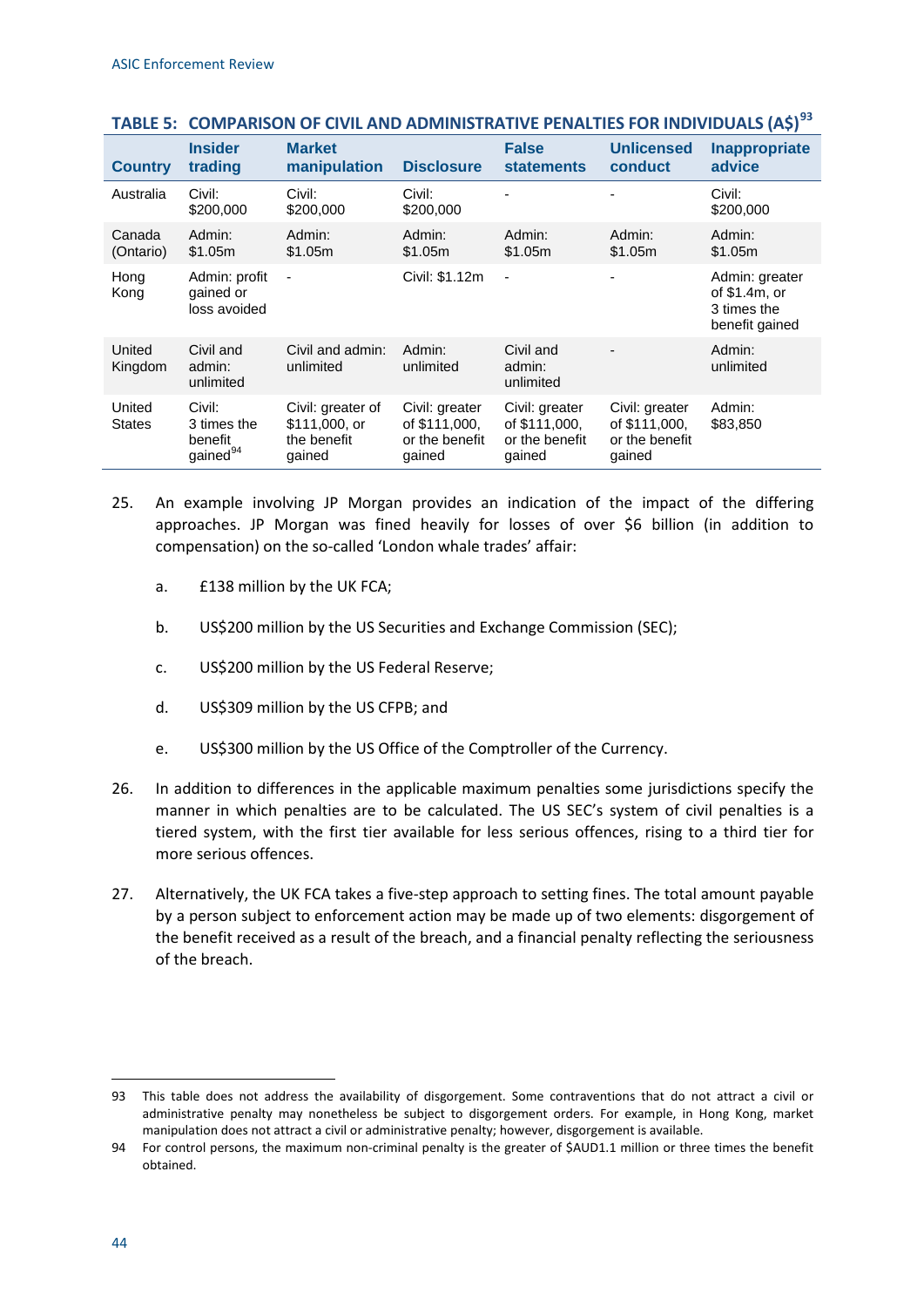### **Position 9: Maximum civil penalty amounts in ASIC-administered legislation should be increased.**

- 28. The Taskforce adopts as its preliminary position that maximum civil penalties in ASIC-administered Acts should be increased to ensure that ASIC can seek and courts are empowered to impose penalties that :
	- a. reflect community perceptions of the seriousness of engaging in corporate, financial market and financial services misconduct and expectations as to the associated consequences; and
	- b. are broadly consistent with the regimes of overseas counterparts and other domestic regulators.
- 29. This should be done by:
	- a. expressing monetary amounts as penalty units, which are regularly reviewed and updated, rather than fixed sums;
	- b. aligning the maximum civil penalties for contravention of the consumer protection provisions in the ASIC Act ( Division 2 of Part 2) with the increases to financial penalties proposed for the Australian Consumer Law, following the review of that law as discussed above, with equivalent penalties set by reference to penalty units as follows:
		- i. for individuals  $-2,500$  penalty units (currently \$525,000);
		- ii. for corporations the greater of 50,000 penalty units (currently \$10.5 million) or 3 times the value of benefits obtained or losses avoided or 10% of annual turnover in the 12 months preceding the contravening conduct;
	- c. increasing the maximum civil penalties in the Corporations Act and Credit Act as follows:
		- i. for individuals 2,500 penalty units (currently \$525,000);
		- ii. for corporations the greater of 12,500 penalty units (currently \$2.625 million) or 3 times the value of benefits obtained or losses avoided or 10% of annual turnover in the 12 months preceding the contravening conduct.
- 30. In both proposals the civil penalty for corporations would involve some departure from the model in the Competition and Consumer Act and proposed for the Australian Consumer Law. In addition to expressing monetary amounts in penalty units, it is proposed that the court's ability to determine the penalty on the basis of 10% of annual turnover in the 12 months preceding the contravening conduct will be an alternative to either the penalty unit amount or determination on the basis of 3 times the benefit gained or loss avoided. In other regimes calculation of a penalty on the basis of annual turnover is only available where the value of benefits cannot be determined.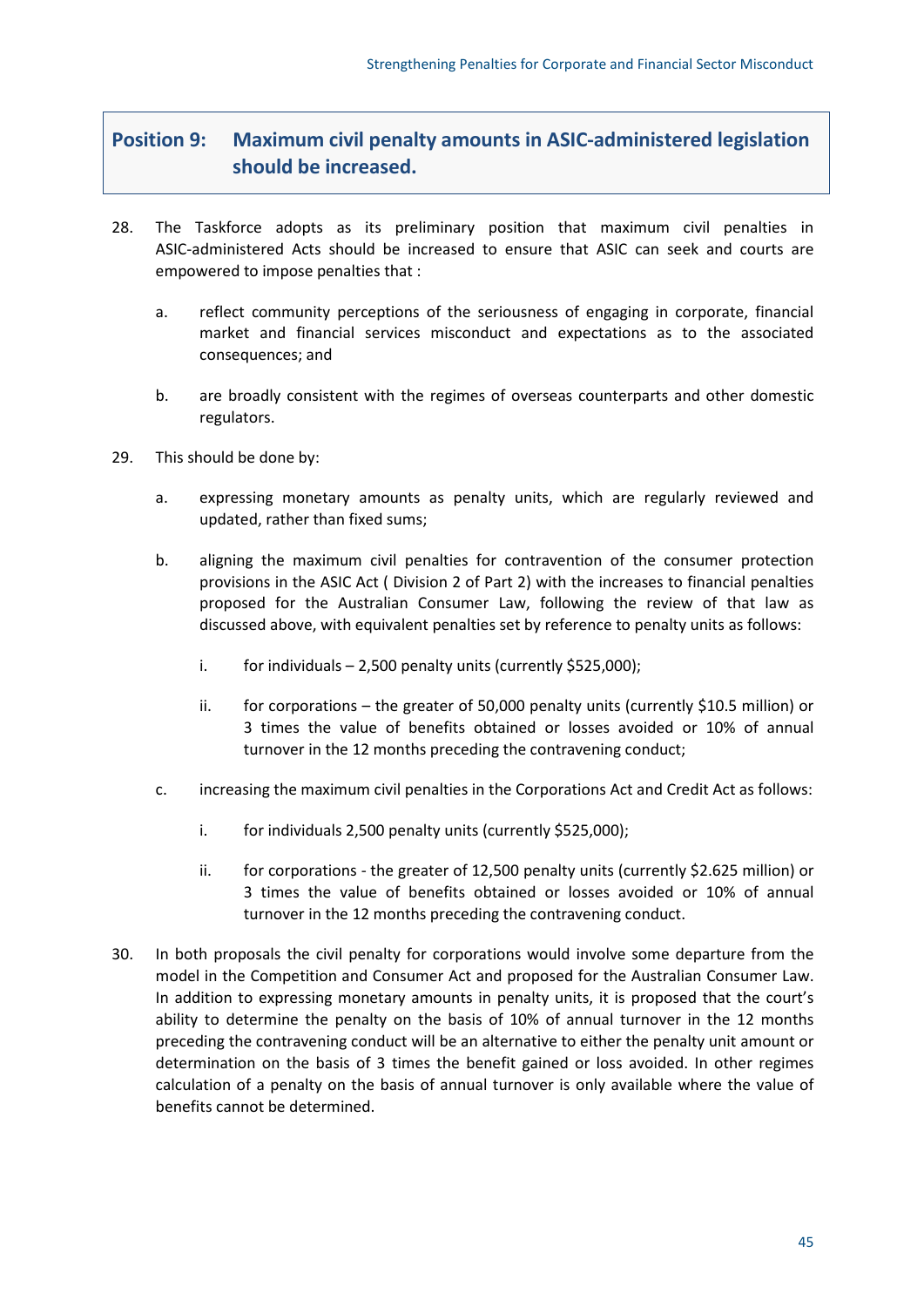- 31. ASIC considers that the maximum civil penalty for an individual should be increased to \$1 million (or the equivalent in penalty units) or 3 times the value of the benefits obtained or losses avoided. The Taskforce has not adopted this as its preliminary position but seeks submissions on whether such a penalty would be appropriate.
- 32. When considering an appropriate way to address concerns about the current value of civil penalty maximums and inconsistency across various Acts the Taskforce had regard to the United Kingdom regime where the legislation does not set maximum limits for administrative penalties that can be imposed by regulators, including the FCA. The FCA may impose penalties *'… of such amount as it considers appropriate*'. [95](#page-49-0) While no limits are set the FCA is required to publish guidance as to its practice in setting penalties that takes into account a number of factors set out in the legislation.<sup>[96](#page-49-1)</sup> Such an approach has attraction as it does not require periodic updating by Parliament and provides absolute flexibility, allowing penalties to be tailored to fit the circumstances of the contravention.
- 33. In adopting the above proposals, the Taskforce considered that setting a monetary maximum provides clear guidance to courts, industry and the community. At the same time the Taskforce's proposals provide the courts with flexibility to impose an appropriate penalty on corporations that takes into account the nature of the offending and the circumstances of the wrong doer by having the option to determine the penalty for corporations on the basis of a multiple of gains or losses avoided as a result of engaging in the contravening conduct or 10% of annual turnover in the preceding 12 months.

#### **QUESTIONS**

- 9. Should maximum civil penalties be set in *penalty units* in the Corporations Act, ASIC Act and Credit Act? If so,
	- a. Should the maximum civil penalty for contravention of the consumer protection provisions in the ASIC Act be aligned with proposed increases to the Australian Consumer Law, although set by reference to penalty units?
	- b. Should the maximum civil penalty in the Corporations Act and Credit Act be increased as outlined above?
	- c. Should the maximum penalty for an individual be greater than 2,500 penalty units? If so, would \$1 million (or equivalent penalty units) be an appropriate penalty?
- 10. Should the maximum penalty for an individual be the greater of a monetary amount or 3 times the benefits gained or losses avoided?
- 11. Should any provisions of the Corporations Act or Credit Act be aligned with the proposed increases to the Australian Consumer Law? In particular, should civil penalty provisions in Part 7.7A of the Corporations Act be so aligned?

<span id="page-49-0"></span><sup>95</sup> Financial Services and Markets Act 2000 s66 (approved persons), s91 (listing rules), s123 (market abuse), s206 authorised persons. In market abuse matters the FCA can apply to the court to impose a penalty where it also seeks an injunction or restitution order. The court may make an order requiring a person to pay to the FCA a penalty of such amount as it considers appropriate (Financial Services and Markets Act 2000 s129).

<span id="page-49-1"></span><sup>96</sup> Financial Services and Markets Act 2000 ss69, 210, 93, 124.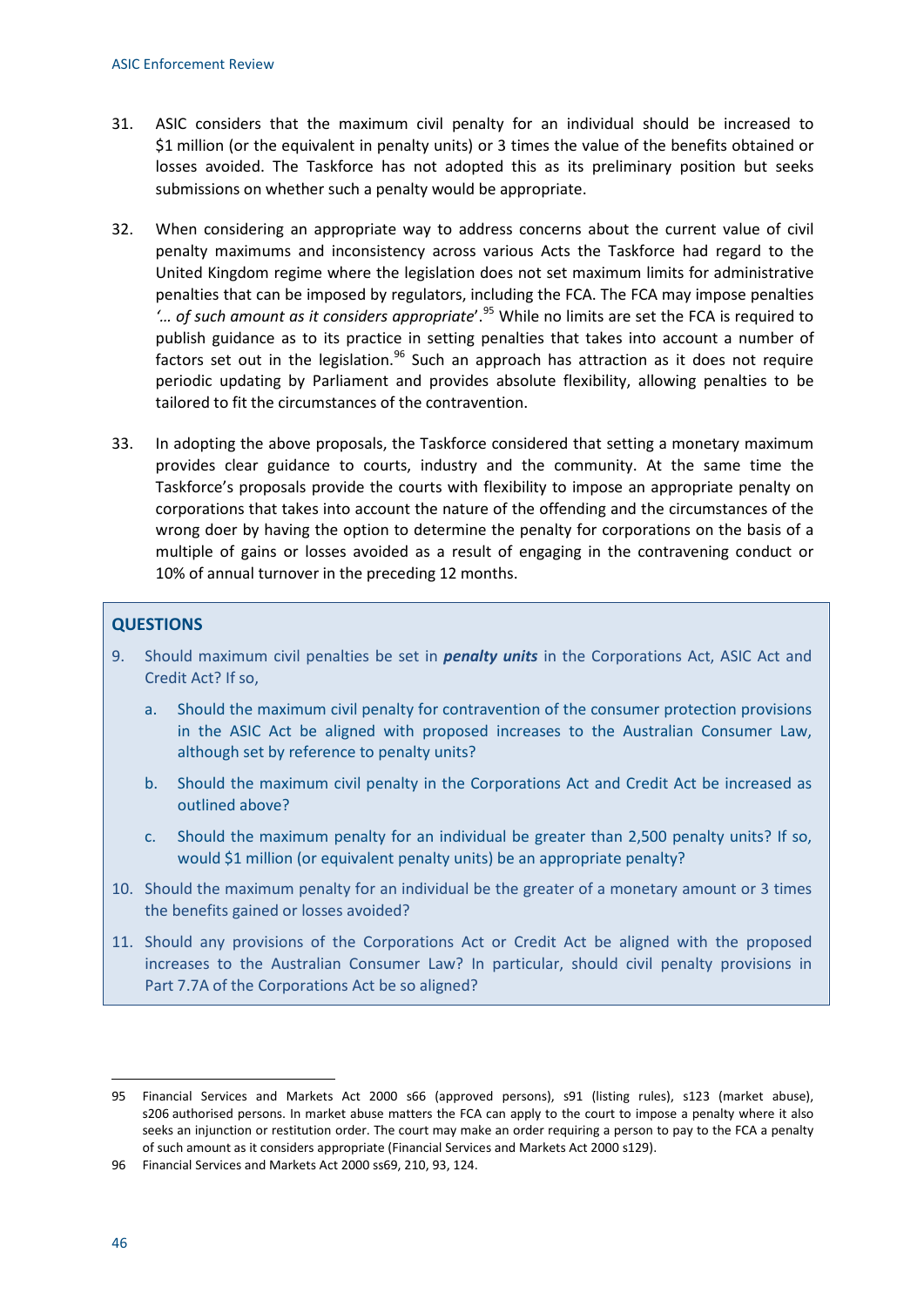## **4.4 Disgorgement in civil penalty proceedings**

- 34. There is no clear mechanism for ASIC to seek 'disgorgement' of financial benefits in civil penalty proceedings. 'Disgorgement' is a vehicle for preventing unjust enrichment and involves the removal of financial benefit (such as profits illegally obtained or losses avoided) that arises from wrongdoing. Disgorgement orders reduce the likelihood that wrongdoers can treat penalties as a cost of doing business.
- 35. In a criminal context, the Australian Federal Police (AFP) and CDPP are empowered to bring civil proceedings under the *Proceeds of Crime Act 2002* (Cth) to recover the proceeds or benefits arising from alleged criminal offences, even in the absence of a criminal conviction.<sup>[97](#page-50-0)</sup> However, they would be unlikely to bring such proceedings in the absence of a criminal investigation and the prospect of a criminal conviction. Orders made under the Proceeds of Crime Act require forfeited money to be paid into a 'confiscated assets account' and cannot be restrained for the benefit of the victims.
- 36. There is no process similar to that provided for in the Proceeds of Crime Act for civil penalty proceedings issued under the Corporations Act, ASIC Act or Credit Act. These Acts currently provide for the making of compensation orders in civil penalty proceedings<sup>[98](#page-50-1)</sup> and the court to make any order that it sees fit under s1101B of the Corporations Act. However, these avenues do not provide a basis for disgorging financial benefits from wrongdoers.
- 37. The aim of a compensation order is different from disgorgement. A compensation order involves identifying the party who has suffered loss or damage, quantifying the loss or damage caused by the defendant and returning this to the injured party. The focus is on the impact on the injured party not the financial benefit derived by the wrongdoer. In cases brought by ASIC, particularly in market misconduct matters, the parties suffering loss may not be easily identified while the financial benefit resulting from the misconduct can be quantified.
- 38. Under s1101B of the Corporations Act, if there is a breach of a provision in Chapter 7 of the Corporations Act, the court may make any order it considers fit, provided that the order does 'not unfairly prejudice any person'. While section 1101B provides a non-exhaustive list of orders that a court may make, it neither includes nor expressly prohibits an order for payment of profits. As a result a court could, theoretically, make such an order; however, there is no precedent for such an order being made.<sup>[99](#page-50-2)</sup>

<span id="page-50-0"></span><sup>97</sup> The Proceeds of Crime Act's civil regime is directed to confiscating unlawfully acquired property independently from the prosecution process. The civil stream provides for the forfeiture of property on the basis of a court being satisfied to the civil standard that the person has committed a serious offence.

<span id="page-50-1"></span><sup>98</sup> See ss1317H, 1317HA, 1317HB, 1101B and 1325 of the Corporations Act, s50 of the ASIC Act and s275 of the Credit Act. Section 1325 of the Corporations Act and s50 of the ASIC Act require written consent.

<span id="page-50-2"></span><sup>99</sup> Under s1101B, ASIC has sought the appointment of a receiver and restraining orders including restraining orders to carry on a financial business for a certain number of years: *Australian Securities and Investments Commission v Monarch FX Group Pty Ltd, in the matter of Monarch FX Group Pty Ltd* [2014] FCA 1387; (2014) 103 ACSR 453. The effect of such orders has been to disqualify a person from dealing in financial products for a certain number of years; In the matter of *Idyllic Solutions Pty Ltd - Australian Securities and Investments Commission v Hobbs* [2013] NSWSC 106; (2013) 93 ACSR 421.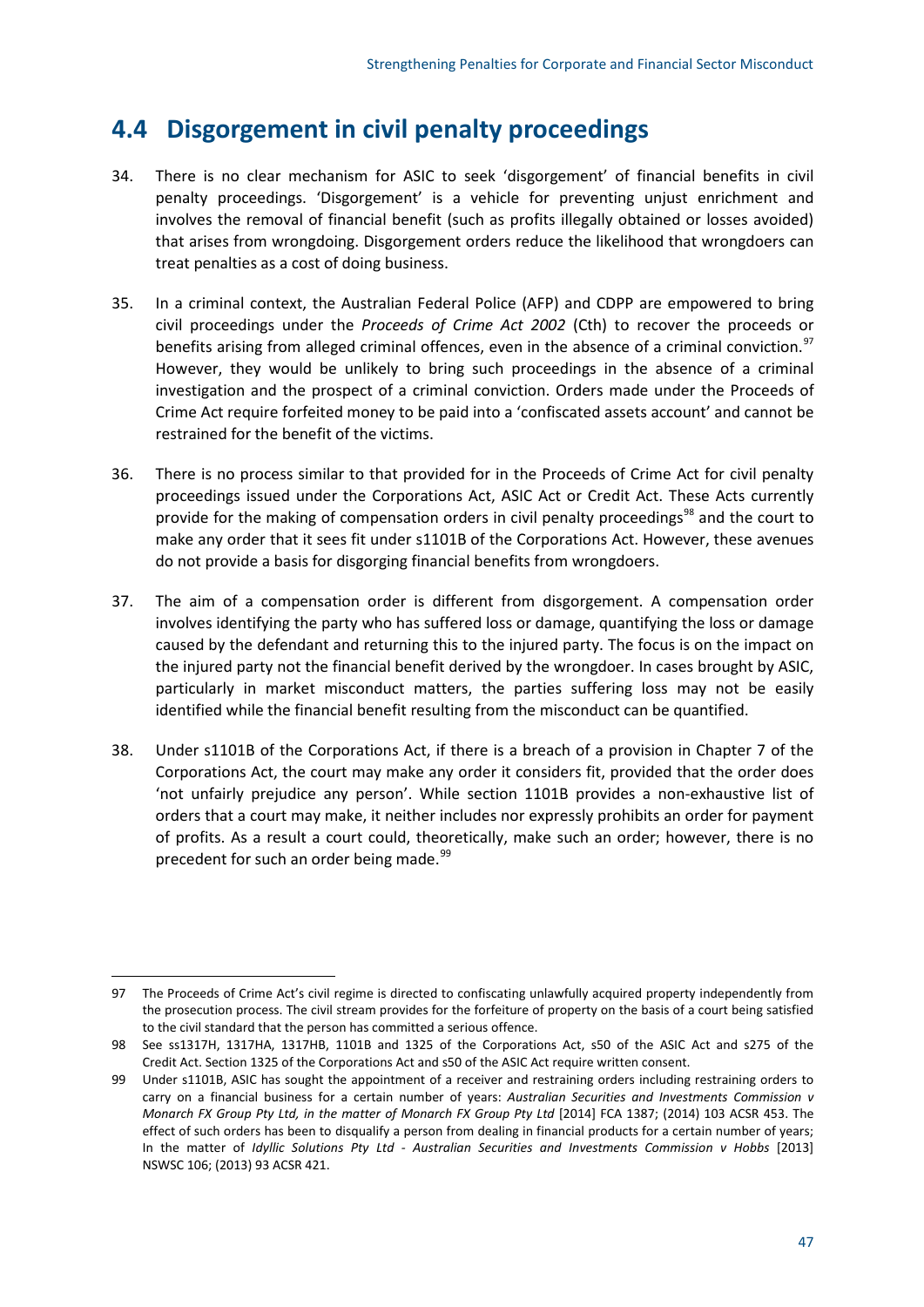### **Disgorgement in non-criminal proceedings overseas**

- 39. Disgorgement remedies are available in a number of international jurisdictions for a range of misconduct. Disgorged money may be paid to the relevant government to be absorbed back into consolidated revenue (as in Canada (Ontario) and Hong Kong in certain instances), or directed to compensation funds for victims or investor education or advocacy programs (as in Canada (Ontario), the United Kingdom and the United States). While the precise mechanism of disgorgement varies between jurisdictions, the fundamental feature of disgorgement in all jurisdictions is that the profits gained or losses avoided are removed from the wrongdoer.
- 40. Having access to disgorgement increases the flexibility regulators have to address wrongdoing efficiently and effectively. Examples include the following:
	- a. In Canada (Ontario), if a person has not complied with the securities law, the Ontario Securities Commission (OSC) may require that person to disgorge to the OSC any amounts obtained as a result of the non-compliance.
	- b. In Hong Kong, the Market Misconduct Tribunal can order disgorgement up to an amount not exceeding the amount of any profit gained or loss avoided by the person as a result of market misconduct.
	- c. In the United Kingdom, the FCA follows a five-step framework for determining the appropriate level of financial penalty—the first of these is disgorgement to remove any financial benefit derived directly from a breach. It is only then that the FCA proceeds to look at the seriousness of the breach, aggravating and mitigating circumstances, an appropriate deterrent effect, and a settlement discount (if applicable).
	- d. In the United States, the SEC has secured more than US\$1.8 billion in disgorgement orders in each of its four most recent fiscal years—more than the agency has been awarded in statutory penalties each year over the same period.
- 41. Canada (Ontario), Hong Kong and the United States have disgorgement remedies built into their legislation. The seriousness of the breach is determined according to five tiers, ranging from 0% up to 20% as a proportion of the firm's revenue.

### **Position 10: Disgorgement remedies should be available in civil penalty proceedings brought by ASIC under the Corporations, Credit and ASIC Acts.**

42. The Taskforce adopts as its preliminary position that disgorgement remedies should be available in civil proceedings brought by ASIC under the Corporations, Credit and ASIC Acts. This would enable ASIC to seek orders requiring payment of an amount representing any profit gained or loss avoided by the person as a result of engaging in a contravention of a civil penalty provision. This position recognises that it may not be appropriate for a defendant to retain a profit or benefit derived from contravening the law, particularly where the financial benefit can be quantified. This may be the case whether or not a person may also be liable to a pecuniary penalty order.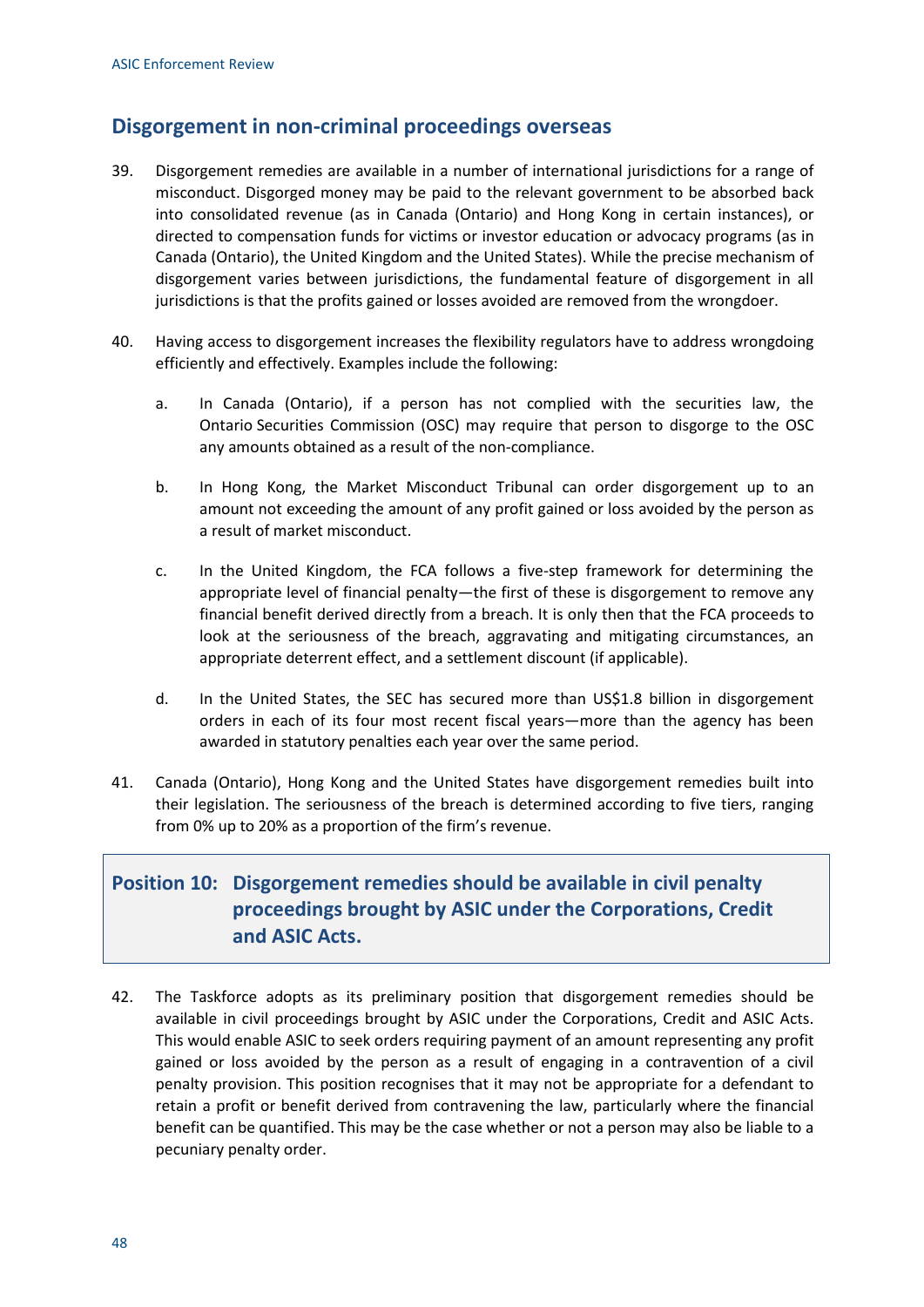- 43. As in the case of disqualification orders, it may be expected that the court would take into account any disgorgement remedy sought or granted when exercising its discretion whether to make a pecuniary penalty order and in determining the amount of any penalty ordered to be paid.
- 44. The Taskforce considers that the legislation should include a general disgorgement remedy that may be ordered on the application of ASIC. The court should retain the discretion to determine whether any payment is appropriate and how it should be applied given the circumstances. Where there are parallel proceedings for compensation it may be appropriate to make the funds available to satisfy compensation orders. Otherwise it may be appropriate for the funds to be paid to consolidated revenue.

#### **QUESTIONS**

- 12. Should ASIC be able to seek disgorgement remedies in civil penalty proceedings under the Corporations Act, ASIC Act and/or Credit Act?
- 13. If so, should the making of the payment and where it is to be paid be left to the court's discretion?

## **4.5 Priority for compensation**

45. As stated above, under the ASIC and Credit Acts courts must give preference to making an order for compensation if a person has insufficient financial resources to pay a pecuniary penalty (or fine) and compensation.<sup>[100](#page-52-0)</sup> There is no equivalent provision in the Corporations Act.

### **Position 11: The Corporations Act should require courts to give priority to compensation.**

46. The Taskforce adopts as its preliminary position that the Corporations Act should expressly require courts to give preference to making a compensation order where a defendant does not have sufficient financial resources to pay both a pecuniary penalty order and a compensation order. This will ensure that priority is always given to compensating victims who suffer loss or damage as a result of misconduct, which is consistent with provisions in the ASIC Act and the Credit Act<sup>[101](#page-52-1)</sup> and appropriate given the increases to maximum civil penalties proposed above.

#### **QUESTIONS**

 $\overline{a}$ 

14. Should the Corporations Act expressly require courts to give preference to making compensation orders where a defendant does not have sufficient financial resources to pay compensation and a civil pecuniary penalty?

<span id="page-52-0"></span><sup>100</sup> ASIC Act s12GCA; Credit Act s181.

<span id="page-52-1"></span><sup>101</sup> See s12GCA of the ASIC Act and s181 of the Credit Act.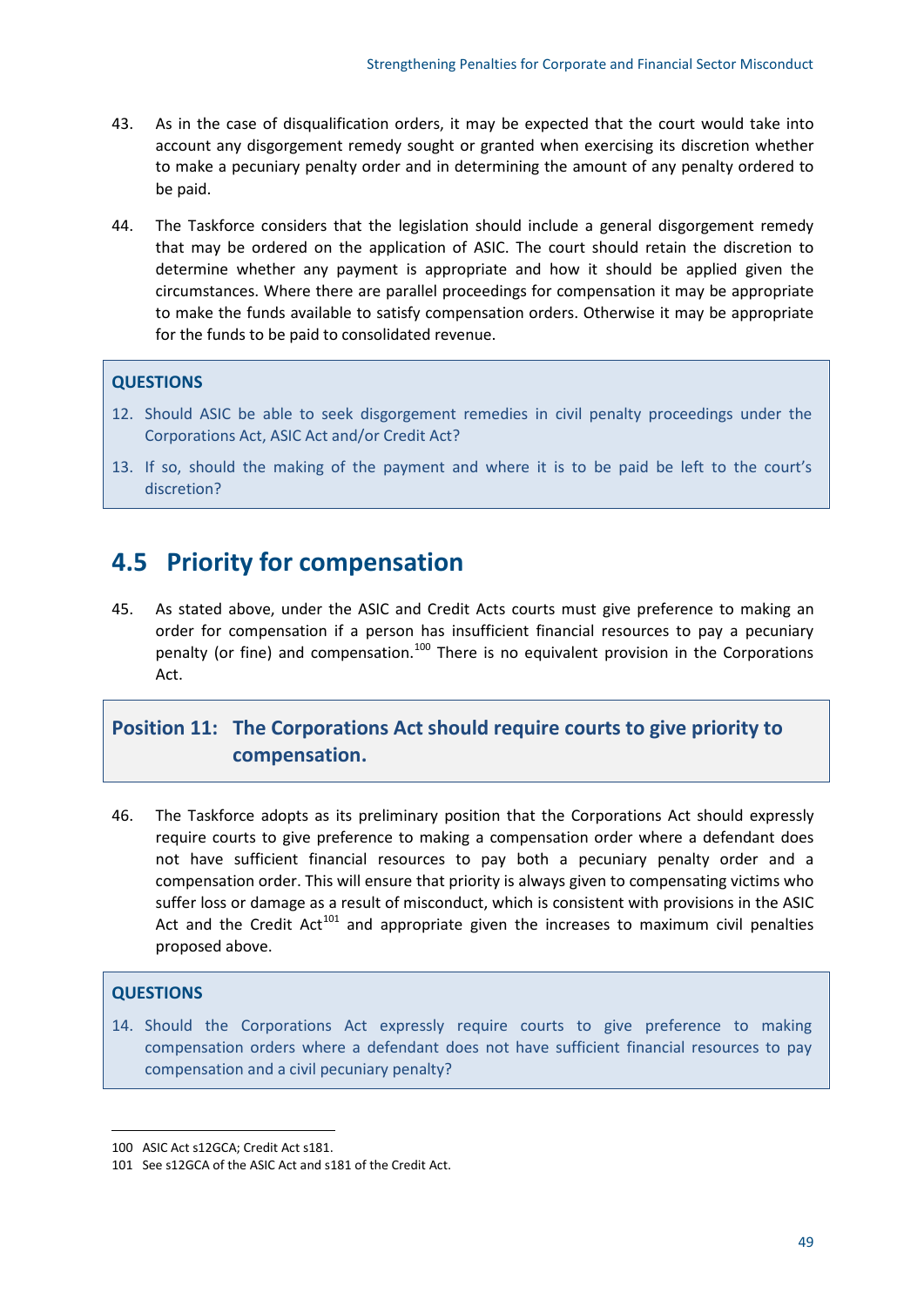## **4.6 Expanding the civil penalty regimes**

47. As noted above, the Corporations Act, ASIC Act, Credit Act and Code set out specific civil penalty provisions. The civil penalty provisions sit alongside criminal penalties and may provide an additional or alternative remedy. The civil penalty remedy addresses conduct that is sufficiently serious to warrant the imposition of a pecuniary penalty and/or a disqualification order but is not truly criminal, in that it does not merit the 'moral and social censure and stigma that attaches to conduct regarded as criminal'.<sup>[102](#page-53-0)</sup> As stated in the ALRC Principled Regulation report:

> *"Civil penalties provide a means for the state to enforce breaches of laws without going as far as declaring all lawbreakers 'criminals.''* [103](#page-53-1)

- 48. In some cases a series of provisions imposing similar obligations may give rise to a civil penalty for specified contraventions and a criminal offence for contraventions that are more serious because additional elements can be established. For example, sections 181 to 183 of the Corporations Act impose obligations on directors, officers and employees of corporations. A breach of similar obligations that is reckless or intentionally dishonest is converted to a criminal offence by s184 of the Corporations Act. Alternatively, in other cases (for example, insider trading) a contravention of the one provision can give rise to a criminal offence and a civil penalty consequence.<sup>[104](#page-53-2)</sup>
- 49. ASIC sets out its approach to enforcement in information sheet 151 (INFO 151). It states, among other things, that it pursues the regulatory and enforcement sanctions and remedies best suited to the circumstances of a case depending on the seriousness and consequences of the corporate wrongdoing. ASIC will generally consider criminal action for offences involving serious conduct that is dishonest, intentional or highly reckless, even where there is a civil remedy available for the same breach (for example, insider trading) and may seek civil financial penalties where the circumstances warrant significant punitive action.
- 50. Where there are parallel criminal and civil penalties for the same conduct, criminal offences require proof of the physical and fault elements in accordance with the Commonwealth Criminal Code, whereas liability for a civil penalty may only require proof of the physical elements of a contravention. There are exceptions to this model, including some market misconduct provisions, which contain a mental element.<sup>[105](#page-53-3)</sup>

<span id="page-53-0"></span><sup>102</sup> ALRC Principled Regulation report at [3.110]. See also the discussion at [2.10]-[2.11].

<span id="page-53-1"></span><sup>103</sup> Ibid at [3.46].

<span id="page-53-2"></span><sup>104</sup> Many contraventions could also give rise to administrative action, including banning and/or licensing action.

<span id="page-53-3"></span><sup>105</sup> ALRC Principled Regulation report at [4.61], [11.27] to [11.31] and [11.55], examples of the exceptions being sections 1041E, 1041F and 10413A. The Full Court of the Federal Court has recently confirmed that the Commonwealth Criminal Code is not generally engaged in proceedings seeking civil penalties and other civil proceedings for contraventions of the Corporations Act: *Australian Securities and Investments Commission v Whitebox Trading Pty Ltd* [2017] FCAFC 100, at [72] – [73].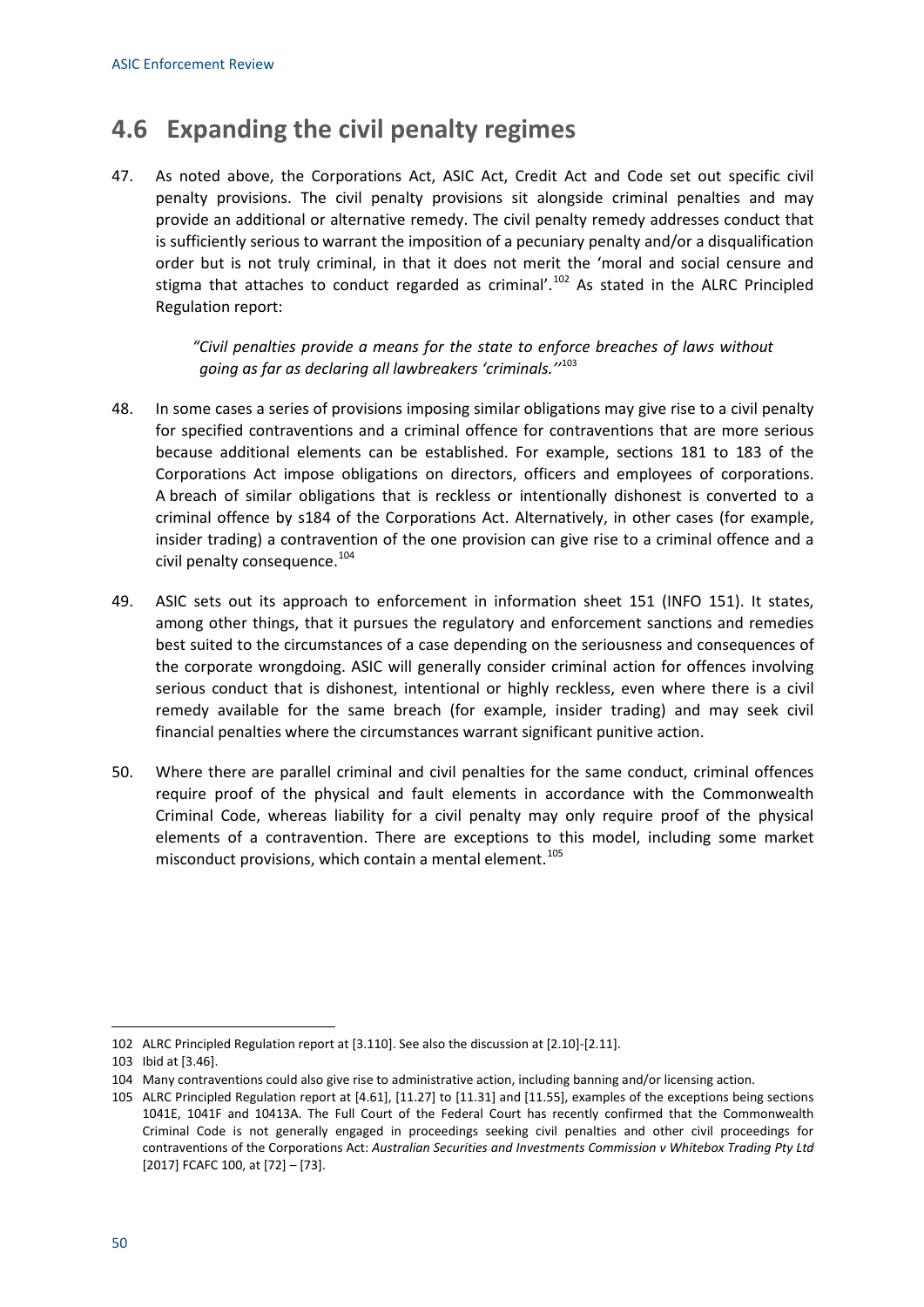- 51. The ALRC considered that 'there was value in maintaining provisions in legislation which allow for a choice of criminal or civil proceedings for the same conduct. Such flexibility is an important feature of regulation and allows a regulator the ability to tailor appropriate penalties to breaches' and recognised that this can benefit the regulator and the regulated. At the same time the ALRC considered that the legislation should be drafted in a manner that clearly states the elements of each offence especially where different mental elements govern the criminal offence and civil penalty contravention.<sup>[106](#page-54-0)</sup>
- 52. The Taskforce also considers that a civil penalty should not be available for contraventions where one of the elements of the offence is dishonesty. Conduct of this nature is truly criminal in character and warrants a criminal sanction.
- 53. Taking the above into account, the Taskforce considers that the civil penalty regime in the Corporations Act could be expanded for any one or a combination of the following reasons:
	- a. to enable action to be taken to deter further contraventions and promote compliance with the regulatory regime where the conduct is serious but may not be truly criminal or warrant the moral repugnance or social censure associated with criminal conduct;
	- b. to provide an alternative remedy that may be a more appropriate or proportionate response to the misconduct; and
	- c. to ensure consistency with analogous obligations in other legislation.

### **Position 12: Civil penalty consequences should be extended to a range of conduct prohibited in ASIC-administered legislation.**

54. The Taskforce adopts as its preliminary position that, civil penalty consequences should be extended to the following provisions:

#### **TABLE 6: ADDITIONAL CIVIL PENALTY PROVISIONS**

| <b>Section</b>                                                                    | <b>Description</b>                                                                             |  |
|-----------------------------------------------------------------------------------|------------------------------------------------------------------------------------------------|--|
| Corporations – failure to provide and defective disclosure and takeover documents |                                                                                                |  |
| 670A                                                                              | Misstatements in, or omissions from, takeover and compulsory acquisition and buy-out documents |  |
| 727                                                                               | Offering securities without a current disclosure document                                      |  |
| 728                                                                               | Misstatement in, or omission from, disclosure document                                         |  |
| <b>Financial services - disclosure</b>                                            |                                                                                                |  |
| 1012A                                                                             | Obligation to give a PDS - personal advice recommending particular financial product           |  |
| 1012B                                                                             | Obligation to give a PDS - situations related to issue of financial products                   |  |
| 1012C                                                                             | Obligation to give a PDS - offers related to sale of financial products                        |  |

<span id="page-54-0"></span><sup>106</sup> ALRC Principled Regulation report at [11.5] and [11.65] – [11.67].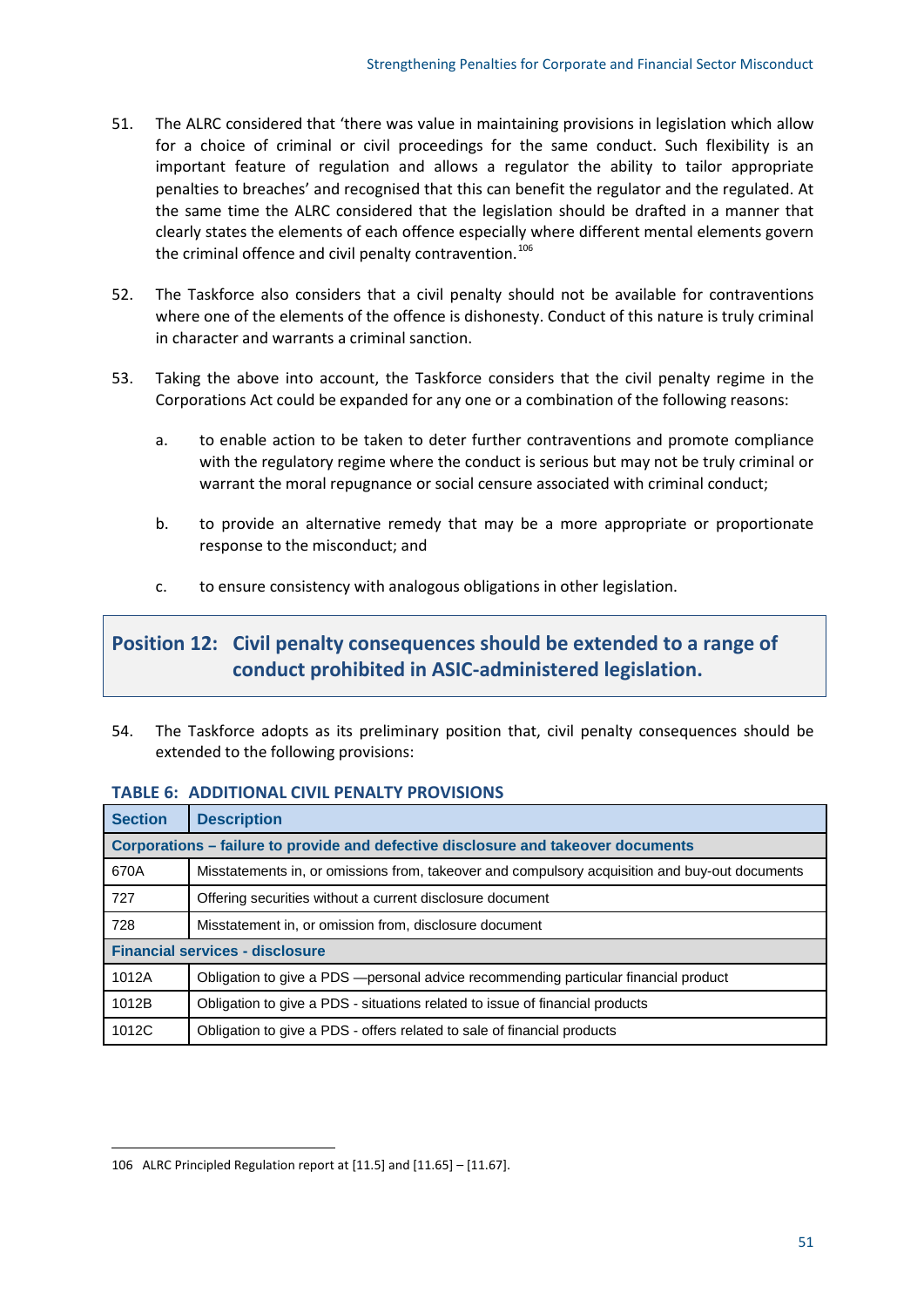| <b>Section</b>                                                                     | <b>Description</b>                                         |  |
|------------------------------------------------------------------------------------|------------------------------------------------------------|--|
| Financial services and markets – unlicensed conduct                                |                                                            |  |
| 911A                                                                               | Need for a financial services licence                      |  |
| 791A                                                                               | Need for a licence (financial market)                      |  |
| 820A                                                                               | Need for a licence (CS facility)                           |  |
| 905A                                                                               | Need for a licence (derivative trade repository)           |  |
| Financial services - failure to comply with client money obligations               |                                                            |  |
| 981B                                                                               | Obligation to pay client money into an account as required |  |
| 981C                                                                               | Requirements relating to dealing with client money account |  |
| Financial services and markets - failure to notify ASIC of breaches of obligations |                                                            |  |
| 912D                                                                               | Failure to notify ASIC of breach of obligations            |  |
| 792B                                                                               | Failure to notify ASIC of breach of obligations            |  |
| 821B                                                                               | Failure to notify ASIC of breach of obligations            |  |

#### **TABLE 6: ADDITIONAL CIVIL PENALTY PROVISIONS (CONTINUED)**

### **Corporations – failure to provide and defective disclosure and takeover documents**

- 55. The takeover and fundraising provisions are cornerstone provisions which support the fairness and transparency of key corporate actions in the Australian market. Compliance with these provisions ensures that investors are confident and properly informed when making investment decisions.
- 56. Chapter 6D of the Corporations Act governs fundraising by corporations. That Chapter generally provides that offers of securities must be accompanied by a prospectus or other disclosure document, unless a specified exception applies. The fundraising regime is premised on the idea that investors and their advisers should be provided with all the information they would reasonably require to make an informed assessment of the merits of the offer.<sup>[107](#page-55-0)</sup>
- 57. Chapter 6 of the Corporations Act governs takeovers of listed companies, unlisted companies with more than 50 members and listed managed investment schemes. The takeovers regime is premised on the idea that shareholders in the target company should be given all the information that is material to a shareholder's decision as to whether to accept the offer.<sup>[108](#page-55-1)</sup>
- 58. Penalties for offering securities without a disclosure document and making misleading statements in or omissions from a disclosure document are set out in Part 6D.3 Division  $1.^{109}$  $1.^{109}$  $1.^{109}$ Penalties for misleading statements in or omissions from takeover documents are set out in Chapter  $6B$ <sup>[110](#page-55-3)</sup> Currently only criminal penalties are available.<sup>[111](#page-55-4)</sup>

<span id="page-55-0"></span><sup>107</sup> Corporations Act s710.

<span id="page-55-1"></span><sup>108</sup> Corporations Act subsections 636(1) and 638(1).

<span id="page-55-2"></span><sup>109</sup> Corporations Act ss727 and 728.

<span id="page-55-3"></span><sup>110</sup> Corporations Act s670A.

<span id="page-55-4"></span><sup>111</sup> Earlier in this paper it is proposed that the criminal penalties for breaches of ss727, 728 and 670A be increased.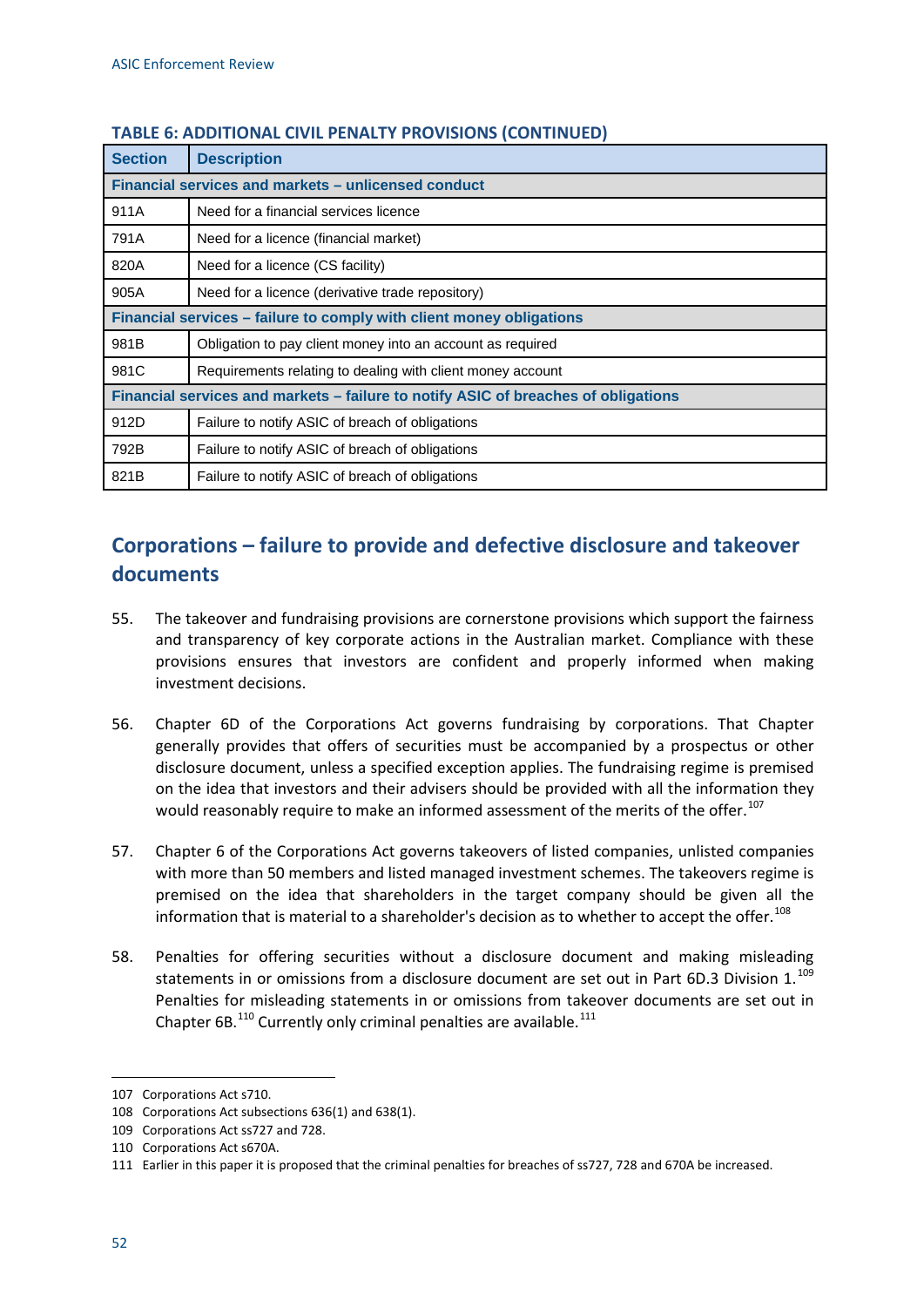- 59. The Takeovers Panel has some jurisdiction in relation to takeover documents, to the extent that under s657A it may declare circumstances in relation to the affairs of a company to be unacceptable and under s657D make consequential orders. However, the Panel may make a declaration of unacceptable circumstances whether or not there has been a contravention of the Corporations Act and conversely a contravention may not be enough in itself for the Panel to make a declaration. $^{112}$  $^{112}$  $^{112}$
- 60. If the Takeovers Panel makes a declaration of unacceptable circumstances, the consequential orders that may be made by the Takeovers Panel include remedial orders, to protect the rights or interests of affected persons or to ensure that a bid proceeds as if unacceptable circumstances had not occurred.<sup>[113](#page-56-1)</sup> The Takeovers Panel cannot make punitive orders and accordingly, deterrence is not a purpose of the orders made by the Takeovers Panel.<sup>[114](#page-56-2)</sup>
- 61. Introducing civil penalties as an alternative to criminal prosecution would enable ASIC to address a broader range of misconduct and in some cases provide a more appropriate response to the circumstances of the contravening conduct.
- 62. In some cases a failure to provide required disclosure may not be criminal, in that the person did not intend to breach the obligation, although their conduct was reckless and/or grossly negligent and lead to substantial funds being raised from consumers and lost. While the conduct is serious it is not truly criminal. Providing ASIC with the ability to bring civil penalty proceedings would enable ASIC to take appropriate action to deter further misconduct by the wrong doers involved and secure greater compliance with the regulatory regime by others. At the same time ASIC could seek compensatory orders and protective orders, where appropriate, which enables a range of outcomes to be sought in the one proceeding.
- 63. In the below case study, the misconduct fell short of criminal contraventions. ASIC was limited to bringing civil proceedings seeking a declaration from the court that there had been breaches of s727 of the Corporations Act by the defendants. Allowing ASIC to seek civil penalties in response to these types of breaches would enable ASIC to take more effective action to deter misconduct that can have serious consequences for investors.

<span id="page-56-0"></span><sup>112</sup> Part 6.10 of the Corporations Act sets out the primary powers of the Panel to review decisions and make declarations and orders. Part 10 of the ASIC Act contains most of the machinery provisions for the Panel, including its establishment and conduct of its proceedings.

<span id="page-56-1"></span><sup>113</sup> Corporations Act s657D(2).

<span id="page-56-2"></span><sup>114</sup> Takeovers Panel Guidance Note 4: Remedies General states at paragraph 5 'The Panel does not seek to punish when deciding on a remedy'.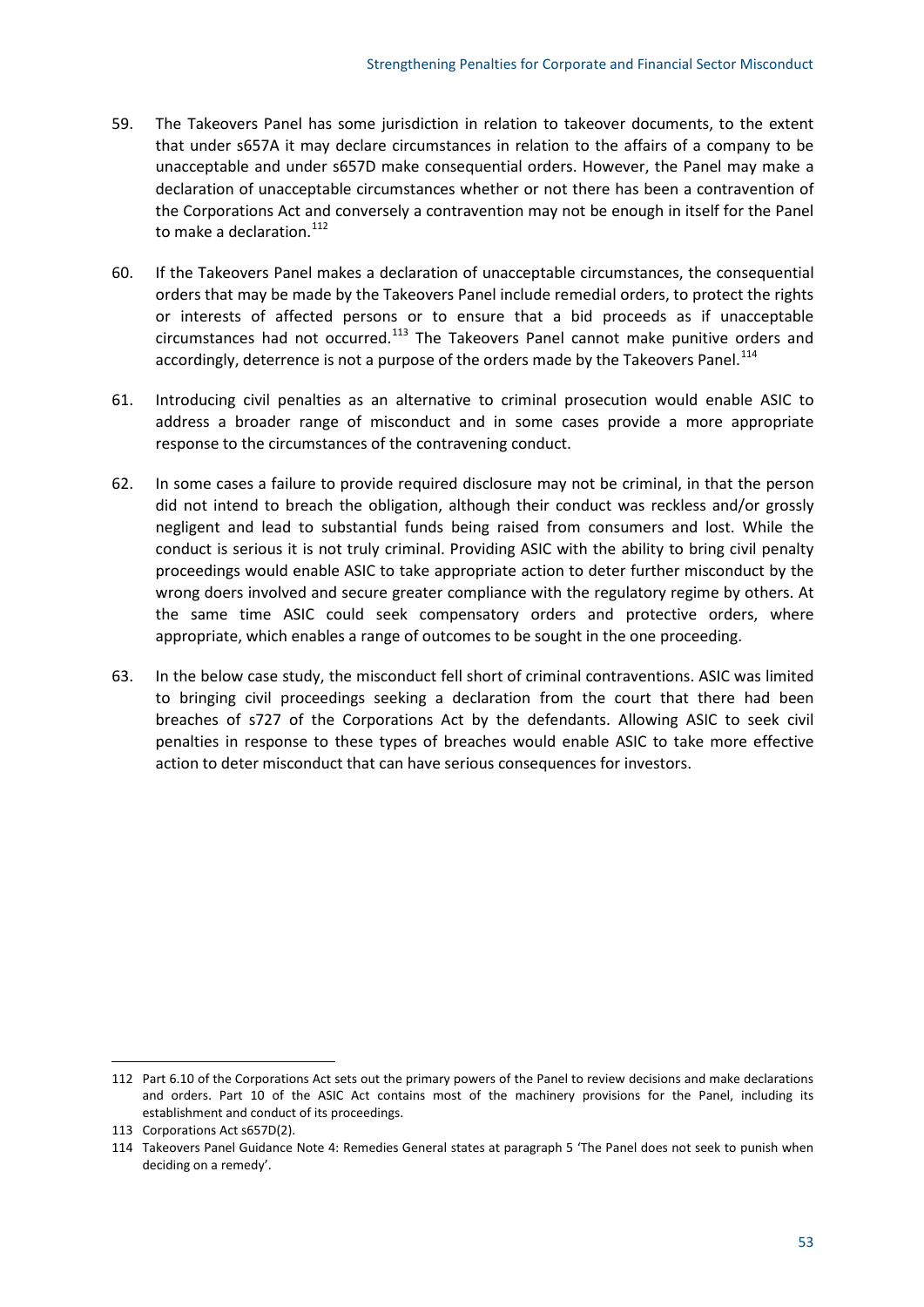#### **CASE STUDY: ASTRA RESOURCES[115](#page-57-0)**

ASIC brought civil proceedings against a UK public company Astra Resources Plc (**Astra Resources**) and associated Australian company Astra Consolidated Nominees Pty Ltd (**Astra Nominees**) for alleged breaches of s727. ASIC sought declarations against those companies and orders under s206E of the Corporations Act that three former directors be disqualified from managing a corporation.

The Federal Court made declarations that:

- Astra Nominees contravened s727(1) by offering shares to 281 investors, who paid a total of more than \$6.5 million for their shares between September 2011 and August 2012;
- Astra Resources contravened s727(1) by distributing share application forms to those investors, through its agents or in a number of cases directly itself.

The Court also made orders disqualifying the former directors. Liquidators were appointed to Astra Resources during the course of ASIC's proceeding against the company.

64. Similarly where disclosure documents provided to investors are defective because they contain misleading statements or omit material information enabling ASIC to seek civil penalties would enable ASIC to take action where conduct is reckless or grossly negligent but not necessarily criminal in nature. There may be a public interest in ASIC taking action to promote the importance of compliance with the obligations with respect to the content of disclosure documents and seek a range of additional orders that may better address the misconduct than a criminal sanction.

### **Financial services disclosure**

65. A person is required to give another person a product disclosure statement (PDS) in a range of circumstances including when providing personal advice recommending a financial product, issuing a financial product and selling a financial products.<sup>[116](#page-57-1)</sup> Failure to comply can be a strict liability offence<sup>[117](#page-57-2)</sup> or an ordinary offence.<sup>[118](#page-57-3)</sup> Again, there is no civil penalty for failure to comply.

<span id="page-57-0"></span><sup>115</sup> *Australian Securities and Investments Commission v Astra Resources Plc* (2015) 107 ASCR 232; *Australian Securities and Investments Commission v Astra Resources Ltd (No 2)* (2016) 113 ACSR 162.

<span id="page-57-1"></span><sup>116</sup> Corporations Act ss1012A, 1012B and 1012C.

<span id="page-57-2"></span><sup>117</sup> Corporations Act s1021C(1), carrying a maximum penalty for an individual of 50 penalty units,

<span id="page-57-3"></span><sup>118</sup> Corporations Act s1021C(3), carrying a maximum penalty for an individual of 100 penalty units or imprisonment for 2 years or both.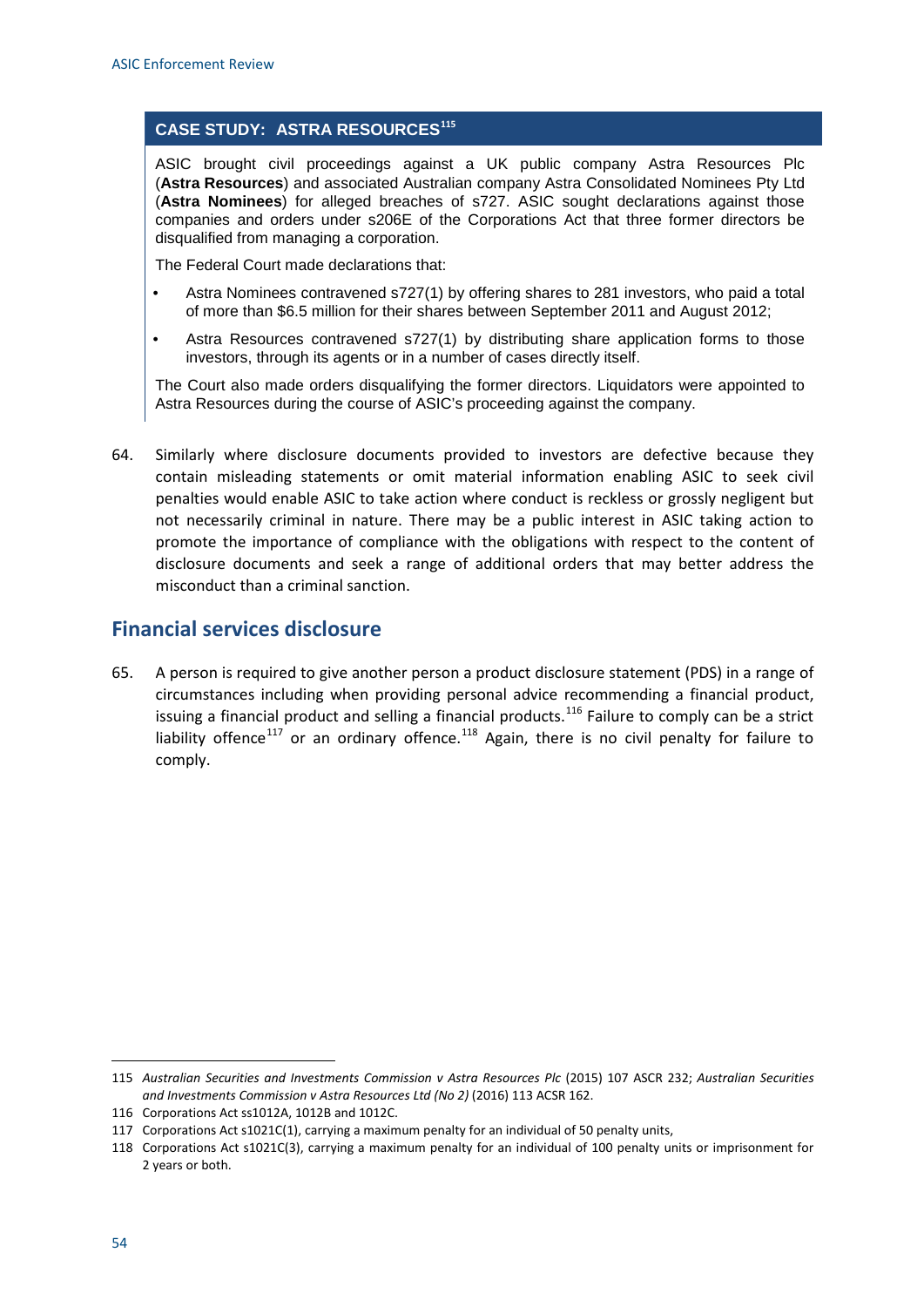66. Adding a civil penalty remedy in the alternative to prosecution of the ordinary offence where there is failure to comply with financial product disclosure obligations would add to the range of penalties available allowing ASIC to adopt the remedy that will best address the individual circumstances of the case. Similar to the corporate fundraising context breaches may occur in circumstances where no criminality is involved, although the conduct may be reckless or grossly negligent and have serious consequences for financial consumers. In other cases a civil penalty may provide a more proportionate response to the contravening conduct where there is a need to promote the public interest in compliance with the obligations rather than retribution and rehabilitation associated with criminal sanctions. In these cases, there may also be efficiencies for the regulator and regulated in seeking a range of remedies in the one proceeding, including injunctions and disqualification orders for protective purposes and compensation orders where consumers have suffered losses.

### **Financial services and markets – unlicensed conduct**

**Need for a Australian financial services licence**

- 67. Section 911A of the Corporations Act provides that a person who carries on a financial services business in Australia must hold an Australian financial services (AFS) licence covering the provision of the services, subject to a number of specified exemptions.<sup>[119](#page-58-0)</sup> Failure to comply is a criminal offence.<sup>[120](#page-58-1)</sup>
- 68. Section 29(1) of the Credit Act similarly provides that a person must not engage in a credit activity unless the person holds a licence authorising the person to engage in that activity. Failure to comply with this provision is an offence (carrying a maximum penalty as aligned with subsection 911A(1) of the Corporations Act). However, in contrast to the Corporations Act section 29(1) of the Credit Act is also a civil penalty provision, with a maximum penalty for an individual of 2,000 penalty units (currently \$420,000) and 10,000 penalty units (currently \$2.1 million) for a corporation.
- 69. The penalties for unlicensed conduct in the AFS context should be consistent with the penalties that apply to unlicensed conduct in the Credit Act given that: the conduct is similar in nature; the process for applying for an AFS and credit licence are similar; and the assessment criteria will be aligned.
- 70. Providing a civil penalty remedy for a breach of subsection 911A(1) will enable ASIC to take action in circumstances where through negligence or inadvertence a person carries on a financial services business without a licence covering the provision of those services. Under the Credit Act ASIC can already take similar action where a person engages in credit activity without a licence. In those circumstances, as well as the conduct lacking the requisite criminality for a criminal prosecution a criminal sanction may be a disproportionate response to the misconduct. An adequate deterrent may nevertheless be appropriate to protect consumers from the risks associated with the provision of unlicensed financial services by the person that engaged in the conduct and others in the industry.

<span id="page-58-0"></span><sup>119</sup> Corporations Act s911A.

<span id="page-58-1"></span><sup>120</sup> Currently, carrying a maximum penalty for an individual of 200 penalty units and/or imprisonment for 2 years and for a corporation 1,000 penalty units.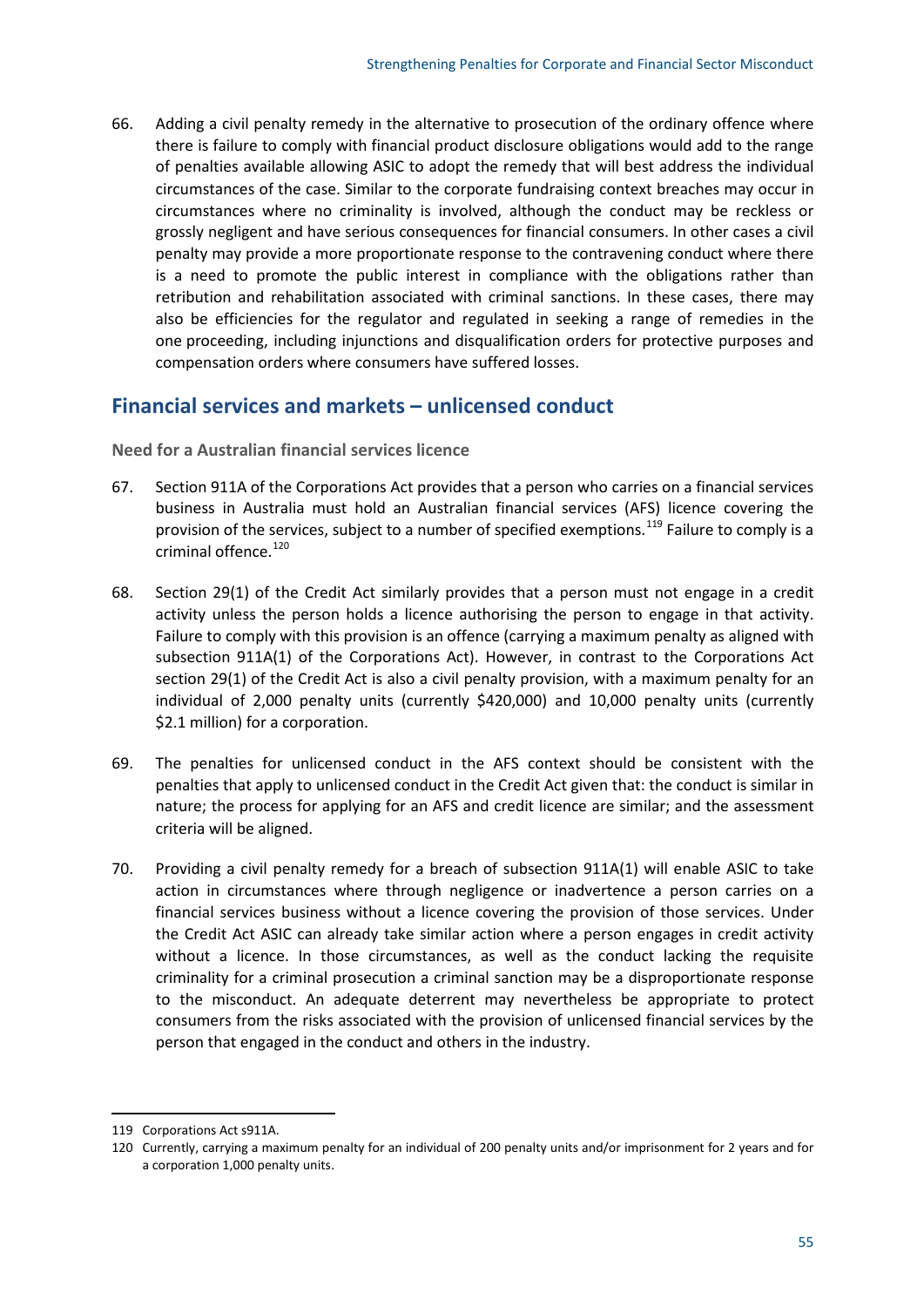**Need for a financial market infrastructure licence**

- 71. The Corporations Act has established licensing regimes for three types of market infrastructure licences: financial market, clearing and settlement facility (CS facility), and derivative trade repository licences.<sup>[121](#page-59-0)</sup> The Government has also proposed legislative reform to introduce a licensing regime for administrators of certain financial benchmarks. Failures to comply with the market infrastructure licensing requirements are criminal offences.
- 72. Similar to issues discussed above with respect to the AFS licence requirement providing a civil penalty remedy for a breach of these licencing provisions would enable ASIC to address a broader range of misconduct and provide more flexibility in enforcement options to best address the individual circumstances of the conduct. This would include where an entity through negligence or inadvertence conducts business that constitutes operating a financial market, CS facility or derivative trade repository in this jurisdiction without a licence, exemption or (in the case of trade repositories) a prescription that covers the operation of those facilities. In those circumstances the conduct may not involve the requisite criminality for a criminal prosecution and a criminal sanction may be a disproportionate response to the misconduct. It may be difficult to establish the elements of a criminal offence and a criminal sanction may in any event be disproportionate to the misconduct. A civil penalty may provide a more appropriate response to the contravening conduct where there is a need to promote the public interest in compliance with the obligations, given the potential risks to financial system stability, rather than retribution and rehabilitation associated with criminal sanctions.

### **Financial services - failure to comply with client money obligations**

- 73. Section 981B of the Corporations Act requires that an AFS licensee pay client money into an account that satisfies certain requirements. This money is taken to be held in trust by the licensee for the benefit of the client.<sup>[122](#page-59-1)</sup> Failure to comply with this obligation can be a strict liability offence under subsection 993B(1), carrying a maximum penalty for an individual of 50 penalty units, or an ordinary offence under subsection 993B(3), carrying a maximum penalty for an individual of 200 penalty units or imprisonment for 5 years or both. However, there is no civil penalty for failure to comply.
- 74. Similarly, regulations made under section 981C make provision as to how client money held in such an account may be dealt with.<sup>[123](#page-59-2)</sup> Failure to comply with a requirement in the regulations can be a strict liability offence under subsection 993C(1), carrying a maximum penalty for an individual of 50 penalty units, or an ordinary offence under subsection 993C(3), carrying a maximum penalty for an individual of 100 penalty units or imprisonment for 2 years or both. Again, there is no civil penalty for failure to comply.

<span id="page-59-0"></span><sup>121</sup> Corporations Act section 791A (Australian market licence); section 820A (Australian CS facility licence); section 905A (Australian derivative trade repository licence).

<span id="page-59-1"></span><sup>122</sup> Section 981H.

<span id="page-59-2"></span><sup>123</sup> See regulations 7.8.02 and 7.8.05.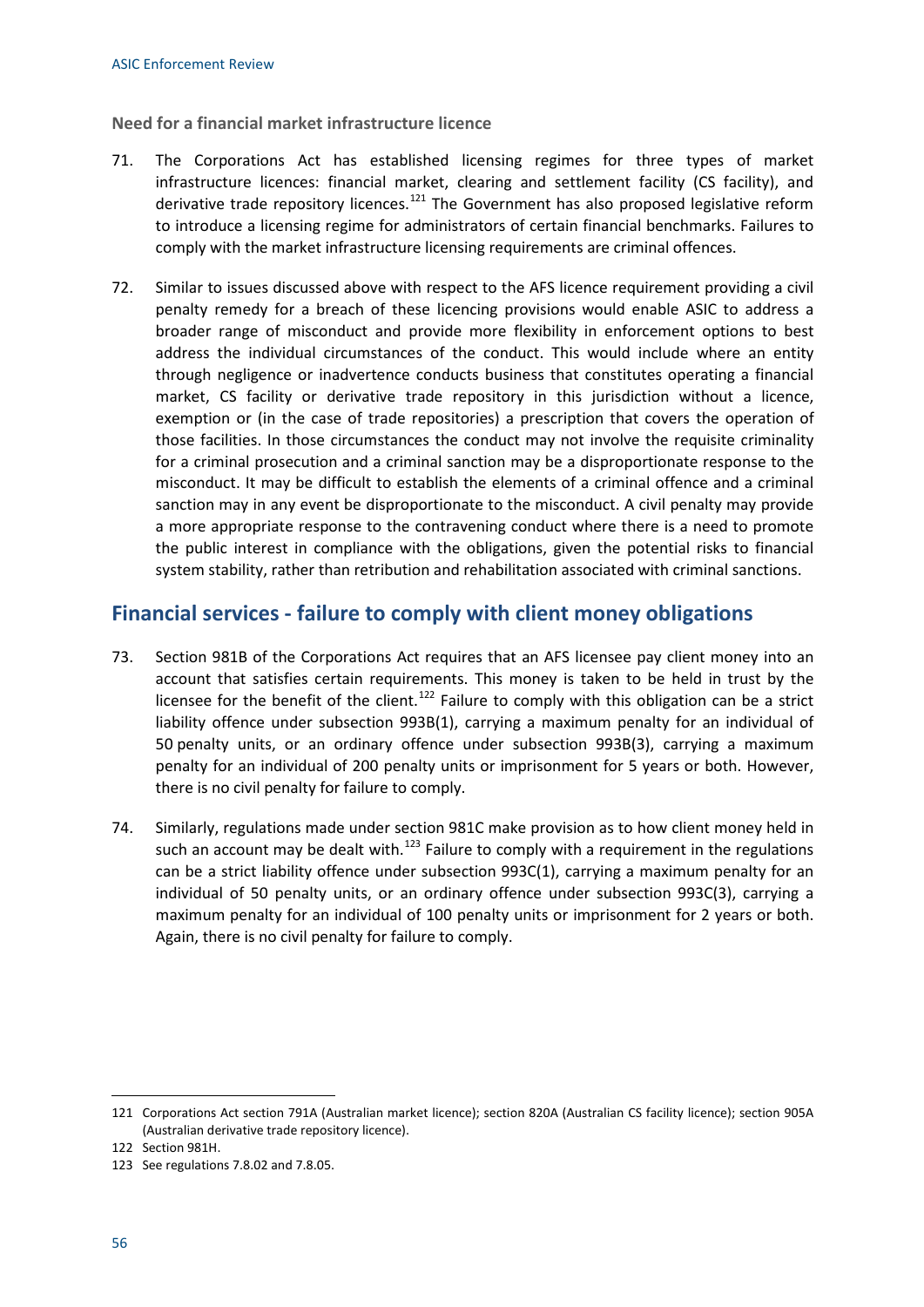75. The client money obligations in sections 981B and 981C are significant consumer protection provisions. Availability of a civil penalty for serious transgressions which are not necessarily criminal would enhance ASIC's ability to ensure these obligations are adhered to. Similar to unlicensed conduct breaches may occur in circumstances where no criminality is involved, although the conduct may be reckless or grossly negligent and have serious consequences for financial consumers. In other cases a civil penalty may provide a more proportionate response to the contravening conduct where there is a need to promote the public interest in compliance with the obligations rather than retribution and rehabilitation associated with criminal sanctions. In these cases, there may also be efficiencies for the regulator and regulated in seeking a range of remedies in the one proceeding, including injunctions and disqualification orders for protective purposes and compensation orders where consumers have suffered losses.

## **Financial services and markets – Failure to notify ASIC of breach of obligations**

- 76. Section 912D, which requires AFS licensees to notify ASIC of breaches of their obligations, is the subject of a separate paper issued for consultation by the Enforcement Review Taskforce. The preliminary positions developed by the Taskforce in that paper include that a civil penalty attach to a failure to comply with this requirement, in addition to a criminal offence.<sup>[124](#page-60-0)</sup>
- 77. Separate breach reporting requirements apply to financial market licensees, CS facility licensees and derivative trade repository licensees.<sup>[125](#page-60-1)</sup> Failure to comply with these requirements is an offence, carrying a maximum penalty for individuals of 100 penalty units or imprisonment for two years or both.
- 78. Enforcement of these requirements would be enhanced by the availability of civil penalties, in the same way as section 912D. A civil penalty remedy will give ASIC greater flexibility to pursue a remedy that best addresses the circumstances of the offending and promote compliance with the obligations through the deterrent effect of the imposition of a civil pecuniary penalty. Similar to section 912D the introduction of a civil penalty may result in ASIC taking enforcement action in relation to breach reporting obligations more often, particularly because it could seek a civil penalty for any breach of the breach reporting obligations when it takes civil penalty proceedings relating to the subject matter of the breach itself in appropriate circumstances.

### **Additional civil penalty provisions may be appropriate**

79. The Taskforce further considers that the provision of a civil penalty remedy may also be appropriate for the matters set out in Table 7 below. The Taskforce proposes to consult on whether these provisions should be civil penalty provisions and will make recommendations after considering submissions received.

<span id="page-60-0"></span><sup>124</sup> ASIC Enforcement Review Taskforce Position and Consultation Paper 1, *Self-reporting of contraventions by financial services and credit licensees*, 11 April 2017, position 5.

<span id="page-60-1"></span><sup>125</sup> Corporations Act subsections 792B(1), 821B(1) and 904C(1) respectively.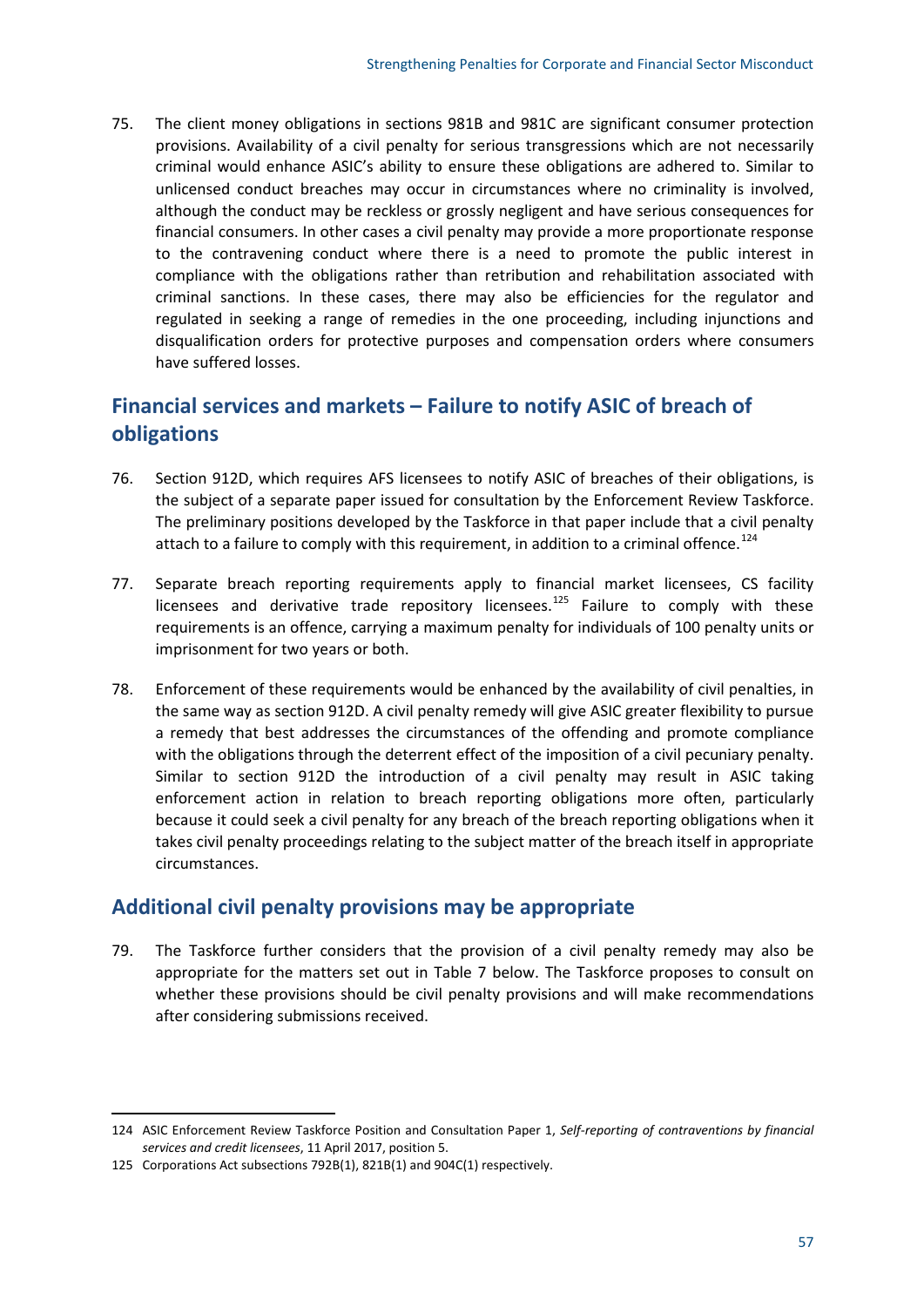| <b>Section</b>                                         | <b>Description</b>                                                                                                         |  |  |  |  |
|--------------------------------------------------------|----------------------------------------------------------------------------------------------------------------------------|--|--|--|--|
| Corporations - acquisition and disclosure of interests |                                                                                                                            |  |  |  |  |
| 205G                                                   | Listed company--director to notify market operator of shareholdings etc.                                                   |  |  |  |  |
| 606                                                    | Prohibition on certain acquisitions of relevant interests in voting shares                                                 |  |  |  |  |
| 671B                                                   | Information about substantial holdings must be given to company, responsible entity and relevant<br>market operator        |  |  |  |  |
|                                                        | Financial services and markets - unlicensed conduct                                                                        |  |  |  |  |
| 911B                                                   | Providing financial services on behalf of a person who carries on a financial services business                            |  |  |  |  |
| 911C                                                   | Holding out                                                                                                                |  |  |  |  |
| 791B                                                   | Holding out (financial market)                                                                                             |  |  |  |  |
| 820B                                                   | Holding out (CS facility)                                                                                                  |  |  |  |  |
| 907A                                                   | Holding out (derivative trade repository)                                                                                  |  |  |  |  |
|                                                        | <b>Financial services - disclosure</b>                                                                                     |  |  |  |  |
| 941A                                                   | Obligation on financial services licensee to give a FSG if financial service provided to person as a<br>retail client      |  |  |  |  |
| 941B                                                   | Obligation on authorised representative to give a FSG if financial service provided to person as a<br>retail client        |  |  |  |  |
| 946A                                                   | Obligation to give client a SoA                                                                                            |  |  |  |  |
| 952E                                                   | Give a defective disclosure document (FSG, SoA etc) to a retail client                                                     |  |  |  |  |
| 1021E                                                  | Give a defective disclosure document (PDS etc) to a retail client                                                          |  |  |  |  |
| 1017BA                                                 | Trustees of regulated superannuation funds - obligation to make product dashboard publicly<br>available                    |  |  |  |  |
|                                                        | <b>Credit Code obligations</b>                                                                                             |  |  |  |  |
| 13(6)                                                  | Conduct that induces a debtor to make a business purpose declaration that is false or misleading                           |  |  |  |  |
| 155                                                    | Person must not harass a person in attempting to get them to apply for credit                                              |  |  |  |  |
| 156(1)                                                 | Credit provider must not visit residence for purpose of inducing person to apply for credit                                |  |  |  |  |
| 172(6)                                                 | Engaging in conduct that induces a debtor to make a declaration that goods hired under lease are<br>for a business purpose |  |  |  |  |
| 174(3)                                                 | Lessor not to enter consumer lease that does not contain certain disclosures                                               |  |  |  |  |
| 179V                                                   | Lessor or supplier must not harass a person in attempting to get that person to apply for or enter a<br>consumer lease.    |  |  |  |  |
| <b>Compliance with ASIC requirements</b>               |                                                                                                                            |  |  |  |  |
| 912C(3)                                                | Failure to comply with ASIC direction to provide a statement or audit report                                               |  |  |  |  |
| <b>ASICA</b><br>63(1)                                  | Failing to comply with requirements made under Part 3 - Investigations and information gathering                           |  |  |  |  |
| <b>NCCP</b><br>290                                     | Failing to comply with requirements made under Chapter 6 - Compliance and enforcement                                      |  |  |  |  |

### **TABLE 7: POSSIBLE ADDITIONAL CIVIL PENALTY PROVISIONS**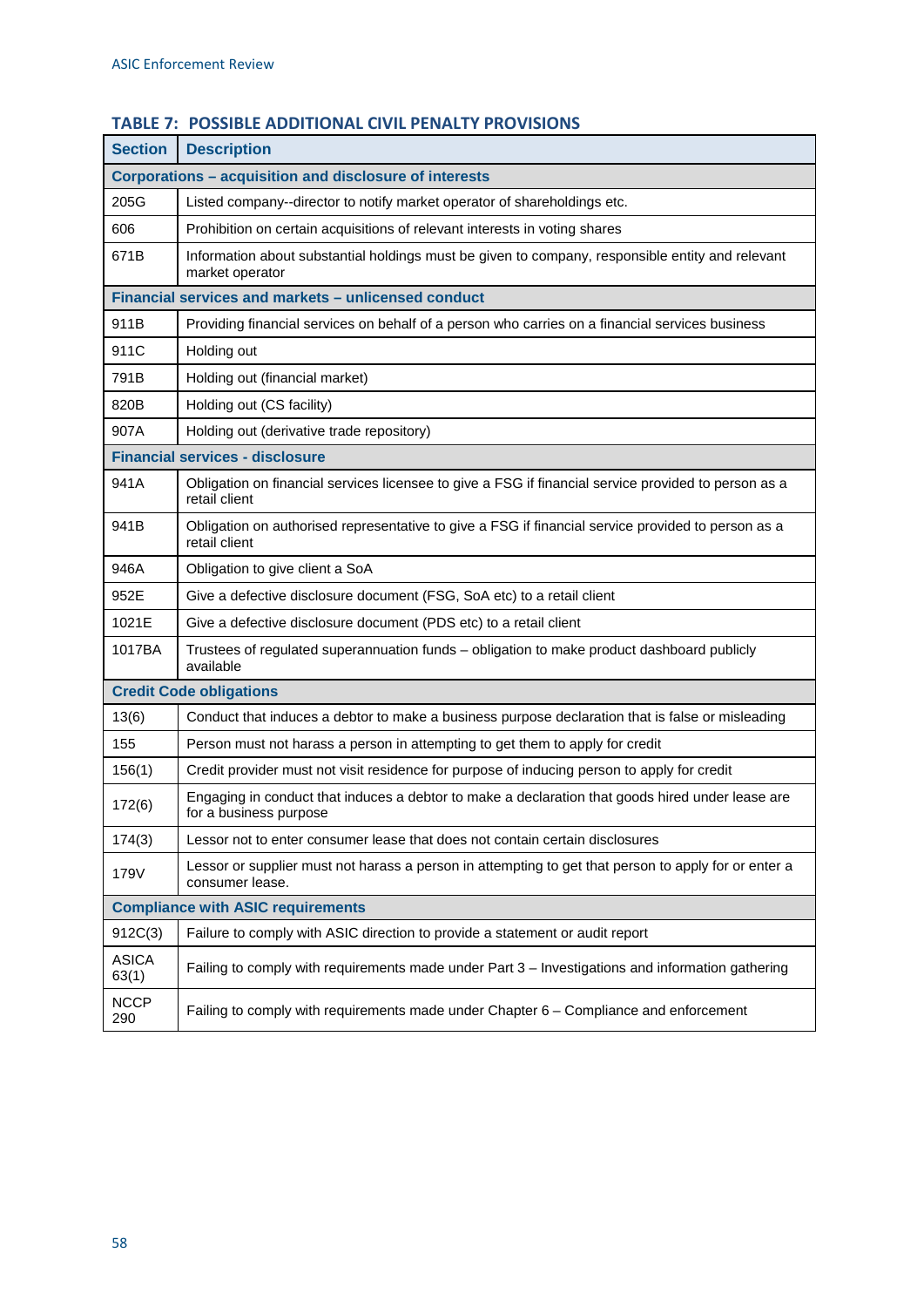- 80. ASIC also considers that contraventions relating to the following should give rise to a civil penalty remedy in the alternative to a criminal prosecution:
	- a. corporate obligations with respect to financial statements, conducting audits and provision of false or misleading information relating to the affairs of a corporation;
	- b. entering into agreements or transactions to avoid employee entitlements;
	- c. prohibition against offering securities in a body that does not exist;
	- d. unlicensed conduct in respect of managed investment schemes, conduct in breach of banning orders and authorisations and sub-authorisations of authorised representatives of AFS licensees;
	- e. specific financial markets licensee obligations in Part 7.2 to Part 7.5A of the Corporations Act;
	- f. specific AFS licensee obligations in Part 7.6 to Part 7.12 of the Corporations Act;
	- g. financial services disclosure relating to document provided to and by authorised representatives of AFS licensees;
	- h. additional financial services client money obligations;
	- i. additional financial services disclosure obligations;
	- j. failure to comply with ASIC requirements.
- 81. The Taskforce proposes to consult on whether any provisions in addition to those mentioned in Tables 6 and 7 should be civil penalty provisions and will make recommendations after considering submissions received.

### **Should a breach of s180 give rise to a civil penalty?**

82. In addition, some members of the Taskforce have queried whether it is appropriate for section 180 of the Corporations Act (directors' and officers' duty of care and diligence) to remain a civil penalty provision given that it creates a contravention for negligent conduct. Those members have expressed the view that mere negligence may not be sufficiently serious to warrant the imposition of a pecuniary penalty. At the same time it is recognised that section 180 captures a broad range of conduct that may extend from mere negligence to gross negligence bordering on recklessness. The Taskforce proposes to consult on whether it is appropriate for section 180 to remain a civil penalty provision and will make recommendations after considering submissions received.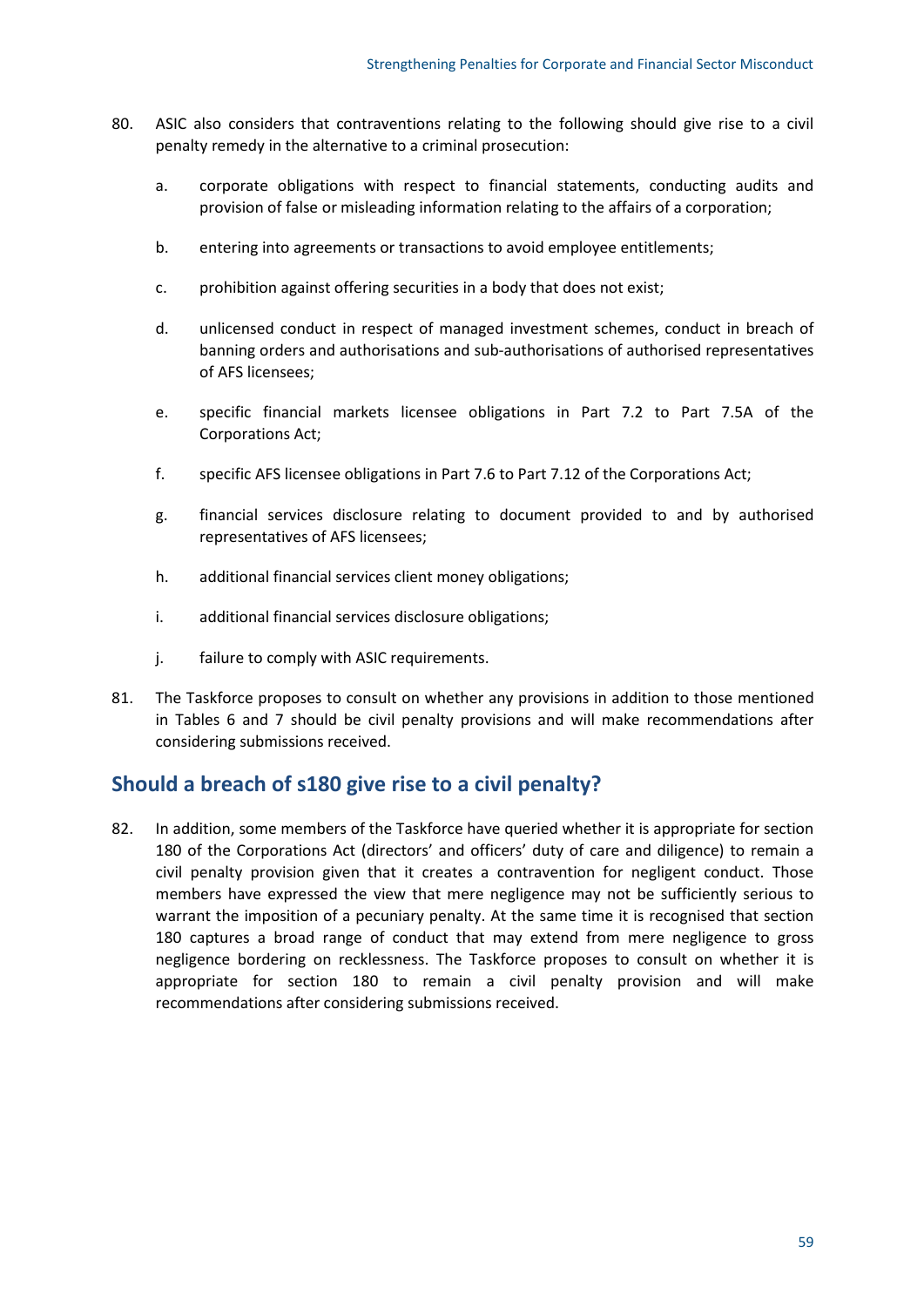#### **QUESTIONS**

- 15. Should the provisions in Table 6 be civil penalty provisions?
- 16. Should there be an express provision stating that where the fault elements of a provision and/or the default fault elements in the Criminal Code can be established the relevant contravention is a criminal offence?
- 17. Should any of the provisions in Table 7 be civil penalty provisions?
- 18. Should any other provisions of ASIC-administered Acts be civil penalty provisions?
- 19. Should section 180 of the Corporations Act be a civil penalty provision?

### **Position 13: Key provisions imposing obligations on licensees should be civil penalty provisions.**

- 83. The Taskforce adopts as its preliminary position that provisions imposing general obligations on licensees should be civil penalty provisions.<sup>[126](#page-63-0)</sup> These provisions impose a range of important obligations and are central to the effectiveness of the licence regimes. Contravention is not currently an offence, nor does it attract a civil penalty. The consequences are administrative, in that failure to comply with an obligation is one of the grounds upon which ASIC, in the case of financial services and credit licences, and the Minister, in the case of a market or CS facility licence, may suspend or cancel a licence. Where misconduct or compliance failures have occurred but are not ongoing, it may be difficult to take this action. Suspension or cancellation of a licence is a harsh penalty that can also impact on a range of third parties.
- 84. However, a licensee's failure to comply with their obligations can cause significant detriment to clients, market participants, users and more broadly the Australian financial system.

#### **CASE STUDY: MARKET OPERATOR SYSTEM AND TECHNOLOGY FAILURE**

A market operator can experience operational disruptions, brought on by things like hardware or other technological failures. Significant failures can trigger events that have considerable impact on market users such as brokers as well as potential impacts on investors, listed entities and operators of other markets.

Consequences of such significant failures can include delays to the opening and/or early closing of the affected market, reduced trading volume during the affected period due to market closure or uncertainty among market users and in some cases cancelled trades. The failures can be due to deficiencies in a range of areas, such as insufficient business continuity and disaster recovery arrangements. The consequences may be exacerbated if stakeholder dependencies are not fully understood and adequately factored into incident management and recovery arrangements.

<span id="page-63-0"></span><sup>126</sup> Corporations Act s 792A – market licensees; Corporations Act s821A – CS facility licensees; Corporations Act s904A – licensed derivative and trade repositories; Corporations Act s912A – AFS licensees; Credit Act s47 – credit licensees.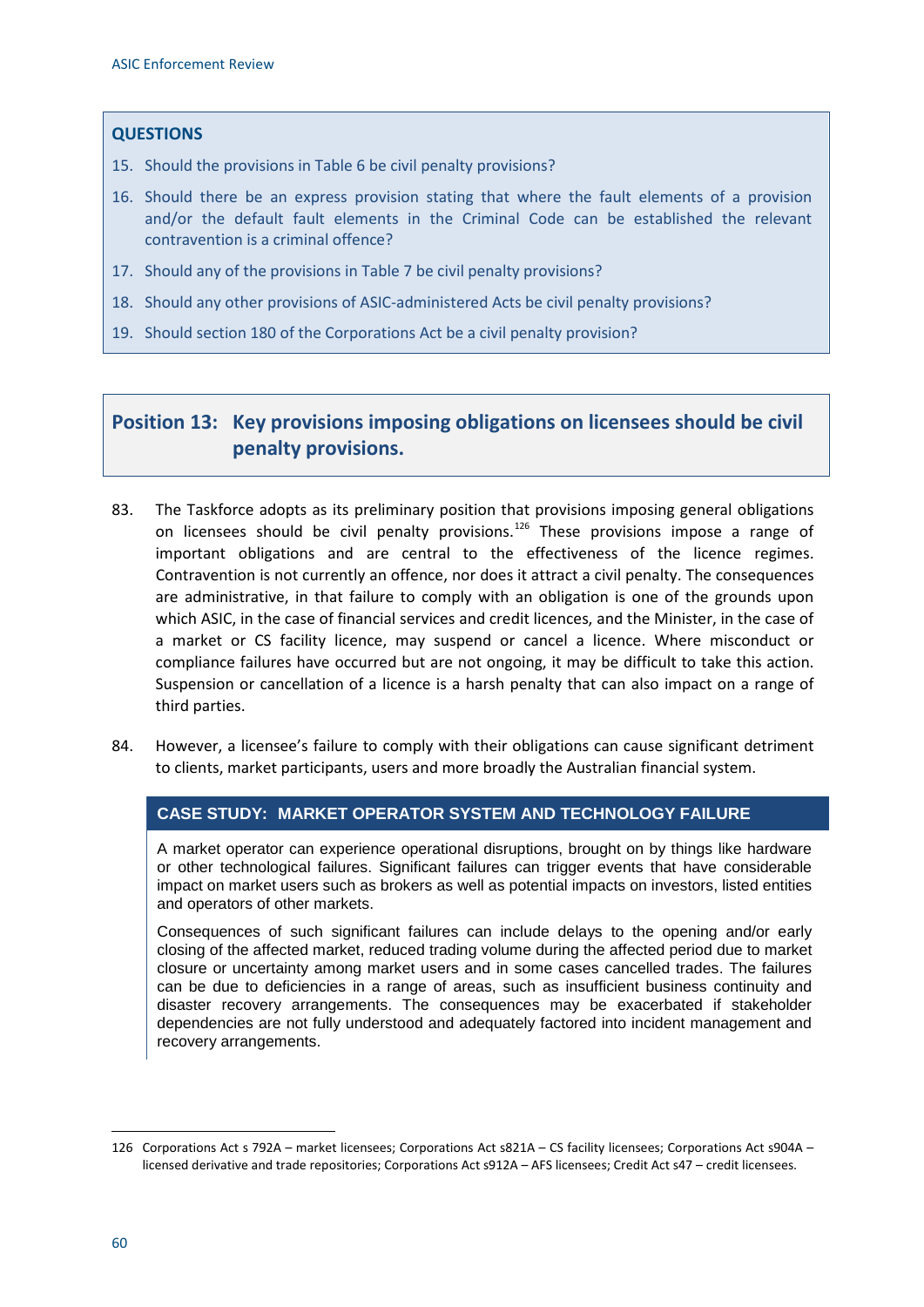85. A potential licence cancellation would not address this type of issue in a way that would support the ongoing orderly and effective functioning of the market. Having the ability to seek civil penalties would give ASIC more scope to take appropriate regulatory action. Imposition of civil penalties could act as an effective deterrent against licensees failing to adopt systems and processes that ensure their licensed facilities are operated under their licence in accordance with the applicable licensing regime.<sup>[127](#page-64-0)</sup>

#### **CASE STUDY: XYZ PTY LTD**

XYZ is a licensed consumer lease provider. Its customers make fixed periodic lease payments to XYZ over a set contract length (12, 24, 36 or 48 months). ASIC found that customers of XYZ made payments in excess of the scheduled periodic payments provided for in the lease contract. XYZ also continued to collect payments from customers where the contract had ended. A large proportion of XYZ's customers paid through the Department of Human Services Centrepay system.

ASIC considered that XYZ had failed to engage in credit activities efficiently, honestly and fairly  $[s47(1)(a)]$  and that the company did not have adequate systems in place to ensure compliance with the general conduct obligations [s47(1)(k)]. However, the only remedy available for breach of these obligations is administrative, or the negotiation of refunds to consumers for the excess payments made.

- 86. However, it may not be appropriate to make every obligation a civil penalty provision as the consequences of attaching a civil penalty to some obligations may be undesirable. For example, attaching a civil penalty to the obligation of AFS licensees to comply with financial services laws may cause duplication between the general obligation and specific provisions to which a civil penalty also attaches.[128](#page-64-1) Further, in this example, a contravention of any financial services law by a licensee would potentially attract civil penalty liability, not just those laws to which it has been determined a civil penalty should attach.
- 87. Accordingly, only certain obligations should be made civil penalty provisions. This would require that each obligation that is a civil penalty provision be separately identified and would enable consideration to be given to the appropriateness of attaching a civil penalty to each obligation, including where, as in the above example, this would have potentially undesirable consequences.

#### **QUESTIONS**

**.** 

20. Should the provisions that impose general obligations on licensees be civil penalty provisions? If so, should this only apply to some obligations?

<span id="page-64-0"></span><sup>127</sup> One example of a market operator system and operational failure is set out in ASIC's Report 509 Review of the ASX equity market outage on 19 September 2016 (REP 509): **[http://asic.gov.au/regulatory-resources/find-a](http://asic.gov.au/regulatory-resources/find-a-document/reports/rep-509-review-of-the-asx-equity-market-outage-on-19-september-2016/)[document/reports/rep-509-review-of-the-asx-equity-market-outage-on-19-september-2016/](http://asic.gov.au/regulatory-resources/find-a-document/reports/rep-509-review-of-the-asx-equity-market-outage-on-19-september-2016/)**.

<span id="page-64-1"></span><sup>128</sup> For example s 601FC(5) which is a financial services law and a civil penalty provision.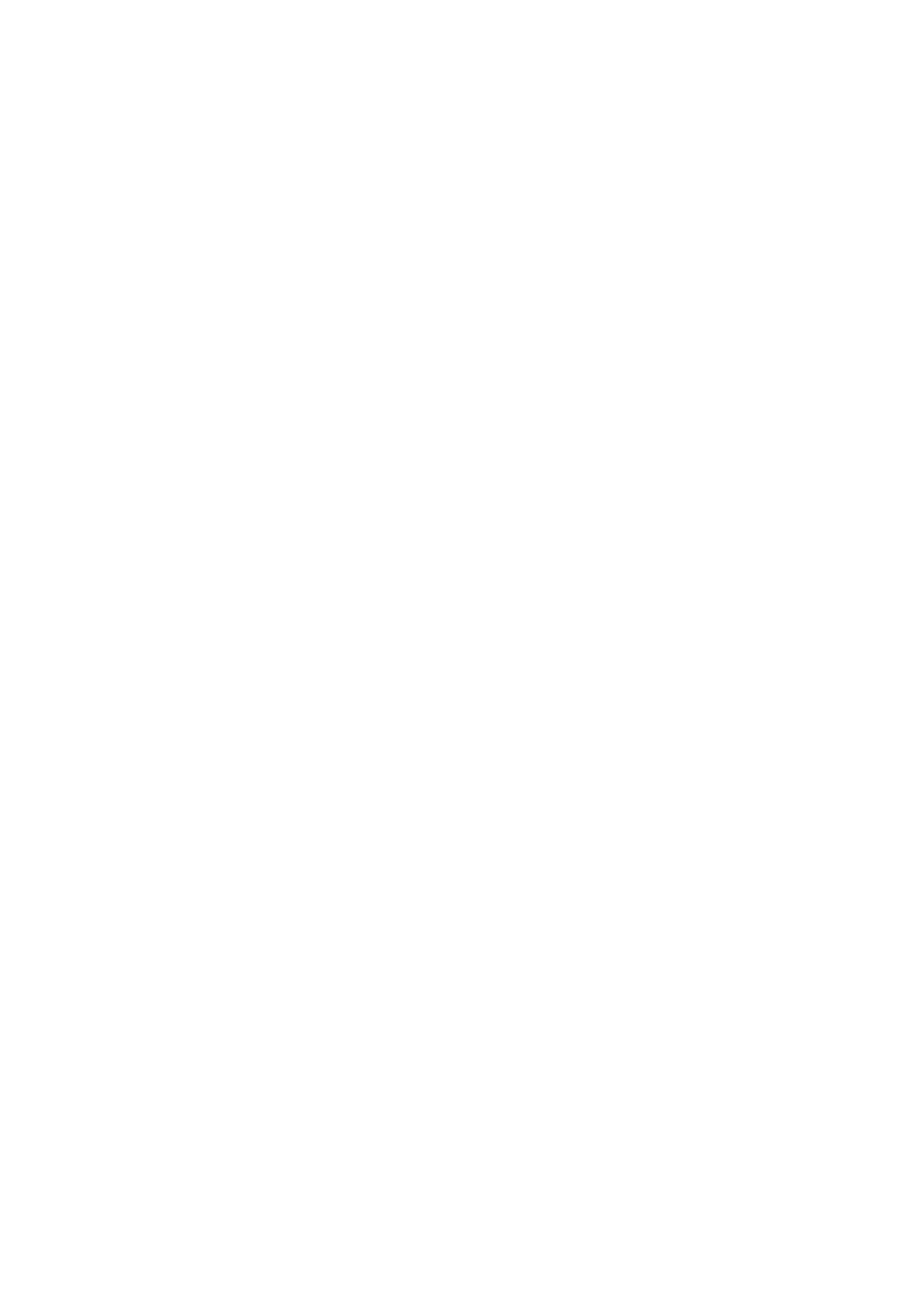# **5. CREDIT CODE PROVISIONS**

- 1. The Credit Code provides for the imposition of civil penalties for contravention of 'key requirements'. Section 111 lists the provisions of the Credit Code that are key requirements and s113 provides that the court may order a credit provider who contravenes a key requirement to pay a penalty. Either a party to a credit contract or ASIC may apply for an order, but if the application is made by ASIC s116 provides that the maximum penalty that may be imposed is \$500,000.
- 2. The civil penalty regime in the Credit Code could be expanded to a number of provisions discussed further below to ensure that equivalent misconduct is treated consistently and/or appropriate remedies are available as an alternative to suspending or cancelling a credit licence, which may not always be a proportionate response to the misconduct and can have consequences for third parties and clients. The Taskforce proposes to consult on the appropriateness of making these provisions civil penalty provisions and will make recommendations after considering submissions received.

# **5.1 Prohibited monetary obligations for small amount credit contracts**

- 3. Section 23(1) of the Credit Code is a key requirement. That section applies generally to credit contracts other than small amount credit contracts and provides that the contract must not impose a monetary obligation on the debtor that is prohibited by the Code.
- 4. Section 23A(1) of the Credit Code contains a similar prohibition in relation to small amount credit contracts but is not a key requirement. There does not seem to be any reason why subsection 23(1) is a key requirement whereas subsection 23A(1) is not.
- 5. Section 24 creates a strict liability offence for a credit provider who enters into a contract which contravenes either subsection 23(1) or subsection 23A(1), carrying a maximum penalty of 100 penalty units. Being a strict liability offence provision, ASIC can issue an infringement notice to a credit provider who contravenes either subsection 23(1) or subsection 23A(1). However, in the event of failure to pay an infringement notice, for breaches of section 23A ASIC does not have the ability to pursue civil penalty proceedings, in the alternative to criminal prosecution. Its only option is prosecution for a strict liability offence under subsection 24(1A).
- 6. An example of a prohibited monetary obligation for small amount credit contracts is contained in subsection 31A(1) of the Credit Code, which provides that such a contract must not impose fees and charges except permitted establishment and monthly fees, default fees and government charges. A contract imposing a fee or charge prohibited by this provision contravenes subsection 23A(1) and the credit provider entering the contract commits a strict liability offence under section 24, but is not subject to a civil penalty.
- 7. Interest and fee caps are an essential component of credit regulation. The availability of a civil penalty for breaching these caps in small amount credit contracts would allow ASIC to adopt a more flexible and proportionate response to the misconduct.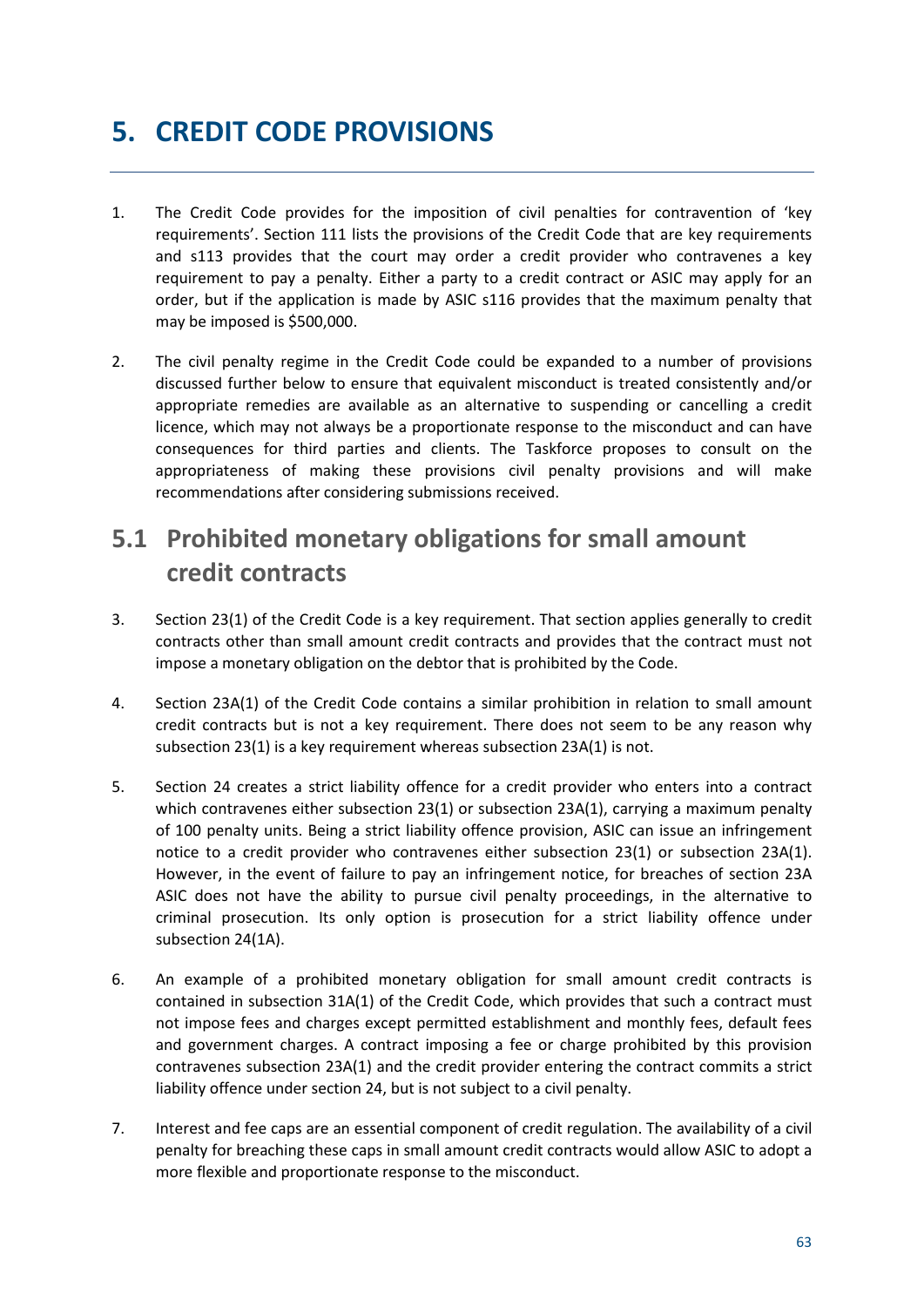#### **CASE STUDY: FAIR GO FINANCE PTY LTD[129](#page-67-0)**

ASIC issued infringement notices to Fair Go Finance Pty Ltd (**Fair Go Finance**) for overcharging interest and establishment fees on payday loans. ASIC identified that Fair Go Finance charged establishment fees of more than twice the 20% maximum allowed and in a number of instances the total amount repaid by consumers over the term of the loan exceeded the maximum amount allowed under the Credit Act.

Fair Go Finance agreed to refund approximately 550 consumers around \$34,500 for the interest collected from them in excess of the maximum amount allowed under the Credit Act.

ASIC was able to issue infringement notices in this case, because the contravention of s23A(1) by Fair Go Finance was a strict liability offence under s24. However, ASIC could not pursue civil penalty proceedings.

## **5.2 Prohibitions relating to credit contracts**

- 8. Sections 32A(1) and (2) of the Credit Code provide:
	- a. A credit provider must not enter into a credit contract if the annual cost rate of the contract exceeds 48%
	- b. A person must not provide credit assistance to a consumer by suggesting that the consumer apply, or assisting the consumer to apply, for a particular credit contract with a particular credit provider if the person knows, or is reckless as to whether, the annual cost rate of the contract exceeds 48%.
- 9. These are offence provisions carrying a maximum penalty of 50 penalty units. Subsection 32A(1) is a key requirement under s111 of the Credit Code, but 32A(2) is not. Accordingly, the court has power to make penalty orders for a breach of subsection 32A(1), but not 32A(2).
- 10. In the case of subsection 32A(2), as an alternative to criminal prosecution, the only enforcement remedy available to ASIC is administrative action to suspend or cancel a licence, or ban individuals involved in a breach. ASIC may accept an enforceable undertaking if this is offered by the contravening licensee. However, if civil penalty action were available, this could provide a more effective deterrent outcome in appropriate cases.

<span id="page-67-0"></span><sup>129</sup> 16-027MR Payday lender penalised for overcharging consumers **[http://asic.gov.au/about-asic/media-centre/find-a](http://asic.gov.au/about-asic/media-centre/find-a-media-release/2016-releases/16-027mr-payday-lender-penalised-for-overcharging-consumers/)[media-release/2016-releases/16-027mr-payday-lender-penalised-for-overcharging-consumers/](http://asic.gov.au/about-asic/media-centre/find-a-media-release/2016-releases/16-027mr-payday-lender-penalised-for-overcharging-consumers/)**.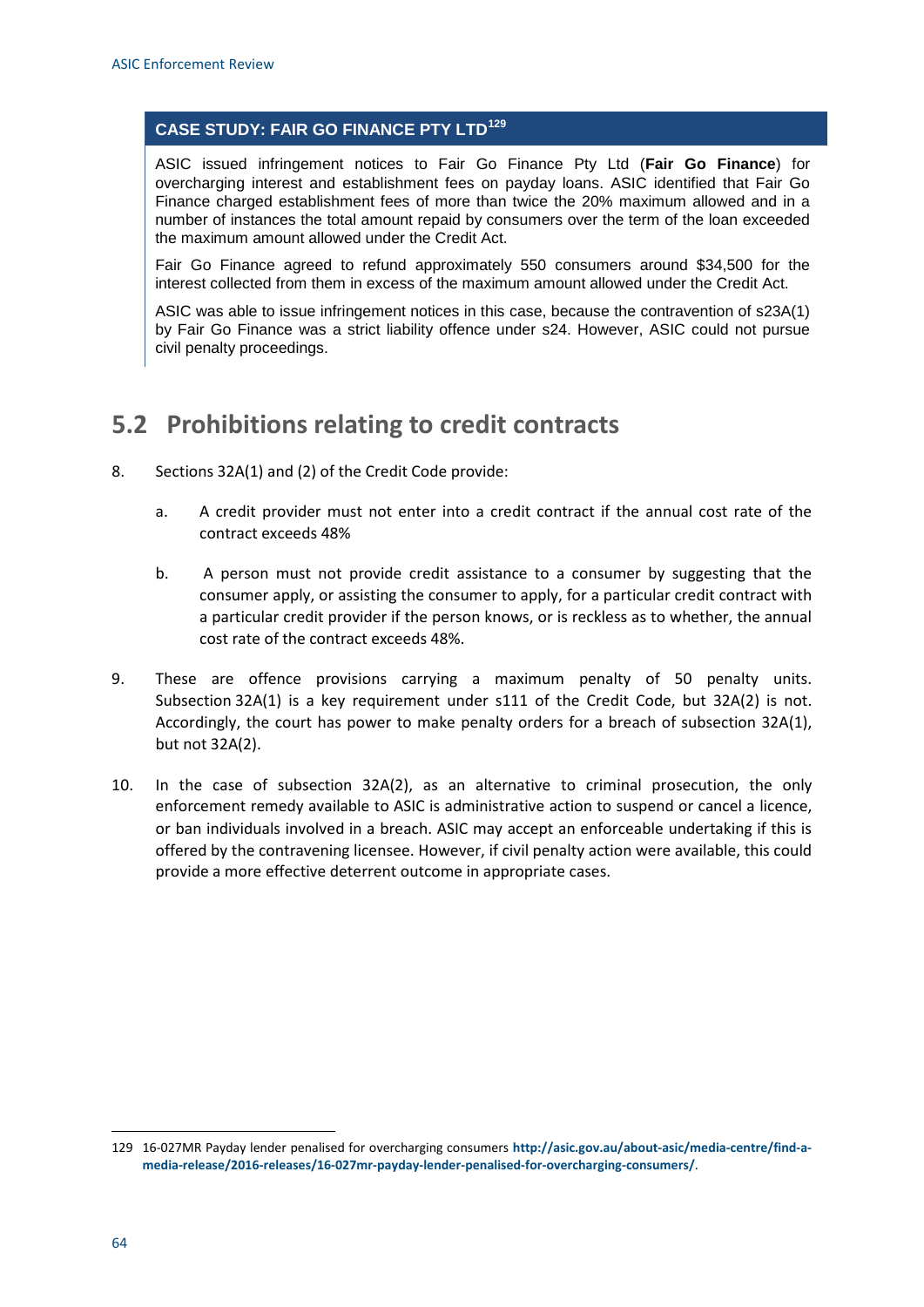# **5.3 Limit on amount that may be recovered if there is default under a small amount credit contract**

11. Section 39B(1) of the Credit Code provides:

*If there is a default in payment under a small amount credit contract, the maximum amount that may be recovered (whether by repayments under the contract or otherwise) by the credit provider in relation to the contract must not exceed an amount that is twice the adjusted credit amount in relation to the contract.*

- 12. The remedy for a breach of subsection 39B(1) is that amounts paid in excess of this limit are recoverable by the consumer. A sanction that only results in return of funds wrongfully charged is largely ineffective in terms of providing a meaningful deterrent.
- 13. Further, unlike a breach of the cap on costs under s31A, which allows consumers to recover all fees and charges they have paid the credit provider, a breach of the double default cap under s39B only enables consumers to recover any amount paid above the default cap.
- 14. Attaching a civil penalty provision to this prohibition would enable ASIC to take more effective action to deter credit providers from engaging in this kind of misconduct.

## **5.4 Credit code – false or misleading representations relating to credit contracts**

### **False or misleading representations**

15. Section 154(1) of the Credit Code provides:

*"A person must not make a false or misleading representation in relation to a matter that is material to entry into a credit contract or a related transaction or in attempting to induce another person to enter into a credit contract or related transaction."*

16. Similarly, subsection 179U(1) provides:

*"A person must not make a false or misleading representation:*

- *(a) in relation to a matter that is material to entry into a consumer lease or a related transaction; or*
- *(b) in attempting to induce another person to enter into a consumer lease or a related transaction."*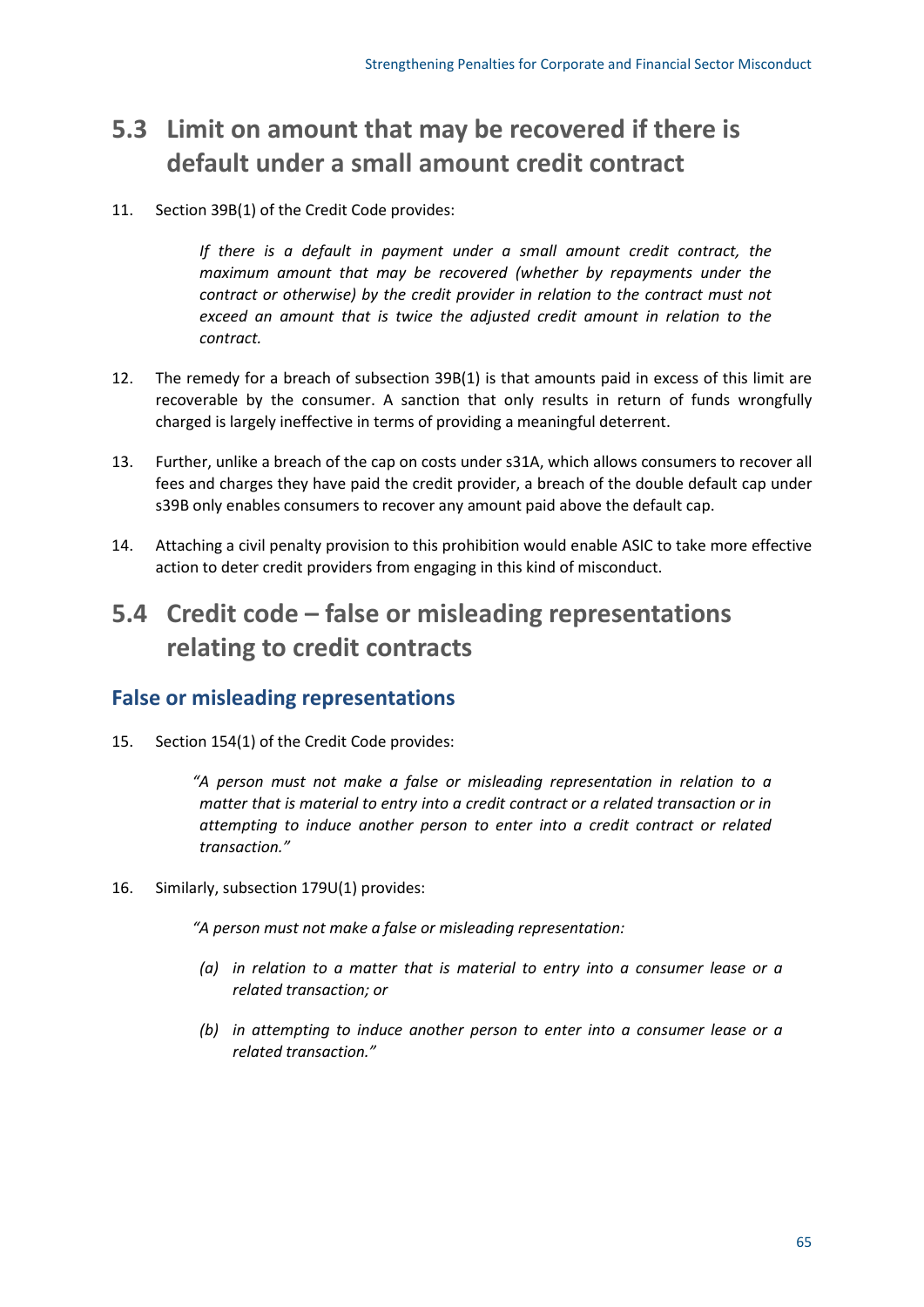17. Failure to comply with either of these sections is an offence carrying a maximum penalty of 50 penalty units. However, it is a defence to a prosecution if the person charged proves that they reasonably believed that the representation was not false or misleading.<sup>[130](#page-69-0)</sup> Both provisions are comparable to the false or misleading representations prohibitions in s12DB of the ASIC Act, contravention of which may be an offence or attract a civil penalty. It would be consistent with the civil penalty regime in the ASIC Act and allow ASIC greater flexibility in its response to this kind of misconduct if ss154 and 179U of the Credit Code were civil penalty provisions. It may be appropriate to provide a defence to liability for a civil penalty (separate to the current defence to prosecution for an offence), for example taking reasonable steps to ensure the relevant representation was not false or misleading.

#### **QUESTION**

21. Should sections 23A(1), 32A(2), 39B(1), 154 and 179U of the Credit Code be civil penalty provisions?

<span id="page-69-0"></span><sup>130</sup> Sections 154(2) and 179U(2).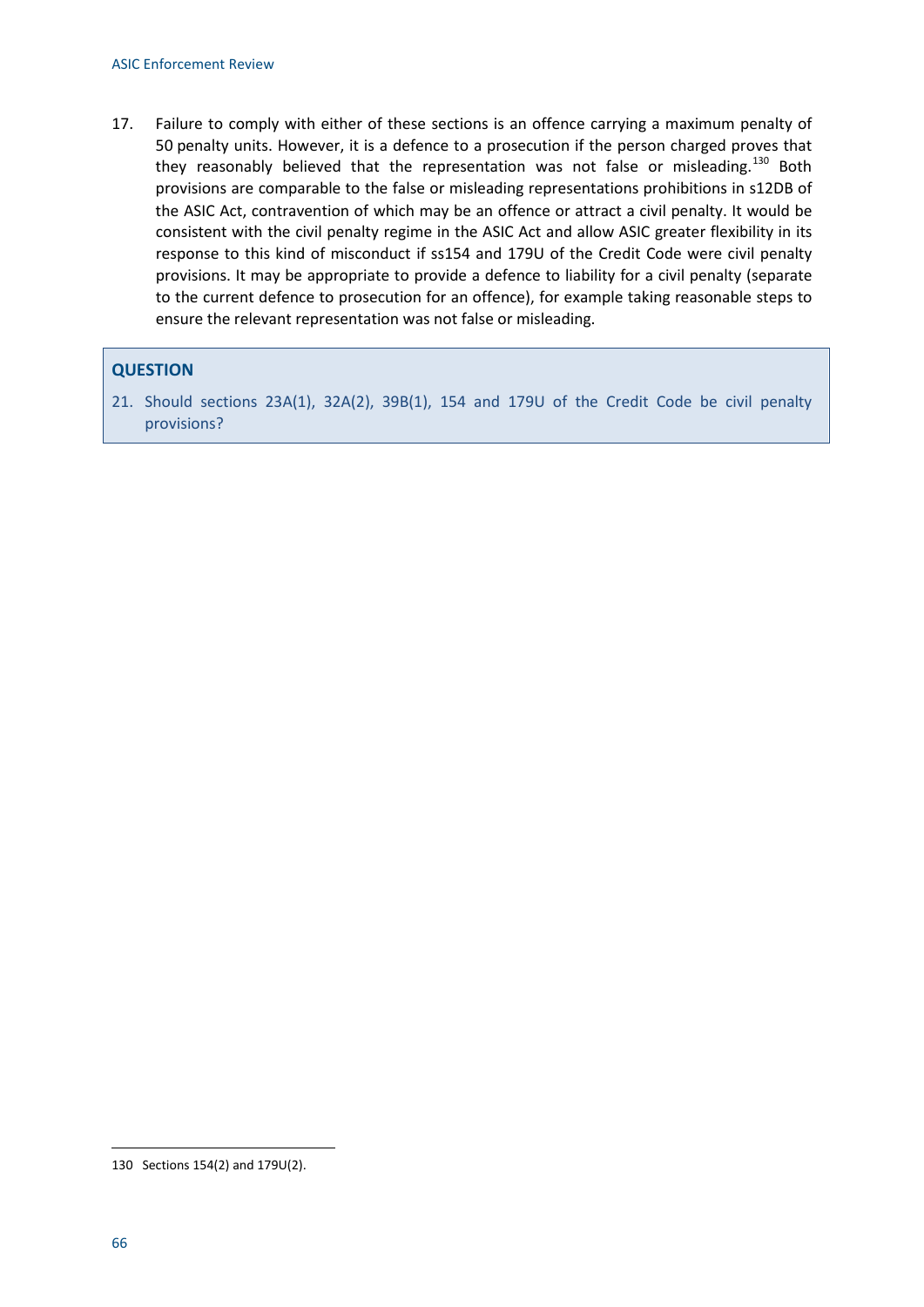## **6.1 The duty of utmost good faith**

1. ASIC is responsible for the general administration of the ICA, which regulates the content and operation of insurance contracts.<sup>[131](#page-70-0)</sup> Section 13(1) of the ICA creates an implied contractual term that requires both the insurer and the policy holder to act towards each other, in respect of any matter arising under or in relation to the contract, with the utmost good faith. If reliance on a contractual provision by either the insurer or the policy holder would involve a failure to act with utmost good faith, the party cannot rely on that provision. Section 13(1) provides:

> *A contract of insurance is a contract based on the utmost good faith and there is implied in such a contract a provision requiring each party to it to act towards the other party, in respect of any matter arising under or in relation to it, with the utmost good faith.*

- 2. This section is a financial services law, failure to comply with which is a ground upon which ASIC can take administrative action under the Corporations Act to vary, suspend or cancel an AFS licence or ban a person from providing financial services.<sup>[132](#page-70-1)</sup>
- 3. However, the Corporations Regulations specifically exclude 'handling insurance claims' from the definition of a financial service in the Corporations Act.<sup>[133](#page-70-2)</sup> This means that those parts of the Corporations Act regulating the provision of financial services do not apply to insurance claims handling, which would generally also preclude the exercise of ASIC's administrative powers.
- 4. As a result of amendments made to the ICA in 2013, s14A of that Act now enables ASIC to exercise its administrative powers in relation to a failure to comply with the duty of utmost good faith in the handling or settlement of claims, as if failure to comply with the duty were a failure to comply with a financial services law.<sup>[134](#page-70-3)</sup> However, this section does not provide ASIC general standing to take legal action in relation to such a failure.

<span id="page-70-0"></span><sup>131</sup> ICA s11A.

<span id="page-70-1"></span><sup>132</sup> Corporations Act sections 761A (definition of *financial services law*), 764A(1)(d), (e) and (f), 915C(1) and 920A(1).

<span id="page-70-2"></span><sup>133</sup> Section 766A(2)(b) and reg 7.1.33.

<span id="page-70-3"></span><sup>134</sup> ICA s14A, which applies to contracts of insurance entered into or renewed (not automatically) after 28 June 2013. See also the Explanatory Memorandum to the *Insurance Contracts Amendment Bill 2013* (ICA EM), at  $[1.8] - [1.11]$  and  $[1.13] - [1.14]$ .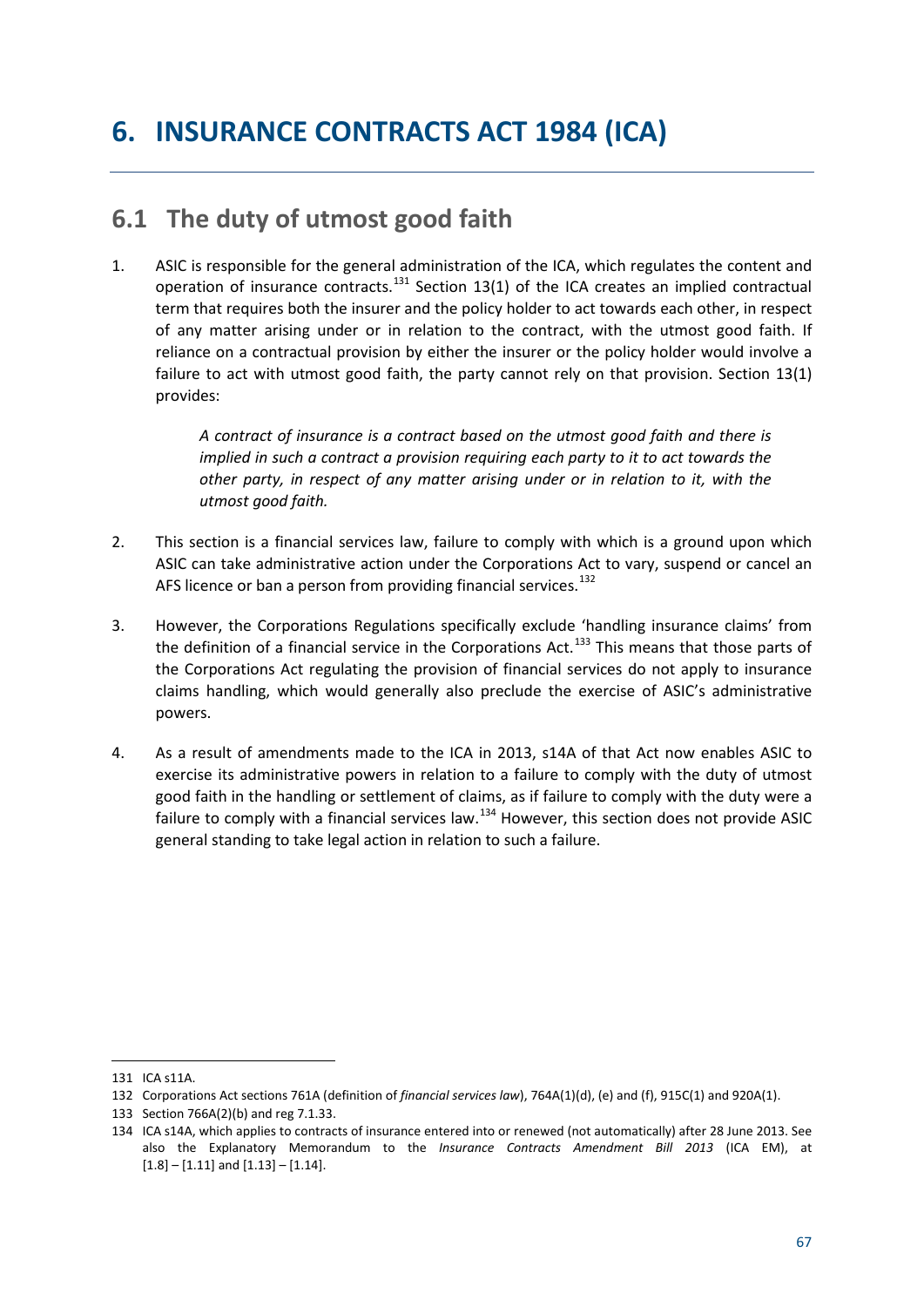- 5. The amendments made to the ICA in 2013 also clarified that a failure to comply with the duty of utmost good faith is a breach of the ICA, such that ASIC now has power to take representative action under s55A of the ICA in relation to such a breach.<sup>[135](#page-71-0)</sup> That is, ASIC has power, if it is in the public interest, to either:
	- a. bring an action against the insurer on behalf of an insured person or third-party beneficiary in relation to a breach; or
	- b. take over and continue, on behalf of the insured person or third-party beneficiary, an action brought against the insurer by that person or third-party beneficiary in relation to a breach.
- 6. However, as noted by ASIC in Report 498: Life insurance claims: An industry review (Rep 498) released in October 2016, there are limitations to both the exercise of administrative powers and representative action as regulatory tools:
	- a. ASIC would typically only use its administrative powers against an insurer or its representatives when there is serious and systemic misconduct that justifies suspension or cancellation of the insurer's AFS licence, or banning individuals from continuing to provide financial services; and
	- b. commencing court action for individual transactions may not be an effective regulatory tool to deal with systemic issues and in many circumstances an external dispute resolution scheme may be best placed to pursue these transactions so that ASIC can focus on underlying systemic conduct. $136$
- 7. The ICA EM states that isolated breaches of the duty of utmost good faith would not be expected to result in ASIC pursuing a banning order.<sup>[137](#page-71-2)</sup>
- 8. Section 15 of the ICA limits ASIC's ability to take alternative action as it provides that a contract of insurance is not capable of being made the subject of relief under any other Act for judicial review of a contract on the ground that it is harsh, oppressive, unconscionable, unjust, unfair or inequitable. As a result, ASIC cannot take action in relation to a contract of insurance under, for example, s12CB of the ASIC Act for unconscionable conduct in connection with a financial service.

<span id="page-71-0"></span><sup>135</sup> ICA s13(2). See also the ICA EM, at [1.7] and[1.12].

<span id="page-71-1"></span><sup>136</sup> Rep 498, at [59] and [146].

<span id="page-71-2"></span><sup>137</sup> ICA EM, at [1.14]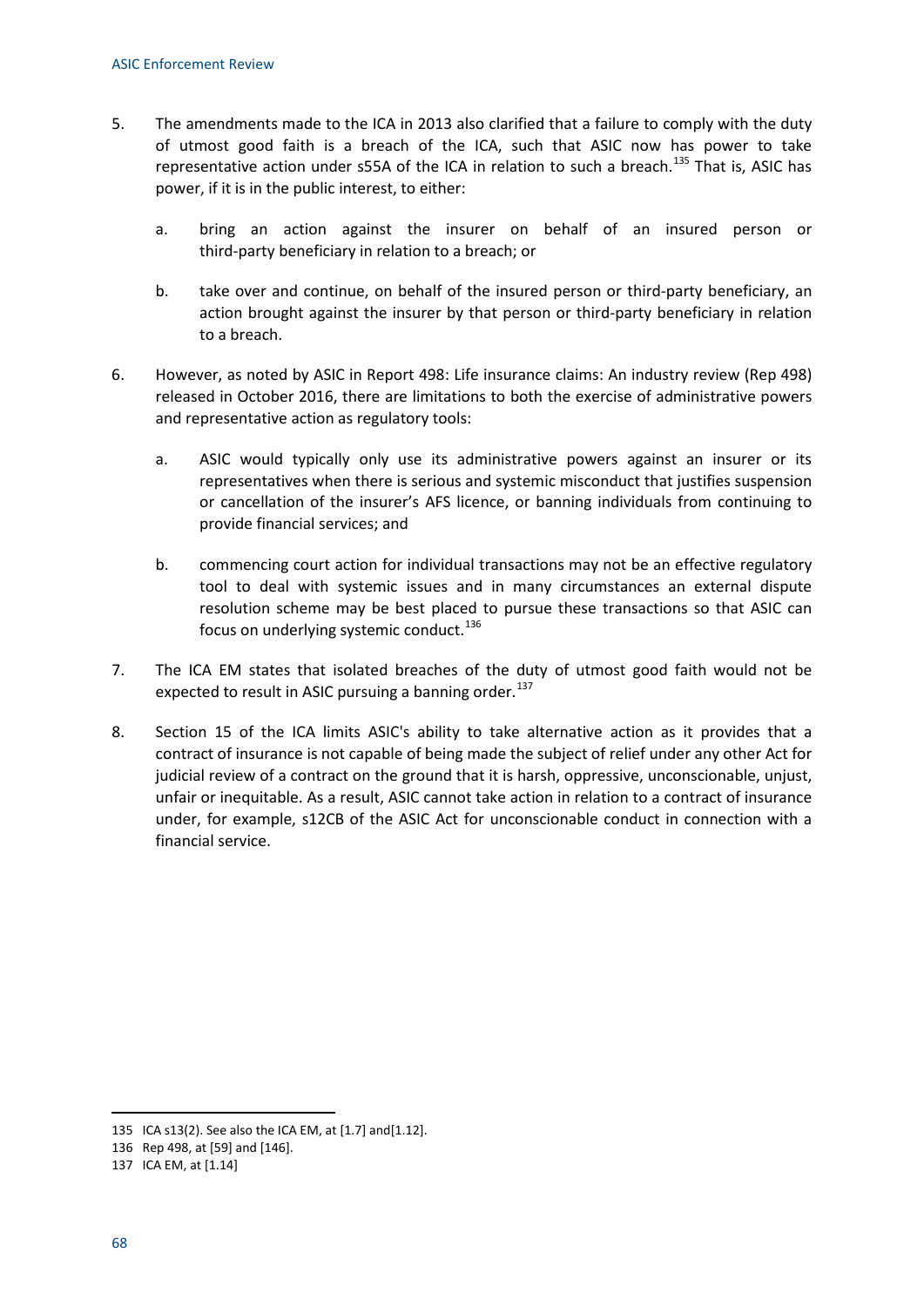#### 9. The case studies below illustrate the potential scope of section 13 of the ICA.

### **CASE STUDY: CGU INSURANCE LTD V AMP FINANCIAL PLANNING PTY LTD (2007) 235 CLR 1**

AMP, an authorised securities dealer, was insured by CGU under a professional indemnity policy. Two of AMP's authorised advisers were involved in a failed investment, which resulted in a complete loss for a number of clients. Consequently, AMP and its advisers faced numerous claims. AMP reported its claims to CGU who accepted AMP's proposed settlement protocol but reserved its rights and withheld any indemnity determination, reminding AMP to act as a 'prudent uninsured' would in the circumstances.

AMP sought from CGU the amounts paid to settle the underlying claims. CGU eventually denied indemnity and contended that AMP was required, and had failed, to establish legal liability and the reasonableness of the settlement.

The High Court held that utmost good faith may require insurers to act in line with 'commercial standards of decency and fairness' with 'due regard to the legitimate interests of an insured, as well as to its own interests'. However, the Court held that a breach of the duty by the insurer does not allow the Court to find the insurer liable to indemnify the insured.

The Court further concluded that AMP would not have been able to seek relief even if it was found that CGU had breached its duty of utmost good faith, as there was 'not such a degree of reciprocal good faith'.

### **CASE STUDY: ZIOGOS V FSS TRUSTEE CORPORATION AS TRUSTEE OF THE FIRST STATE SUPERANNUATION SCHEME [2015] NSWSC 1385**

Ms Ziogos was a former NSW Police Officer who developed Post-Traumatic Stress Disorder, anxiety and depression over the course of her employment. She became Totally and Permanently Disabled and was unable to continue working.

Ms Ziogos lodged a claim under two TPD insurance policies taken out by her superannuation company First State Superannuation with the insurer MetLife.

Ms Ziogos' treating doctor confirmed that she was Totally and Permanently Disabled. MetLife organised for Ms Ziogos to be examined by two other doctors who gave less favourable reports. One doctor reported that 'with treatment' Ms Ziogos would be able to work again. Ultimately MetLife declined Ms Ziogos' claim and she commenced proceedings in the Supreme Court.

Justice Ball held that 'the requirement of utmost good faith requires the insurer to explain how it reached the decision it did so that the insured person can be satisfied that the decision itself was reached in the utmost good faith'.

Justice Ball found that MetLife was not required by the duty of utmost good faith to undertake its own investigations. His Honour also found that MetLife had not acted unreasonably by engaging in covert surveillance of Ms Ziogos, nor by failing to investigate her claim in a timely manner or requesting submissions in relation to material without identifying the material it considered to be adverse.

However, Justice Ball did find that MetLife had breached its duty on the basis that it had made its decision in the erroneous belief that Ms Ziogos was capable of working part-time, that it was unreasonable for MetLife to conclude, based on the facts, that Ms Ziogos had the capacity to return to work at some time in the future, and that it was unreasonable for MetLife to place any weight on video surveillance (which showed Ms Ziogos undertaking activities that bore no relationship to those she would be required to undertake in employment).

The Court then considered whether Ms Ziogos was totally and permanently disabled within the meaning of the insurance policy. Justice Ball found in Ms Ziogos' favour and she was awarded the full amount of her claim of \$935,865.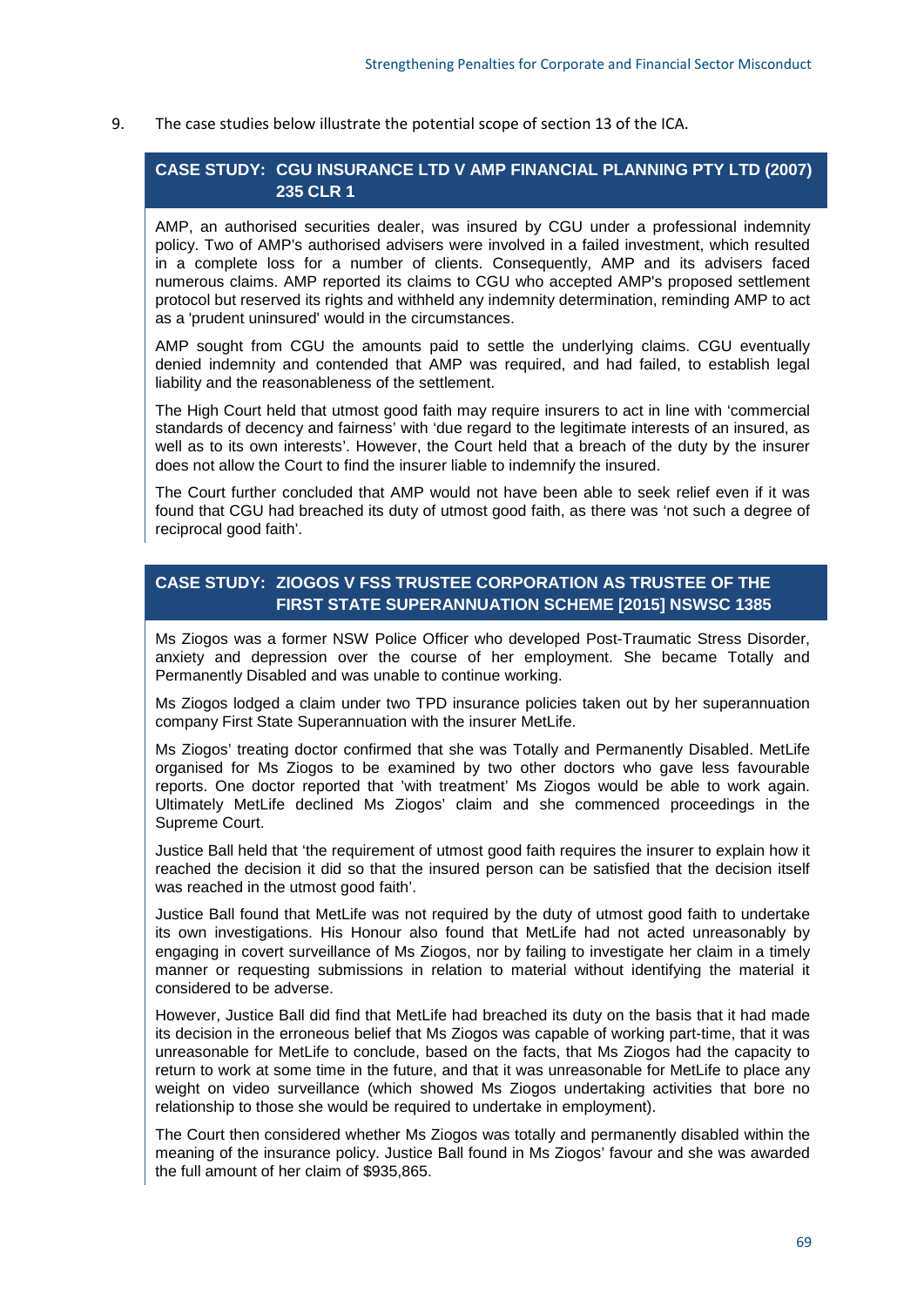- 10. Conduct which has been found by the Financial Ombudsman Service to be inconsistent with the duty of utmost good faith includes:
	- a. insurer relying on a provision restricting claims where the insured was never notified of the provision (insurer failed to provide a copy of the PDS to the insured), and where the sales agent persisted with the sale despite the consumer asking to see the policy document first;
	- b. insurer suspending benefits because it considered that investigations might reveal the insured was not entitled to payments, which could be reasonable if the insurer's assessment was delayed solely due to a lack of cooperation by the insured, but not if due to the insurer making numerous unwarranted separate requests for information;
	- c. insurer imposing a condition for continuing to pay benefits when the insured travelled overseas, that required the insured to seek treatment from doctors registered in a list of countries that did not include the country travelled to.
- 11. If section 13 were a civil penalty provision, this would enhance ASIC's use of the provision as an enforcement tool, in circumstances where administrative or representative action may not be appropriate, but action is needed to deter conduct by an insurer which is not consistent with its duty of utmost good faith. Civil penalties would be available as an enforcement outcome for contraventions of the duty, not only in relation to insurance claims handling, but also potentially in relation to pre-contractual and post-contractual conduct by insurers.

## **6.2 Section 33C – Insurer's obligation to provide Key Facts Sheet**

12. Section 33C(1) provides that an insurer must provide a Key Facts Sheet for a prescribed contract in the prescribed manner. Failing to comply with this provision is an offence carrying a maximum penalty of 150 penalty units. This requirement is similar to the requirement to provide a Key Facts Sheet under sections 133AD and 133BC of the Credit Act, both of which are civil penalty provisions in addition to being offence provisions.

### **Position 14: Civil penalty consequences should be extended to insurers that contravene certain obligations under the** *Insurance Contracts Act 1984***, as outlined below.**

- 13. It is proposed that there should be civil penalty consequences for an insurer that breaches the following provisions of the ICA:
	- a. the duty of utmost good faith,
	- b. the insurer's obligation to provide a Key Facts Sheet.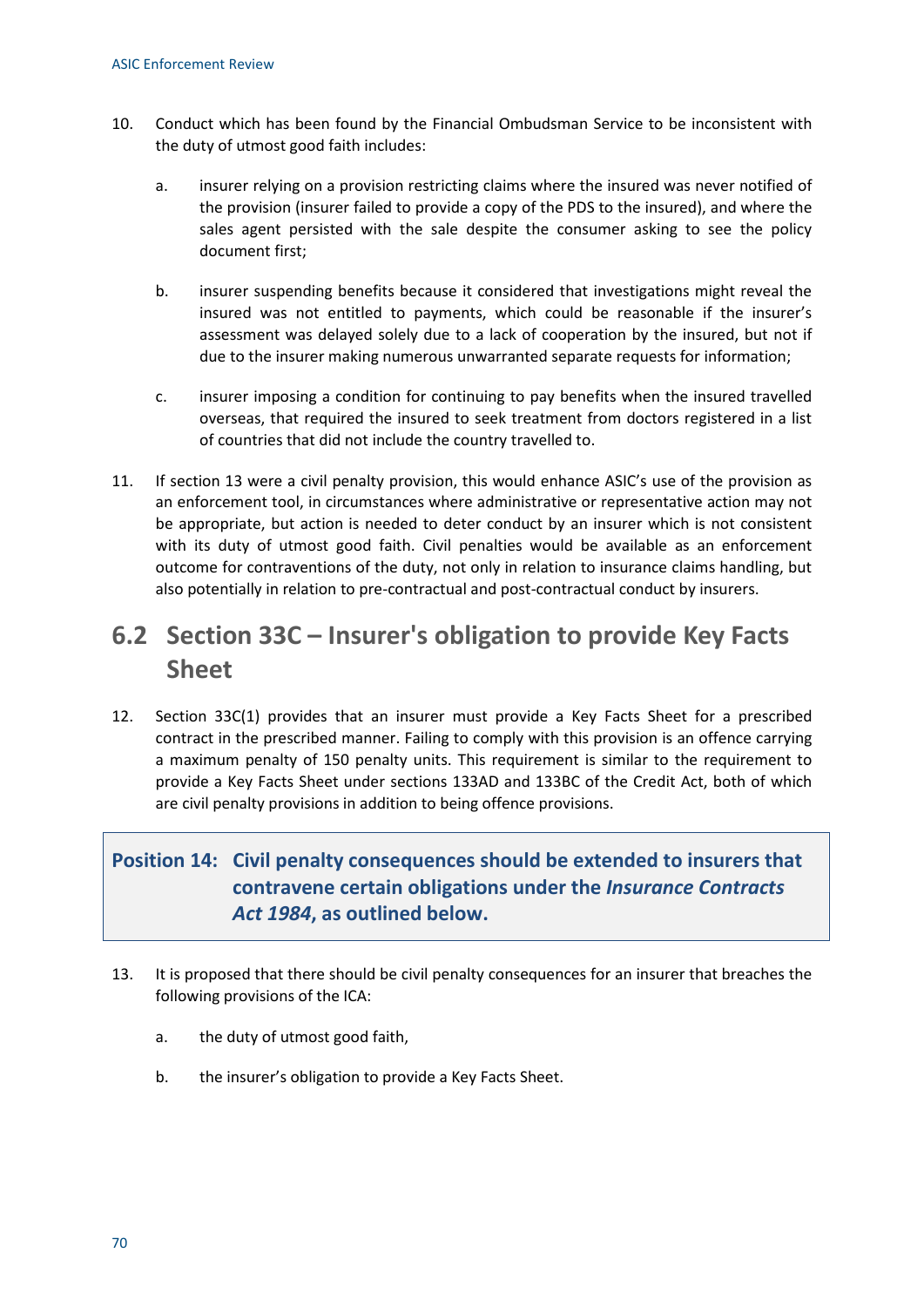## **7. INFRINGEMENT NOTICES**

- 1. Infringement notices have been used for decades in Australia in relation to high volume, low-level, often quasi-criminal matters such as traffic offences. Their use has increased markedly in recent years at both the State and Federal level.<sup>[138](#page-74-0)</sup>
- 2. Infringement notices are an allegation of a contravention of the law, payment of which causes the regulator to not pursue the alleged contravention any further. Payment of the notice also is not taken as an admission of guilt by the alleged offender. However, if the infringement notice is not complied with, ASIC remains entitled to bring other proceedings, civil or criminal, against the offending party.
- 3. In federal regulation, an infringement notice may be used as an alternative to criminal or civil penalty proceedings. The ALRC Principled Regulation report recommended that infringement notices should apply in the case of criminal penalty schemes, only to 'minor offences of strict or absolute liability<sup>[139](#page-74-1)</sup> and in the case of civil penalty schemes, only to 'minor contraventions in which no proof of a fault element or state of mind is required'.<sup>[140](#page-74-2)</sup>
- 4. Infringement notices in the financial services industry were first canvassed in a CLERP 9 discussion paper, released in September 2002, which raised a number of proposed changes to Australia's corporate law framework to improve corporate disclosure and audit regulation in response to a number of high profile corporate collapses.<sup>[141](#page-74-3)</sup>
- 5. One of the proposals in that discussion paper sought to give ASIC the power to issue infringement notices for minor violations of the continuous disclosure obligations. The proposal was agreed to and the majority of CLERP 9 proposals were enacted in the *Corporate Law Economic Reform Program (Audit Reform and Corporate Disclosure) Act 2004*, including the introduction of ASIC's power to issue infringement notices with a penalty of up to \$100,000. The Infringement notice provisions supplement ASIC'S powers to enforce the criminal and civil penalty provisions.
- 6. The amounts provided for under the various infringement notice regimes over which ASIC presides are all considerably lower than the maximum penalty allowed for in the legislation for contravention of the obligations themselves, in order to act as an incentive for the party to pay the infringement notice amount rather than litigate the matter. ASIC uses infringement notices as a regulatory tool in relation to less serious contraventions that it considers can be more efficiently and effectively dealt with by an administrative penalty.

<span id="page-74-0"></span><sup>138</sup> Rees A, '*Infringement notices and federal regulation: wolves in sheep's clothing?*' (2014) 42 Australian Business Law Review 276.

<span id="page-74-1"></span><sup>139</sup> ALRC Principled Regulation report, n 2, Rec 12-1.

<span id="page-74-2"></span><sup>140</sup> Ibid., n 2, Rec 12-2.

<span id="page-74-3"></span><sup>141</sup> CLERP 9, Corporate Disclosure: Strengthening the Financial Reporting Framework (Commonwealth of Australia, 2002).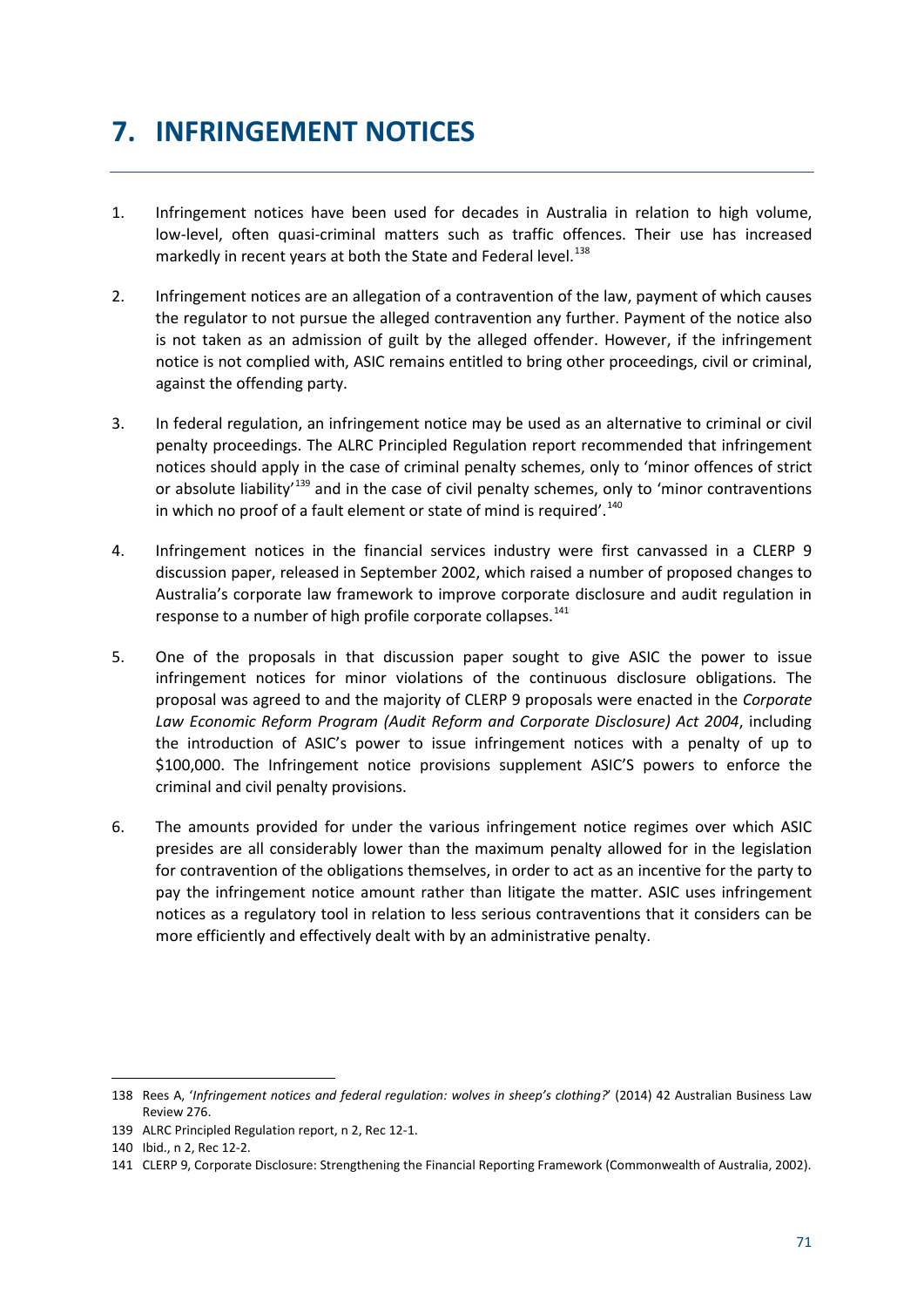- 7. Infringement notices are currently available in relation to the following areas of the corporate law:
	- a. certain unconscionable conduct and consumer protection provisions of the ASIC Act;
	- b. strict liability offences and certain civil penalty provisions under the Credit Act;
	- c. continuous disclosure obligations under the Corporations Act; and
	- d. breaches of the Market Integrity Rules, Derivative Transaction Rules and Derivative Trade Repository Rules.
- 8. Currently, infringement notices can be issued by either an ASIC delegate or in the case of breaches of market integrity rules, the markets disciplinary panel. The panel is made up of industry peers and one ASIC representative. It may be appropriate for a similar peer review panel to issue infringement notices for contraventions of financial services and credit obligations. The AGD guide states that an infringement notice may only be issued by an officer authorised to exercise that power and those officers should belong to a specified class of persons. The Taskforce will consider the issue of a peer review panel issuing infringement notices later in this paper.
- 9. In *INFO 151 ASIC's Approach to Enforcement*, ASIC outlines the factors that it may consider in deciding which remedy in its regulatory toolkit it should pursue.<sup>[142](#page-75-0)</sup> including
	- a. nature and seriousness of the suspected misconduct;
	- b. conduct of the person or entity after the alleged contravention;
	- c. the strength of ASIC's case;
	- d. the expected level of public benefit.
- 10. Issues that may favour an infringement notice as being the most appropriate regulatory approach might include lack of adverse compliance history, lack of evidence of significant consumer loss, how the entity responded to the breach after it became aware of it and whether the breach was inadvertent.
- 11. Broadly, infringement notices have the following benefits:
	- a. they increase the likelihood that contraventions will be penalised $143$  because ASIC is able to take action in relation to a larger number of contraventions than it otherwise would be able to by way of legal proceedings, thereby encouraging voluntary compliance; $144$

<span id="page-75-0"></span><sup>142</sup> INFO 151 at page 8.

<span id="page-75-1"></span><sup>143</sup> Explanatory Memorandum, CLERP 9 at [4.255], Explanatory Memorandum, *National Consumer Credit Protection Act 2009* at [9.50].

<span id="page-75-2"></span><sup>144</sup> M Welsh, 'Enforcing contraventions of the continuous disclosure provisions: Civil or administrative penalties', *Company and Securities Law Journal*, Vol. 25, 2007, at p.315.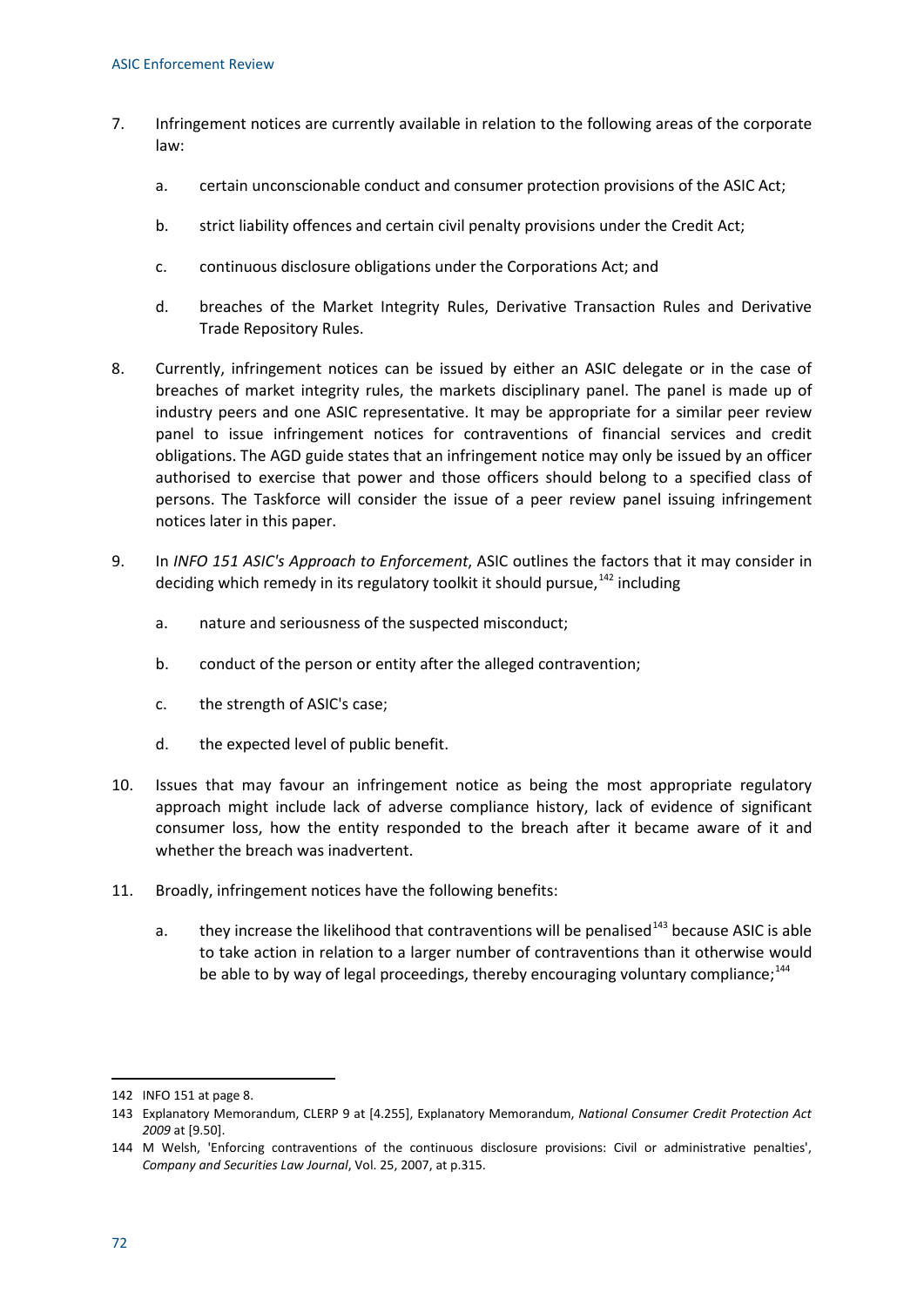- b. they enable ASIC to more efficiently and effectively take action in relation to less serious contraventions;<sup>[145](#page-76-0)</sup>
- c. they reduce the cost and time for ASIC in pursuing less serious contraventions,  $146$ because they can be characterised as a form of settlement, there is no need to compile evidence for a criminal or civil brief;
- d. they reduce the burden on the judicial system by decreasing the number of prosecutions;<sup>[147](#page-76-2)</sup>
- e. they enable entities to avoid costly and lengthy court proceedings where appropriate;<sup>[148](#page-76-3)</sup>
- f. they provide ASIC with more flexibility in terms of the enforcement tools it may use to deal with contravening conduct, $149$  enabling ASIC to target its response to contraventions to the tenor of the conduct and to the circumstances of different entities;<sup>[150](#page-76-5)</sup>
- g. while financial penalties for infringement notices are substantially lower than penalties resulting from civil and criminal proceedings taken by ASIC, the reputational effect of infringement notices can act as an additional deterrent and can encourage compliance;<sup>[151](#page-76-6)</sup>
- h. they enable ASIC to signal to the market more easily its views on contraventions of the law than through court action.<sup>[152](#page-76-7)</sup> as infringement notices have an educative effect, informing the market of specific situations where ASIC expects a change in conduct; and
- i. they are less harsh and discriminatory and therefore appropriate for dealing with less serious breaches.<sup>[153](#page-76-8)</sup>

<span id="page-76-0"></span><sup>145</sup> Explanatory Memorandum, *Trade Practices Amendment (Australian Consumer Law) Act (No.1) 2010* at [8.5].

<span id="page-76-1"></span><sup>146</sup> Explanatory Memorandum, CLERP 9 at [4.255], Second Reading Speech – Upper House, *Trade Practices Amendment (Australian Consumer Law) Act (No.1) 2010.*

<span id="page-76-2"></span><sup>147</sup> M Nehme, M Hyland and M Adams, 'Enforcement of continuous disclosure: The use of infringement notice and alternative sanctions', *Australian Journal of Corporate Law*, Vol. 21, 2007 at p.118 and R G Morison and I Ramsay, 'Enforcement of ASIC's market integrity rules: An empirical study', *Australian Journal of Corporate Law,* Vol 30, 2015, at p.32.

<span id="page-76-3"></span><sup>148</sup> Second Reading Speech – Upper House, *Trade Practices Amendment (Australian Consumer Law) Act (No.1) 2010*, Explanatory Memorandum, *National Consumer Credit Protection Act 2009* at [9.49] and [9.51] and R G Morison and I Ramsay, at p.32.

<span id="page-76-4"></span><sup>149</sup> Second Reading speech. CLERP 9, Explanatory Memorandum, *Trade Practices Amendment (Australian Consumer Law) Act (No.1) 2010* at [8.4].

<span id="page-76-5"></span><sup>150</sup> Explanatory Memorandum, *National Consumer Credit Protection Act 2009* at [4.35] to [4.38].

<span id="page-76-6"></span><sup>151</sup> R G Morison and I Ramsay, at p.32.

<span id="page-76-7"></span><sup>152</sup> Explanatory Memorandum, CLERP 9 at [5.458].

<span id="page-76-8"></span><sup>153</sup> M Welsh, at p.325.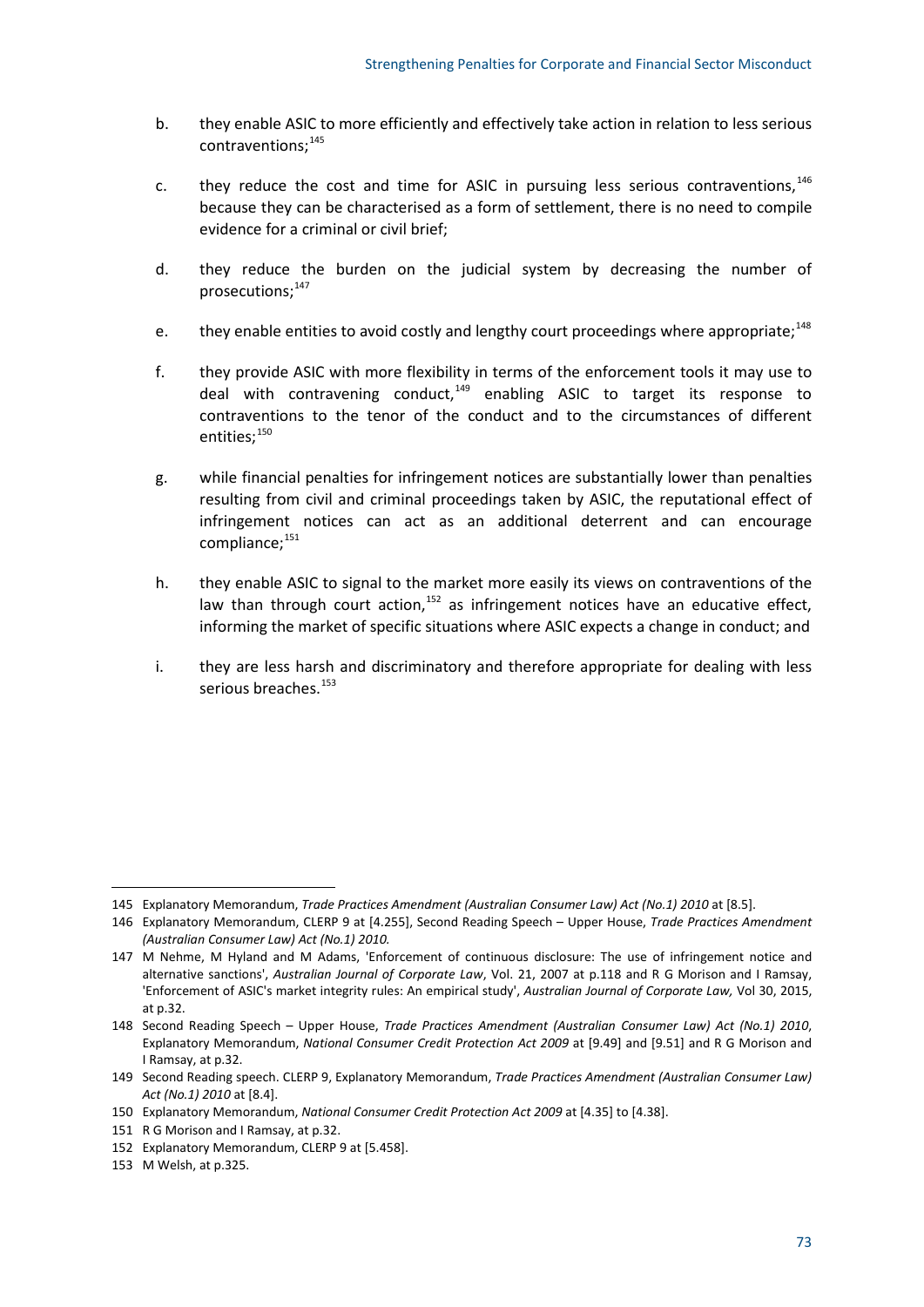12. However, the Taskforce notes that the use of infringement notices in the corporate law has been criticised by stakeholders, including the ALRC and the Law Council of Australia (LCA). The ALRC Principled Regulation report criticised the then CLERP 9 proposal for an infringement notice regime for contraventions of continuous disclosure provisions as it involved subjective judgments as to the materiality of information and are, therefore, contraventions involving a 'state of mind' element.<sup>[154](#page-77-0)</sup> The ALRC also raised concerns with the size of the penalties that could be levied under infringement notices. The LCA has previously stated:

> *"Infringement notices in the area of white-collar crime have been a contentious issue. We as a body have always opposed the use of infringement notices. We believe it is lazy regulation. It does not involve a finding of culpability. It does not provide guidance to the community as to what conduct should be proscribed or not. We note that the ALRC does not support infringement notices in areas such as this, and we would continue our opposition to infringement notices and our opposition to a broadening of the application of infringement notices in the corporations' context."[155](#page-77-1)*

### **Position 15: Infringement notices be extended to an appropriate range of civil penalty offences.**

- 13. While noting some of the opposing views on infringement notices, the Taskforce's preliminary position is that infringement notices should be extended to an appropriate range of civil penalty offences under the Corporations Act, the Credit Act and Credit Code. While infringement notices are part of ASIC's enforcement toolkit in relation to breaches of market integrity rules, continuous disclosure and ASIC Act offences they are not currently available for a range of civil penalty offences under the Corporations Act and some offences under the Credit legislation. The introduction of an infringement notice regime for these provisions provides ASIC with an additional regulatory response to these lower level breaches.
- 14. Infringement notices have been an effective enforcement tool for ASIC. ASIC has provided evidence to the Taskforce that the payment rate of infringement notices in recent years has been very high. Where notices are not paid, ASIC retains the flexibility to commence civil or criminal penalty proceedings against the entities involved as appropriate.
- 15. The Taskforce recognises that not all existing civil penalty provisions will be suitable for an infringement notice regime. Some provisions under the Corporations Act are unsuitable because of their nature and the importance of the obligations contained therein (for example, sections 180-183 of the Corporations Act) to be dealt with by infringement notices.
- 16. Under the Credit Act, there are over 100 civil penalty provisions and almost half of those provisions are currently subject to the applicable infringement notice regime. However a number of lower level breaches in both Acts could be appropriately and proportionately dealt with by way of an infringement notice regime.

**.** 

<span id="page-77-0"></span><sup>154</sup> ALRC Principled Regulation report.

<span id="page-77-1"></span><sup>155</sup> Page 71 Senate Standing Committee on Economics *'Lifting the fear and suppressing the greed – penalties for white-collar crime and corporate and financial misconduct in Australia'* March 2017.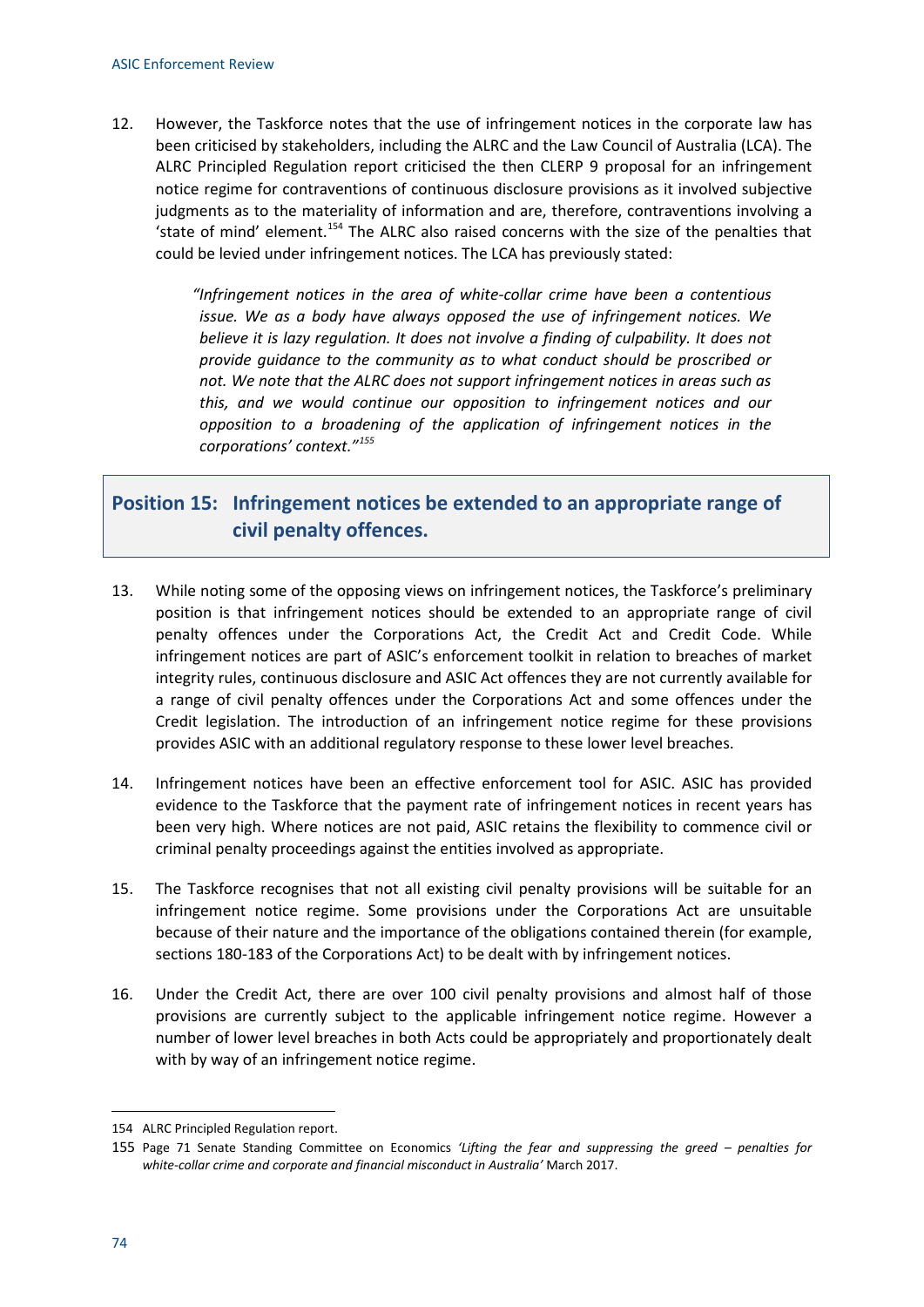- 17. In position paper 1 *'Self-reporting of Contraventions by Financial Services and Credit Licensees'* the Taskforce consulted on the possible introduction of an infringement notice regime for a failure to self-report breaches under section 912D. A majority of stakeholders supported this position and noted its flexibility to deal with minor and inadvertent non-compliance efficiently.
- 18. ASIC has provided the Taskforce with a preliminary list of current and proposed civil penalty provisions, which it views as being suitable for infringement notices. This is provided at Annexure D and the Taskforce seeks stakeholder views on this list and whether these provisions and any other Corporations or Credit Act provisions would be suitable for an expanded infringement notice regime. The list includes a number of current and proposed civil penalty provisions under the Corporations Act, Credit Act and Code and the ICA. Consistent with the AGD guide, the list contains provisions which ASIC considers to be relatively minor offences and where a penalty will be more effective for deterrence, if it is imposed immediately.

### **Position 16: Infringement notices should be set at 12 penalty units for individuals and 60 penalty units for corporations for any new infringement notice provisions.**

- 19. The AGD guide provides that infringement notices may be employed for relatively minor offences where a high volume of contraventions is expected, a penalty must be imposed immediately to be effective, and/or it is easy to make an assessment of guilt or innocence.<sup>[156](#page-78-0)</sup> It further notes that infringement notice schemes should not require proof of fault and as such, are more suitable for strict or absolute liability offences.<sup>[157](#page-78-1)</sup> Further the guidelines state that the 'amount payable under an infringement notice scheme should not exceed 12 penalty units for a natural person or 60 penalty units for a body corporate'.
- 20. The penalties available under most existing infringement notice provisions under ASIC-administered legislation are 12 penalty units for individuals (currently \$2,520), 60 penalty units for corporations (currently \$12,600) or a specified proportion of the maximum penalty that could be levied by a Court. One exception is the continuous disclosure regime, where infringement notice penalties are graduated, being \$33,000, \$66,000 or \$100,000, depending on whether the entity is a Tier 1, 2 or 3 entity in terms of market capitalisation and whether it is the entity's first contravention.
- 21. Under the Credit Act and Regulations, infringement notice penalties imposed for civil penalty provisions must not exceed one-fortieth of the maximum penalty that a court could impose, and must not exceed one-fifth of the maximum penalty that a court could impose for strict liability criminal offences. As the maximum civil penalty under the Credit Act is generally 2,000 penalty units, the individual infringement notice amount is 50 penalty units and for corporations, 250 penalty units. For consistency, this ratio will apply to any new infringement notice provisions under the Credit Act (considered as part of position 15).

<span id="page-78-0"></span><sup>156</sup> AGD Guide, at [6.2.1].

<span id="page-78-1"></span><sup>157</sup> AGD Guide, at [6.2.1].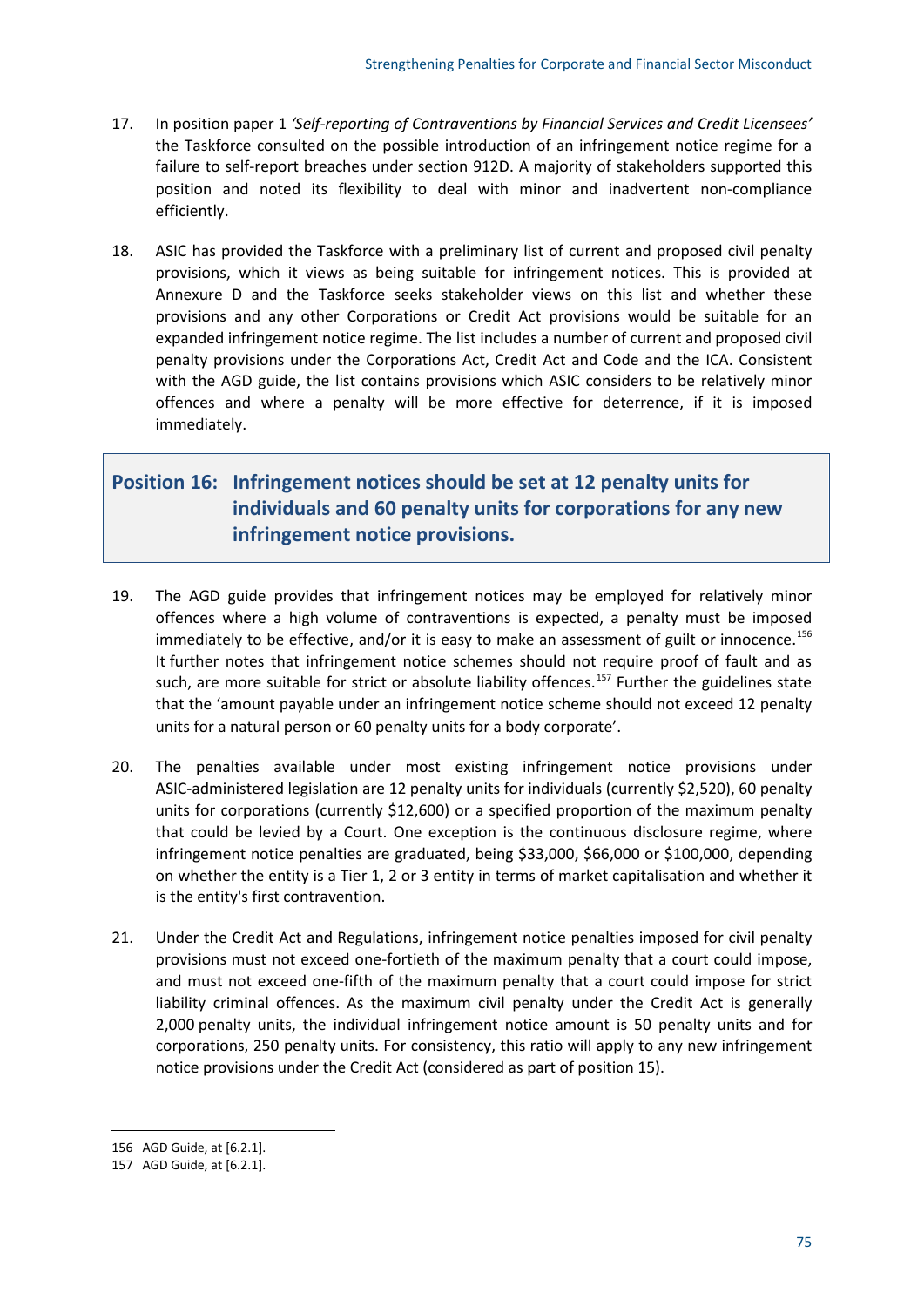22. The Taskforce's preliminary position is that infringement notice amounts should generally be set at the prescribed maximums in the AGD guide: 12 penalty units for individuals and 60 penalty units for corporations. Any existing infringement notice provisions, including those amounts that are above the AGD guide (that is, continuous disclosure, Credit legislation) will remain unchanged. However the Taskforce is seeking stakeholder views on whether a ratio-type regime, similar to the Credit Act would be more appropriate, noting this will result in higher infringement notice amounts.

#### **QUESTION**

- 22. Which current and new civil penalty provisions are suitable for infringement notices (see Annexure D)?
- 23. Are the 12 penalty unit (individuals) and 60 penalty unit (corporations) default levels for infringement notices appropriate? Is the Credit Act model of a default proportion of the maximum penalty more appropriate for all ASIC-administered Acts?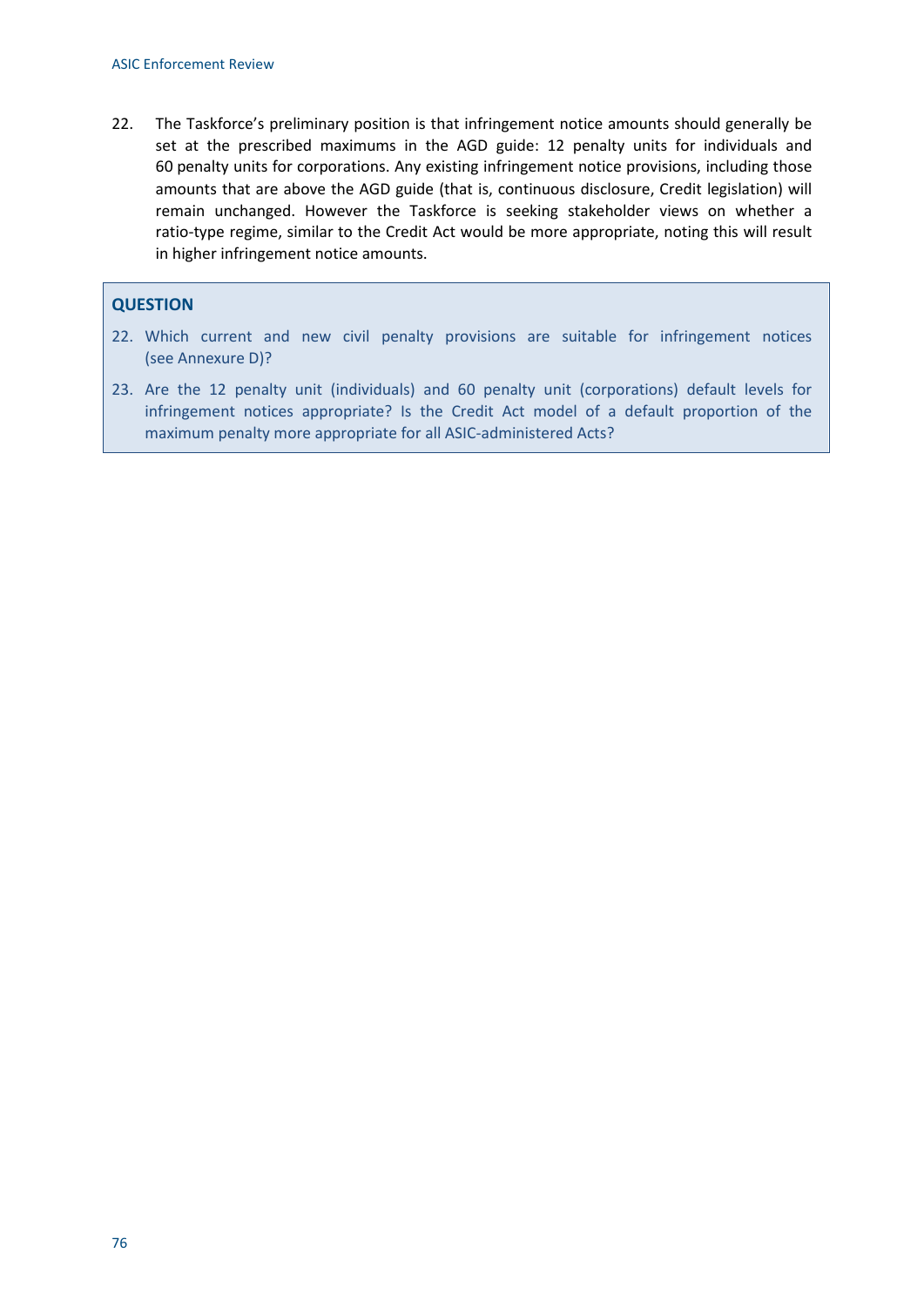## **8. PEER DISCIPLINARY REVIEW PANELS**

- 1. Peer review is a form of co-regulation where government agencies collaborate with industry. A properly constituted peer review panel should have authority to make administrative decisions that would ordinarily be made by a government body (such as ASIC). Peer review panels strengthen the impact of administrative decisions by drawing from industry expertise and experience.
- 2. The Markets Disciplinary Panel, for example, takes disciplinary action in relation to suspected breaches of the market integrity rules. It is established by ASIC on an ad hoc basis and can make decisions about whether an infringement notice should be issued or whether to accept enforceable undertakings. Other panels are enshrined in legislation. For example, the Takeovers Panel, which is the primary forum for dispute resolution regarding takeovers, is established under section 171 of the ASIC Act with powers under Part 6.10 of the Corporations Act.
- 3. The Markets Disciplinary Panel is subject to regulatory guidance issued by ASIC,<sup>[158](#page-80-0)</sup> which specifies the policies that will be applied by the panel and the general approach adopted when administering available remedies.
- 4. Peer review panels seek to improve regulatory outcomes by:
	- a. Incorporating industry practice into administrative decisions;
	- b. Providing industry expertise in an area of change and increasing complexity;
	- c. Allowing industry peers to regulate inappropriate behaviour and advance industry standards;
	- d. Promoting professionalism and self-discipline within the industry; and
	- e. Building greater confidence in the regulatory system.

**.** 

## **8.1 Proposed Financial Services and Credit Panel**

5. ASIC's administrative powers in relation to Australian financial services licences and Australian credit licences include the power to suspend and cancel licences and a power to make a banning order. ASIC is currently proposing to establish a panel called the Financial Services and Credit Panel to make administrative banning decisions in relation to financial services and credit activities (the Panel).<sup>[159](#page-80-1)</sup>

<span id="page-80-0"></span><sup>158</sup> ASIC's RG 216: Markets Disciplinary Panel, issued on 29 July 2010. Available at: **http://asic.gov.au/regulatoryresources/find-a-document/regulatory-guides/rg-216-markets-disciplinary-panel/**.

<span id="page-80-1"></span><sup>159</sup> See ASIC's Consultation paper 281: *Financial Services Panel*, April 2017. Available at: **http://download.asic.gov.au/ media/4214126/cp281-published-11-april-2017.pdf**.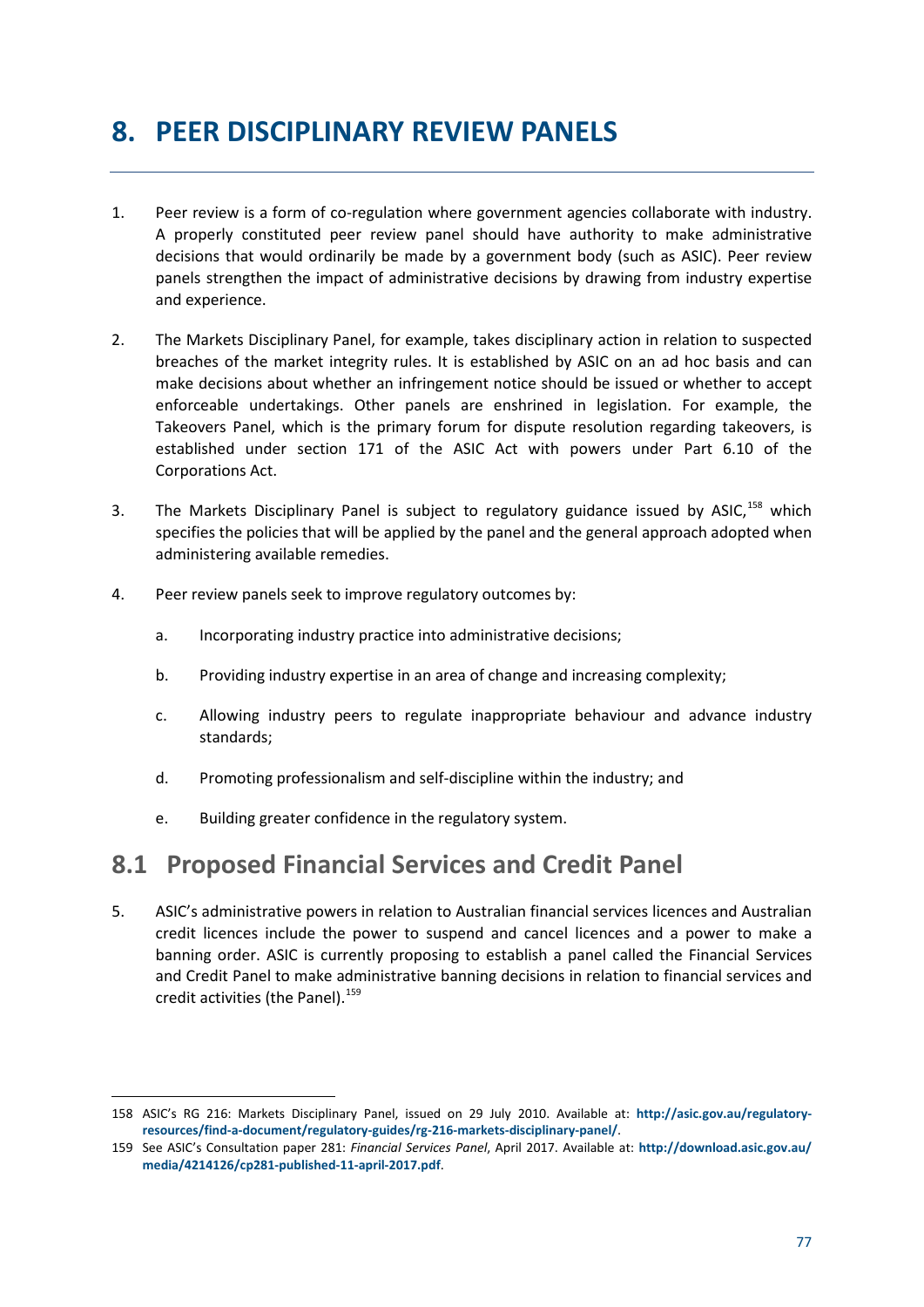- 6. ASIC plans to enable the Panel to take administrative action against AFS and credit licensees and other individuals. This would not preclude ASIC from continuing to exercise its administrative powers. Instead, the Panel will sit alongside ASIC's current administrative action processes.
- 7. ASIC considers it appropriate for the Panel to decide administratively whether to ban individuals from providing financial services or credit. As discussed above, the Panel could also potentially exercise other administrative powers such as the power to issue infringement notices or the power to accept enforceable undertakings. Infringement notices and enforceable undertakings are distinct from a banning power. They are agreed or negotiated outcomes and are not administrative decisions that are subject to appeal.
- 8. ASIC also proposes that the Panel comprise of "financial services and credit industry participants and/or non-industry participants with relevant expertise" and "at least one ASIC staff member". The Taskforce notes the broad range of businesses in the financial services and credit industries creates sensitivities in adequately capturing a panel of industry peers in individual cases. The Taskforce considers panel members should be drawn from a pool of experienced persons on a case-by-case basis, as is suited to the particular circumstances of that case.
- 9. ASIC has produced a regulatory guide on the Markets Disciplinary Panel practices and procedures. This regulatory guide sets out the conduct of proceedings for alleged breaches of ASIC market integrity rules. Similar regulatory guidance may be appropriate for the Panel and could address matters such as the objectives of the Panel and the procedures for the Panel making a decision. Such guidance may also establish procedures around the publication of decisions and any appeal rights for decisions made by the Panel.

### **QUESTIONS**

- 24. Would it be appropriate for ASIC to delegate to a peer review panel additional administrative functions in relation to financial services and credit sectors (apart from banning individuals from these industries as currently proposed by ASIC)?
- 25. If so, should the Panel be able to exercise powers, such as the power to issue infringement notices and/or the power to accept enforceable undertakings?
- 26. Should the Panel be comprised of industry and non-industry participants (for example, lawyers or academics) only or should members of ASIC be included?
- 27. Should the Panel be subject to minimum procedural standards? And, if so, what procedural standards are appropriate? For example, should publication of panel decisions be automatically stayed if an appeal is lodged?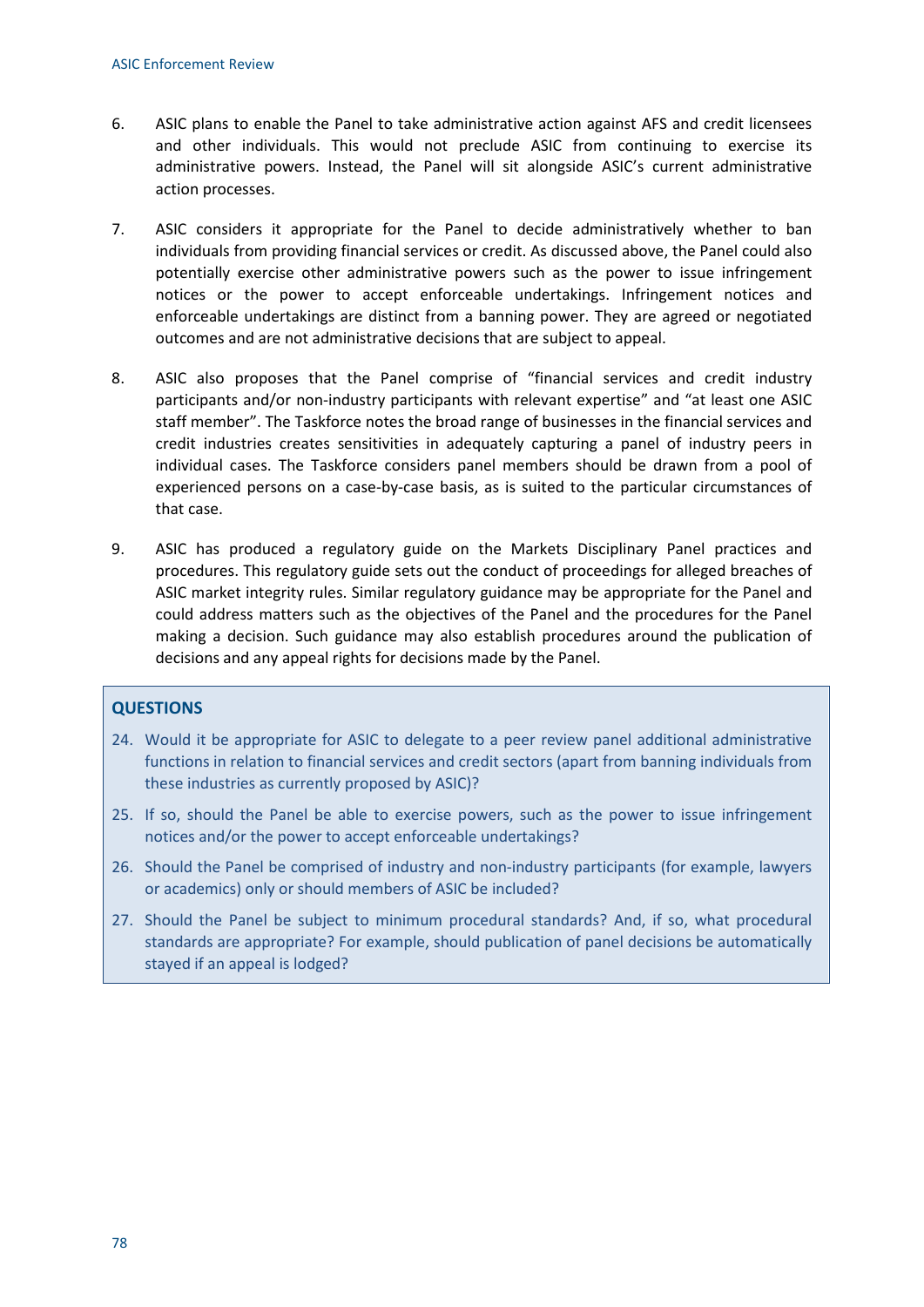## **9.1 ASIC Act – false or misleading statements**

- 1. Section 12DB of the ASIC Act prohibits certain kinds of false or misleading representations made in connection with the promotion or supply of financial services. This is both an offence and civil penalty provision, each carrying the same maximum penalty of 2,000 penalty units for an individual and 10,000 penalty units for a body corporate.
- 2. The ASIC Act also contains a general prohibition against misleading or deceptive conduct (s12DA) with exclusions for statements made in disclosure documents. This section is neither an offence nor a civil penalty provision.<sup>[160](#page-82-0)</sup> Section 1041H of the Corporations Act is in similar terms.
- 3. A contravention of sections 1041H or 12DA can be a basis for the Court to impose civil liability or order injunctive relief. Each section is a financial services law, contravention of which is a ground upon which ASIC may suspend or cancel a financial services licence or ban a person from providing financial services.
- 4. ASIC is unable to take civil penalty or prosecution action for conduct that is false or misleading, but does not comprise a false or misleading representation specifically within the scope of section 12DB of the ASIC Act. Examples of representations that arguably are not false or misleading representations of a kind specifically described in section 12DB include:
	- a. false or misleading statements about a company's proposals to list on the ASX;<sup>[161](#page-82-1)</sup>
	- b. false statements about the number of a company's shares on issue;
	- c. false or misleading statements about an entity's assets or liabilities;<sup>[162](#page-82-2)</sup>
	- d. false or misleading statements about contracts entered into by an entity;
	- e. false or misleading statements about the constitution of a company's board;
	- f. false or misleading statements about a company's financial performance or prospects;

**.** 

<span id="page-82-0"></span><sup>160</sup> Both provisions are modelled on the former s52 of the *Trade Practices Act 1974*.

<span id="page-82-1"></span><sup>161</sup> Misrepresentations of the kind referred to in this and the following subparagraphs [137.1] - [137.5] were found to be misleading or deceptive in contravention of s 1041H in *Australian Securities and Investments Commission v SunEnergy Asia Pacific Pty Ltd* [2011] FCA 275 (*SunEnergy*).

<span id="page-82-2"></span><sup>162</sup> In *SunEnergy*, the defendant company made a misrepresentation that it had secured certain property for the construction of a solar farm.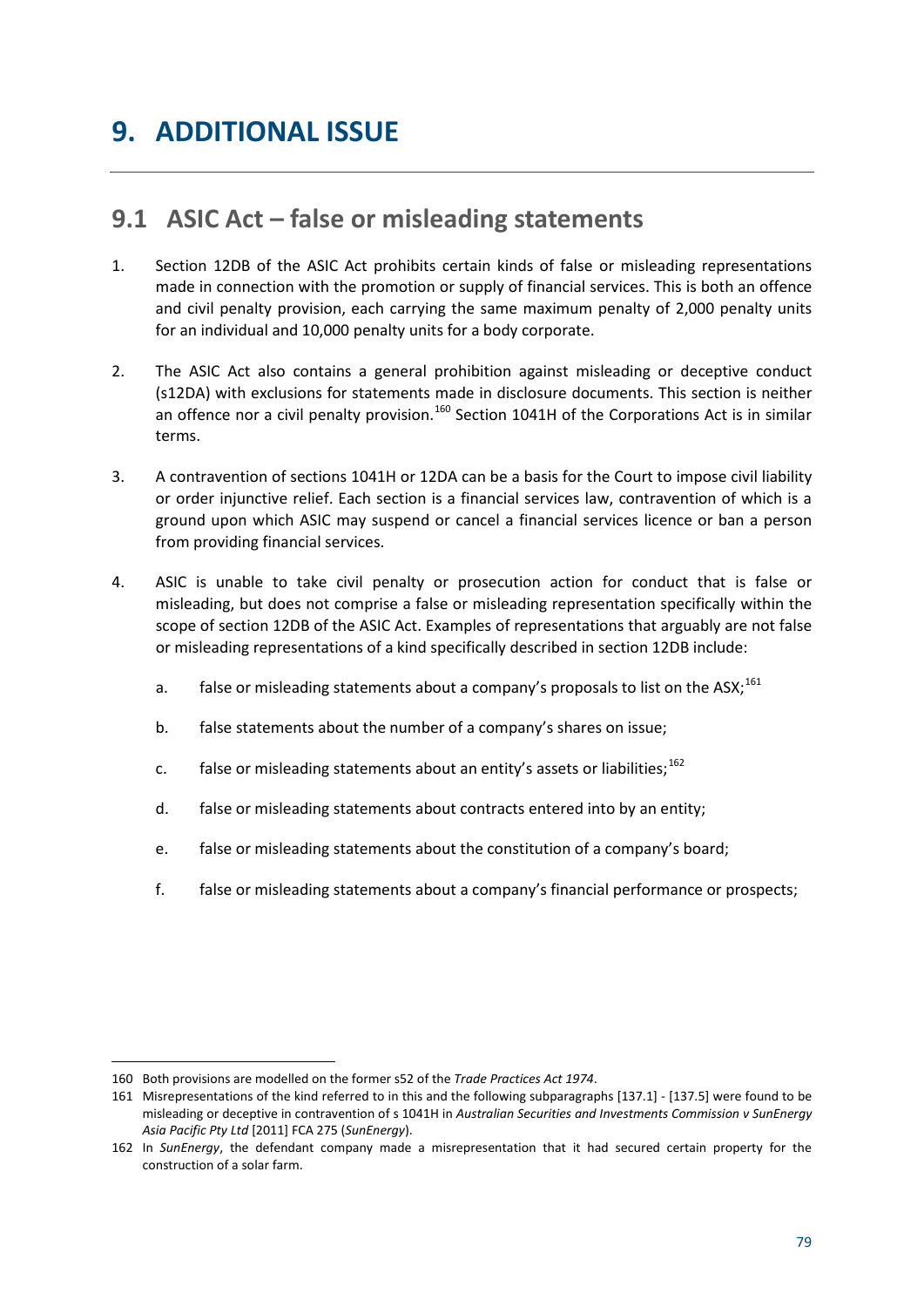- g. false statements that funds deposited by clients would be held in trust accounts and not inter-mingled with other funds; $^{163}$  $^{163}$  $^{163}$  and
- h. false statements about the commencement of legal proceedings for recovery of money owing under a credit facility.<sup>[164](#page-83-1)</sup>

### **CASE STUDY: RESPONSIBLE ENTITY OF MANAGED INVESTMENT SCHEME**

ASIC investigated the conduct of a responsible entity of a managed investment scheme, which had been wound up as the result of the failure of certain investments, owing a substantial amount of money to investors.

Among the potential contraventions investigated by ASIC were contraventions of s1041H of the Corporations Act, alternatively sections 12DA or 12DB of the ASIC Act. ASIC formed the view that reports issued by the responsible entity to investors were misleading or deceptive in contravention of s1041H, because they misrepresented the actual asset allocations of the fund at the time of the reports, in a way that failed to disclose the exposure of the fund to investment risk.

Notwithstanding this view, on the advice of counsel, ASIC did not pursue civil penalty action for contraventions of s12DB of the ASIC Act, because the provisions of that section seemed inapt to describe the particular conduct being investigated. Instead, ASIC sought civil penalties for unrelated breaches of the responsible entity's duties arising out of management of the fund. However, ASIC was unable to seek civil penalties for contraventions of s1041H as that section is not a civil penalty provision.

5. This could be addressed by amending s12DB of the ASIC Act to capture additional representations that are not currently captured by that section. Such an amendment would still confine the proscribed conduct to particular kinds of false or misleading representations made in relation to financial products or services.

<span id="page-83-0"></span><sup>163</sup> This was one of the representations declared to be misleading or deceptive in contravention of s1041H in *Australian Securities and Investments Commission v Vault Markets Pty Ltd* [2014] NSWSC 1641.

<span id="page-83-1"></span><sup>164</sup> This was the conduct found to be misleading or deceptive in contravention of s12DA in *Australian Securities and Investments Commission v Accounts Control Management Services Ltd* [2012] FCA 1164. In that case ASIC obtained declarations and injunctions to restrain the defendant debt collection agency from engaging in the conduct.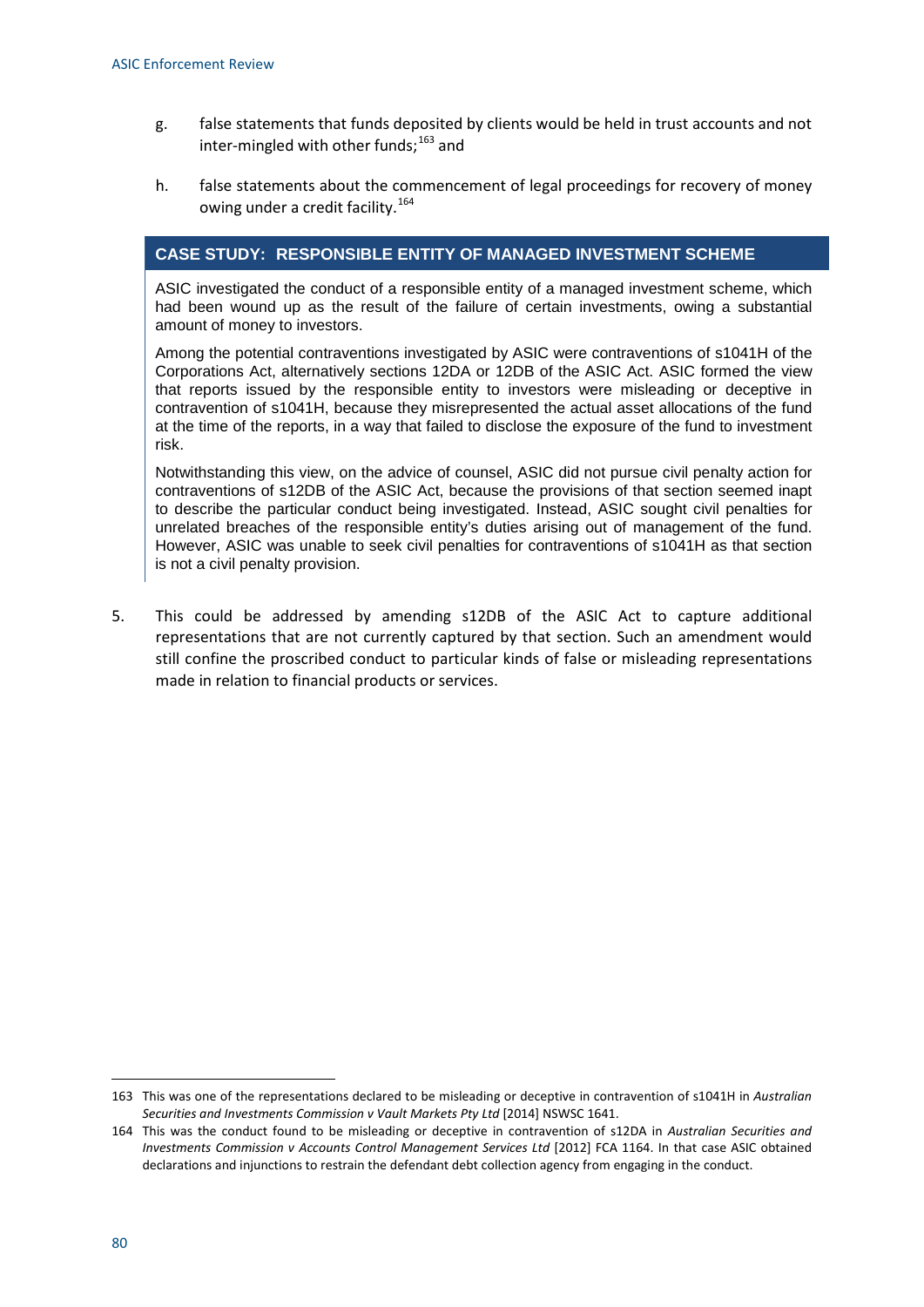## **ANNEXURE A: TYPES OF ACTION AVAILABLE TO ASIC**

| <b>Type of action</b>           | <b>Description</b>                                                                                                                                                                                                                                                                                                      |
|---------------------------------|-------------------------------------------------------------------------------------------------------------------------------------------------------------------------------------------------------------------------------------------------------------------------------------------------------------------------|
| Punitive                        | ASIC can pursue action in the courts to punish a person or entity in response to the<br>misconduct. Actions include:                                                                                                                                                                                                    |
|                                 | criminal penalties (for example, terms of imprisonment; fines; community service orders)<br>- matters giving rise to criminal penalties are prosecuted by the Commonwealth<br>Director of Public Prosecutions (CDPP), with the exception of a number of minor<br>regulatory offences, which are prosecuted by ASIC; and |
|                                 | civil monetary penalties.<br>$\bullet$                                                                                                                                                                                                                                                                                  |
|                                 | All monetary penalties in these types of actions are payable to the Commonwealth.                                                                                                                                                                                                                                       |
| Protective                      | ASIC can take administrative action decided by an ASIC delegate designed to protect<br>consumers and financial investors. Actions include:                                                                                                                                                                              |
|                                 | disqualification from managing a corporation;<br>$\bullet$                                                                                                                                                                                                                                                              |
|                                 | a ban on providing financial services or engaging in credit activities;<br>$\bullet$                                                                                                                                                                                                                                    |
|                                 | cancellation, suspension or variation of conditions of a licence; and<br>$\bullet$                                                                                                                                                                                                                                      |
|                                 | public warning notices.<br>$\bullet$                                                                                                                                                                                                                                                                                    |
|                                 | ASIC can also apply to the court for a disqualification order.                                                                                                                                                                                                                                                          |
| Preservative                    | ASIC can take court action to protect assets or compel someone to comply with the law<br>(for example, through an injunction or freezing order).                                                                                                                                                                        |
| Corrective                      | ASIC can seek a court order for corrective disclosure.                                                                                                                                                                                                                                                                  |
| Compensatory                    | ASIC can begin a representative action in the courts to recover damages or property for<br>those who have suffered loss (for example, ASIC Act, s50; Corporations Act, s1317J).                                                                                                                                         |
| Negotiated or<br>agreed outcome | ASIC can use negotiated alternatives to remedies where these can achieve an effective<br>regulatory outcome. These include:                                                                                                                                                                                             |
|                                 | enforceable undertakings (EUs); and<br>$\bullet$                                                                                                                                                                                                                                                                        |
|                                 | payment of infringement notices. <sup>165</sup><br>$\bullet$                                                                                                                                                                                                                                                            |

Source: **[Information Sheet 151](http://asic.gov.au/regulatory-resources/find-a-document/reports/rep-387-penalties-for-corporate-wrongdoing/)** *ASIC's approach to enforcement* (INFO 151).

<span id="page-84-0"></span><sup>165</sup> The payment of an infringement notice is an agreed outcome in the sense that the recipient may choose whether to pay the penalty specified.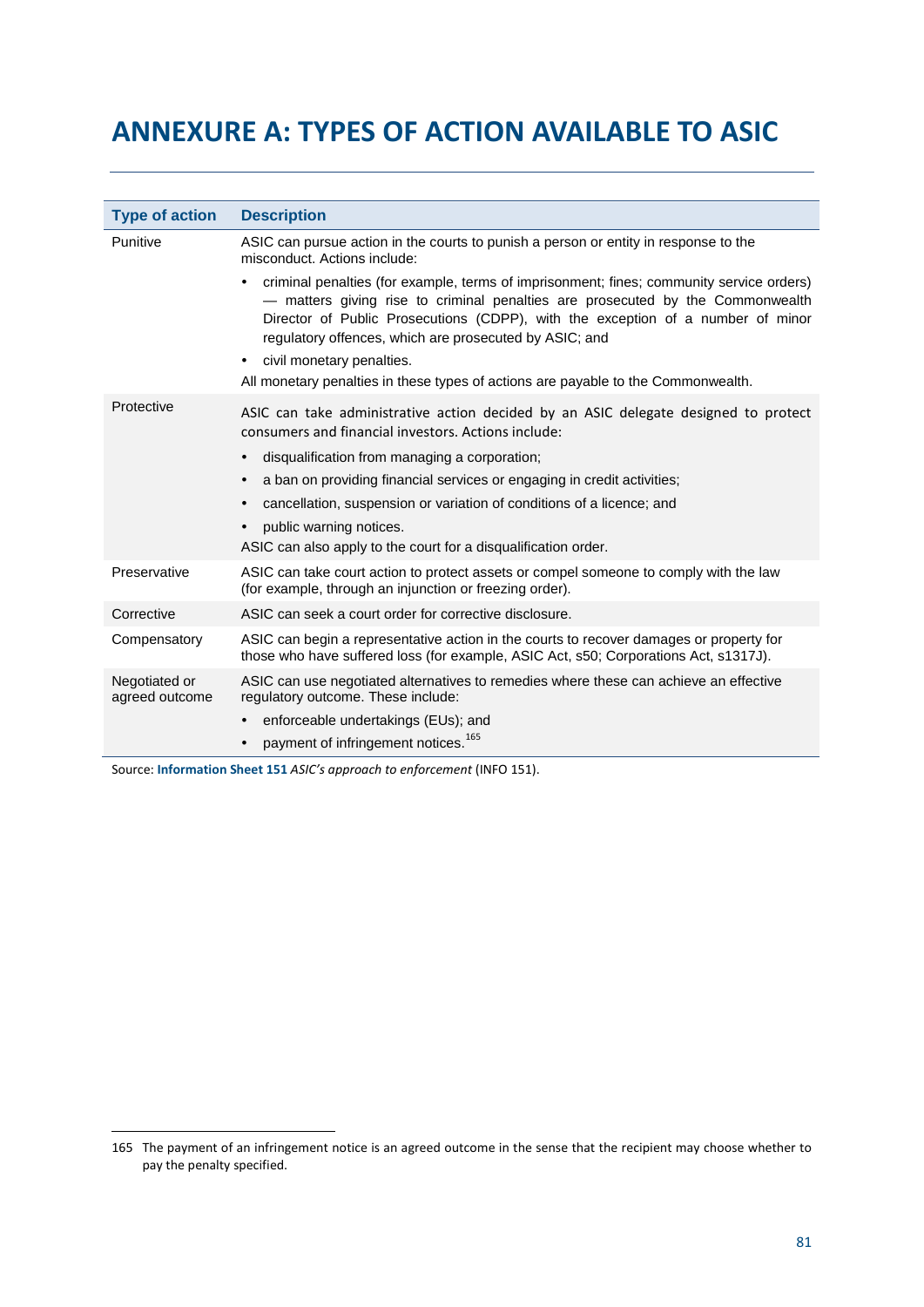# **ANNEXURE B: PROPOSED INCREASES TO IMPRISONMENT PENALTIES**

|                                                                                     | <b>Current</b><br>criminal | <b>Proposed</b><br>criminal |
|-------------------------------------------------------------------------------------|----------------------------|-----------------------------|
| <b>Relevant criminal offence</b>                                                    | penalty                    | penalty                     |
| <b>Corporations Act 2001</b>                                                        |                            |                             |
| Part 2D.1 - Duties and powers                                                       |                            |                             |
| 184(1)                                                                              | 5 years                    | 10 years                    |
| 184(2)                                                                              | 5 years                    | 10 years                    |
| 184(3)                                                                              | 5 years                    | 10 years                    |
| Part 2D.6 - Disqualification from managing corporations                             |                            |                             |
| 206A(1)                                                                             | 1 year                     | 5 years                     |
| Chapter 2M - Financial reports and audit                                            |                            |                             |
| 344(2)                                                                              | 5 years                    | 10 years                    |
| Part 5C.2 - Responsible entity of registered scheme                                 |                            |                             |
| 601FD(4)                                                                            | 5 years                    | 10 years                    |
| 601FE(4)                                                                            | 5 years                    | 10 years                    |
| Part 5D.4 - Duties of officers and employees of licensed trustee companies          |                            |                             |
| 601UAA(1)                                                                           | 5 years                    | 10 years                    |
| 601UAB(1)                                                                           | 5 years                    | 10 years                    |
| Chapter 6B - Rights and liabilities in relation to Chapter 6 and 6A matters         |                            |                             |
| 670A(3)                                                                             | 1 year                     | 5 years                     |
| <b>Chapter 6D - Fundraising</b>                                                     |                            |                             |
| 708AA(10)                                                                           | 6 months                   | 2 years                     |
| 708A(9)                                                                             | 6 months                   | 2 years                     |
| 727(1)                                                                              | 5 years                    | 10 years                    |
| 728(3)                                                                              | 5 years                    | 10 years                    |
| <b>Chapter 7 - Financial services and markets</b>                                   |                            |                             |
| Part 7.2 - Licensing of financial markets                                           |                            |                             |
| 792D(1)                                                                             | 6 months                   | 2 years                     |
| Part 7.3 - Licensing of clearing and settlement facilities                          |                            |                             |
| 821C(1)                                                                             | 6 months                   | 2 years                     |
| 821C(3)                                                                             | 6 months                   | 2 years                     |
| 821D                                                                                | 6 months                   | 2 years                     |
| 821E(2)                                                                             | 50pu                       | 2 years                     |
| Part 7.5 - Compensation regimes for financial markets                               |                            |                             |
| 892K                                                                                | 2 years                    | 5 years                     |
| Part 7.5A - Regulation of derivative transactions and derivative trade repositories |                            |                             |
| 905A                                                                                | 500pu                      | 2 years                     |
| 907A                                                                                | 500pu                      | 2 years                     |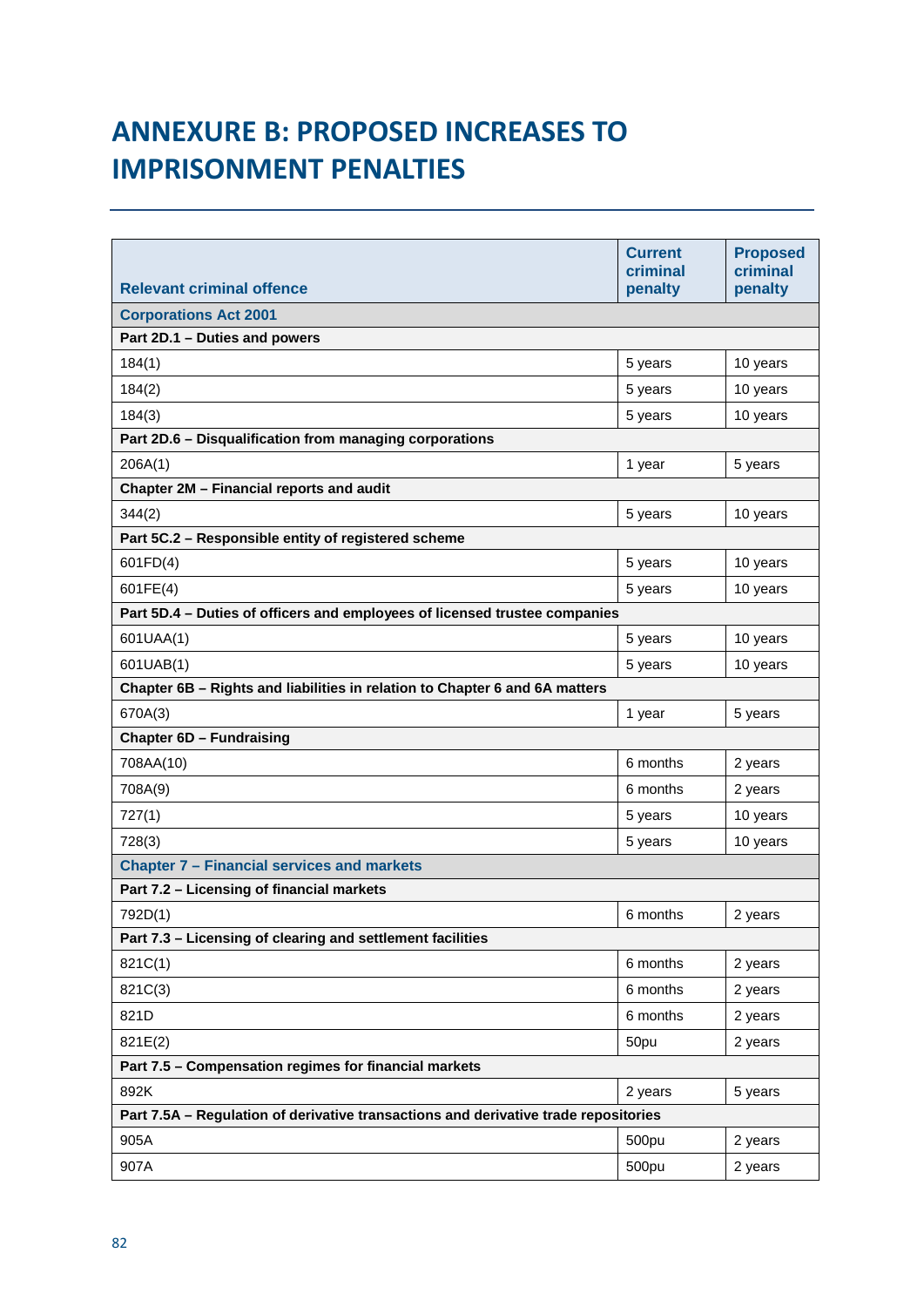| <b>Relevant criminal offence</b>                                                                                        | <b>Current</b><br>criminal<br>penalty | <b>Proposed</b><br>criminal<br>penalty |
|-------------------------------------------------------------------------------------------------------------------------|---------------------------------------|----------------------------------------|
| Part 7.6 - Licensing of providers of financial services                                                                 |                                       |                                        |
| 911A(1)                                                                                                                 | 2 years                               | 5 years                                |
| 911B(1)                                                                                                                 | 2 years                               | 5 years                                |
| 911C                                                                                                                    | 1 year                                | 2 years                                |
| 912C(3)                                                                                                                 | 6 months                              | 2 years                                |
| 912D(1B)                                                                                                                | 1 year                                | 2 years                                |
| 912E(1)                                                                                                                 | 6 months                              | 2 years                                |
| Part 7.6 - Licensing of providers of financial services                                                                 |                                       |                                        |
| 920C                                                                                                                    | 6 months                              | 5 years                                |
| Part 7.7 - Financial services disclosure (financial services guide, general advice warning, statement of<br>advice etc) |                                       |                                        |
| 952C(3)                                                                                                                 | 2 years                               | 5 years                                |
| 952D(1)                                                                                                                 | 5 years                               | 10 years                               |
| 952D(2)                                                                                                                 | 5 years                               | 10 years                               |
| 952F(2)                                                                                                                 | 5 years                               | 10 years                               |
| 952F(3)                                                                                                                 | 5 years                               | 10 years                               |
| 952F(4)                                                                                                                 | 5 years                               | 10 years                               |
| 952L(1)                                                                                                                 | 5 years                               | 10 years                               |
| 952L(2)                                                                                                                 | 2 years                               | 5 years                                |
| Part 7.8 - Other provisions relating to conduct                                                                         |                                       |                                        |
| 982D                                                                                                                    | 6 months                              | 2 years                                |
| 991B(2)                                                                                                                 | 6 months                              | 1 year                                 |
| 991E(1)                                                                                                                 | 6 months                              | 1 year                                 |
| 991E(3)                                                                                                                 | 6 months                              | 1 year                                 |
| 993B(3)                                                                                                                 | 5 years                               | 10 years                               |
| 993C(3)                                                                                                                 | 2 years                               | 5 years                                |
| Part 7.9 - Financial product disclosure - issue, sale and purchase                                                      |                                       |                                        |
| Part 7.9 Division 2 - Product disclosure statements                                                                     |                                       |                                        |
| 1012DAA(10)                                                                                                             | 6 months                              | 2 years                                |
| 1012DA(9)                                                                                                               | 6 months                              | 2 years                                |
| Part 7.9 Division 3 - Other obligations of the issuer                                                                   |                                       |                                        |
| 1017E(3)                                                                                                                | 2 years                               | 5 years                                |
| 1017E(4)                                                                                                                | 2 years                               | 5 years                                |
| 1017G(1)                                                                                                                | 2 years                               | 5 years                                |
| <b>Part 7.9 Division 7 - Enforcement</b>                                                                                |                                       |                                        |
| 1021C(3)                                                                                                                | 2 years                               | 5 years                                |
| 1021D(1)                                                                                                                | 5 years                               | 10 years                               |
| 1021D(2)                                                                                                                | 5 years                               | 10 years                               |
| 1021J(2)                                                                                                                | 2 years                               | 5 years                                |
| 1021J(3)                                                                                                                | 2 years                               | 5 years                                |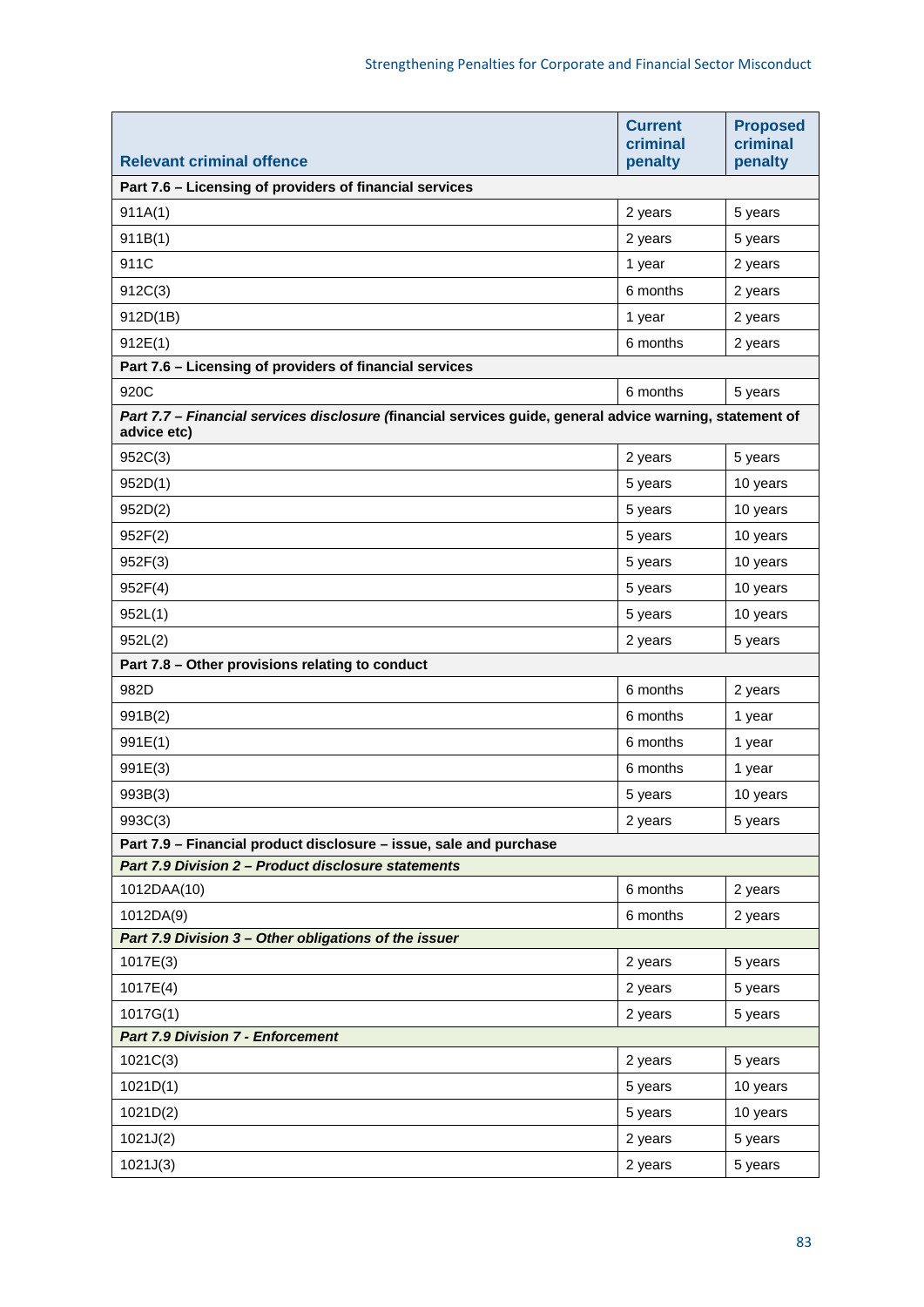|                                                                                    | <b>Current</b><br>criminal | <b>Proposed</b><br>criminal |
|------------------------------------------------------------------------------------|----------------------------|-----------------------------|
| <b>Relevant criminal offence</b>                                                   | penalty                    | penalty                     |
| Part 7.12 - Miscellaneous                                                          |                            |                             |
| 1101E                                                                              | 1 year                     | 2 years                     |
| 1101F(1A)                                                                          | 1 year                     | 2 years                     |
| 1101F(1)                                                                           | 1 year                     | 2 years                     |
| Part 9.3 - Books                                                                   |                            |                             |
| 1307(1)                                                                            | 2 years                    | 5 years                     |
| 1307(2)                                                                            | 2 years                    | 5 years                     |
| Part 9.4 - Offences                                                                |                            |                             |
| 1308(4)                                                                            | 5/25pu                     | 2 years                     |
| 1308(8)                                                                            | $5/25$ pu                  | 5 years                     |
| 1309(2)                                                                            | 1 year                     | 2 years                     |
| 1310                                                                               | 5 penalty units            | 2 years                     |
| <b>Australian Securities and Investments Commission Act 2001</b>                   |                            |                             |
| Part 3 - Investigations and information gathering                                  |                            |                             |
| <b>ASICA 64(1)</b>                                                                 | 2 years                    | 5 years                     |
| <b>ASICA 64(2)</b>                                                                 | 3 months                   | 2 years                     |
| <b>ASICA 65(2)</b>                                                                 | 6 months                   | 1 year                      |
| <b>ASICA 66(1)</b>                                                                 | 1 year                     | 2 years                     |
| <b>National Consumer Credit Protection Act 2009</b>                                |                            |                             |
| Chapter 2 - Licensing of persons who engage in credit activities                   |                            |                             |
| Part 2.4 Banning or disqualification of persons from engaging in credit activities |                            |                             |
| <b>NCCP 82(2)</b>                                                                  | 2 years                    | 5 years                     |
| <b>Chapter 3 Responsible Lending - Part 3.6A Miscellaneous Rules</b>               |                            |                             |
| <b>NCCP 160D(2)</b>                                                                | 2 years                    | 5 years                     |
| <b>Chapter 6 Compliance and Enforcement</b>                                        |                            |                             |
| <b>NCCP 291(1)</b>                                                                 | 2 years                    | 5 years                     |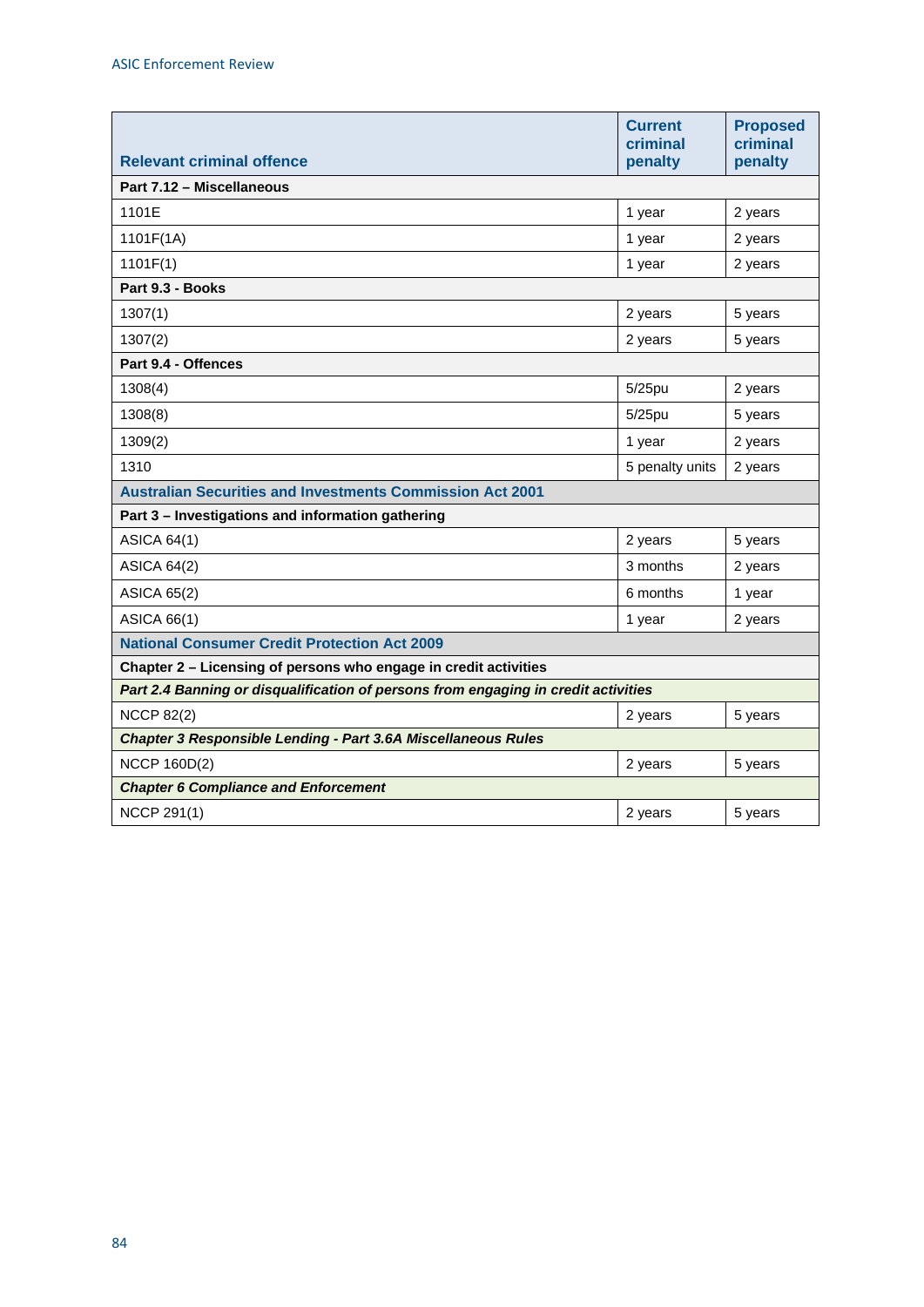| Proposed maximum penalty <sup>166</sup><br>(individual/corporations)         |
|------------------------------------------------------------------------------|
| 3 months' imprisonment<br>30 penalty units / 300 penalty units               |
| 6 months' imprisonment<br>60 penalty units / 600 penalty units               |
| 1 year imprisonment<br>120 penalty units / 1,200 penalty units               |
| 2 years' imprisonment<br>240 penalty units / 2,400 penalty units             |
| 5 years' imprisonment<br>600 penalty units / 6,000 penalty units             |
| General formula does not apply, as discussed above<br>10 years' imprisonment |

4,500 penalty units or x3 benefits / 45,000 penalty units or x3 benefits or 10% annual turnover

<span id="page-88-0"></span><sup>166</sup> There will be exceptions to this general rule for setting criminal pecuniary penalties. Please see discussion at Part [2.2](#page-27-0)  [Increases to maximum penalties](#page-27-0) of this paper.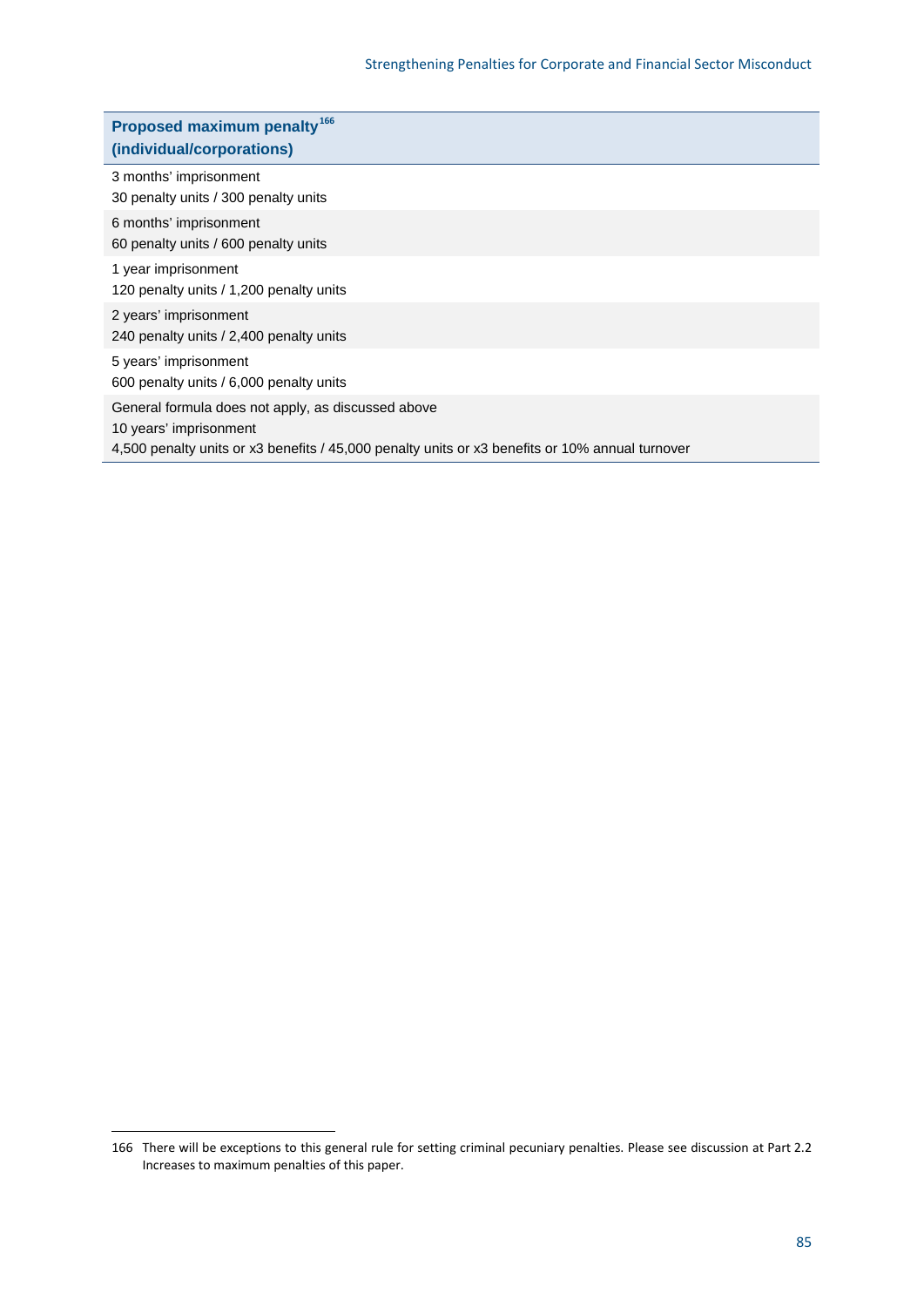# **ANNEXURE C: PROPOSED NEW ORDINARY OFFENCES BASED ON EXISTING STRICT LIABILITY OFFENCES**

|                                                                                             | <b>Current criminal</b> | <b>Proposed ordinary</b> |  |
|---------------------------------------------------------------------------------------------|-------------------------|--------------------------|--|
| <b>Section</b>                                                                              | penalty                 | offence                  |  |
| Part 2D.5 - Public information about directors and secretaries                              |                         |                          |  |
| 205G(1) (strict liability)                                                                  | 10pu and/or 3 months    | 240pu and/or 2 years     |  |
|                                                                                             | 50pu                    | 2400pu                   |  |
| 205G(3) (strict liability)                                                                  | 10pu and/or 3 months    | 240pu and/or 2 years     |  |
|                                                                                             | 50pu                    | 2400pu                   |  |
| 205G(4) (strict liability)                                                                  | 10pu and/or 3 months    | 240pu and/or 2 years     |  |
|                                                                                             | 50pu                    | 2400pu                   |  |
| Part 6.1 - Prohibited acquisitions of relevant interests in voting shares                   |                         |                          |  |
| 606(1) (absolute liability)                                                                 | 25pu and/or 6 months    | 600pu and/or 5 years     |  |
|                                                                                             | <b>125pu</b>            | 6000pu                   |  |
| 606(2) (absolute liability)                                                                 | 25pu and/or 6 months    | 600pu and/or 5 years     |  |
|                                                                                             | <b>125pu</b>            | 6000pu                   |  |
| 606(4) (absolute liability)                                                                 | 25pu and/or 6 months    | 600pu and/or 5 years     |  |
|                                                                                             | 125pu                   | 6000pu                   |  |
| Chapter 6C - Information about ownership of listed companies and managed investment schemes |                         |                          |  |
| 671B(1) (strict liability)                                                                  | 25pu and/or 6 months    | 240pu and/or 2 years     |  |
|                                                                                             | <b>125pu</b>            | 2400pu                   |  |
| <b>Chapter 2M - Financial reports and audit</b>                                             |                         |                          |  |
| 286 (strict liability)                                                                      | 25pu and/or 6 months    | 240pu and/or 2 years     |  |
|                                                                                             | <b>125pu</b>            | 2400pu                   |  |
| 307A (strict liability)                                                                     | 50pu                    | 240pu and/or 2 years     |  |
|                                                                                             | 250pu                   | 2400pu                   |  |
| Part 7.8 - Other provisions relating to conduct                                             |                         |                          |  |
| 989CA(strict liability)                                                                     | 50pu                    | 240pu and/or 2 years     |  |
|                                                                                             | 250pu                   | 2400pu                   |  |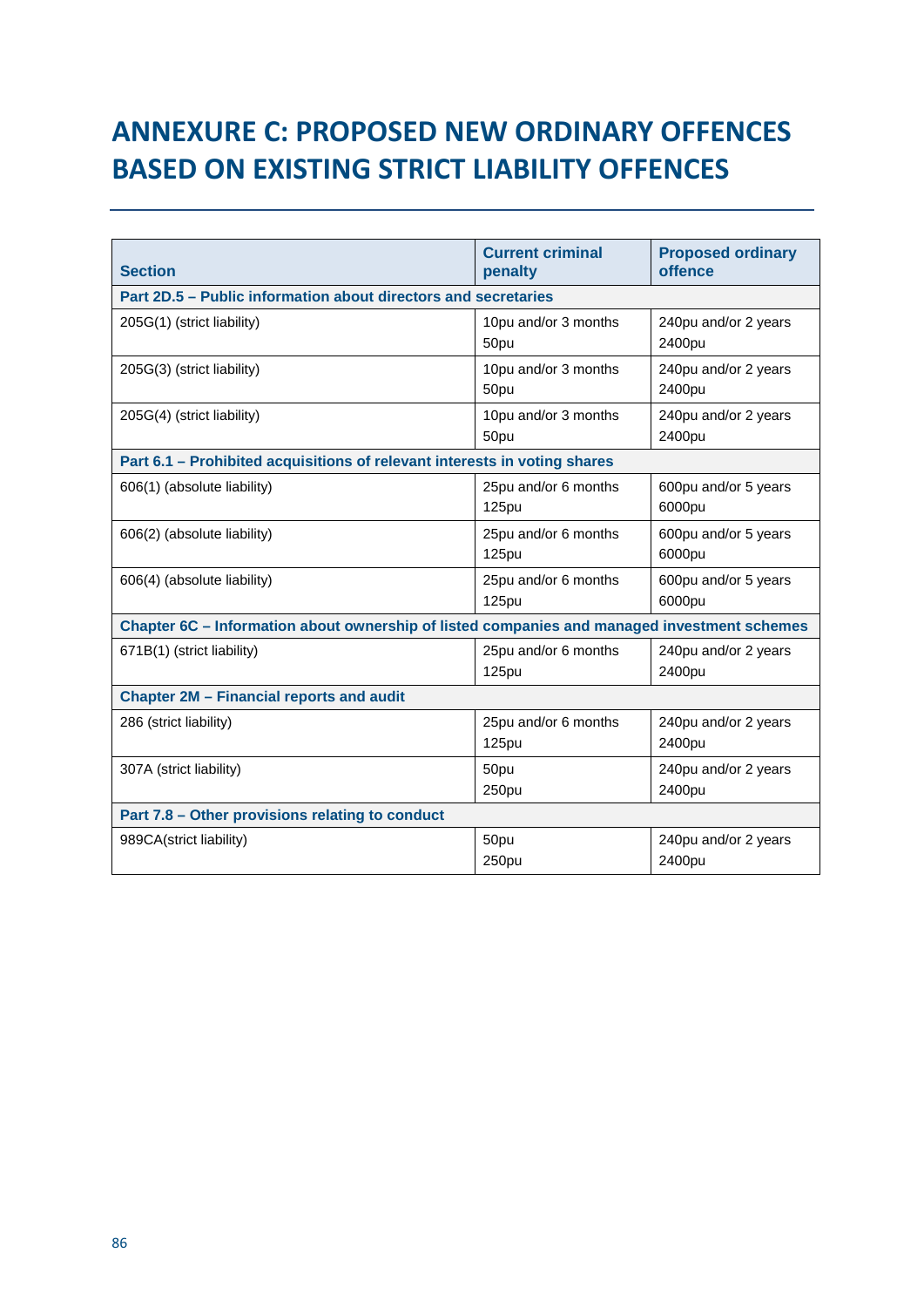# **ANNEXURE D: ASIC'S PROPOSED NEW INFRINGEMENT NOTICE PROVISIONS**

| <b>Current civil penalty provisions (Corporations Act)</b>  |
|-------------------------------------------------------------|
| $188(1)$ and $(2)$                                          |
| 209(2)                                                      |
| 344(1)                                                      |
| 601FC(5)                                                    |
| 674(2A)                                                     |
| 675(2A)                                                     |
| 961K(1) and (2)                                             |
| 961L                                                        |
| 961Q(1)                                                     |
| 962P                                                        |
| 962S(1)                                                     |
| $963E(1)$ and $(2)$                                         |
| 963F                                                        |
| 963G(1)                                                     |
| 963J                                                        |
| 963K                                                        |
| 964A(1)                                                     |
| 964D(1) and (2)                                             |
| 964E(1)                                                     |
| 985E(1)                                                     |
| 985H(1)                                                     |
| 985J(1)                                                     |
| 985J(2)                                                     |
| 985J(4)                                                     |
| 985K(1)                                                     |
| 985L                                                        |
| 985M(1)                                                     |
| 985M(2)                                                     |
| Subclause 29(6) of Schedule 4                               |
| <b>Proposed civil penalty provisions (Corporations Act)</b> |
| 205G                                                        |
| 606                                                         |
| 670A                                                        |
| 671B                                                        |
| 728                                                         |
| 791B                                                        |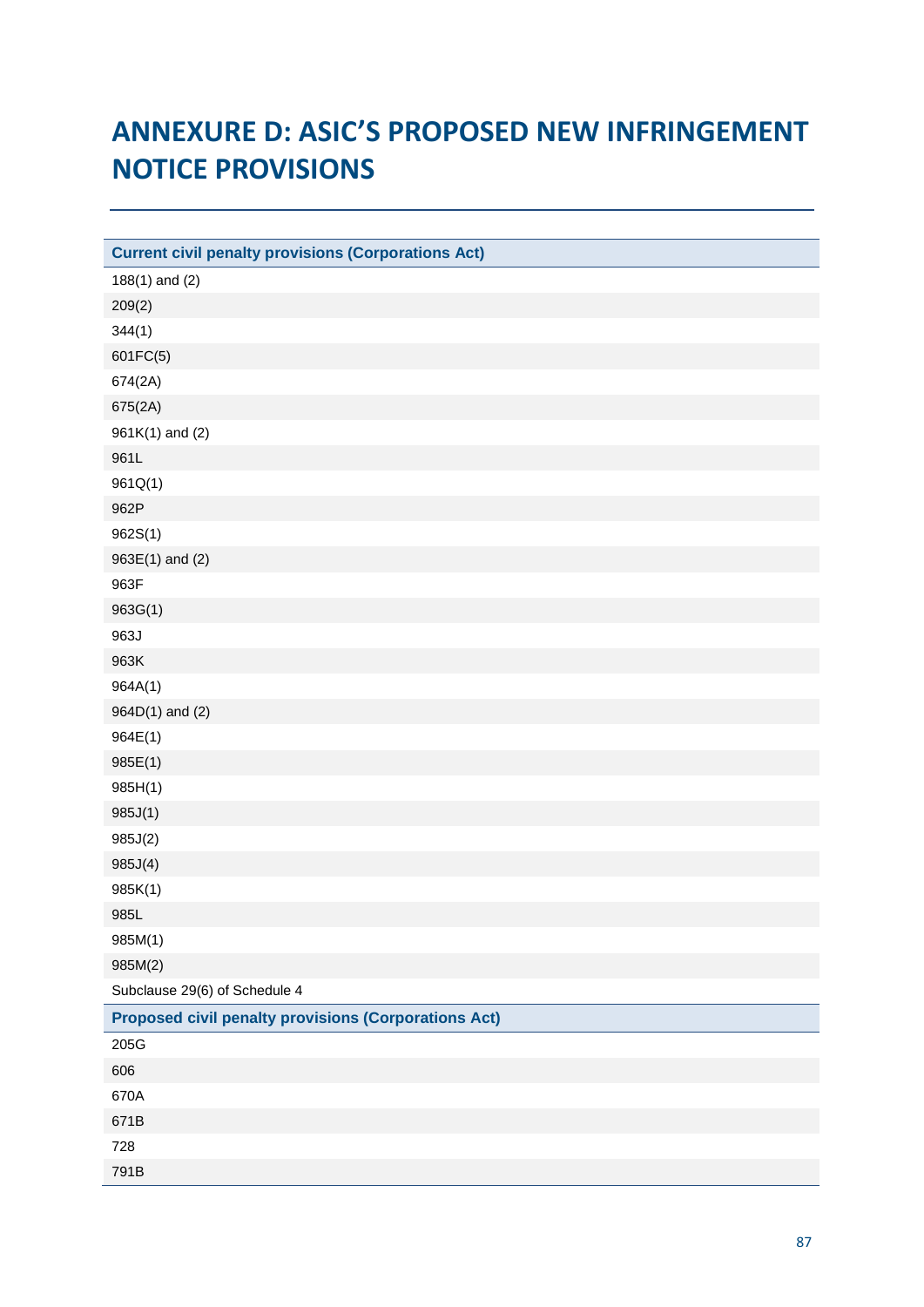| Proposed civil penalty provisions (Corporations Act) - Continued                  |
|-----------------------------------------------------------------------------------|
| 792A                                                                              |
| 792B                                                                              |
| 820B                                                                              |
| 821A                                                                              |
| 821B                                                                              |
| 904A                                                                              |
| 907A                                                                              |
| 911C                                                                              |
| 912A                                                                              |
| 912D                                                                              |
| 941A                                                                              |
| 941B                                                                              |
| 946A                                                                              |
| 952E                                                                              |
| 1012A                                                                             |
| 1012B                                                                             |
| 1012C                                                                             |
| 1017BA                                                                            |
| <b>Current civil penalty provisions (National Consumer Credit Protection Act)</b> |
| 31(1)                                                                             |
| 70(1)                                                                             |
| 124A(1)                                                                           |
| 124B(1)                                                                           |
| 133AC(2)                                                                          |
| 133AD(2)                                                                          |
| 133AE(2)                                                                          |
| 133BC(1)                                                                          |
| 133BD(1)                                                                          |
| 133BG(1)                                                                          |
| 133BH(3)                                                                          |
| 133BJ(1)                                                                          |
| 133CA(1)                                                                          |
| 133CB(1)                                                                          |
| 133CC(1)                                                                          |
| 133DB(1)                                                                          |
| 133DC(2)                                                                          |
| 133DD(2)                                                                          |
| 133DE(1) and (2)                                                                  |
| 160B(1)                                                                           |
| 160C(1)                                                                           |
| $160E(2)$ and (3)                                                                 |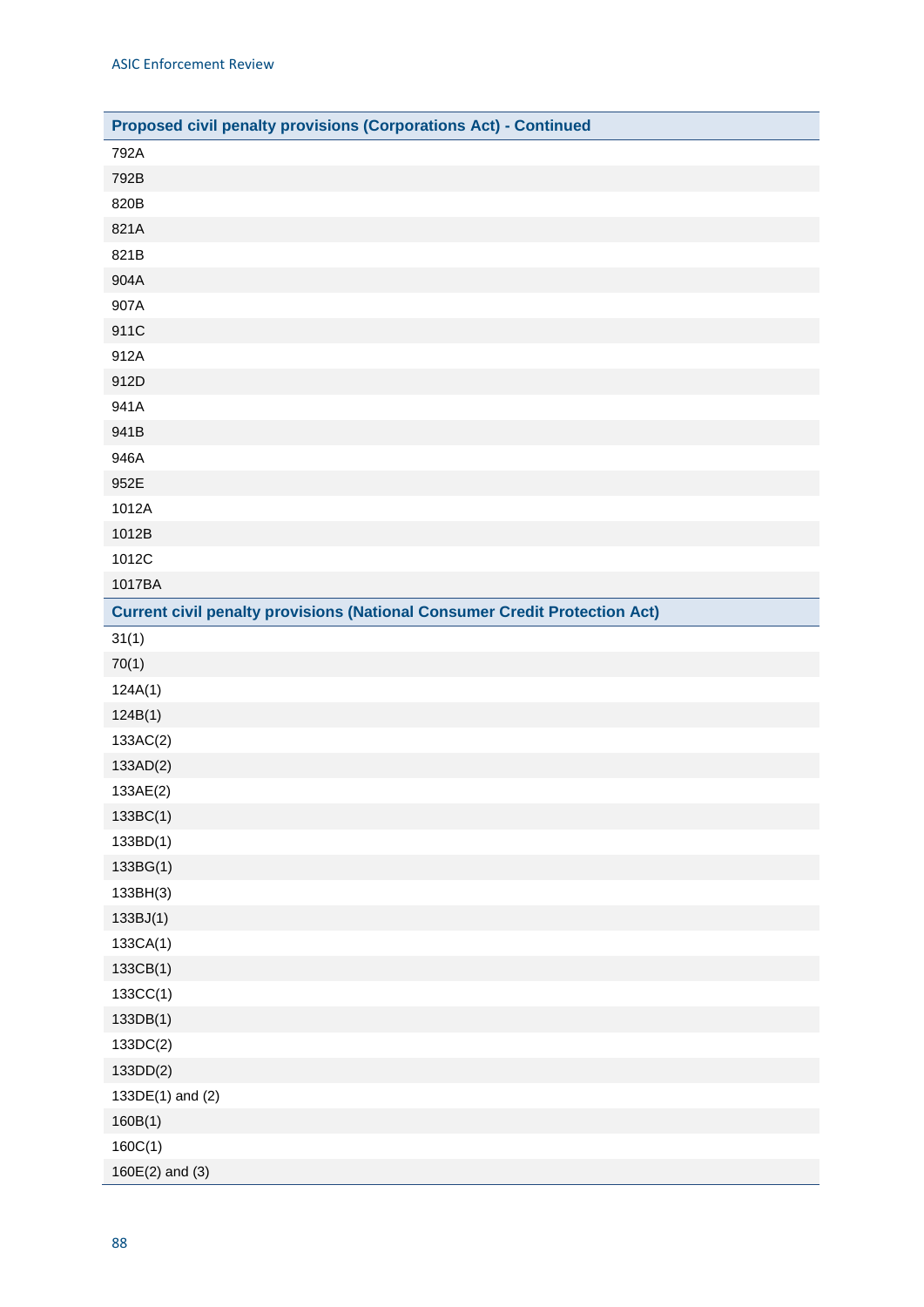| <b>Current and proposed civil penalty provisions (National Consumer Credit Code)</b> |
|--------------------------------------------------------------------------------------|
| 17(3), (4), (5), (6), (8), (9), (11), (15), (15A)                                    |
| 23(1)                                                                                |
| 23A(1)                                                                               |
| 32A                                                                                  |
| 39B                                                                                  |
| 32AA(2)                                                                              |
| 34(6)                                                                                |
| 35(1)                                                                                |
| 72(4)                                                                                |
| 154                                                                                  |
| 177B(4)                                                                              |
| 179U                                                                                 |
| <b>Insurance Contracts Act</b>                                                       |
| 33C                                                                                  |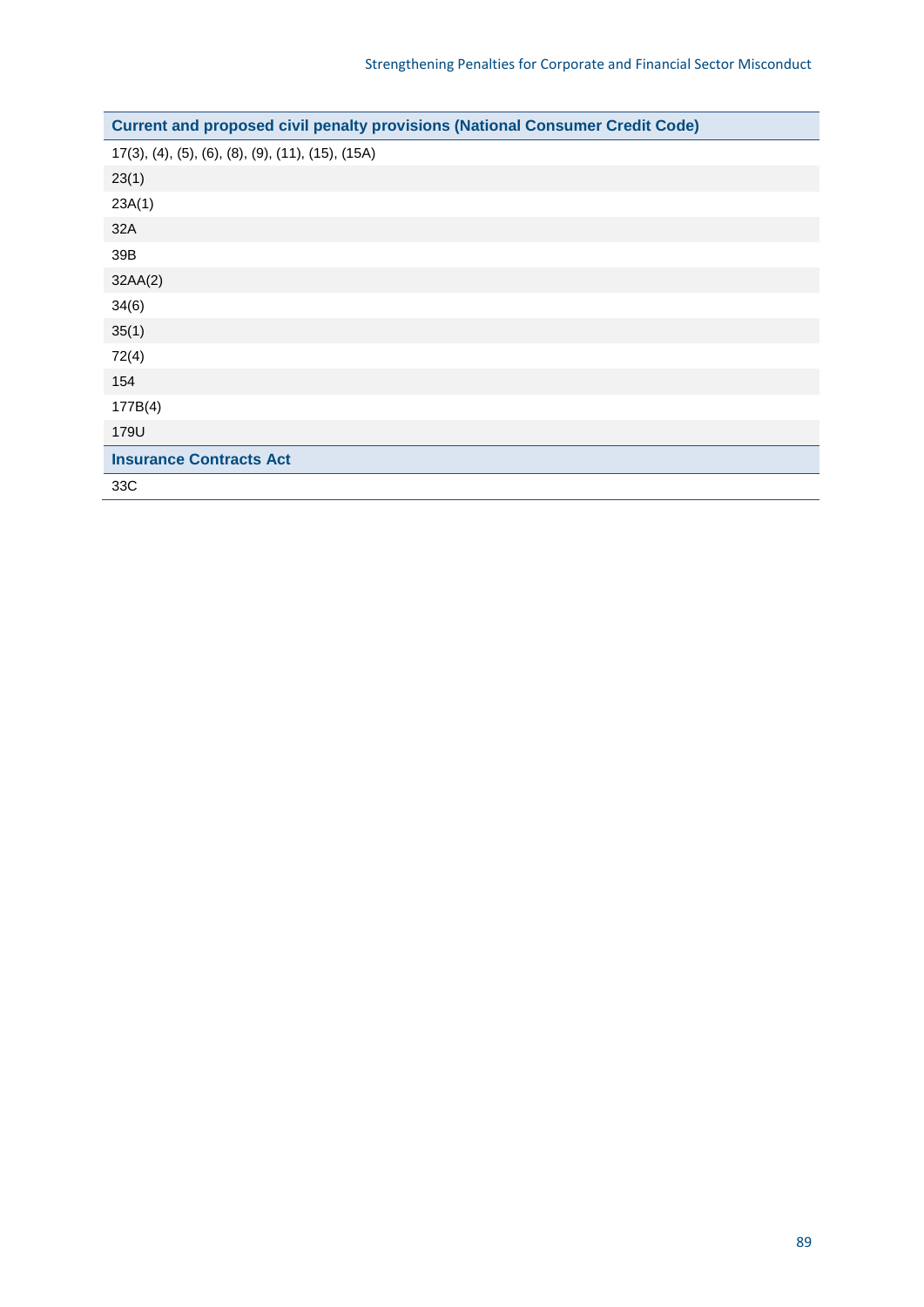# **ANNEXURE E: ASIC ENFORCEMENT REVIEW TERMS OF REFERENCE**

The Taskforce will review the enforcement regime of the Australian Securities and Investments Commission (ASIC), to assess the suitability of the existing regulatory tools available to it to perform its functions adequately.

The review will include an examination of legislation dealing with corporations, financial services, credit and insurance as to:

- The adequacy of civil and criminal penalties for serious contraventions relating to the financial system (including corporate fraud);
- The need for alternative enforcement mechanisms, including the use of infringement notices in relation to less serious contraventions, and the possibility of utilising peer disciplinary review panels (akin to the existing Markets Disciplinary Panel) in relation to financial services and credit businesses generally;
- The adequacy of existing penalties for serious contraventions, including disgorgement of profits;
- The adequacy of enforcement related financial services and credit licensing powers;
- The adequacy of ASIC's power to ban offenders from occupying company offices following the commission of, or involvement in, serious contraventions where appropriate;
- The adequacy of ASIC's information gathering powers and whether there is a need to amend legislation to enable ASIC to utilise the fruits of telephone interception warrants or to grant the equivalent of Federal Crimes Act search warrant powers under ASIC's enabling legislation for market misconduct or other serious offences;
- The adequacy of ASIC's powers in respect of licensing of financial services and credit providers, including the threshold for granting or refusing to grant a licence, the circumstances in which ASIC may vary, suspend, or cancel licenses; and its coercive powers (including whether there is a need for ASIC to have a power to direct licensees to take, or refrain from taking, particular action);
- The adequacy of the frameworks for notifying ASIC of breaches of law, including the triggers for the obligation to notify; the time in which notification is required to be made; and whether the obligation to notify breaches should be expanded to a general obligation (currently confined under the Corporations Act to auditors, liquidators, and licensees, and noting that obligations to report offences exist under other Federal or State statutes); and
- Any other matters, which arise during the course of the Taskforce's review of the above, which appear necessary to address any deficiencies in ASIC's regulatory toolset.